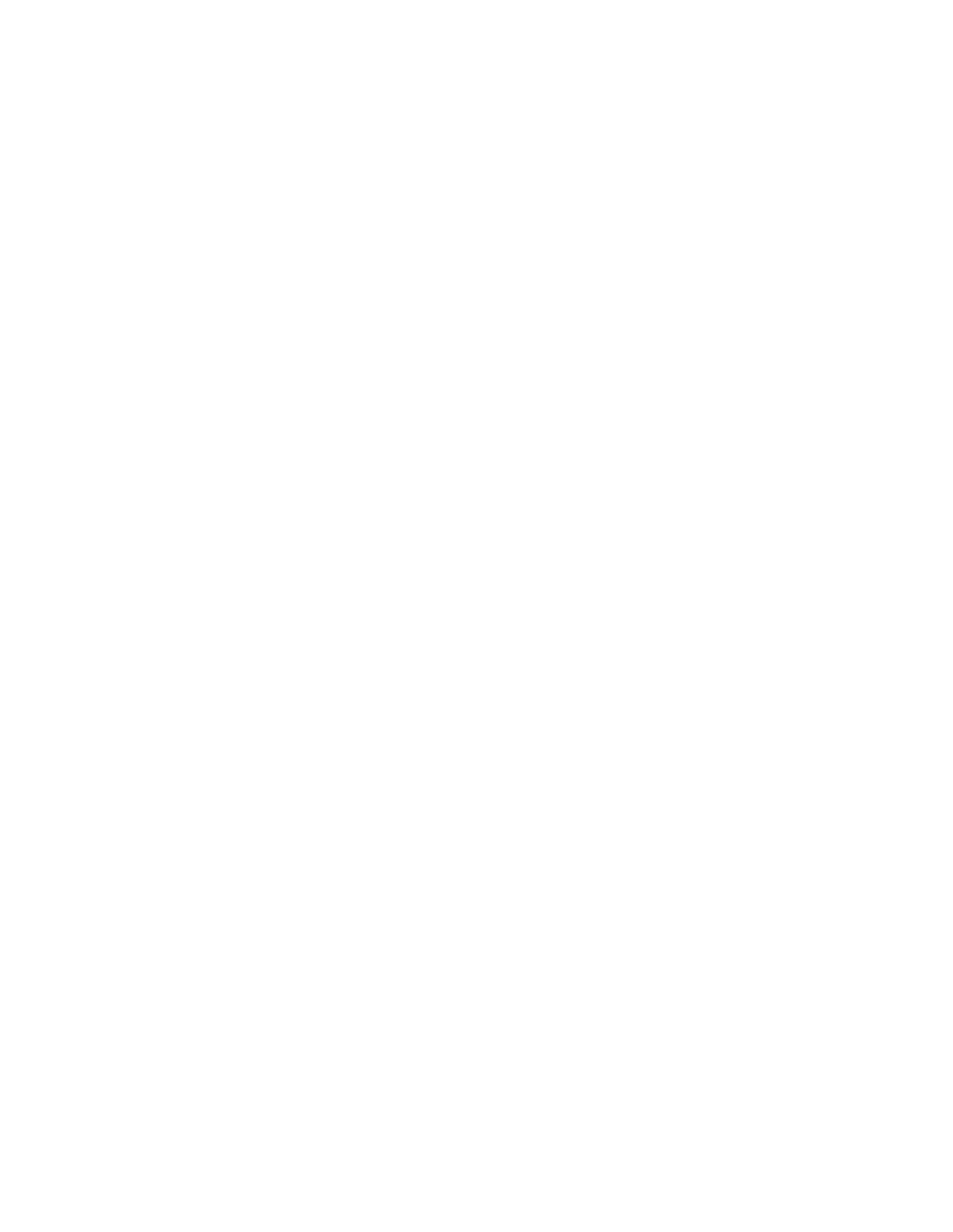# **CALIFORNIA AIR QUALITY LEGISLATION** 2011 ANNUAL SUMMARY

Prepared by: California Air Resources Board Office of Legislative Affairs 1001 "I" Street Sacramento, California 95814  $(916)$  322-2896

November 2011

If you have a disability-related accommodation need, please go to http://www.arb.ca.gov/html/ada/ada.htm for assistance or contact the ARB's ADA Coordinator at (916) 323-4916.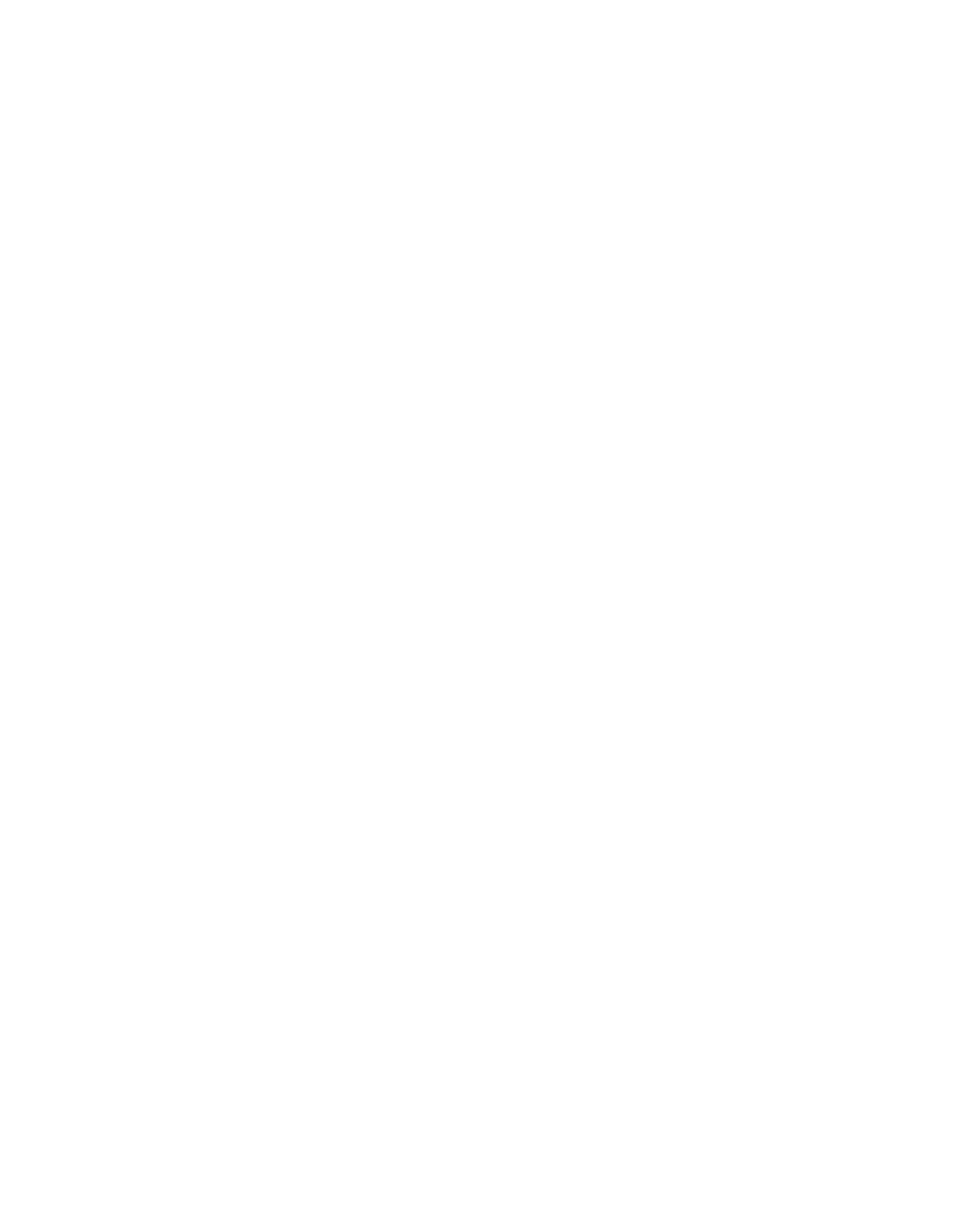## Table of Contents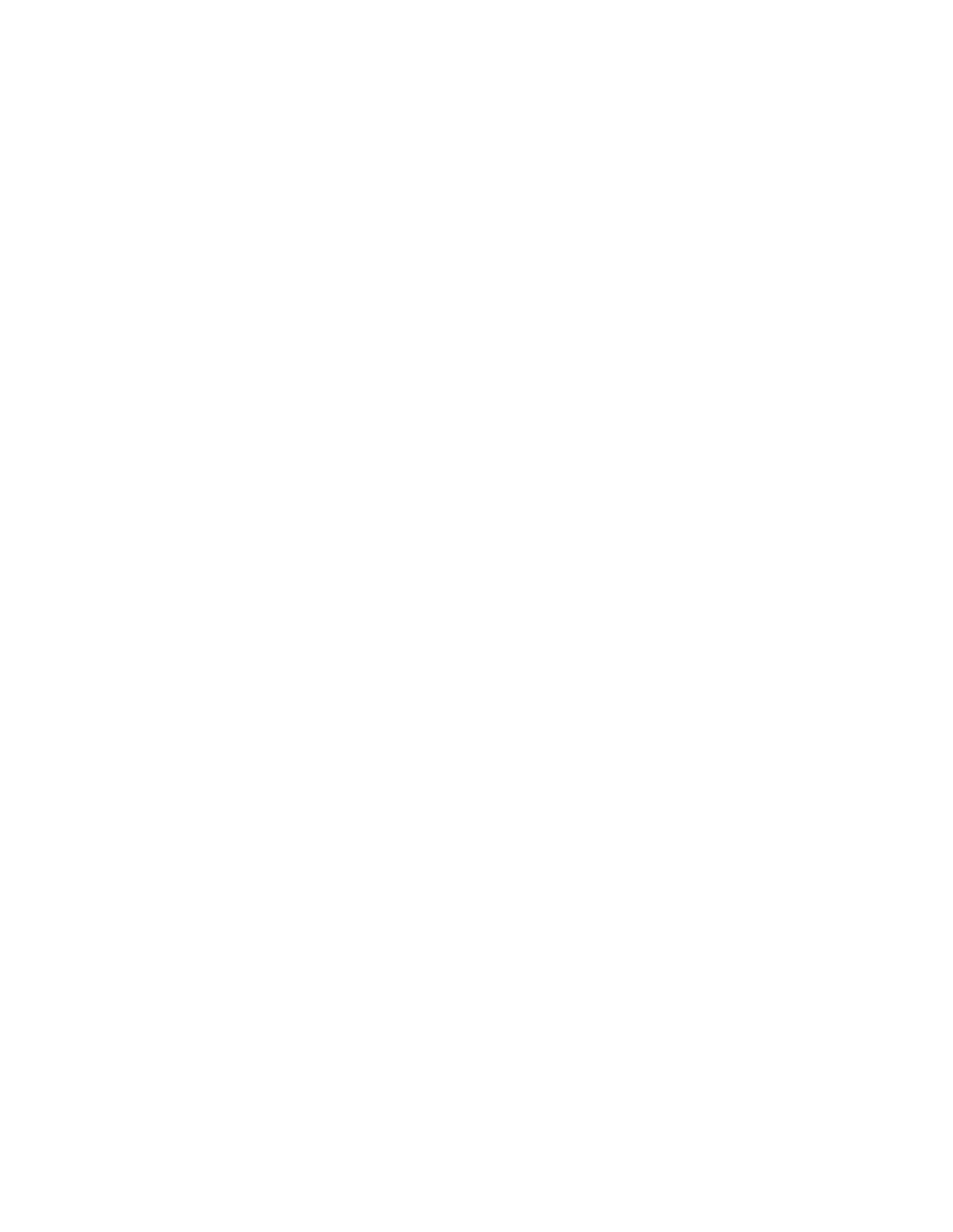# **INTRODUCTION**

The Air Resources Board (ARB) is a department of the California Environmental Protection Agency (Cal/EPA). ARB, in partnership with local air districts, oversees all air pollution control efforts to attain and maintain health-based air quality standards in California.

ARB's Office of Legislative Affairs serves as the principal resource on air quality-related issues for Cal/EPA and the Governor's Office. As the Administration's key air quality legislative staff, ARB's Office of Legislative Affairs provides technical expertise and policy advice relating to pending legislation. The Office of Legislative Affairs also serves as a resource to the Legislature and its legislative staff.

This year, the Legislature introduced nearly 2,400 bills. Our legislative staff monitored about 235 bills addressing a wide variety of air quality and climate change issues, including greenhouse gases, energy, motor vehicles, toxic air contaminants, and more. Forty-eight bills affecting air quality and climate change were signed into law (*i.e.*, "chaptered") and eight were vetoed.

With the passage of AB 32, the California Global Warming Solutions Act of 2006, the number of climate- and energy-related bills has expanded substantially to make up over 65 percent of the bills tracked by ARB's legislative office in 2011. The number of administrative-related bills has also increased markedly this past year, to over 20 percent of the legislative office's bill load, with an increased focus on the economic impact of regulations on business and board operations.

In addition to working on legislation, ARB participated in five special hearings on a broad range of topics. Standing and select committees held special hearings throughout the year to discuss climate change, fuels, transportation, and toxic air contaminants. The ―Legislative Hearings‖ section begins on page 95.

This summary contains brief descriptions of the legislation tracked by the Office of Legislative Affairs during the first half of the 2011-2012 Legislative Session. Bills are displayed by author, subject, and in numerical order. Year-end status is noted as Twoyear, Chaptered, Vetoed, Dead, or N/A (which refers to bills that related to air quality in some previous version but subsequently were amended to remove the air quality provisions).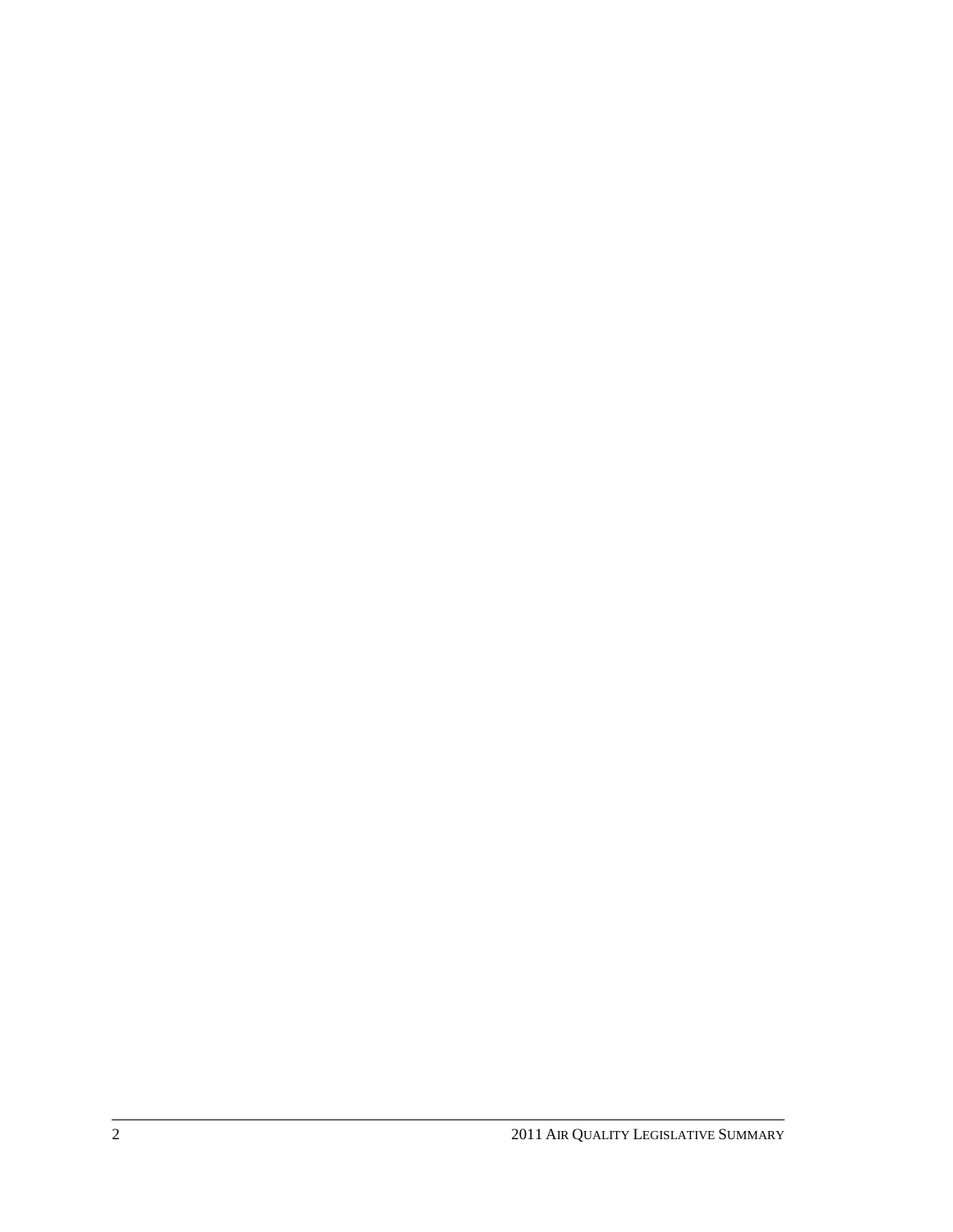# **ACRONYMS**

| AB             | <b>Assembly Bill</b>                                                           |
|----------------|--------------------------------------------------------------------------------|
| AB 32          | California Global Warming Solutions Act of 2006 (Núñez and Pavley,             |
|                | Chapter 488)                                                                   |
| ABX1           | Assembly Bill from the First Extraordinary Session                             |
| <b>ACR</b>     | <b>Assembly Concurrent Resolution</b>                                          |
| <b>AJR</b>     | <b>Assembly Joint Resolution</b>                                               |
| <b>ARB</b>     | <b>Air Resources Board</b>                                                     |
| <b>ARFVTP</b>  | Alternative and Renewable Fuel, Vehicle and Technology Program                 |
| <b>CAEATFA</b> | California Alternative Energy & Advanced Transportation Financing<br>Authority |
| <b>CAISO</b>   | California Independent System Operator                                         |
| Cal/EPA        | California Environmental Protection Agency                                     |
| Cal/OSHA       | Division of Occupational & Safety Hazards                                      |
| Caltrans       | California Department of Transportation                                        |
| <b>CEC</b>     | California Energy Commission                                                   |
| <b>CEQA</b>    | California Environmental Quality Act                                           |
| <b>CPCFA</b>   | California Pollution Control Financing Authority                               |
| <b>CPUC</b>    | California Public Utilities Commission                                         |
| DG             | <b>Distributed Generation</b>                                                  |
| <b>DGS</b>     | Department of General Services                                                 |
| <b>DOF</b>     | Department of Finance                                                          |
| <b>DPR</b>     | Department of Pesticide Regulation                                             |
| <b>DTSC</b>    | Department of Toxic Substances Control                                         |
| EIR            | <b>Environmental Impact Report</b>                                             |
| <b>GHG</b>     | Greenhouse Gas                                                                 |
| <b>IOU</b>     | <b>Investor-Owned Utility</b>                                                  |
| <b>LESBP</b>   | Lower-Emission School Bus Program                                              |
| <b>MPO</b>     | <b>Metropolitan Planning Organization</b>                                      |
| <b>NEM</b>     | Net Energy Metering                                                            |
| <b>NEV</b>     | Neighborhood Electric Vehicles                                                 |
| OAL            | Office of Administrative Law                                                   |
| <b>OEHHA</b>   | Office of Environmental Health Hazard & Assessment                             |
| <b>OPR</b>     | Governor's Office of Planning & Research                                       |
| PGC            | <b>Public Goods Charge</b>                                                     |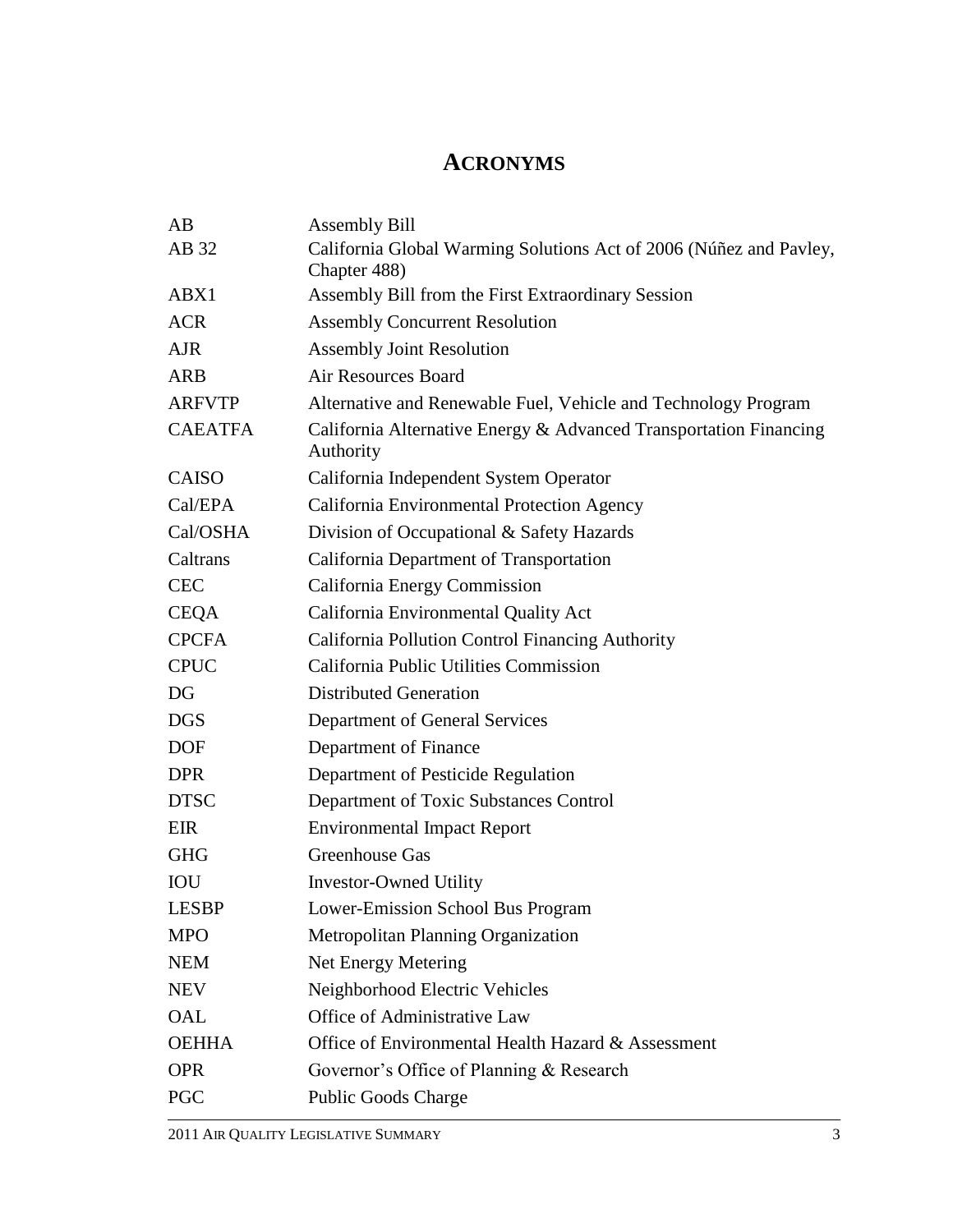| <b>PIER</b>    | <b>Public Interest Energy Research</b>            |
|----------------|---------------------------------------------------|
| POU            | <b>Publicly Owned Utility</b>                     |
| RES.           | Resolution                                        |
| <b>RPS</b>     | Renewables Portfolio Standard                     |
| <b>SB</b>      | Senate Bill                                       |
| <b>SGIP</b>    | <b>Self-Generation Incentive Program</b>          |
| <b>SJVAPCD</b> | San Joaquin Valley Air Pollution Control District |
| <b>SJR</b>     | <b>Senate Joint Resolution</b>                    |
| <b>SR</b>      | <b>Senate Resolution</b>                          |
| <b>SWRCB</b>   | <b>State Water Resources Control Board</b>        |
| <b>VMT</b>     | Vehicle Miles Traveled                            |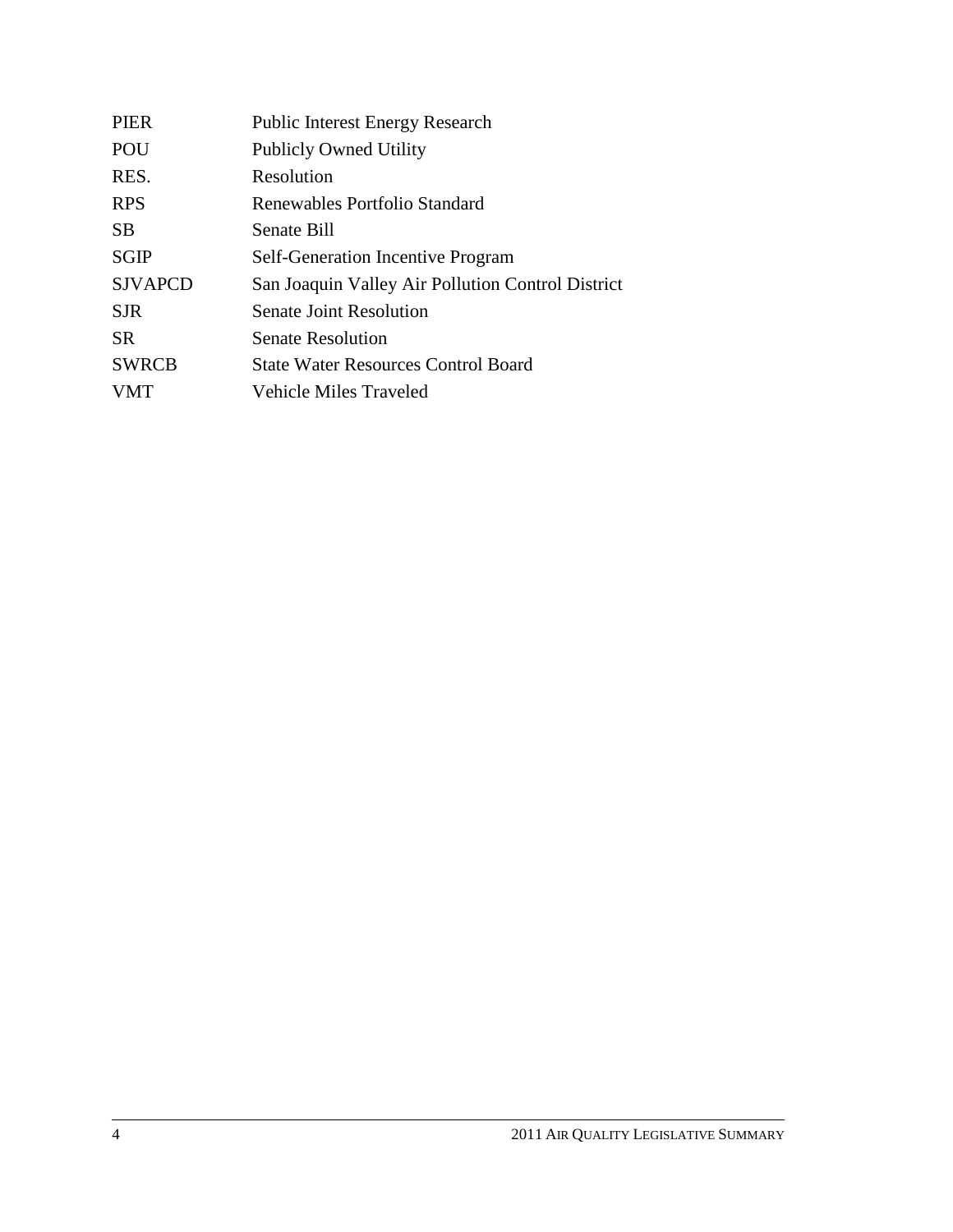# **BILLS BY SUBJECT**

**(Bills may appear under multiple subject headings.)**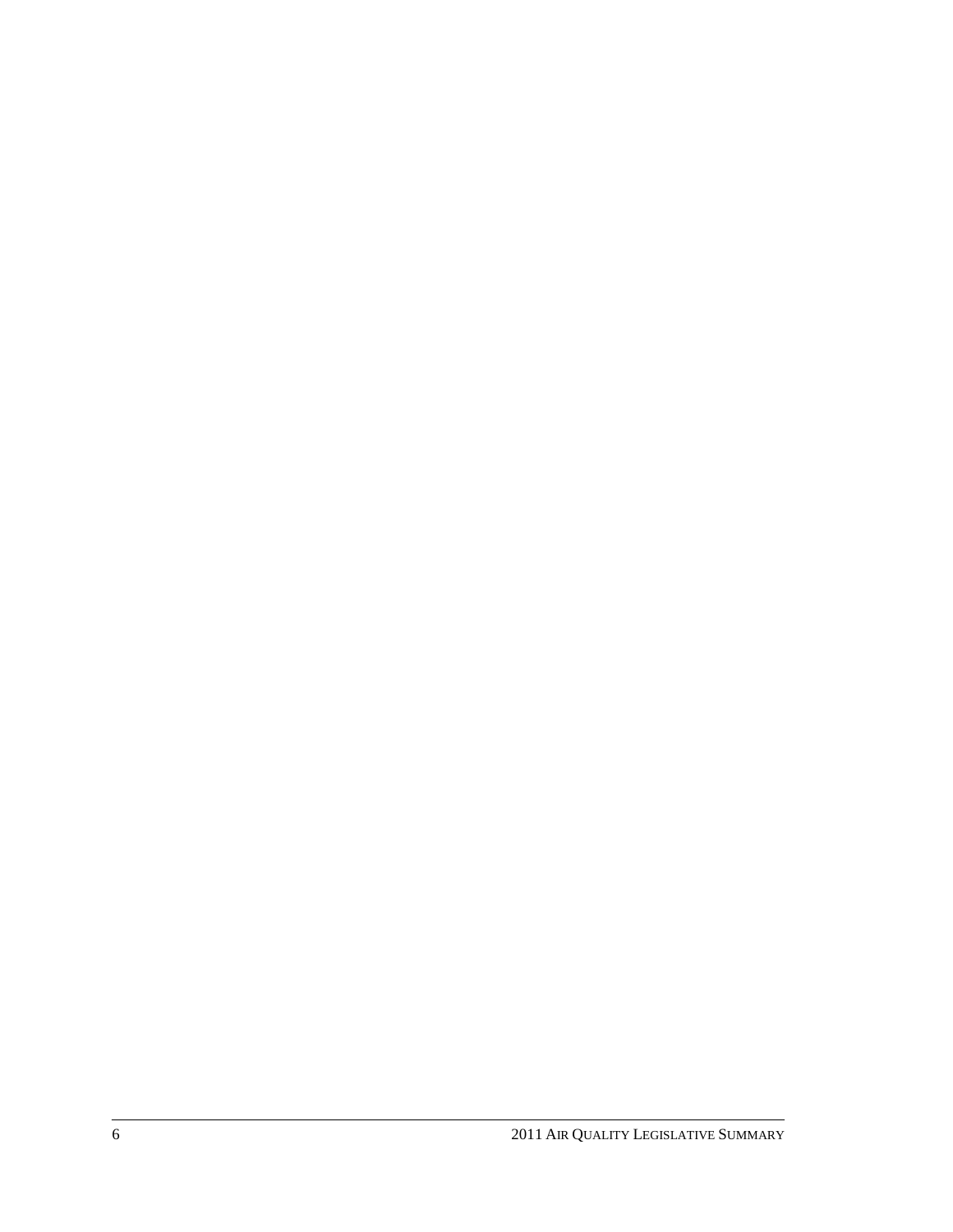# **ADMINISTRATION**

| AB 127           | Logue           | <b>Effective Date of Regulations</b>             | Dead            |
|------------------|-----------------|--------------------------------------------------|-----------------|
| AB 135           | Hagman          | <b>Small Business Board Member</b>               | Vetoed          |
| AB 146           | Dickinson       | <b>Sacramento Region Board Member</b>            | 2-year          |
| AB 273           | Valadao         | <b>Economic Impact Analysis</b>                  | 2-year          |
| AB 338           | Wagner          | <b>Effective Date of Regulations</b>             | 2-year          |
| AB 393           | Wagner          | <b>OAL Spot Bill</b>                             | $2$ -year       |
| AB 425           | Nestande        | One-Time Regulation Review                       | 2-year          |
| AB 429           | Knight          | <b>Effective Date of Regulations</b>             | 2-year          |
| AB 535           | Morrell         | <b>Five-Year Regulation Review</b>               | 2-year          |
| AB 586           | Garrick         | Legislative Review of Regulations                | $2$ -year       |
| AB 632           | Wagner          | <b>Regulatory Notice to Legislature</b>          | 2-year          |
| AB 698           | Hagman          | Report on Air Pollution Permit Streamlining      | 2-year          |
| AB 769           | Hueso           | Prohibition of Benefits for Boardmembers         | 2-year          |
| <b>AB 800</b>    | Huber           | Time Reporting for Boards and Commissions        | 2-year          |
| AB 838           | Hill            | <b>Regulatory and Policy Review</b>              | N/A             |
| AB 942           | Huber           | Penalty Revenue to General Fund                  | 2-year          |
| AB 991           | Olsen           | Licensing and Permit Center                      | 2-year          |
| AB 1037          | Pérez, V.M.     | <b>Small Business Economic Impact Analysis</b>   | 2-year          |
| AB 1051          | Feuer           | <b>State Government and Economic Growth</b>      | N/A             |
| AB 1057          | Olsen           | Tax Exemption for Air Pollution Mitigation       | 2-year          |
| AB 1095          | Berryhill, B.   | <b>Dispute Resolution</b>                        | 2-year          |
| AB 1213          | Nielsen         | <b>Regulatory Review</b>                         | 2-year          |
| AB 1257          | Knight          | <b>Board Member Requirements Spot Bill</b>       | 2-year          |
| AB 1322          | <b>Bradford</b> | <b>Regulation Philosophy and Principles</b>      | 2-year          |
| AB 1332          | Donnelly        | <b>ARB</b> Abolishment                           | 2-year          |
| ACR <sub>7</sub> | Williams        | 23rd Annual State Scientist Day                  | RES. Chapter 26 |
| ABX13            | Logue           | <b>Five-Year Regulation Review</b>               | Dead            |
| ABX14            | Logue           | <b>Effective Date of Regulations</b>             | Dead            |
| ABX15            | Logue           | <b>Regulatory Notice to Legislature</b>          | Dead            |
| ABX16            | Logue           | <b>Economic Impact Analysis</b>                  | Dead            |
| ABX17            | Logue           | Penalties to General Fund                        | Dead            |
| SB 103           | Liu             | <b>Webcasting Meetings and Teleconferencing</b>  | 2-year          |
| SB 153           | Strickland      | <b>Salary Prohibition for Specified Boards</b>   | 2-year          |
| SB 236           | Anderson        | Public Records Act Spot Bill                     | 2-year          |
| SB 353           | Blakeslee       | <b>Economic Competitiveness Assessment</b>       | 2-year          |
| SB 357           | Dutton          | <b>Obsolete Equipment/ARB Regulations</b>        | 2-year          |
| SB 366           | Calderon, R.    | <b>Regulation Review and Permit Streamlining</b> | 2-year          |
| SB 396           | Huff            | <b>Five-Year Regulation Review</b>               | 2-year          |
| SB 400           | Dutton          | <b>Economic Impact Analysis and Review</b>       | 2-year          |
| SB 401           | Fuller          | <b>Repeal Provisions for Regulations</b>         | 2-year          |
| SB 553           | Fuller          | <b>Effective Date of Regulations</b>             | 2-year          |
| SB 560           | Wright          | <b>Small Business Economic Impact Analysis</b>   | 2-year          |
| SB 591           | Gaines, T.      | <b>Regulation Reduction</b>                      | 2-year          |
| SB 617           | Calderon, R.    | <b>Economic Impact Analysis</b>                  | Chapter 496     |
|                  |                 |                                                  |                 |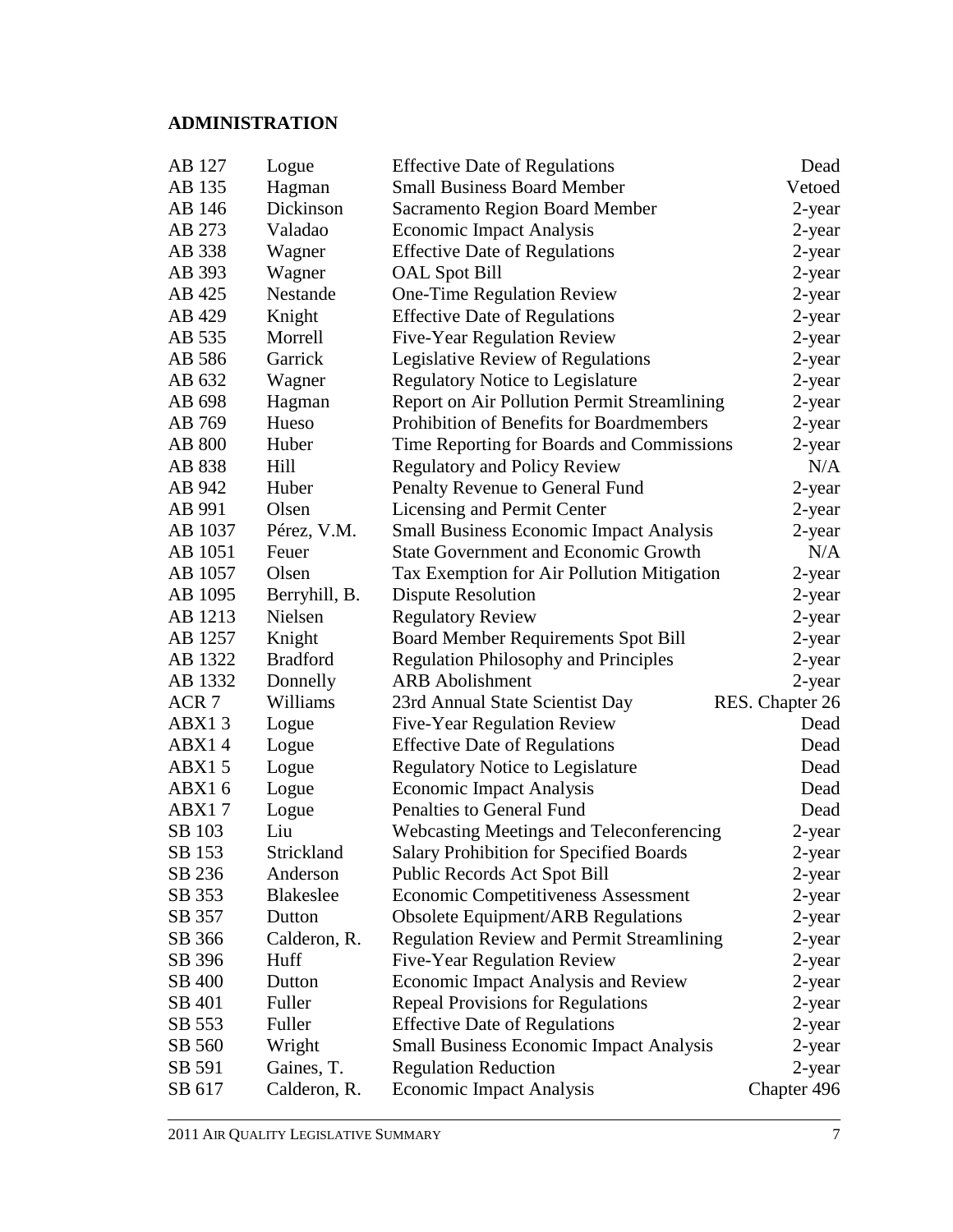| SB 639 | Cannella | Economic Impact Analysis            | 2-year |
|--------|----------|-------------------------------------|--------|
| SB 688 | Wright   | Legislative Approval of Regulations | 2-year |
| SB 724 | Dutton   | Mobile Source Certification         | Vetoed |
| SB 904 | Yee      | Cal/EPA Organization Spot Bill      | 2-year |

# **AGRICULTURAL OPERATIONS AND AGRICULTURAL WASTE**

| AB 921 | Allen | <b>Compost Study</b>                  | 2-year |
|--------|-------|---------------------------------------|--------|
| SB 237 | Wolk  | Cap-and-Trade Revenue for Agriculture | 2-year |

#### **AIR DISTRICTS**

| AB 1256 | Berryhill, B. | <b>Transported Air Pollutants</b>    | 2-year      |
|---------|---------------|--------------------------------------|-------------|
| SB 170  | Payley        | Air Districts' Intellectual Property | Chapter 586 |
| SB 582  | Yee :         | <b>Commute Benefit Policies</b>      | Vetoed      |

#### **SJVAPCD**

| SB 570 | Rubio | <b>School Bus Funding</b> | Chapter 494 |
|--------|-------|---------------------------|-------------|
|        |       |                           |             |

## **BUDGET/FUNDING**

| AB 92   | Blumenfield   | 2011-12 Budget                          | 2-year      |
|---------|---------------|-----------------------------------------|-------------|
| AB 462  | Lowenthal, B. | School Bus Natural Gas Tank Funding     | Chapter 216 |
| AB 470  | Halderman     | School Bus Retrofit Funding             | Chapter 174 |
| AB 796  | Blumenfield   | Capital Access Loan Program             | $2$ -year   |
| AB 981  | Hueso         | Capital Access Loan Program             | Chapter 484 |
| AB 1314 | Wieckowski    | <b>CEC ARFVTP Funding Awards</b>        | Chapter 487 |
| AB 1339 | Gorell        | <b>Emergency Generator Tax Credit</b>   | $2$ -year   |
| SB 68   | Leno          | 2011-12 Budget                          | $2$ -year   |
| SB 87   | Leno          | 2011-12 Budget                          | Chapter 33  |
| SB 225  | Simitian      | Capital Access Program                  | Chapter 492 |
| SB 237  | Wolk          | Cap-and-Trade Revenue for Agriculture   | $2$ -year   |
| SB 358  | Cannella      | Tax Exclusion for Air Quality Funds     | $2$ -year   |
| SB 535  | De León       | <b>Healthy Air Revitalization Trust</b> | $2$ -year   |
| SB 570  | Rubio         | <b>School Bus Funding</b>               | Chapter 494 |
| SB 758  | Fuller        | Tire Fee                                | 2-year      |
|         |               |                                         |             |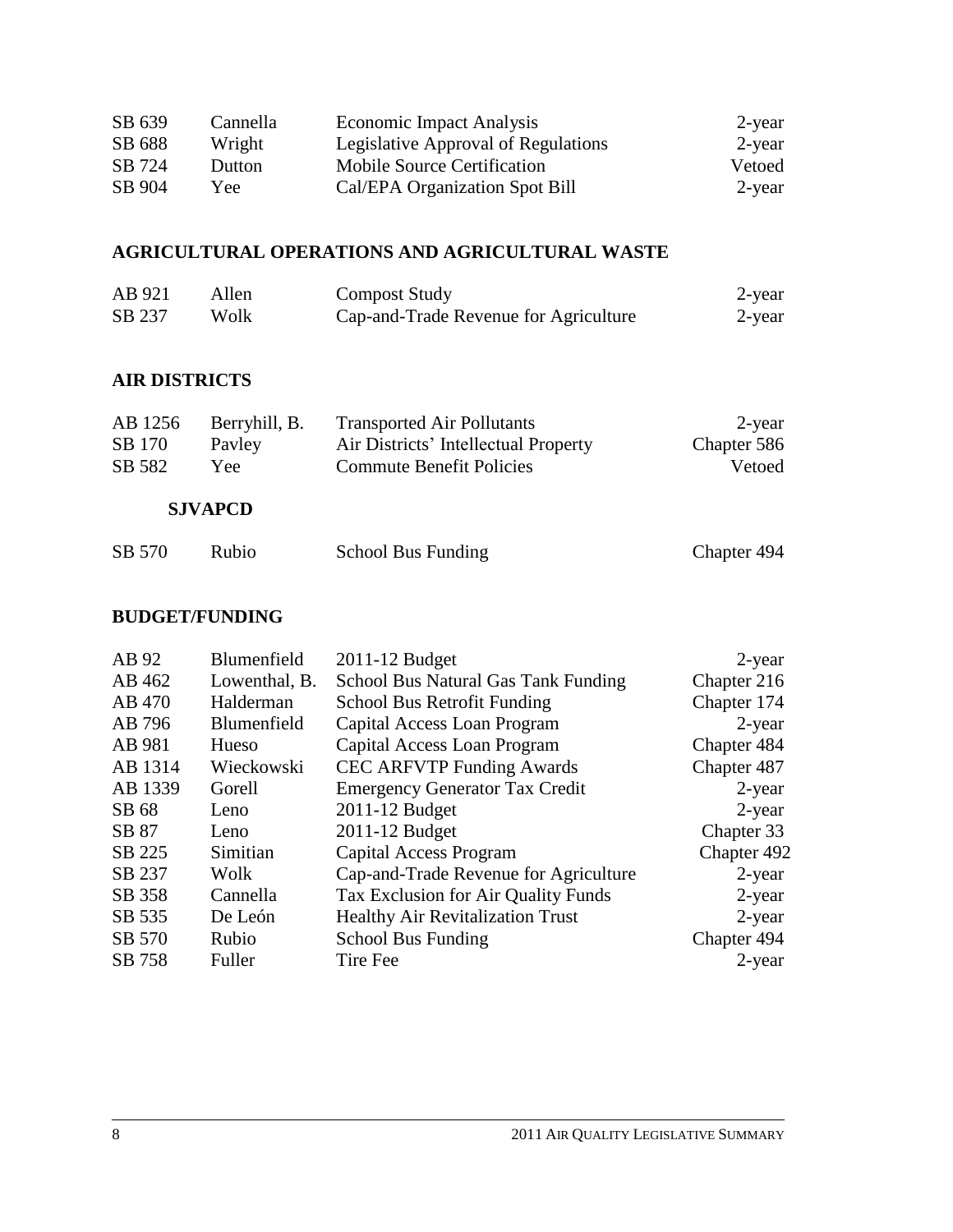# **CLIMATE CHANGE**

| Galgiani   | High-Speed Rail Authority                | 2-year         |
|------------|------------------------------------------|----------------|
| Galgiani   | <b>High-Speed Rail Power Supply</b>      | $2$ -year      |
| Smyth      | <b>GHG Spot Bill</b>                     | $2$ -year      |
| Dickinson  | California Arbor Week                    | RES. Chapter 6 |
| Payley     | <b>Watershed Timber Harvesting Plans</b> | $2$ -year      |
| Wright     | AB 32 Regulations                        | $2$ -year      |
| Harman     | <b>GHG Spot Bill</b>                     | 2-year         |
| Strickland | <b>GHG</b> Spot Bill                     | $2$ -year      |
|            |                                          |                |

## **California Environmental Quality Act**

| AB 880  | Pérez, V.M. | <b>Focused CEQA Review</b>                        | 2-year      |
|---------|-------------|---------------------------------------------------|-------------|
| AB 900  | Buchanan    | <b>Expedited Judicial Review</b>                  | Chapter 354 |
| AB 995  | Cedillo     | <b>Expedited CEQA Review for Transit Projects</b> | 2-year      |
| AB 1185 | Torres      | <b>CEQA Exemptions for Retail Facilities</b>      | 2-year      |
| SB 226  | Simitian    | CEQA for Solar and Infill Projects                | Chapter 469 |
| SB 292  | Padilla     | Expedited Judicial Review-LA Stadium              | Chapter 353 |
| SB 785  | Dutton      | <b>Environmental Review</b>                       | 2-year      |

# **Cap-and-Trade**

| AB 333 | Grove    | Cap-and-Trade                         | $2$ -year |
|--------|----------|---------------------------------------|-----------|
| AB 347 | Galgiani | <b>Voluntary Early Action</b>         | $2$ -year |
| SB 237 | Wolk     | Cap-and-Trade Revenue for Agriculture | $2$ -year |
| SB 669 | Rubio    | Carbon Capture and Sequestration      | 2-year    |
| SB 864 | Fuller   | <b>GHG Spot Bill</b>                  | $2$ -year |

### **Energy Conservation & Renewables**

| AB 204 | Halderman       | <b>Biomass Tax Exemption</b>                    | 2-year    |
|--------|-----------------|-------------------------------------------------|-----------|
| AB 284 | Nestande        | <b>Renewable Energy Siting</b>                  | $2$ -year |
| AB 391 | Pan             | <b>POU Excess RPS Credit</b>                    | $2$ -year |
| AB 603 | Pérez, V.M.     | <b>Renewable Energy Siting</b>                  | $2$ -year |
| AB 642 | Calderon, C.    | Algae as Biomass for RPS                        | $2$ -year |
| AB 644 | Blumenfield     | <b>Renewable Energy Siting</b>                  | $2$ -year |
| AB 721 | <b>Bradford</b> | RPS Eligibility for California Solar Initiative | $2$ -year |
| AB 723 | <b>Bradford</b> | <b>PGC</b>                                      | $2$ -year |
| AB 724 | <b>Bradford</b> | <b>PGC</b>                                      | $2$ -year |
| AB 767 | Pérez, J.       | <b>State Capitol Sustainability Task Force</b>  | Vetoed    |
| AB 850 | Gordon          | <b>Energy Efficiency in State Facilities</b>    | $2$ -year |
| AB 865 | Nestande        | Solar Energy Property Tax Exclusion             | $2$ -year |
| AB 904 | <b>Skinner</b>  | <b>Energy Efficiency</b>                        | 2-year    |
| AB 915 | Fletcher        | California Solar Initiative Spot Bill           | $2$ -year |
| AB 932 | Blumenfield     | <b>Renewable Transition Financing Act</b>       | $2$ -year |
|        |                 |                                                 |           |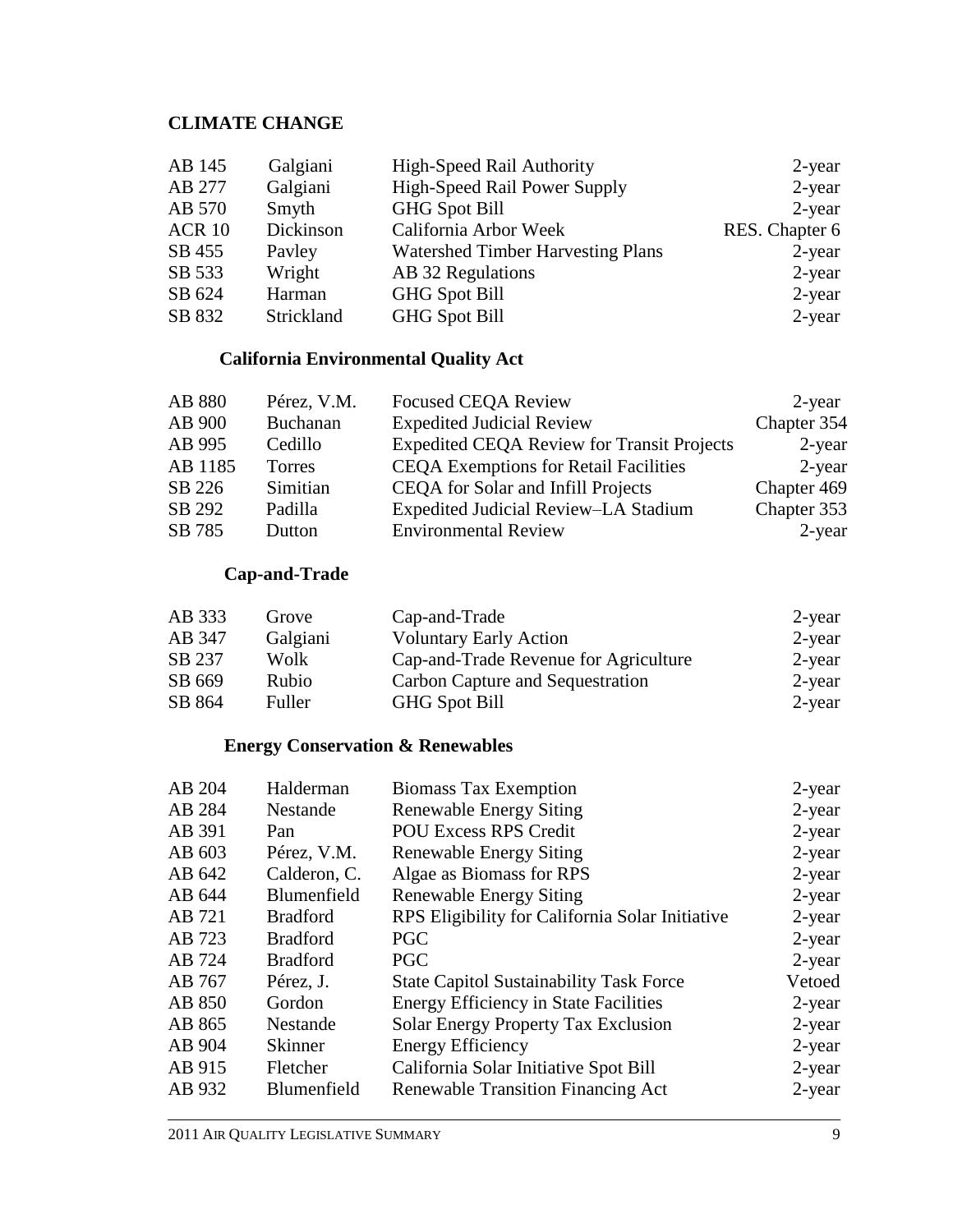| AB 1054        | <b>Skinner</b>   | <b>CAEATFA</b>                                    | 2-year         |
|----------------|------------------|---------------------------------------------------|----------------|
| AB 1073        | <b>Fuentes</b>   | <b>Energy Efficiency Application Requirements</b> | 2-year         |
| AB 1113        | Galgiani         | <b>NEM Biogas Digesters</b>                       | 2-year         |
| AB 1124        | <b>Skinner</b>   | Low-Income Energy Efficiency Program              | 2-year         |
| AB 1150        | Pérez, V.M.      | <b>SGIP</b> Extension                             | Chapter 310    |
| AB 1214        | Skinner          | RPS Transmission Planning and Approval            | 2-year         |
| AB 1261        | Fletcher         | Local Government Renewable Energy Spot Bill       | 2-year         |
| AB 1303        | Williams         | <b>PGC</b> and Energy Programs                    | 2-year         |
| AB 1361        | Perea            | <b>State Agency NEM</b>                           | 2-year         |
| AB 1391        | <b>Bradford</b>  | <b>CEC RPS Enforcement/Penalties</b>              | Dead           |
| <b>ACR 28</b>  | Chesbro          | Earth Hour                                        | RES. Chapter 9 |
| <b>ABX113</b>  | Pérez, V.M.      | <b>Renewable Energy Siting</b>                    | Chapter 10     |
| <b>ABX1 14</b> | Skinner          | <b>CAEATFA Loans</b>                              | Chapter 9      |
| <b>ABX115</b>  | Hill             | <b>Solar Energy Property Tax</b>                  | Chapter 3      |
| SB 16          | Rubio            | <b>Renewable Energy Siting</b>                    | Chapter 311    |
| SB 23          | Simitian         | <b>RPS</b> Cleanup                                | 2-year         |
| SB 35          | Padilla          | PGC and Energy Programs                           | 2-year         |
| SB 297         | Cannella         | <b>Hydroelectricity RPS Eligibility</b>           | 2-year         |
| SB 343         | De León          | <b>Energy Efficiency</b>                          | 2-year         |
| SB 370         | <b>Blakeslee</b> | Multiple Meters for NEM                           | 2-year         |
| SB 372         | <b>Blakeslee</b> | DG                                                | $2$ -year      |
| SB 383         | Wolk             | <b>Community-Based Renewable Energy</b>           | 2-year         |
| SB 410         | Wright           | <b>PIER Reauthorization</b>                       | $2$ -year      |
| SB 454         | Payley           | <b>Appliance Efficiency Standards</b>             | Chapter 591    |
| SB 489         | Wolk             | <b>NEM</b>                                        | Chapter 593    |
| SB 564         | Evans            | <b>Energy Efficiency Investments</b>              | 2-year         |
| SB 585         | Kehoe            | California Solar Initiative                       | Chapter 312    |
| SB 618         | Wolk             | Williamson Act Solar Easement                     | Chapter 596    |
| SB 679         | Pavley           | <b>Property Assessed Clean Energy</b>             | Chapter 597    |
| SB 836         | Padilla          | <b>RPS Cost Reporting</b>                         | Chapter 600    |
| SB 843         | Wolk             | <b>Community-Based Renewable Energy</b>           | N/A            |
| SB 854         | <b>Blakeslee</b> | 40 Percent RPS by 2027                            | 2-year         |
| SB 870         | Padilla          | <b>Clean Energy Research Funding</b>              | 2-year         |
| SBX11          | Steinberg        | <b>Clean Energy Partnership Academies</b>         | Chapter 2      |
| SBX12          | Simitian         | 33 Percent RPS                                    | Chapter 1      |
| <b>SBX128</b>  | Padilla          | PGC, Clean Energy                                 | Dead           |
| <b>SBX129</b>  | Steinberg        | PGC and Energy Efficiency                         | Dead           |
|                |                  |                                                   |                |

### **Fuels and Vehicles**

| AB 768 | Gatto    | Low Carbon Fuel Standard             | N/A    |
|--------|----------|--------------------------------------|--------|
| SB 211 | Emmerson | <b>ARB</b> Tire Inflation Regulation | Vetoed |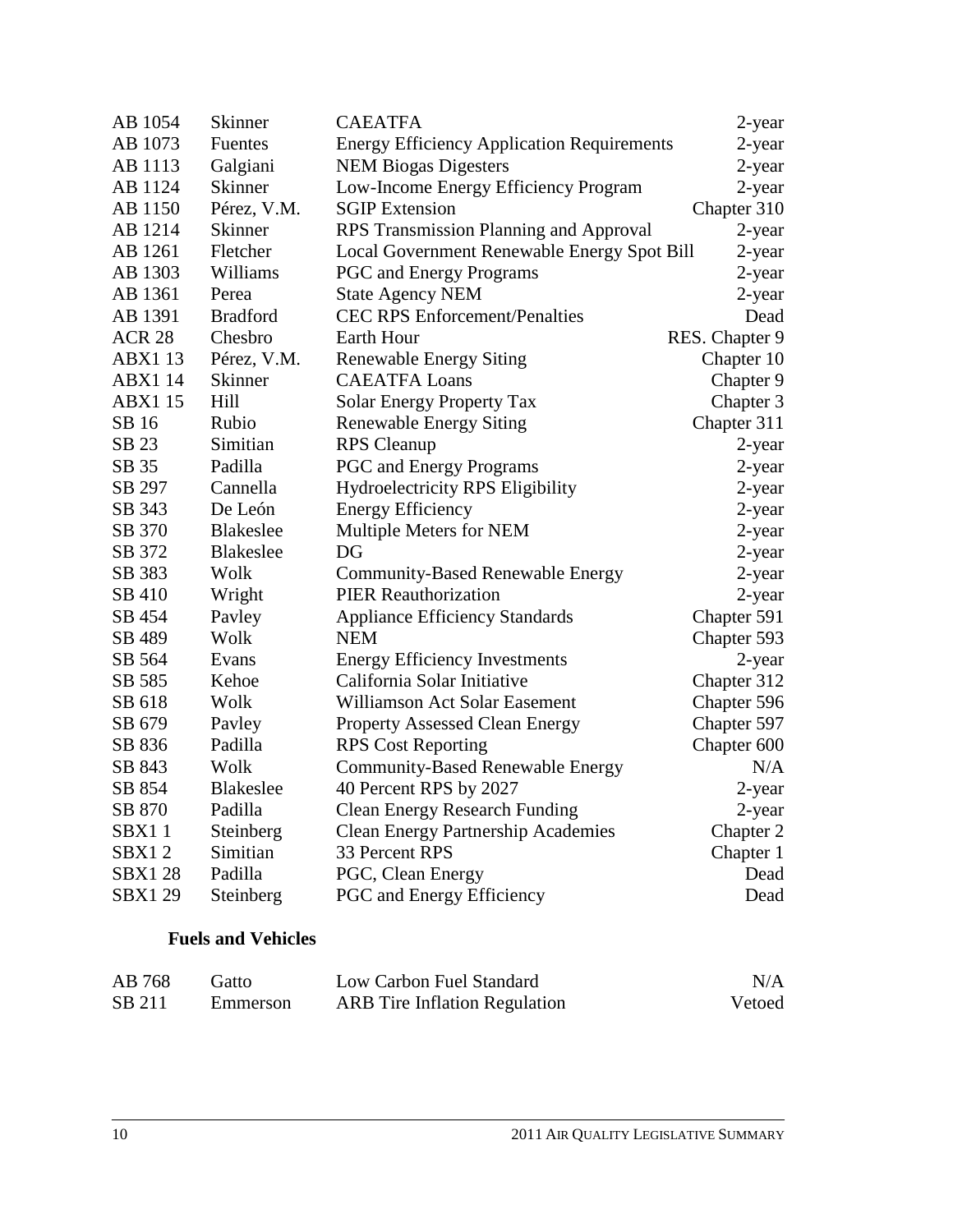# **Land Use**

| AB 31  | Beall          | High-Speed Rail Pilot Program                     | 2-year      |
|--------|----------------|---------------------------------------------------|-------------|
| AB 296 | <b>Skinner</b> | Cool Pavements Handbook and Pilot Project         | $2$ -year   |
| AB 343 | Atkins         | <b>Sustainable Communities Strategy</b>           | $2$ -year   |
| AB 441 | Monning        | <b>Regional Transportation Plan Guidelines</b>    | $2$ -year   |
| AB 605 | Dickinson      | <b>OPR GHG Trip Reduction Guidelines</b>          | $2$ -year   |
| AB 650 | Blumenfield    | <b>Public Transportation Task Force</b>           | Vetoed      |
| AB 710 | Skinner        | <b>Transit-Oriented Development Parking</b>       | Dead        |
| AB 931 | Dickinson      | Infill Housing                                    | 2-year      |
| AB 995 | Cedillo        | <b>Expedited CEQA Review for Transit Projects</b> | $2$ -year   |
| SB 226 | Simitian       | CEQA for Solar and Infill Projects                | Chapter 469 |
| SB 310 | Hancock        | <b>Transit Priority Projects</b>                  | Chapter 446 |
| SB 878 | DeSaulnier     | Bay Area Sustainable Community Strategy           | $2$ -year   |
| SB 907 | Evans          | <b>State Infrastructure Master Plan</b>           | $2$ -year   |

#### **Offsets**

| AB 1180       | <b>Bradford</b> | <b>GHG Offset Credits</b>                | 2-year    |
|---------------|-----------------|------------------------------------------|-----------|
| AB 1285       | <b>Fuentes</b>  | <b>Regional GHG Offset Credits</b>       | $2$ -year |
| SB 143        | <b>Rubio</b>    | <b>Energy-Related GHG Offset Credits</b> | $2$ -year |
| SB 246        | De León         | Cap-and-Trade Offsets                    | $2$ -year |
| <b>SB 800</b> | Hancock         | <b>GHG</b> Emissions Reductions          | $2$ -year |

# **Tax Credits and Other Incentives**

| AB 204         | Halderman      | <b>Biomass Tax Exemption</b>                | $2$ -year   |
|----------------|----------------|---------------------------------------------|-------------|
| AB 864         | Huffman        | Eligibility for SGIP                        | $2$ -year   |
| AB 865         | Nestande       | <b>Solar Energy Property Tax Exclusion</b>  | $2$ -year   |
| AB 932         | Blumenfield    | <b>Renewable Transition Financing Act</b>   | $2$ -year   |
| AB 1054        | <b>Skinner</b> | <b>CAEATFA</b>                              | $2$ -year   |
| AB 1113        | Galgiani       | <b>NEM Biogas Digesters</b>                 | $2$ -year   |
| AB 1150        | Pérez, V.M.    | <b>SGIP</b> Extension                       | Chapter 310 |
| AB 1339        | Gorell         | <b>Emergency Generator Tax Credit</b>       | $2$ -year   |
| <b>ABX1 14</b> | <b>Skinner</b> | <b>CAEATFA Loans</b>                        | Chapter 9   |
| <b>ABX1 15</b> | Hill           | <b>Solar Energy Property Tax</b>            | Chapter 3   |
| SB 679         | Payley         | <b>Property Assessed Clean Energy</b>       | Chapter 597 |
| SB 771         | Kehoe          | <b>CAEATFA Eligibility for Gas Turbines</b> | Chapter 598 |

## **Waste Reduction**

| AB 341 | Chesbro <sub>.</sub> | <b>Commercial Recycling</b>           | Chapter 476 |
|--------|----------------------|---------------------------------------|-------------|
| AB 818 | <b>Blumenfield</b>   | <b>Multifamily Dwelling Recycling</b> | Chapter 279 |
| SB 758 | Fuller               | Tire Fee                              | 2-year      |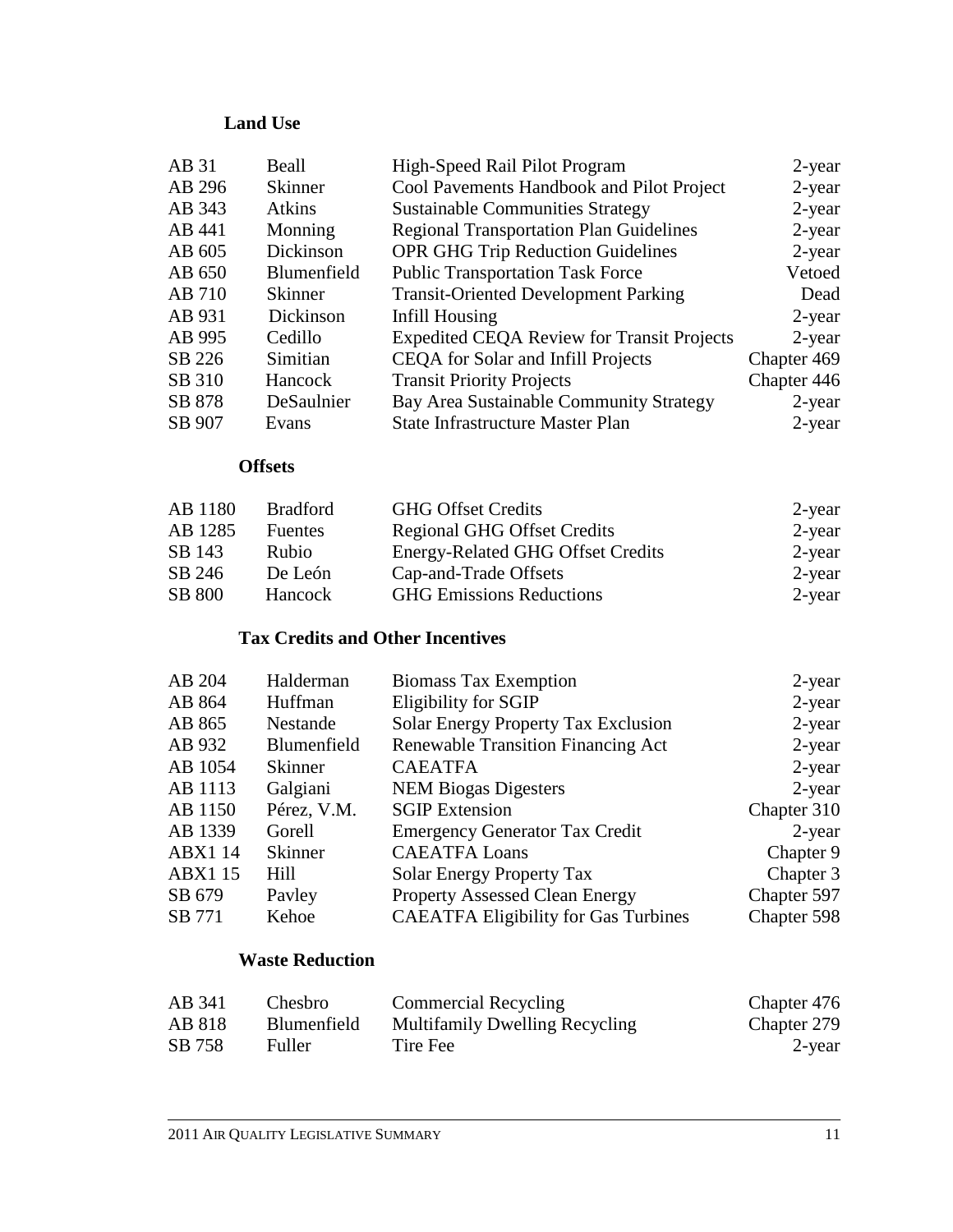# **COMPLIANCE (See ENFORCEMENT/PENALTIES)**

#### **EMISSION REDUCTION INCENTIVES**

### **Alternative and Renewable Fuel, Vehicle and Technology Program**

| AB 1314 | Wieckowski        | <b>CEC ARFVTP Funding Awards</b>         | Chapter 487 |
|---------|-------------------|------------------------------------------|-------------|
|         | <b>Carl Moyer</b> |                                          |             |
| SB 898  | Steinberg         | Carl Moyer Program Annual Report         | $2$ -year   |
|         |                   | <b>Lower-Emission School Bus Program</b> |             |
| AB 462  | Lowenthal, B.     | School Bus Natural Gas Tank Funding      | Chapter 216 |
| AB 470  | Halderman         | School Bus Retrofit Funding              | Chapter 174 |
| SB 570  | Rubio             | School Bus Funding                       | Chapter 494 |

#### **ENERGY**

| Huffman        | <b>Smart Meter Alternatives</b>                  | 2-year      |
|----------------|--------------------------------------------------|-------------|
| Halderman      | <b>Biomass Tax Exemption</b>                     | 2-year      |
| Gatto          | Piezoelectric Transducers Study                  | Vetoed      |
| <b>Skinner</b> | Natural Gas Usage Disclosure                     | $2$ -year   |
| Hernández      | <b>Ratepayer Benefits Definition</b>             | 2-year      |
| Simitian       | <b>Liquefied Natural Gas Terminals</b>           | 2-year      |
| Rubio          | <b>Electrical Rates</b>                          | 2-year      |
| Fuller         | <b>Interregional Parity of Electric Rates</b>    | $2$ -year   |
| Fuller         | <b>Integrated Energy Policy Report Spot Bill</b> | 2-year      |
| Leno           | <b>Community Choice Aggregation</b>              | Chapter 599 |
| Hancock        | Joint Bioenergy Institute                        | Adopted     |
| Steinberg      | <b>Clean Energy Partnership Academies</b>        | Chapter 2   |
|                |                                                  |             |

## **Distributed Generation**

| AB 512  | Gordon         | <b>Local Government Renewable Energy</b>    | Chapter 478 |
|---------|----------------|---------------------------------------------|-------------|
| AB 864  | Huffman        | Eligibility for SGIP                        | $2$ -year   |
| AB 1054 | <b>Skinner</b> | <b>CAEATFA</b>                              | $2$ -year   |
| AB 1113 | Galgiani       | <b>NEM Biogas Digesters</b>                 | $2$ -year   |
| AB 1150 | Pérez, V.M.    | <b>SGIP</b> Extension                       | Chapter 310 |
| AB 1261 | Fletcher       | Local Government Renewable Energy Spot Bill | $2$ -year   |
| AB 1302 | Williams       | DG                                          | $2$ -year   |
| AB 1303 | Williams       | <b>PGC</b> and Energy Programs              | $2$ -year   |
| AB 1361 | Perea          | <b>State Agency NEM</b>                     | $2$ -year   |
|         |                |                                             |             |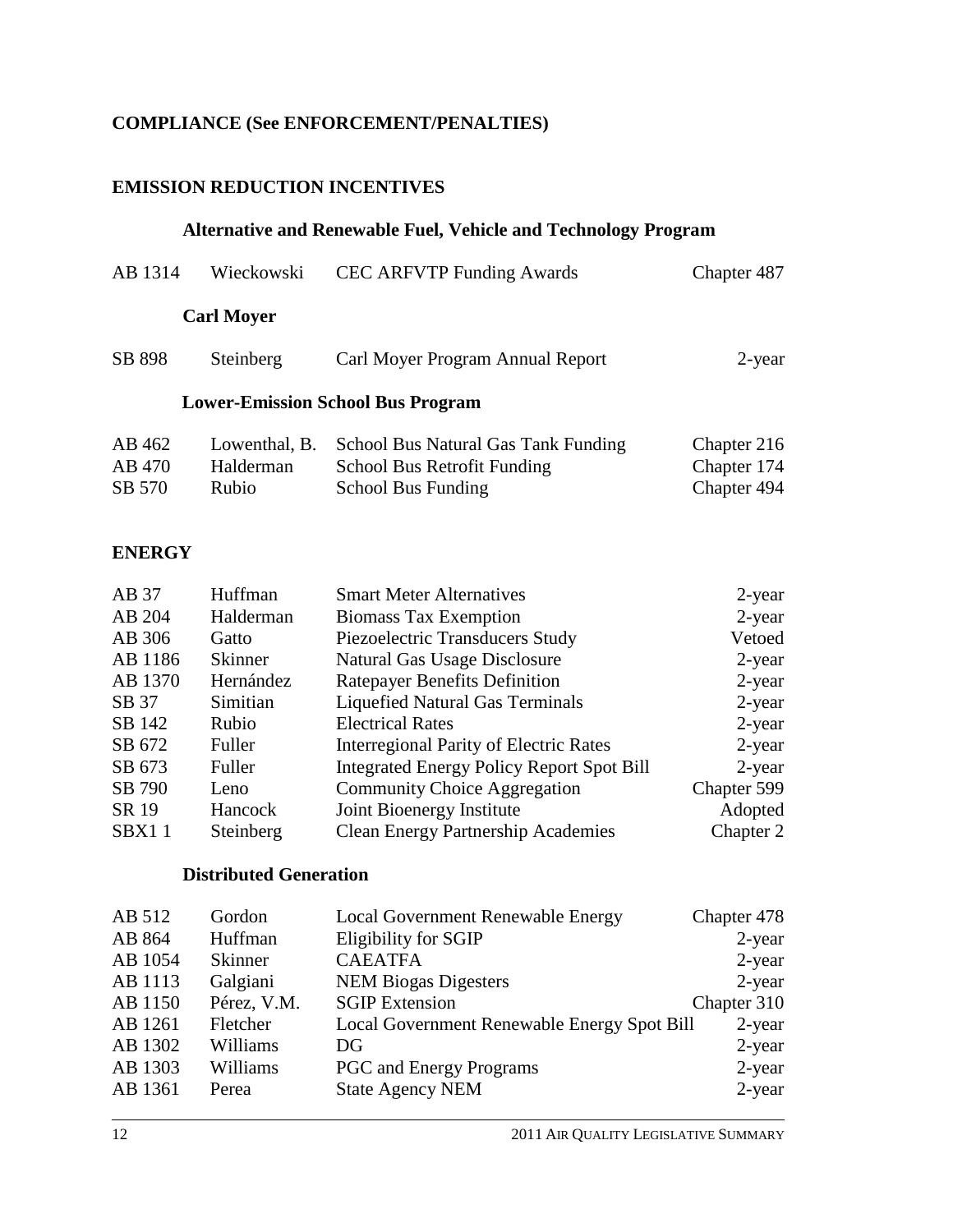| SB 370 | Blakeslee | Multiple Meters for NEM                     | 2-year      |
|--------|-----------|---------------------------------------------|-------------|
| SB 372 | Blakeslee | DG                                          | $2$ -year   |
| SB 383 | Wolk      | <b>Community-Based Renewable Energy</b>     | 2-year      |
| SB 489 | Wolk      | NEM                                         | Chapter 593 |
| SB 679 | Payley    | <b>Property Assessed Clean Energy</b>       | Chapter 597 |
| SB 771 | Kehoe     | <b>CAEATFA Eligibility for Gas Turbines</b> | Chapter 598 |

# **Energy Efficiency**

| AB 723         | <b>Bradford</b> | <b>PGC</b>                                        | $2$ -year   |
|----------------|-----------------|---------------------------------------------------|-------------|
| AB 724         | <b>Bradford</b> | <b>PGC</b>                                        | $2$ -year   |
| AB 767         | Pérez, J.       | <b>State Capitol Sustainability Task Force</b>    | Vetoed      |
| AB 850         | Gordon          | <b>Energy Efficiency in State Facilities</b>      | 2-year      |
| AB 904         | <b>Skinner</b>  | <b>Energy Efficiency</b>                          | $2$ -year   |
| AB 1054        | <b>Skinner</b>  | <b>CAEATFA</b>                                    | $2$ -year   |
| AB 1073        | <b>Fuentes</b>  | <b>Energy Efficiency Application Requirements</b> | $2$ -year   |
| AB 1124        | <b>Skinner</b>  | Low-Income Energy Efficiency Program              | $2$ -year   |
| AB 1303        | Williams        | <b>PGC</b> and Energy Programs                    | $2$ -year   |
| <b>ABX1 14</b> | <b>Skinner</b>  | <b>CAEATFA Loans</b>                              | Chapter 9   |
| SB 286         | Wright          | Redevelopment Agency Energy Efficiency            | $2$ -year   |
| SB 343         | De León         | <b>Energy Efficiency</b>                          | $2$ -year   |
| SB 454         | Payley          | <b>Appliance Efficiency Standards</b>             | Chapter 591 |
| SB 564         | Evans           | <b>Energy Efficiency Investments</b>              | $2$ -year   |
| SB 679         | Payley          | <b>Property Assessed Clean Energy</b>             | Chapter 597 |
| <b>SBX129</b>  | Steinberg       | <b>PGC</b> and Energy Efficiency                  | Dead        |

# **Public Goods Charge**

| AB 723        | <b>Bradford</b> | <b>PGC</b>                           | 2-year    |
|---------------|-----------------|--------------------------------------|-----------|
| AB 724        | <b>Bradford</b> | <b>PGC</b>                           | $2$ -year |
| AB 1303       | Williams        | <b>PGC</b> and Energy Programs       | $2$ -year |
| SB 35         | Padilla         | <b>PGC</b> and Energy Programs       | $2$ -year |
| SB 410        | Wright          | <b>PIER Reauthorization</b>          | $2$ -year |
| SB 870        | Padilla         | <b>Clean Energy Research Funding</b> | $2$ -year |
| <b>SBX128</b> | Padilla         | PGC, Clean Energy                    | Dead      |
| <b>SBX129</b> | Steinberg       | PGC and Energy Efficiency            | Dead      |

# **Renewable Energy**

| AB 284<br>Nestande<br><b>Renewable Energy Siting</b>                         | 2-year      |
|------------------------------------------------------------------------------|-------------|
| <b>POU Excess RPS Credit</b><br>AB 391<br>Pan                                | $2$ -year   |
| AB 512<br>Local Government Renewable Energy<br>Gordon                        | Chapter 478 |
| AB 603<br>Pérez, V.M.<br><b>Renewable Energy Siting</b>                      | 2-year      |
| Algae as Biomass for RPS<br>Calderon, C.<br>AB 642                           | 2-year      |
| Blumenfield<br><b>Renewable Energy Siting</b><br>AB 644                      | 2-year      |
| RPS Eligibility for California Solar Initiative<br><b>Bradford</b><br>AB 721 | 2-year      |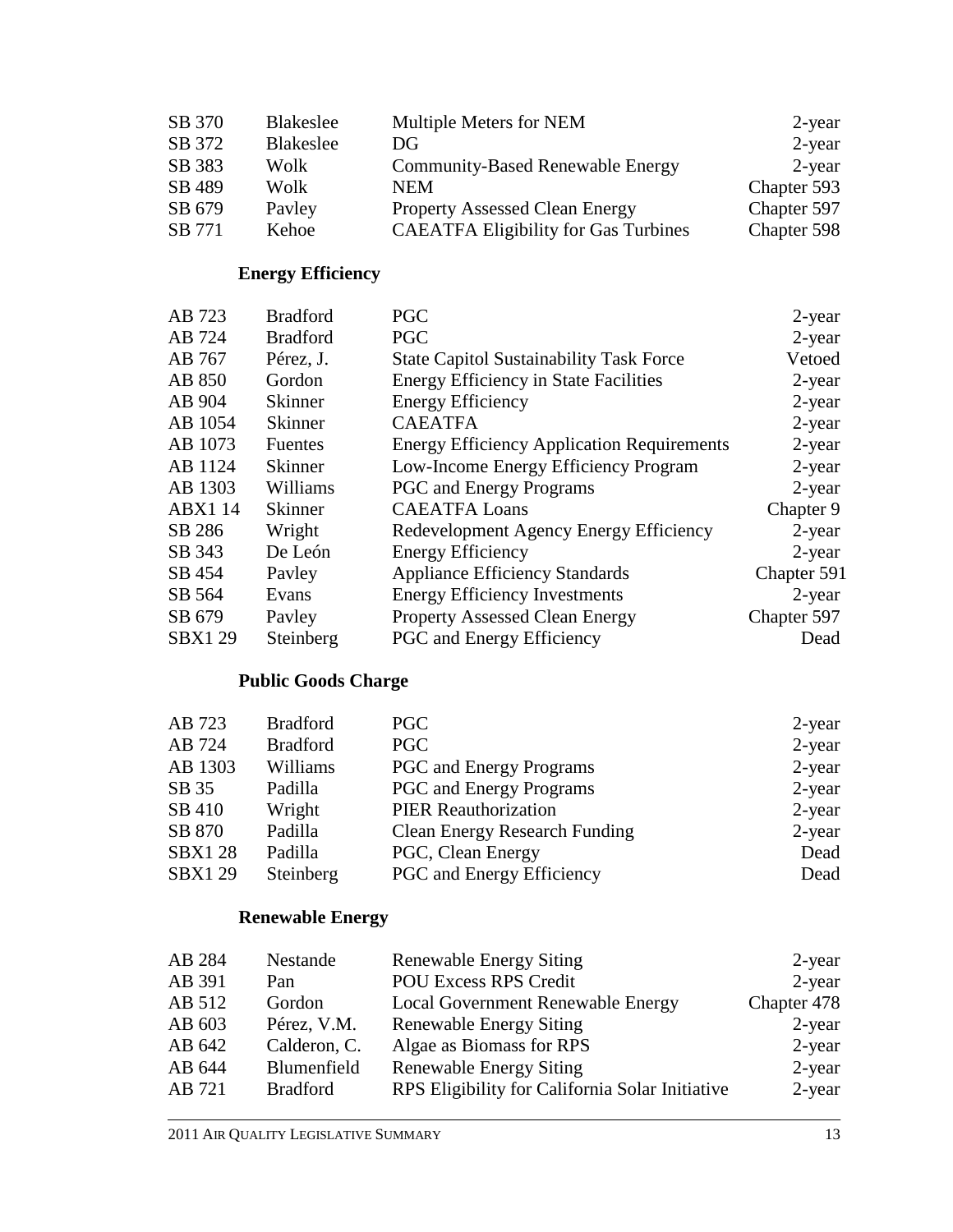| AB 724         | <b>Bradford</b>  | <b>PGC</b>                                  | 2-year      |
|----------------|------------------|---------------------------------------------|-------------|
| AB 865         | Nestande         | <b>Solar Energy Property Tax Exclusion</b>  | $2$ -year   |
| AB 915         | Fletcher         | California Solar Initiative Spot Bill       | 2-year      |
| AB 932         | Blumenfield      | <b>Renewable Transition Financing Act</b>   | 2-year      |
| AB 982         | <b>Skinner</b>   | <b>Renewable Energy Siting</b>              | Chapter 485 |
| AB 1054        | <b>Skinner</b>   | <b>CAEATFA</b>                              | 2-year      |
| AB 1214        | Skinner          | RPS Transmission Planning and Approval      | 2-year      |
| AB 1261        | Fletcher         | Local Government Renewable Energy Spot Bill | 2-year      |
| AB 1303        | Williams         | <b>PGC</b> and Energy Programs              | 2-year      |
| AB 1361        | Perea            | <b>State Agency NEM</b>                     | 2-year      |
| AB 1376        | Nestande         | Renewable Energy Tax Exemption              | $2$ -year   |
| AB 1391        | <b>Bradford</b>  | <b>CEC RPS Enforcement/Penalties</b>        | Dead        |
| AB 1392        | <b>Bradford</b>  | California Solar Initiative                 | Chapter 488 |
| <b>ABX113</b>  | Pérez, V.M.      | <b>Renewable Energy Siting</b>              | Chapter 10  |
| <b>ABX1 14</b> | <b>Skinner</b>   | <b>CAEATFA Loans</b>                        | Chapter 9   |
| <b>ABX115</b>  | Hill             | <b>Solar Energy Property Tax</b>            | Chapter 3   |
| SB 16          | Rubio            | <b>Renewable Energy Siting</b>              | Chapter 311 |
| SB 23          | Simitian         | <b>RPS</b> Cleanup                          | 2-year      |
| SB 35          | Padilla          | <b>PGC</b> and Energy Programs              | 2-year      |
| SB 58          | Runner           | Photovoltaic Demonstration Project          | 2-year      |
| SB 297         | Cannella         | Hydroelectricity RPS Eligibility            | 2-year      |
| SB 383         | Wolk             | <b>Community-Based Renewable Energy</b>     | 2-year      |
| SB 489         | Wolk             | <b>NEM</b>                                  | Chapter 593 |
| SB 585         | Kehoe            | California Solar Initiative                 | Chapter 312 |
| SB 618         | Wolk             | Williamson Act Solar Easement               | Chapter 596 |
| SB 679         | Pavley           | <b>Property Assessed Clean Energy</b>       | Chapter 597 |
| SB 836         | Padilla          | <b>RPS Cost Reporting</b>                   | Chapter 600 |
| SB 843         | Wolk             | <b>Community-Based Renewable Energy</b>     | N/A         |
| SB 854         | <b>Blakeslee</b> | 40 Percent RPS by 2027                      | 2-year      |
| SB 881         | Corbett          | <b>Website for Energy Projects</b>          | 2-year      |
| SBX12          | Simitian         | 33 Percent RPS                              | Chapter 1   |
| <b>SBX128</b>  | Padilla          | PGC, Clean Energy                           | Dead        |

## **ENFORCEMENT/PENALTIES**

| AB 128  | Logue           | <b>Alternatives to Assessing ARB Penalties</b> | $2$ -year |
|---------|-----------------|------------------------------------------------|-----------|
| AB 382  | Nestande        | Air Inspector's Conduct and Penalties          | $2$ -year |
| AB 942  | Huber           | Penalty Revenue to General Fund                | $2$ -year |
| AB 1057 | Olsen           | Tax Exemption for Air Pollution Mitigation     | $2$ -year |
| AB 1095 | Berryhill, B.   | <b>Dispute Resolution</b>                      | $2$ -year |
| AB 1391 | <b>Bradford</b> | <b>CEC RPS Enforcement/Penalties</b>           | Dead      |
| ABX12   | Logue           | <b>Alternative to Assessing ARB Penalties</b>  | Dead      |
| ABX17   | Logue           | Penalties to General Fund                      | Dead      |
|         |                 |                                                |           |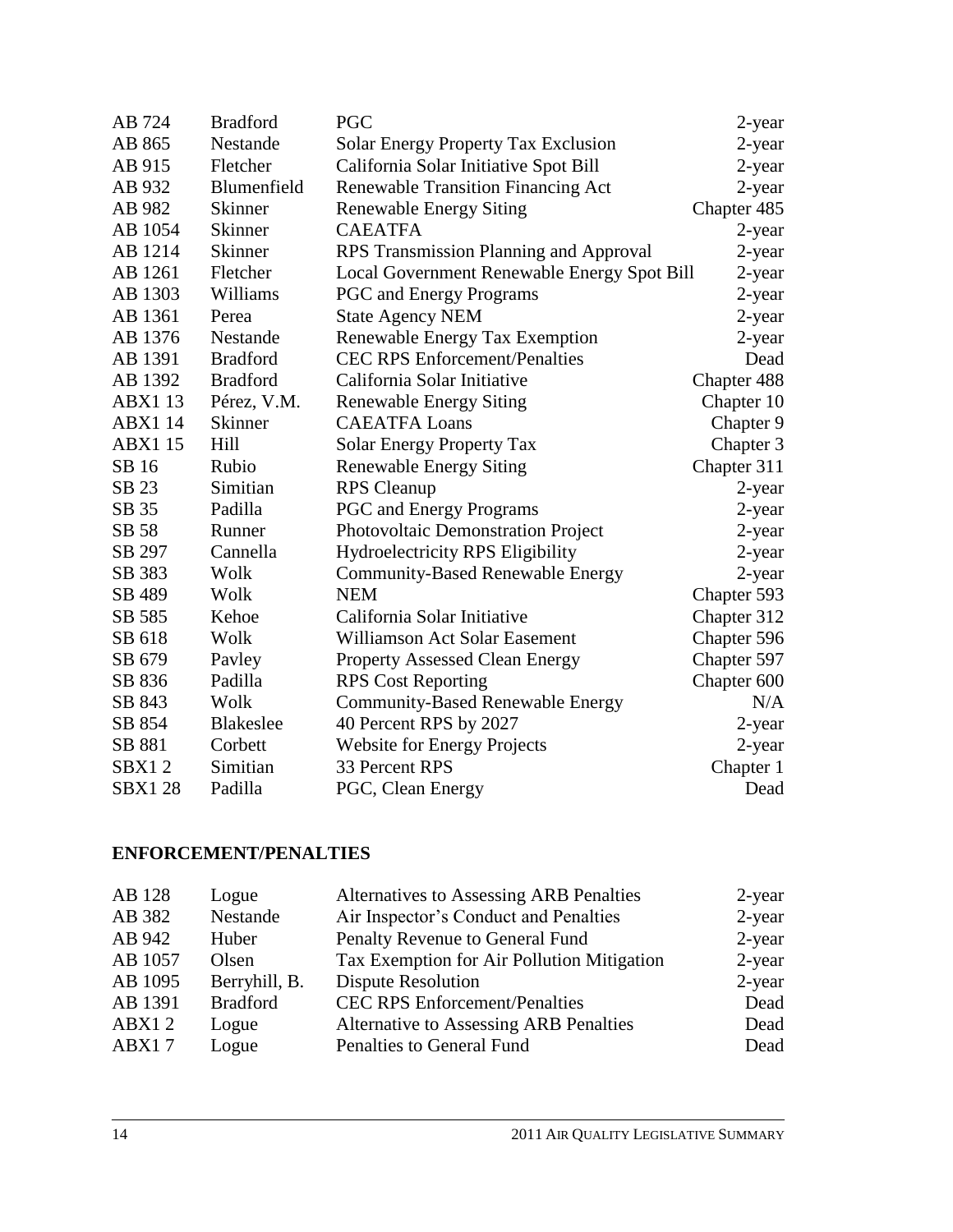| SB 23  | Simitian | <b>RPS</b> Cleanup                    | 2-year      |
|--------|----------|---------------------------------------|-------------|
| SB 454 | Payley   | <b>Appliance Efficiency Standards</b> | Chapter 591 |
| SB 724 | Dutton   | <b>Mobile Source Certification</b>    | Vetoed      |
| SBX12  | Simitian | 33 Percent RPS                        | Chapter 1   |

#### **FUELS**

| AB 371 | <b>Butler</b> | <b>Alternative Fuel State Vehicles</b>      | 2-year    |
|--------|---------------|---------------------------------------------|-----------|
| AB 523 | Valadao       | <b>Corn Ethanol Funding Ineligibility</b>   | 2-year    |
| AB 638 | Skinner       | Petroleum and Alternative Fuels             | $2$ -year |
| SB 791 | Simitian      | <b>Regional Congestion Reduction Charge</b> | N/A       |

# **GOODS MOVEMENT**

| AB 950  | Pérez, J.     | <b>Drayage Truck Operators</b>              | 2-year      |
|---------|---------------|---------------------------------------------|-------------|
| AB 937  | Mendoza       | <b>ARB</b> Shoreside Power Regulation       | $2$ -year   |
| AB 1064 | Furutani      | <b>Shoreside Power Projects</b>             | 2-year      |
| SB 739  | Lowenthal, A. | Port Congestion and Air Quality Planning    | Chapter 427 |
| SB 791  | Simitian      | <b>Regional Congestion Reduction Charge</b> | N/A         |
| SB 862  | Lowenthal, A. | Southern California Goods Movement          | 2-year      |

# **GREEN BUILDINGS & BUILDING EFFICIENCY**

| <b>Bradford</b> | PGC                                               | $2$ -year   |
|-----------------|---------------------------------------------------|-------------|
| <b>Bradford</b> | <b>PGC</b>                                        | $2$ -year   |
| <b>Skinner</b>  | <b>Energy Efficiency</b>                          | $2$ -year   |
| <b>Skinner</b>  | <b>CAEATFA</b>                                    | $2$ -year   |
| <b>Fuentes</b>  | <b>Energy Efficiency Application Requirements</b> | $2$ -year   |
| Williams        | <b>PGC</b> and Energy Programs                    | $2$ -year   |
| <b>Skinner</b>  | <b>CAEATFA Loans</b>                              | Chapter 9   |
| De León         | <b>Energy Efficiency</b>                          | $2$ -year   |
| Payley          | <b>Property Assessed Clean Energy</b>             | Chapter 597 |
| Steinberg       | <b>PGC</b> and Energy Efficiency                  | Dead        |
|                 |                                                   |             |

## **GREEN JOBS, BUSINESS, AND THE ECONOMY**

| AB 15  | Pérez, V.M.     | <b>Energy Workforce Readiness Initiative</b>   | $2$ -year     |
|--------|-----------------|------------------------------------------------|---------------|
| AB 724 | <b>Bradford</b> | PGC.                                           | 2-year        |
| AB 750 | <b>Hueso</b>    | <b>Investment Trust Blue Ribbon Task Force</b> | <b>Vetoed</b> |
| AB 913 | Feuer           | <b>Green Business Certification</b>            | Chapter 578   |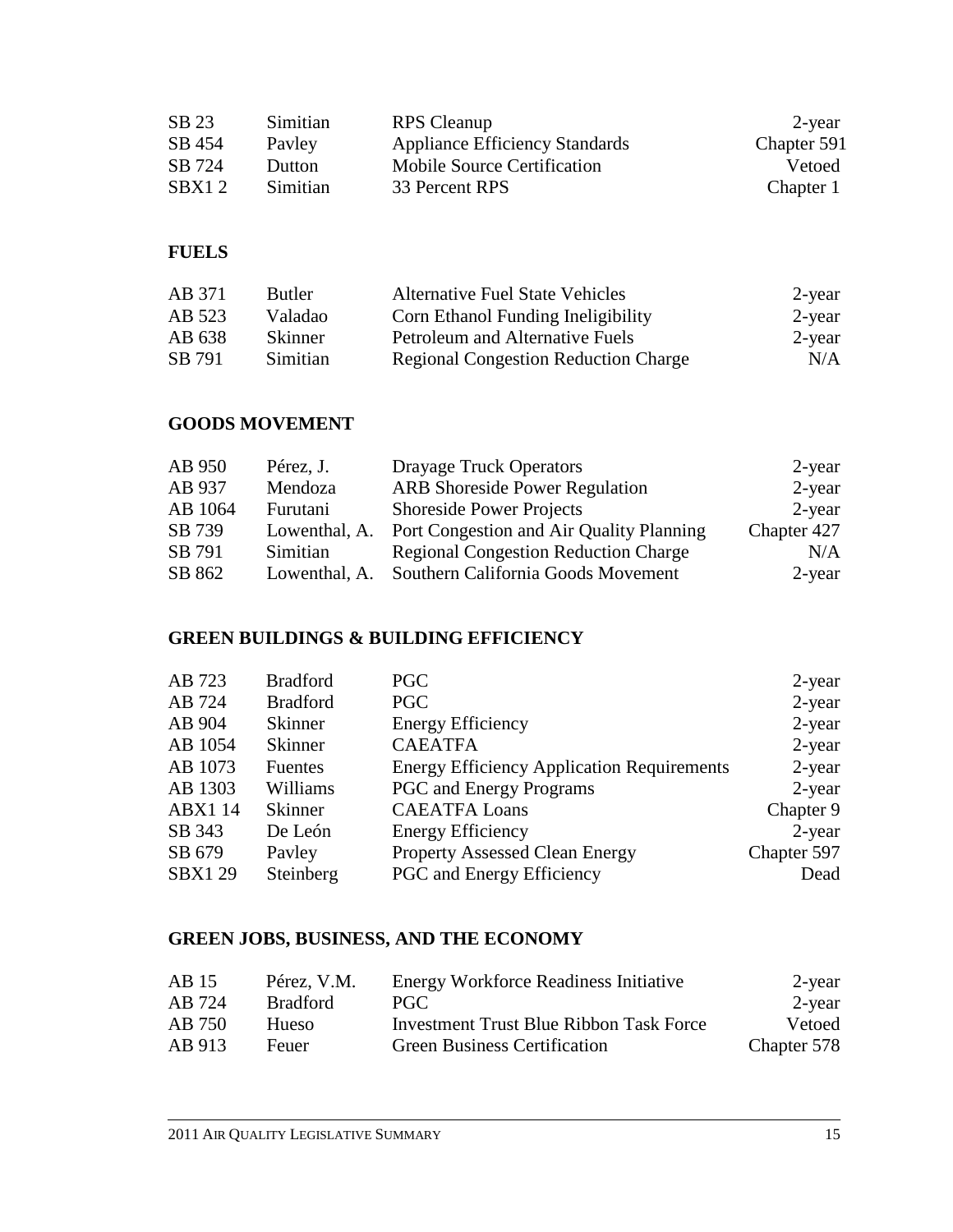## **GREENHOUSE GASES (See CLIMATE CHANGE and/or ENERGY)**

#### **HEAVY DUTY DIESEL (See MOTOR VEHICLES and/or CARL MOYER PROGRAM)**

#### **INDOOR AIR QUALITY**

| AB 217 | Carter     | Long-Term Care Facility Smoking Prohibition | 2-year      |
|--------|------------|---------------------------------------------|-------------|
| SB 332 | Padilla    | <b>Smoking Prohibition in Rental Units</b>  | Chapter 264 |
| SB 575 | DeSaulnier | Smoking in the Workplace                    | 2-year      |

#### **LAND USE (See CLIMATE CHANGE)**

#### **LOCOMOTIVES (See GOODS MOVEMENT)**

#### **LOW EMISSION VEHICLES (See MOTOR VEHICLES)**

#### **MOTOR VEHICLES**

| AB 1099          |               | Lowenthal, B. Heavy-Duty Truck Registration      | 2-year          |
|------------------|---------------|--------------------------------------------------|-----------------|
| AB 1314          | Wieckowski    | <b>CEC ARFVTP Funding Awards</b>                 | Chapter 487     |
| AIR <sub>5</sub> | Lowenthal, B. | <b>Transportation Revenues</b>                   | RES. Chapter 29 |
| SB 468           | Kehoe         | <b>Coastal High-Occupancy Toll Lanes</b>         | Chapter 535     |
| SB 724           | Dutton        | Mobile Source Certification                      | Vetoed          |
| SB 901           | Steinberg     | <b>High Polluting Vehicle Retirement Program</b> | 2-year          |
| SB 898           | Steinberg     | Carl Moyer Program Annual Report                 | 2-year          |

#### **Low Emission Vehicles and Zero Emission Vehicles**

| AB 61   | <b>Jeffries</b> | <b>Riverside County NEV Plans</b>              | Chapter 170 |
|---------|-----------------|------------------------------------------------|-------------|
| AB 475  | <b>Butler</b>   | <b>Offstreet Parking for Electric Vehicles</b> | Chapter 274 |
| AB 1370 | Hernández       | <b>Ratepayer Benefits Definition</b>           | 2-year      |
| SB 290  | Correa          | <b>Orange County NEV Transportation Plan</b>   | Chapter 150 |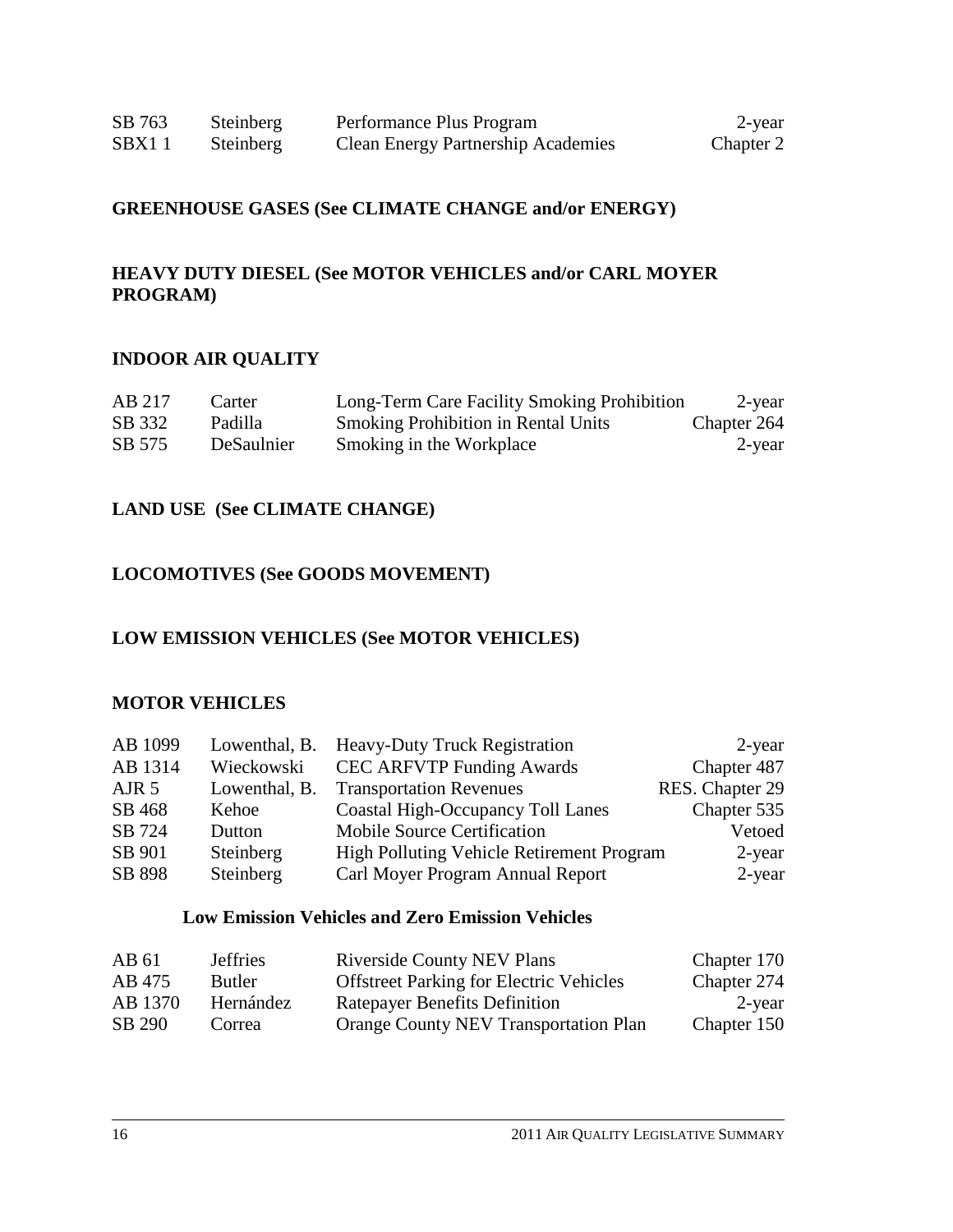#### **EV Infrastructure**

| AB 631  | Ma             | <b>Electric Vehicle Charging Providers</b> | Chapter 480 |
|---------|----------------|--------------------------------------------|-------------|
| AB 1054 | <b>Skinner</b> | <b>CAEATFA</b>                             | $2$ -year   |
| SB 209  | Corbett        | <b>Electric Vehicle Charging Stations</b>  | Chapter 121 |
| SB 730  | Kehoe          | Plug-In Electric Vehicle Pilot Program     | $2$ -year   |
| SB 880  | Corbett        | <b>Electric Vehicle Charging Stations</b>  | 2-year      |

## **Registration Fees**

| AB 205 | Hagman    | Tax Credit for Motor Vehicle Registration Costs   | 2-year      |
|--------|-----------|---------------------------------------------------|-------------|
| AB 462 |           | Lowenthal, B. School Bus Natural Gas Tank Funding | Chapter 216 |
| AB 470 | Halderman | School Bus Retrofit Funding                       | Chapter 174 |

## **Smog Check**

| AB 474 | Jones    | <b>Smog Check Certificate Validity</b> | 2-year |
|--------|----------|----------------------------------------|--------|
| SB 519 | La Malfa | <b>Smog Check Visual Inspection</b>    | 2-year |

#### **PENALTIES (See ENFORCEMENT/PENALTIES)**

#### **PORTS (See GOODS MOVEMENT)**

#### **REPORTS (See ADMINISTRATION)**

#### **SCHOOL BUSES (See BUDGET/FUNDING and MOTOR VEHICLES)**

#### **TOXICS**

| AB 553           | Monning       | <b>Employment Safety Hazardous Materials</b> | $2$ -year       |
|------------------|---------------|----------------------------------------------|-----------------|
| AB 1169          | Halderman     | <b>Toxic Air Contaminants Spot Bill</b>      | $2$ -year       |
| AB 1176          | Williams      | Pesticide Toxic Air Contaminants             | $2$ -year       |
| AB 1183          | Berryhill, B. | Hazardous Substances Release Prevention      | N/A             |
| SB 178           | Simitian      | Green Chemistry Advisory Panel               | $2$ -year       |
| SB 682           | Rubio         | Oil Field Injection Wells                    | $2$ -year       |
| SB 711           | Rubio         | Oil Field Injection Wells                    | $2$ -year       |
| SJR <sub>3</sub> | Payley        | Federal Toxic Substances Control Act         | RES. Chapter 62 |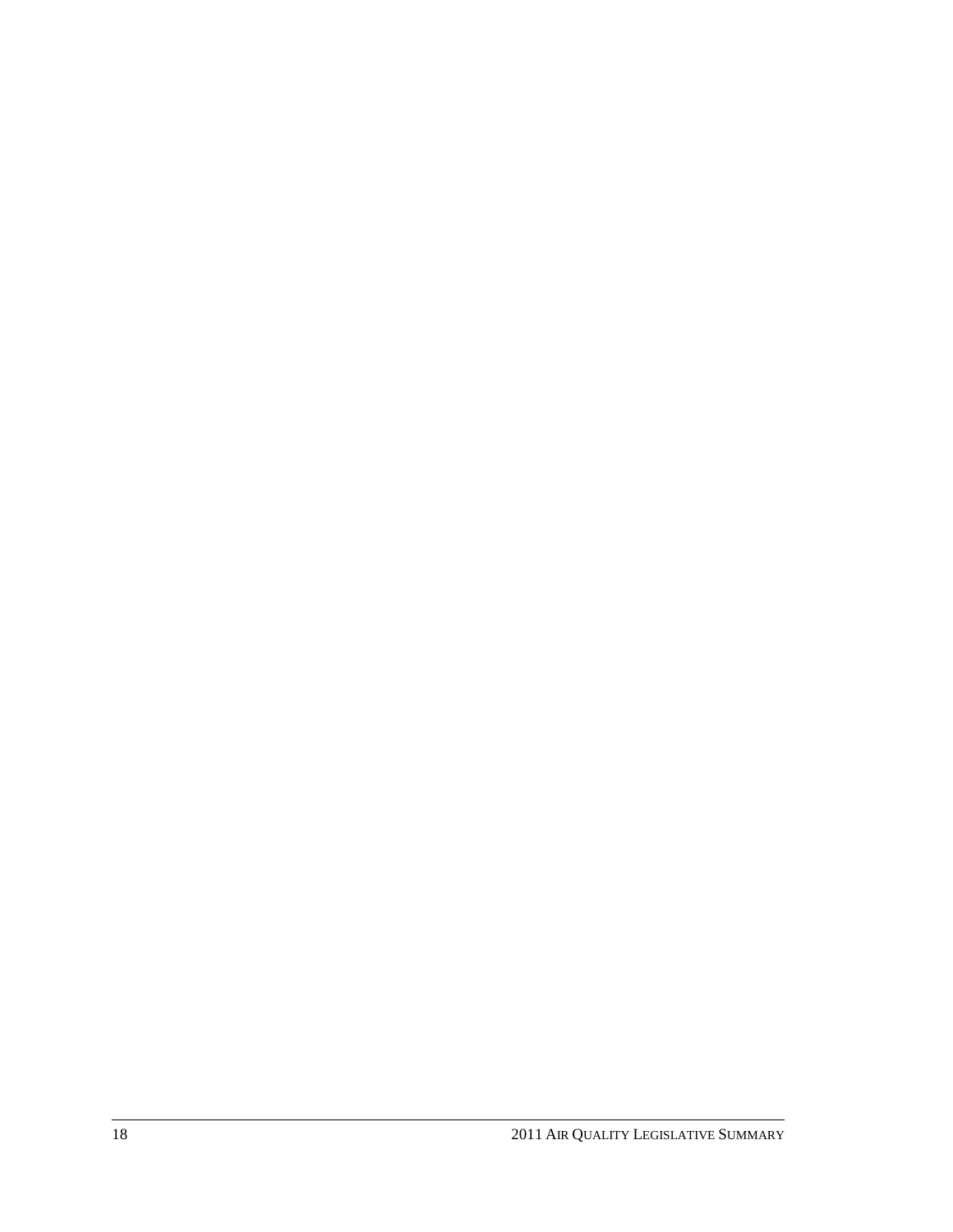# **BILLS BY AUTHOR**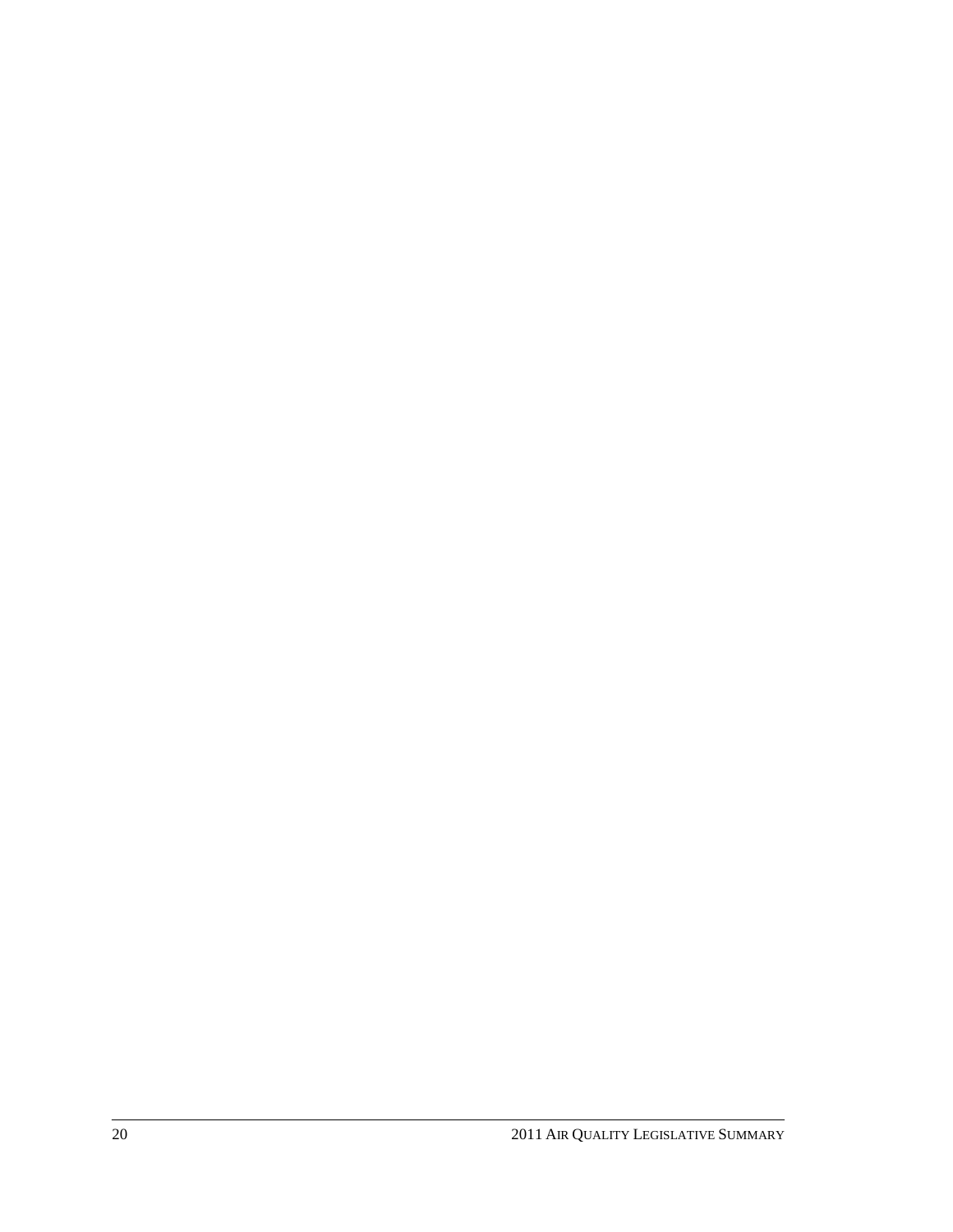# **ASSEMBLY**

| <b>ALLEN</b>                        |                                                          |                                                                                                                            |                                      |
|-------------------------------------|----------------------------------------------------------|----------------------------------------------------------------------------------------------------------------------------|--------------------------------------|
| AB 921                              | Allen                                                    | <b>Compost Study</b>                                                                                                       | 2-year                               |
| <b>ATKINS</b>                       |                                                          |                                                                                                                            |                                      |
| AB 343                              | <b>Atkins</b>                                            | <b>Sustainable Communities Strategy</b>                                                                                    | 2-year                               |
| <b>BEALL</b>                        |                                                          |                                                                                                                            |                                      |
| AB 31                               | Beall                                                    | High-Speed Rail Pilot Program                                                                                              | 2-year                               |
| <b>BERRYHILL, B.</b>                |                                                          |                                                                                                                            |                                      |
| AB 1095<br>AB 1183<br>AB 1256       | Berryhill, B.<br>Berryhill, B.<br>Berryhill, B.          | <b>Dispute Resolution</b><br>Hazardous Substances Release Prevention<br><b>Transported Air Pollutants</b>                  | 2-year<br>N/A<br>2-year              |
| <b>BLUMENFIELD</b>                  |                                                          |                                                                                                                            |                                      |
| AB 92<br>AB 644<br>AB 650<br>AB 796 | Blumenfield<br>Blumenfield<br>Blumenfield<br>Blumenfield | 2011-12 Budget<br><b>Renewable Energy Siting</b><br><b>Public Transportation Task Force</b><br>Capital Access Loan Program | 2-year<br>2-year<br>Vetoed<br>2-year |
| AB 818<br>AB 932                    | Blumenfield<br>Blumenfield                               | <b>Multifamily Dwelling Recycling</b><br><b>Renewable Transition Financing Act</b>                                         | Chapter 279<br>2-year                |
| <b>BRADFORD</b>                     |                                                          |                                                                                                                            |                                      |
| $\sqrt{D}$ 701                      | $\mathbf{D}$ 10 1                                        | $\mathbf{p}$                                                                                                               |                                      |

| AB 721  | <b>Bradford</b> | RPS Eligibility for California Solar Initiative | 2-year      |
|---------|-----------------|-------------------------------------------------|-------------|
| AB 723  | <b>Bradford</b> | <b>PGC</b>                                      | $2$ -year   |
| AB 724  | <b>Bradford</b> | PGC                                             | $2$ -year   |
| AB 1180 | <b>Bradford</b> | <b>GHG Offset Credits</b>                       | $2$ -year   |
| AB 1322 | <b>Bradford</b> | <b>Regulation Philosophy and Principles</b>     | $2$ -year   |
| AB 1391 | <b>Bradford</b> | <b>CEC RPS Enforcement/Penalties</b>            | Dead        |
| AB 1392 | <b>Bradford</b> | California Solar Initiative                     | Chapter 488 |
|         |                 |                                                 |             |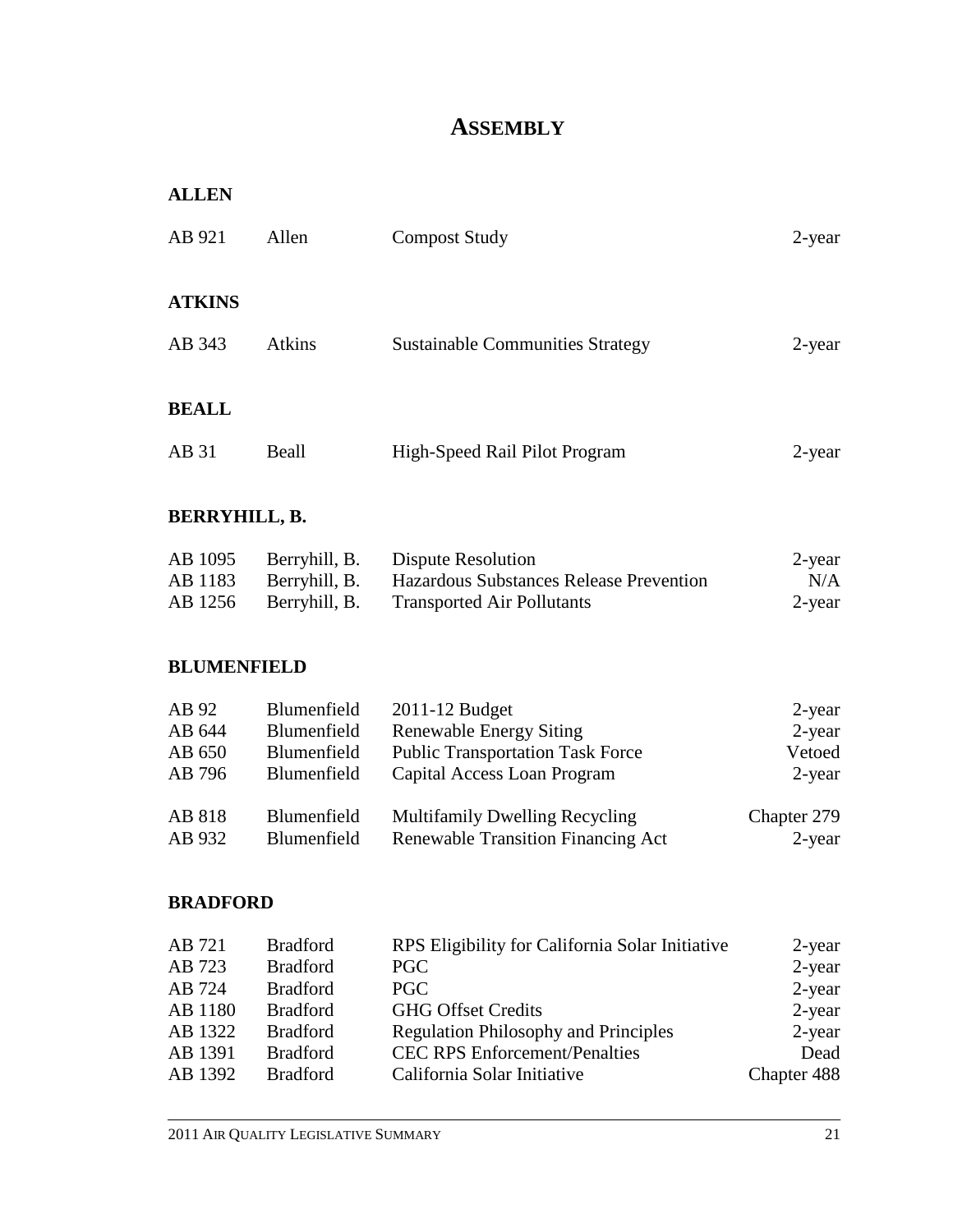# **BUCHANAN**

| AB 900                                          | Buchanan                                         | <b>Expedited Judicial Review</b>                                                                                      | Chapter 354                                  |
|-------------------------------------------------|--------------------------------------------------|-----------------------------------------------------------------------------------------------------------------------|----------------------------------------------|
| <b>BUTLER</b>                                   |                                                  |                                                                                                                       |                                              |
| AB 371<br>AB 475                                | Butler<br><b>Butler</b>                          | <b>Alternative Fuel State Vehicles</b><br><b>Offstreet Parking for Electric Vehicles</b>                              | $2$ -year<br>Chapter 274                     |
| CALDERON, C.                                    |                                                  |                                                                                                                       |                                              |
| AB 642                                          | Calderon, C.                                     | Algae as Biomass for RPS                                                                                              | 2-year                                       |
| <b>CARTER</b>                                   |                                                  |                                                                                                                       |                                              |
| AB 217                                          | Carter                                           | Long-Term Care Facility Smoking Prohibition                                                                           | 2-year                                       |
| <b>CEDILLO</b>                                  |                                                  |                                                                                                                       |                                              |
| AB 995                                          | Cedillo                                          | <b>Expedited CEQA Review for Transit Projects</b>                                                                     | 2-year                                       |
| <b>CHESBRO</b>                                  |                                                  |                                                                                                                       |                                              |
| AB 341<br><b>ACR 28</b>                         | Chesbro<br>Chesbro                               | <b>Commercial Recycling</b><br>Earth Hour                                                                             | Chapter 476<br>RES. Chapter 9                |
| <b>DICKINSON</b>                                |                                                  |                                                                                                                       |                                              |
| AB 146<br>AB 605<br>AB 931<br>ACR <sub>10</sub> | Dickinson<br>Dickinson<br>Dickinson<br>Dickinson | Sacramento Region Board Member<br><b>OPR GHG Trip Reduction Guidelines</b><br>Infill Housing<br>California Arbor Week | 2-year<br>2-year<br>2-year<br>RES. Chapter 6 |
| <b>DONNELLY</b>                                 |                                                  |                                                                                                                       |                                              |
| AB 1332                                         | Donnelly                                         | <b>ARB</b> Abolishment                                                                                                | 2-year                                       |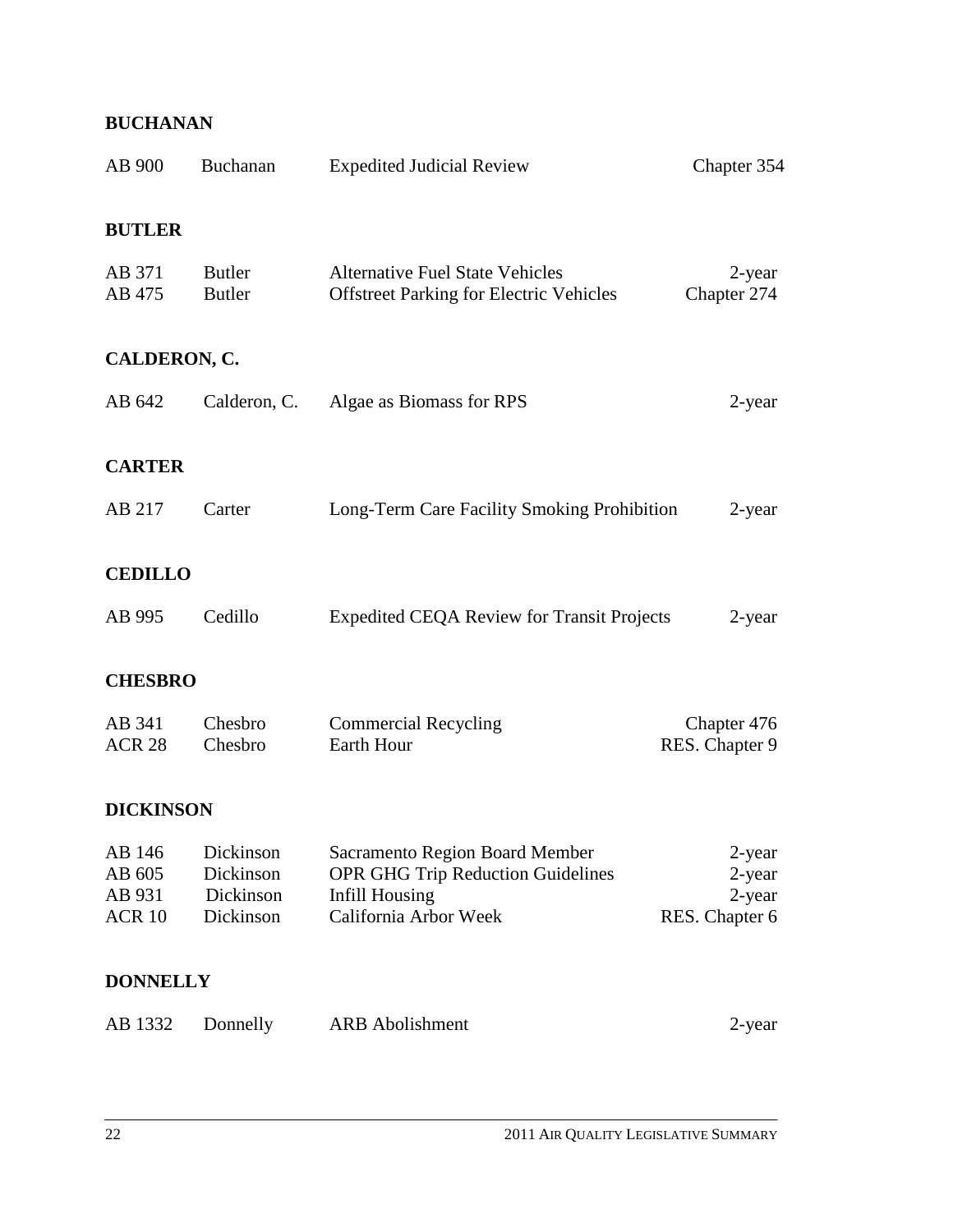## **FEUER**

| AB 913<br>AB 1051                     | Feuer<br>Feuer                               | <b>Green Business Certification</b><br><b>State Government and Economic Growth</b>                                                      | Chapter 578<br>N/A                   |
|---------------------------------------|----------------------------------------------|-----------------------------------------------------------------------------------------------------------------------------------------|--------------------------------------|
| <b>FLETCHER</b>                       |                                              |                                                                                                                                         |                                      |
| AB 915<br>AB 1261                     | Fletcher<br>Fletcher                         | California Solar Initiative Spot Bill<br>Local Government Renewable Energy Spot Bill                                                    | $2$ -year<br>2-year                  |
| <b>FUENTES</b>                        |                                              |                                                                                                                                         |                                      |
| AB 1073<br>AB 1285                    | Fuentes<br>Fuentes                           | <b>Energy Efficiency Application Requirements</b><br><b>Regional GHG Offset Credits</b>                                                 | 2-year<br>2-year                     |
| <b>FURUTANI</b>                       |                                              |                                                                                                                                         |                                      |
| AB 1064                               | Furutani                                     | <b>Shoreside Power Projects</b>                                                                                                         | $2$ -year                            |
| <b>GALGIANI</b>                       |                                              |                                                                                                                                         |                                      |
| AB 145<br>AB 277<br>AB 347<br>AB 1113 | Galgiani<br>Galgiani<br>Galgiani<br>Galgiani | <b>High-Speed Rail Authority</b><br><b>High-Speed Rail Power Supply</b><br><b>Voluntary Early Action</b><br><b>NEM Biogas Digesters</b> | 2-year<br>2-year<br>2-year<br>2-year |
| <b>GARRICK</b>                        |                                              |                                                                                                                                         |                                      |
| AB 586                                | Garrick                                      | Legislative Review of Regulations                                                                                                       | $2$ -year                            |
| <b>GATTO</b>                          |                                              |                                                                                                                                         |                                      |
| AB 306<br>AB 768                      | Gatto<br>Gatto                               | Piezoelectric Transducers Study<br>Low Carbon Fuel Standard                                                                             | Vetoed<br>N/A                        |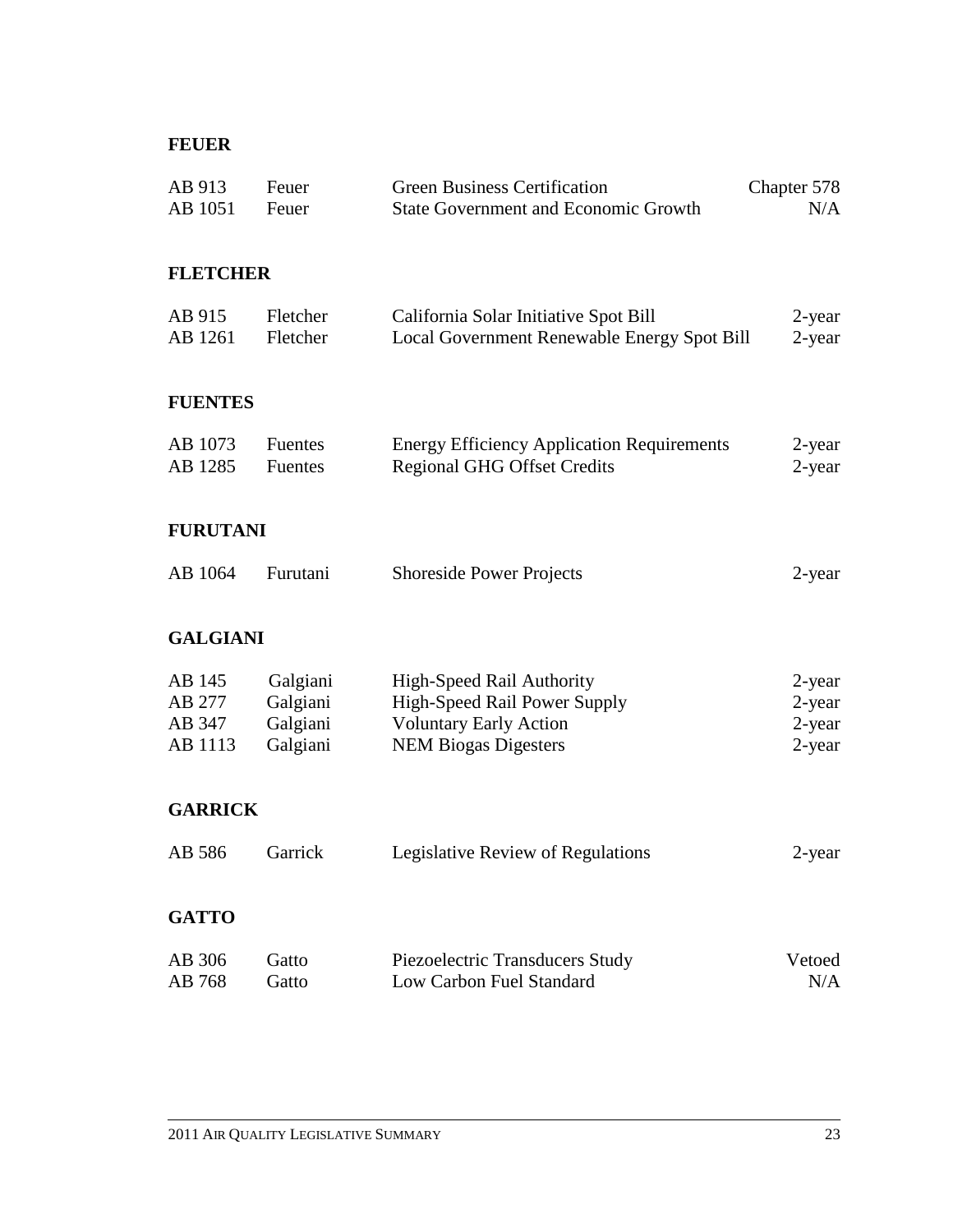# **GORDON**

| AB 512<br>AB 850            | Gordon<br>Gordon                    | Local Government Renewable Energy<br><b>Energy Efficiency in State Facilities</b>                                                    | Chapter 478<br>2-year              |
|-----------------------------|-------------------------------------|--------------------------------------------------------------------------------------------------------------------------------------|------------------------------------|
| <b>GORELL</b>               |                                     |                                                                                                                                      |                                    |
| AB 1339                     | Gorell                              | <b>Emergency Generator Tax Credit</b>                                                                                                | 2-year                             |
| <b>GROVE</b>                |                                     |                                                                                                                                      |                                    |
| AB 333                      | Grove                               | Cap-and-Trade                                                                                                                        | 2-year                             |
| <b>HAGMAN</b>               |                                     |                                                                                                                                      |                                    |
| AB 135<br>AB 205<br>AB 698  | Hagman<br>Hagman<br>Hagman          | <b>Small Business Board Member</b><br>Tax Credit for Motor Vehicle Registration Costs<br>Report on Air Pollution Permit Streamlining | Vetoed<br>2-year<br>2-year         |
| <b>HALDERMAN</b>            |                                     |                                                                                                                                      |                                    |
| AB 204<br>AB 470<br>AB 1169 | Halderman<br>Halderman<br>Halderman | <b>Biomass Tax Exemption</b><br>School Bus Retrofit Funding<br><b>Toxic Air Contaminants Spot Bill</b>                               | 2-year<br>Chapter 174<br>$2$ -year |
| HERNÁNDEZ, R.               |                                     |                                                                                                                                      |                                    |
| AB 1370                     | Hernández                           | <b>Ratepayer Benefits Definition</b>                                                                                                 | 2-year                             |
| <b>HILL</b>                 |                                     |                                                                                                                                      |                                    |
| AB 838<br><b>ABX1 15</b>    | Hill<br>Hill                        | <b>Regulatory and Policy Review</b><br><b>Solar Energy Property Tax</b>                                                              | N/A<br>Chapter 3                   |
| <b>HUBER</b>                |                                     |                                                                                                                                      |                                    |
| <b>AB 800</b><br>AB 942     | Huber<br>Huber                      | Time Reporting for Boards and Commissions<br>Penalty Revenue to General Fund                                                         | 2-year<br>2-year                   |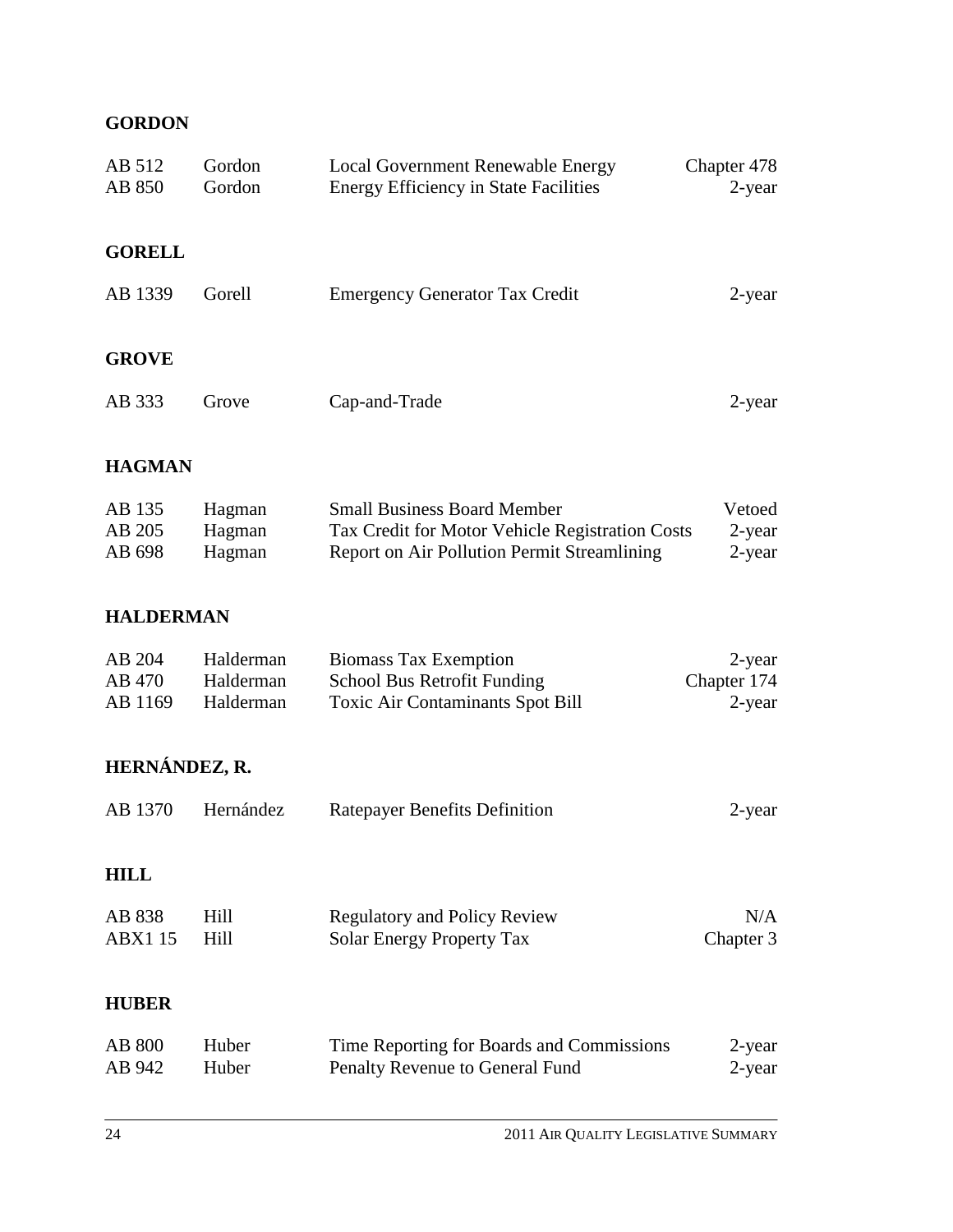## **HUESO**

| AB 750<br>AB 769<br>AB 981 | Hueso<br>Hueso<br>Hueso | <b>Investment Trust Blue Ribbon Task Force</b><br>Prohibition of Benefits for Boardmembers<br>Capital Access Loan Program | Vetoed<br>2-year<br>Chapter 484 |
|----------------------------|-------------------------|---------------------------------------------------------------------------------------------------------------------------|---------------------------------|
| <b>HUFFMAN</b>             |                         |                                                                                                                           |                                 |
| AB 37<br>AB 864            | Huffman<br>Huffman      | <b>Smart Meter Alternatives</b><br>Eligibility for SGIP                                                                   | $2$ -year<br>$2$ -year          |
| <b>JEFFRIES</b>            |                         |                                                                                                                           |                                 |
| AB 61                      | <b>Jeffries</b>         | <b>Riverside County NEV Plans</b>                                                                                         | Chapter 170                     |
| <b>JONES</b>               |                         |                                                                                                                           |                                 |
| AB 474                     | Jones                   | <b>Smog Check Certificate Validity</b>                                                                                    | 2-year                          |
| <b>KNIGHT</b>              |                         |                                                                                                                           |                                 |
| AB 429<br>AB 1257          | Knight<br>Knight        | <b>Effective Date of Regulations</b><br>Board Member Requirements Spot Bill                                               | $2$ -year<br>2-year             |
| <b>LOGUE</b>               |                         |                                                                                                                           |                                 |
| AB 127                     | Logue                   | <b>Effective Date of Regulations</b>                                                                                      | Dead                            |
| AB 128                     | Logue                   | Alternatives to Assessing ARB Penalties                                                                                   | 2-year                          |
| ABX12                      | Logue                   | <b>Alternative to Assessing ARB Penalties</b>                                                                             | Dead                            |
| ABX13                      | Logue                   | Five-Year Regulation Review                                                                                               | Dead                            |
| ABX14                      | Logue                   | <b>Effective Date of Regulations</b>                                                                                      | Dead                            |
| ABX15<br><b>ABX16</b>      | Logue<br>Logue          | <b>Regulatory Notice to Legislature</b><br><b>Economic Impact Analysis</b>                                                | Dead<br>Dead                    |
| ABX17                      | Logue                   | Penalties to General Fund                                                                                                 | Dead                            |
| I AUTRITULLE D             |                         |                                                                                                                           |                                 |

#### **LOWENTHAL, B.**

| AB 462  | Lowenthal, B. School Bus Natural Gas Tank Funding | Chapter 216 |
|---------|---------------------------------------------------|-------------|
| AB 1099 | Lowenthal, B. Heavy-Duty Truck Registration       | 2-year      |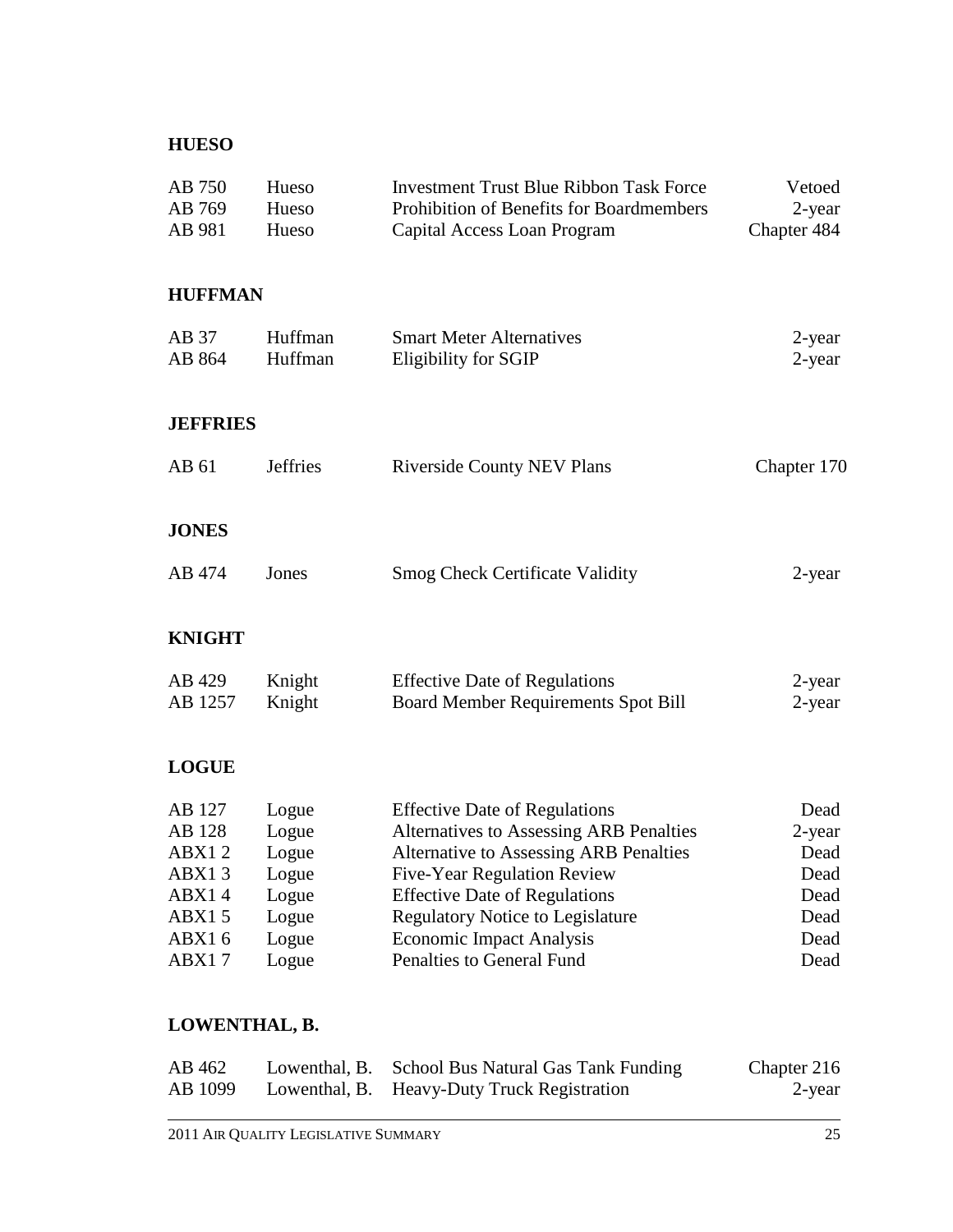| AJR <sub>5</sub>  | Lowenthal, B.        | <b>Transportation Revenues</b>                                               | RES. Chapter 29     |
|-------------------|----------------------|------------------------------------------------------------------------------|---------------------|
| <b>MA</b>         |                      |                                                                              |                     |
| AB 631            | Ma                   | <b>Electric Vehicle Charging Providers</b>                                   | Chapter 480         |
| <b>MENDOZA</b>    |                      |                                                                              |                     |
| AB 937            | Mendoza              | <b>ARB</b> Shoreside Power Regulation                                        | 2-year              |
| <b>MONNING</b>    |                      |                                                                              |                     |
| AB 441            | Monning              | <b>Regional Transportation Plan Guidelines</b>                               | 2-year              |
| AB 553            | Monning              | <b>Employment Safety Hazardous Materials</b>                                 | 2-year              |
| <b>MORRELL</b>    |                      |                                                                              |                     |
| AB 535            | Morrell              | Five-Year Regulation Review                                                  | 2-year              |
| <b>NESTANDE</b>   |                      |                                                                              |                     |
| AB 284            | Nestande             | <b>Renewable Energy Siting</b>                                               | 2-year              |
| AB 382            | Nestande             | Air Inspector's Conduct and Penalties                                        | 2-year              |
| AB 425<br>AB 865  | Nestande<br>Nestande | One-Time Regulation Review                                                   | 2-year              |
| AB 1376           | Nestande             | <b>Solar Energy Property Tax Exclusion</b><br>Renewable Energy Tax Exemption | $2$ -year<br>2-year |
| <b>NIELSEN</b>    |                      |                                                                              |                     |
| AB 1213           | Nielsen              | <b>Regulatory Review</b>                                                     | 2-year              |
| <b>OLSEN</b>      |                      |                                                                              |                     |
| AB 991<br>AB 1057 | Olsen<br>Olsen       | Licensing and Permit Center<br>Tax Exemption for Air Pollution Mitigation    | 2-year<br>2-year    |
|                   |                      |                                                                              |                     |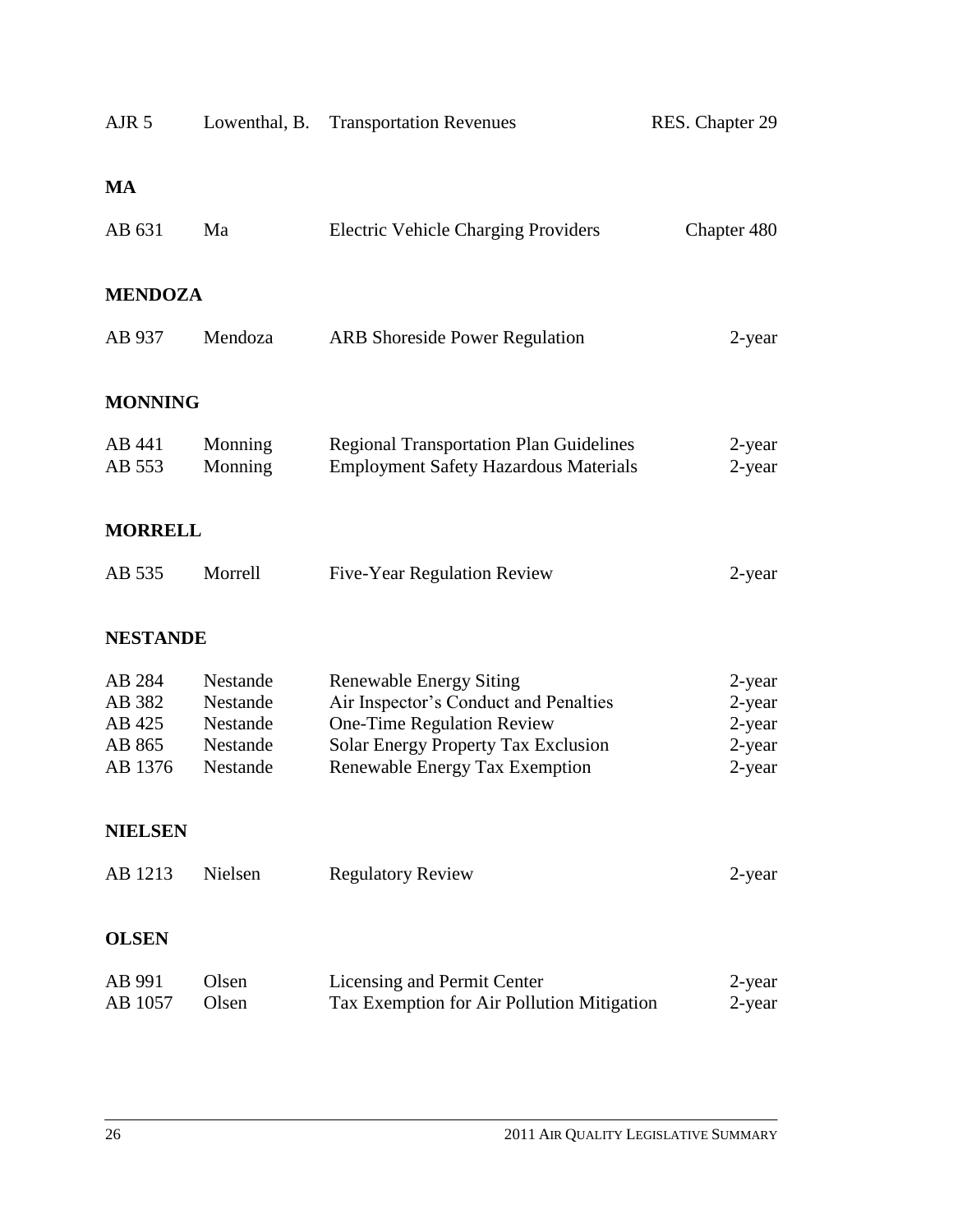# **PAN**

| <b>PEREA</b> |       |                         |           |
|--------------|-------|-------------------------|-----------|
| AB 1361      | Perea | <b>State Agency NEM</b> | $2$ -year |
| PÉREZ, J.    |       |                         |           |

| AB 767 | Pérez, J. | <b>State Capitol Sustainability Task Force</b> | Vetoed |
|--------|-----------|------------------------------------------------|--------|
| AB 950 | Pérez, J. | Drayage Truck Operators                        | 2-year |

# **PÉREZ, V.M.**

| AB 15         | Pérez, V.M. | <b>Energy Workforce Readiness Initiative</b>   | 2-year      |
|---------------|-------------|------------------------------------------------|-------------|
| AB 603        | Pérez, V.M. | <b>Renewable Energy Siting</b>                 | $2$ -year   |
| AB 880        | Pérez, V.M. | <b>Focused CEQA Review</b>                     | 2-year      |
| AB 1037       | Pérez, V.M. | <b>Small Business Economic Impact Analysis</b> | 2-year      |
| AB 1150       | Pérez, V.M. | <b>SGIP</b> Extension                          | Chapter 310 |
| <b>ABX113</b> | Pérez, V.M. | <b>Renewable Energy Siting</b>                 | Chapter 10  |

# **SKINNER**

| AB 296         | <b>Skinner</b> | Cool Pavements Handbook and Pilot Project   | $2$ -year   |
|----------------|----------------|---------------------------------------------|-------------|
| AB 638         | <b>Skinner</b> | Petroleum and Alternative Fuels             | $2$ -year   |
| AB 710         | <b>Skinner</b> | <b>Transit-Oriented Development Parking</b> | Dead        |
| AB 904         | <b>Skinner</b> | <b>Energy Efficiency</b>                    | $2$ -year   |
| AB 982         | <b>Skinner</b> | <b>Renewable Energy Siting</b>              | Chapter 485 |
| AB 1054        | <b>Skinner</b> | <b>CAEATFA</b>                              | $2$ -year   |
| AB 1124        | <b>Skinner</b> | Low-Income Energy Efficiency Program        | $2$ -year   |
| AB 1186        | <b>Skinner</b> | <b>Natural Gas Usage Disclosure</b>         | $2$ -year   |
| AB 1214        | <b>Skinner</b> | RPS Transmission Planning and Approval      | $2$ -year   |
| <b>ABX1 14</b> | Skinner        | <b>CAEATFA Loans</b>                        | Chapter 9   |

# **SMYTH**

| AB 570 | Smyth | <b>GHG</b> Spot Bill | 2-year |
|--------|-------|----------------------|--------|
|--------|-------|----------------------|--------|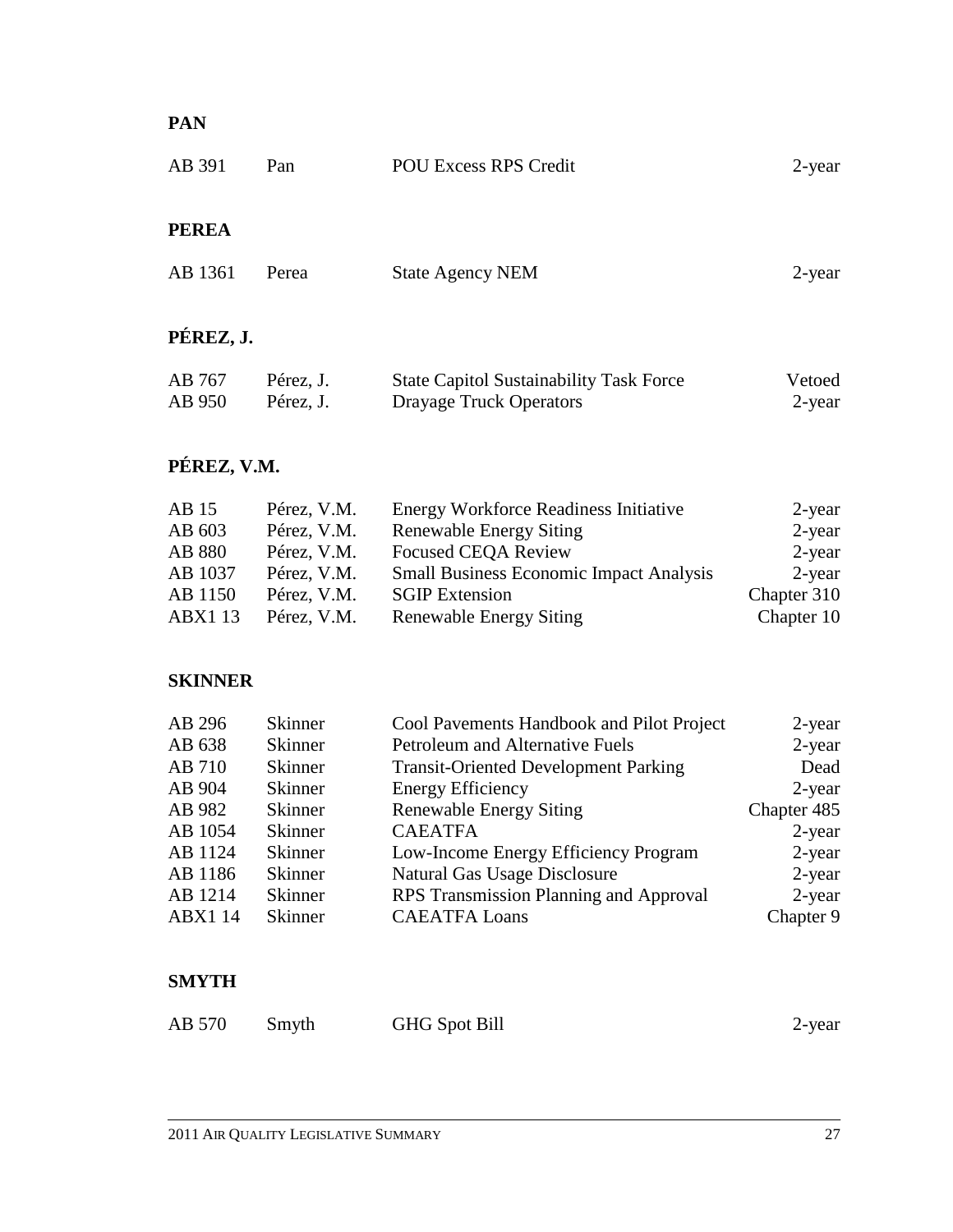# **TORRES**

| AB 1185                    | Torres                     | <b>CEQA Exemptions for Retail Facilities</b>                                                            | 2-year                        |  |
|----------------------------|----------------------------|---------------------------------------------------------------------------------------------------------|-------------------------------|--|
| <b>VALADAO</b>             |                            |                                                                                                         |                               |  |
| AB 273<br>AB 523           | Valadao<br>Valadao         | <b>Economic Impact Analysis</b><br>Corn Ethanol Funding Ineligibility                                   | 2-year<br>$2$ -year           |  |
| <b>WAGNER</b>              |                            |                                                                                                         |                               |  |
| AB 338<br>AB 393<br>AB 632 | Wagner<br>Wagner<br>Wagner | <b>Effective Date of Regulations</b><br><b>OAL</b> Spot Bill<br><b>Regulatory Notice to Legislature</b> | 2-year<br>2-year<br>$2$ -year |  |
| <b>WIECKOWSKI</b>          |                            |                                                                                                         |                               |  |
| AB 1314                    | Wieckowski                 | <b>CEC ARFVTP Funding Awards</b>                                                                        | Chapter 487                   |  |

# **WILLIAMS**

| AB 1176 | Williams | Pesticide Toxic Air Contaminants | 2-year          |
|---------|----------|----------------------------------|-----------------|
| AB 1302 | Williams | DG                               | 2-year          |
| AB 1303 | Williams | <b>PGC</b> and Energy Programs   | 2-year          |
| ACR 7   | Williams | 23rd Annual State Scientist Day  | RES. Chapter 26 |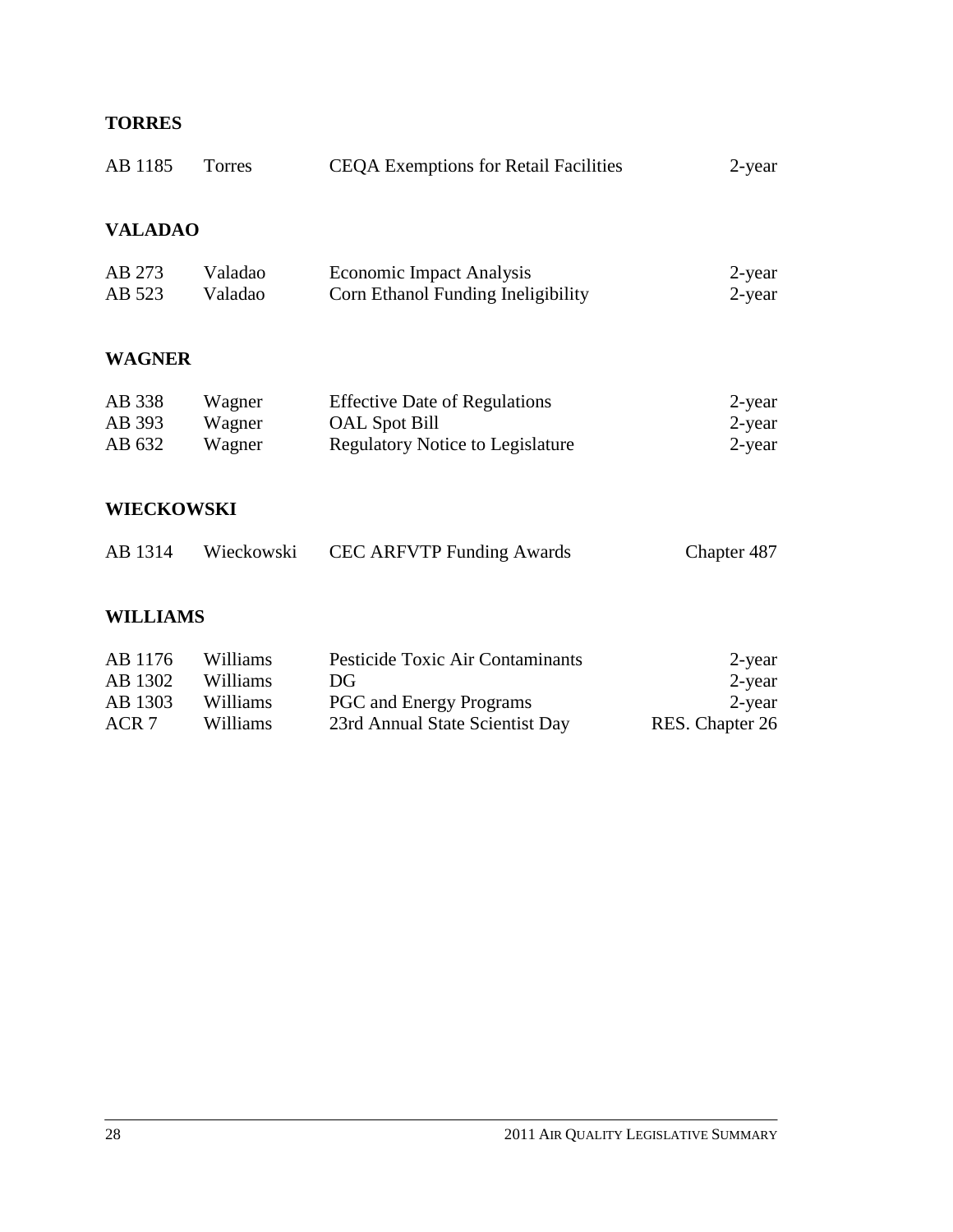# **SENATE**

#### **ANDERSON**

| SB 236 | Anderson | Public Records Act Spot Bill | $2$ -year |
|--------|----------|------------------------------|-----------|
|        |          |                              |           |

#### **BLAKESLEE**

| SB 353 | <b>Blakeslee</b> | <b>Economic Competitiveness Assessment</b> | 2-year |
|--------|------------------|--------------------------------------------|--------|
| SB 370 | <b>Blakeslee</b> | Multiple Meters for NEM                    | 2-year |
| SB 372 | <b>Blakeslee</b> | DG                                         | 2-year |
| SB 854 | Blakeslee        | 40 Percent RPS by 2027                     | 2-year |

# **CALDERON, R.**

| SB 366 | Calderon, R. | <b>Regulation Review and Permit Streamlining</b> | 2-year      |
|--------|--------------|--------------------------------------------------|-------------|
| SB 617 | Calderon, R. | <b>Economic Impact Analysis</b>                  | Chapter 496 |

#### **CANNELLA**

| SB 297 | Cannella | <b>Hydroelectricity RPS Eligibility</b> | 2-year |
|--------|----------|-----------------------------------------|--------|
| SB 358 | Cannella | Tax Exclusion for Air Quality Funds     | 2-year |
| SB 639 | Cannella | Economic Impact Analysis                | 2-year |

#### **CORBETT**

| SB 209        | Corbett | <b>Electric Vehicle Charging Stations</b> | Chapter 121 |
|---------------|---------|-------------------------------------------|-------------|
| <b>SB 880</b> | Corbett | <b>Electric Vehicle Charging Stations</b> | 2-year      |
| SB 881        | Corbett | <b>Website for Energy Projects</b>        | 2-year      |

#### **CORREA**

| SB 290 | Correa | <b>Orange County NEV Transportation Plan</b> | Chapter 150 |
|--------|--------|----------------------------------------------|-------------|
|--------|--------|----------------------------------------------|-------------|

# **DE LEÓN**

| SB 246 | De León | Cap-and-Trade Offsets                   | 2-year |
|--------|---------|-----------------------------------------|--------|
| SB 343 | De León | Energy Efficiency                       | 2-year |
| SB 535 | De León | <b>Healthy Air Revitalization Trust</b> | 2-year |
|        |         |                                         |        |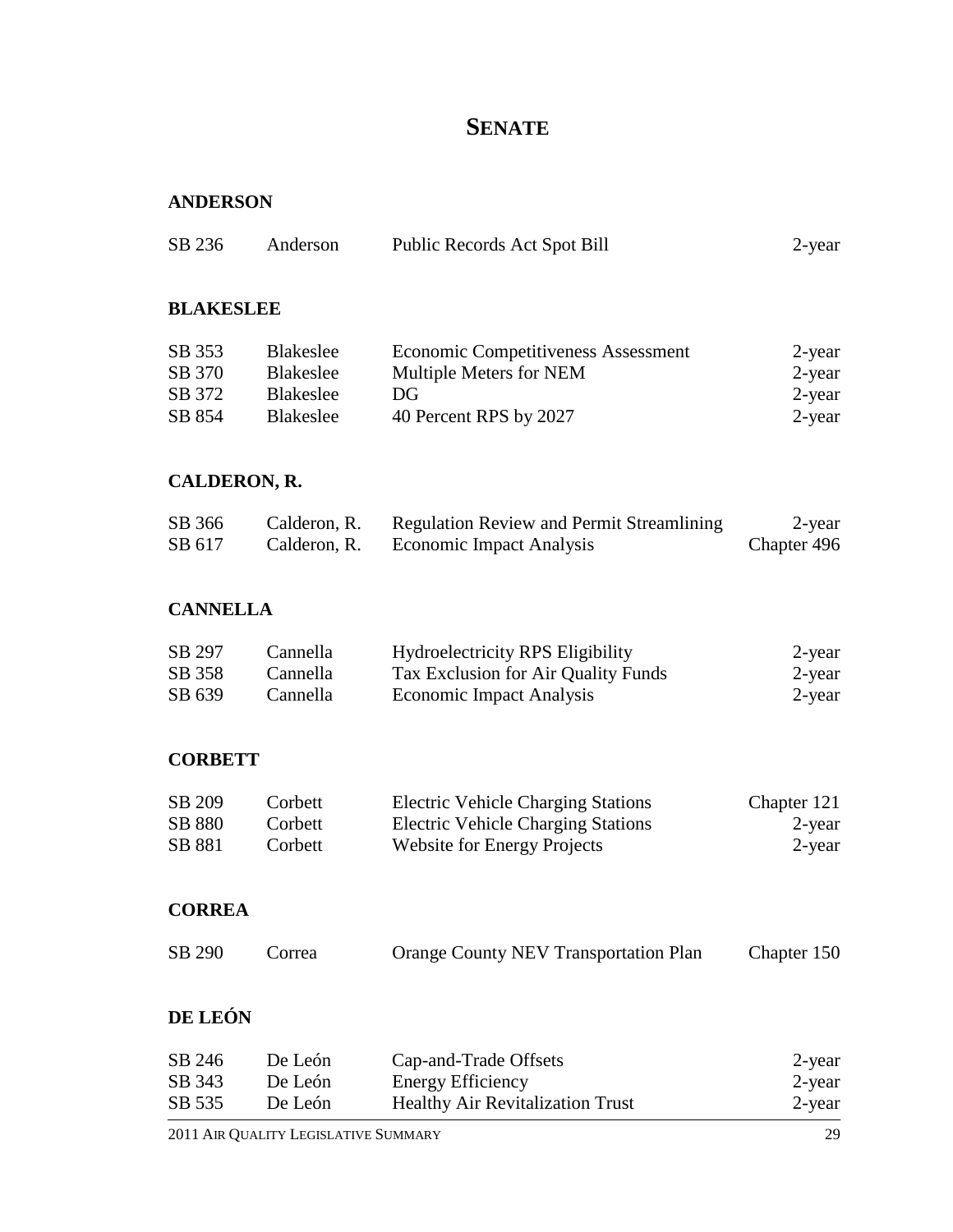# **DESAULNIER**

| SB 575<br>SB 878                                         | DeSaulnier<br>DeSaulnier                                 | Smoking in the Workplace<br>Bay Area Sustainable Community Strategy                                                                                                                                                              | 2-year<br>2-year                                               |
|----------------------------------------------------------|----------------------------------------------------------|----------------------------------------------------------------------------------------------------------------------------------------------------------------------------------------------------------------------------------|----------------------------------------------------------------|
| <b>DUTTON</b>                                            |                                                          |                                                                                                                                                                                                                                  |                                                                |
| SB 357<br>SB 400<br>SB 724<br>SB 785                     | Dutton<br>Dutton<br>Dutton<br>Dutton                     | <b>Obsolete Equipment/ARB Regulations</b><br><b>Economic Impact Analysis and Review</b><br><b>Mobile Source Certification</b><br><b>Environmental Review</b>                                                                     | 2-year<br>$2$ -year<br>Vetoed<br>$2$ -year                     |
| <b>EMMERSON</b>                                          |                                                          |                                                                                                                                                                                                                                  |                                                                |
| SB 211                                                   | Emmerson                                                 | <b>ARB</b> Tire Inflation Regulation                                                                                                                                                                                             | Vetoed                                                         |
| <b>EVANS</b>                                             |                                                          |                                                                                                                                                                                                                                  |                                                                |
| SB 564<br>SB 907                                         | Evans<br>Evans                                           | <b>Energy Efficiency Investments</b><br><b>State Infrastructure Master Plan</b>                                                                                                                                                  | 2-year<br>2-year                                               |
| <b>FULLER</b>                                            |                                                          |                                                                                                                                                                                                                                  |                                                                |
| SB 401<br>SB 553<br>SB 672<br>SB 673<br>SB 758<br>SB 864 | Fuller<br>Fuller<br>Fuller<br>Fuller<br>Fuller<br>Fuller | <b>Repeal Provisions for Regulations</b><br><b>Effective Date of Regulations</b><br><b>Interregional Parity of Electric Rates</b><br><b>Integrated Energy Policy Report Spot Bill</b><br><b>Tire Fee</b><br><b>GHG Spot Bill</b> | $2$ -year<br>2-year<br>2-year<br>2-year<br>$2$ -year<br>2-year |
| GAINES, T.                                               |                                                          |                                                                                                                                                                                                                                  |                                                                |
| SB 591                                                   | Gaines, T.                                               | <b>Regulation Reduction</b>                                                                                                                                                                                                      | 2-year                                                         |
| <b>HANCOCK</b>                                           |                                                          |                                                                                                                                                                                                                                  |                                                                |
| SB 310<br><b>SB 800</b><br>SR 19                         | Hancock<br>Hancock<br>Hancock                            | <b>Transit Priority Projects</b><br><b>GHG Emissions Reductions</b><br>Joint Bioenergy Institute                                                                                                                                 | Chapter 446<br>2-year<br>Adopted                               |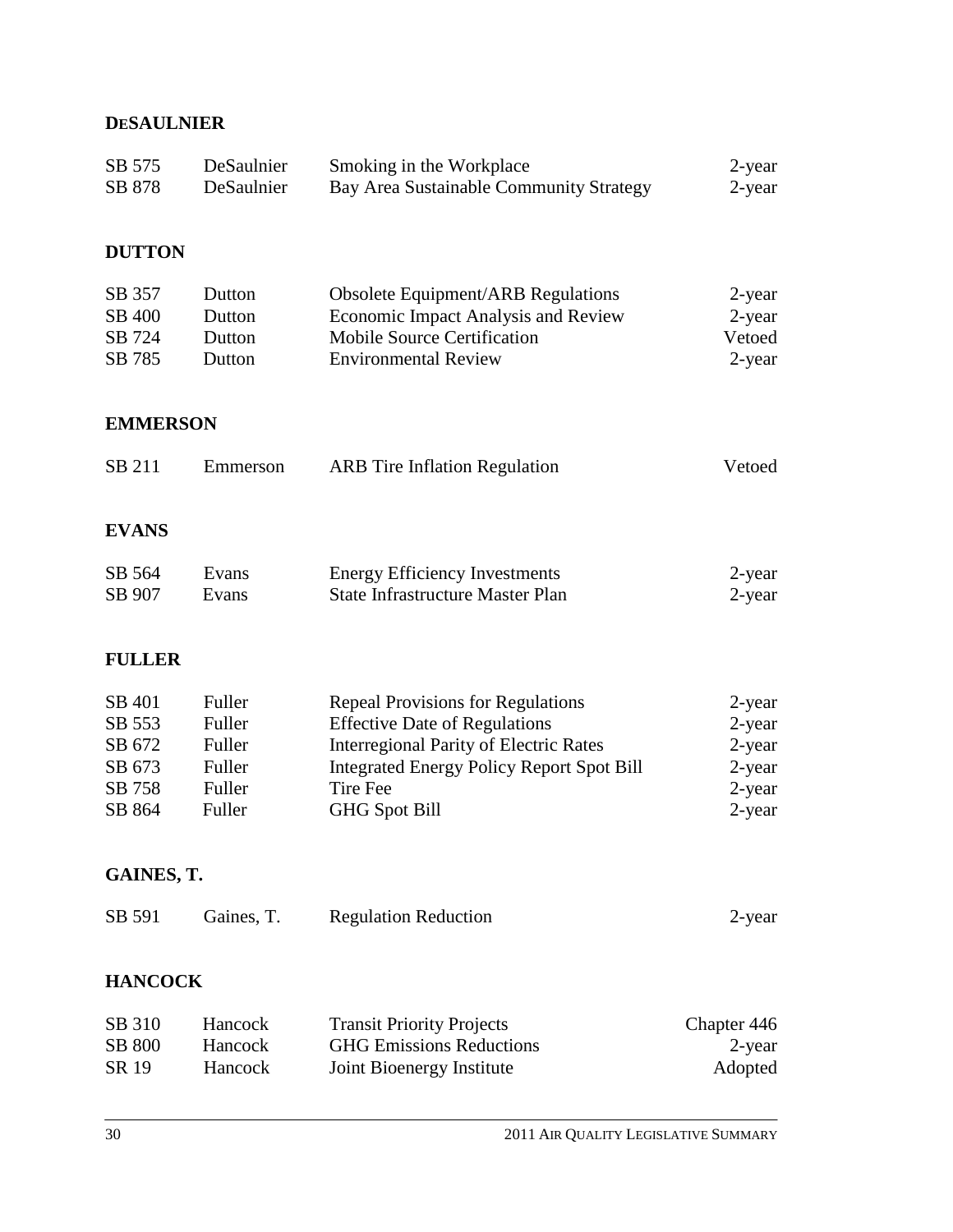# **HARMAN**

| SB 624                               | Harman                           | <b>GHG Spot Bill</b>                                                                                                                                             | $2$ -year                                           |
|--------------------------------------|----------------------------------|------------------------------------------------------------------------------------------------------------------------------------------------------------------|-----------------------------------------------------|
| <b>HUFF</b>                          |                                  |                                                                                                                                                                  |                                                     |
| SB 396                               | Huff                             | Five-Year Regulation Review                                                                                                                                      | 2-year                                              |
| <b>KEHOE</b>                         |                                  |                                                                                                                                                                  |                                                     |
| SB 468<br>SB 585<br>SB 730<br>SB 771 | Kehoe<br>Kehoe<br>Kehoe<br>Kehoe | <b>Coastal High-Occupancy Toll Lanes</b><br>California Solar Initiative<br>Plug-In Electric Vehicle Pilot Program<br><b>CAEATFA Eligibility for Gas Turbines</b> | Chapter 535<br>Chapter 312<br>2-year<br>Chapter 598 |
| <b>LA MALFA</b>                      |                                  |                                                                                                                                                                  |                                                     |
| SB 519                               | La Malfa                         | <b>Smog Check Visual Inspection</b>                                                                                                                              | 2-year                                              |
| <b>LENO</b>                          |                                  |                                                                                                                                                                  |                                                     |
| SB 68<br>SB 87<br>SB 790             | Leno<br>Leno<br>Leno             | 2011-12 Budget<br>2011-12 Budget<br><b>Community Choice Aggregation</b>                                                                                          | 2-year<br>Chapter 33<br>Chapter 599                 |
| <b>LIU</b>                           |                                  |                                                                                                                                                                  |                                                     |
| SB 103                               | Liu                              | Webcasting Meetings and Teleconferencing                                                                                                                         | 2-year                                              |
| LOWENTHAL, A.                        |                                  |                                                                                                                                                                  |                                                     |
| SB 739<br>SB 862                     | Lowenthal, A.<br>Lowenthal, A.   | Port Congestion and Air Quality Planning<br>Southern California Goods Movement                                                                                   | Chapter 427<br>$2$ -year                            |
| <b>PADILLA</b>                       |                                  |                                                                                                                                                                  |                                                     |
| SB 35<br>SB 292<br>SB 332            | Padilla<br>Padilla<br>Padilla    | <b>PGC</b> and Energy Programs<br>Expedited Judicial Review-LA Stadium<br><b>Smoking Prohibition in Rental Units</b>                                             | 2-year<br>Chapter 353<br>Chapter 264                |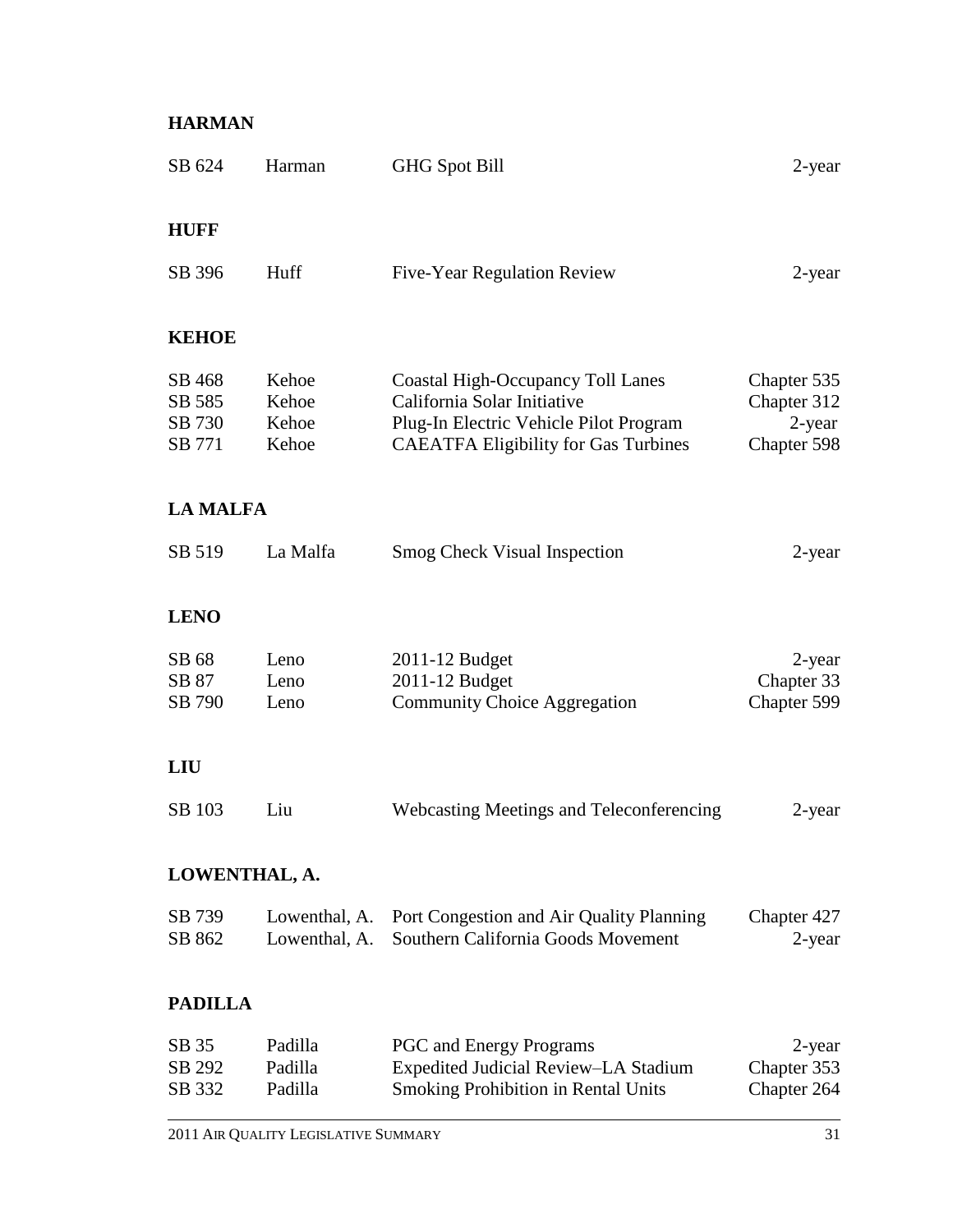| SB 836        | Padilla | <b>RPS</b> Cost Reporting     | Chapter 600 |
|---------------|---------|-------------------------------|-------------|
| SB 870        | Padilla | Clean Energy Research Funding | 2-year      |
| <b>SBX128</b> | Padilla | PGC, Clean Energy             | Dead        |

# **PAVLEY**

| SB 170           | Payley | Air Districts' Intellectual Property        | Chapter 586     |
|------------------|--------|---------------------------------------------|-----------------|
| SB 454           | Payley | <b>Appliance Efficiency Standards</b>       | Chapter 591     |
| SB 455           | Payley | <b>Watershed Timber Harvesting Plans</b>    | 2-year          |
| SB 679           | Payley | <b>Property Assessed Clean Energy</b>       | Chapter 597     |
| SJR <sub>3</sub> | Payley | <b>Federal Toxic Substances Control Act</b> | RES. Chapter 62 |

# **RUBIO**

| SB 16  | Rubio | <b>Renewable Energy Siting</b>           | Chapter 311 |
|--------|-------|------------------------------------------|-------------|
| SB 142 | Rubio | <b>Electrical Rates</b>                  | $2$ -year   |
| SB 143 | Rubio | <b>Energy-Related GHG Offset Credits</b> | $2$ -year   |
| SB 570 | Rubio | School Bus Funding                       | Chapter 494 |
| SB 669 | Rubio | Carbon Capture and Sequestration         | $2$ -year   |
| SB 682 | Rubio | Oil Field Injection Wells                | $2$ -year   |
| SB 711 | Rubio | Oil Field Injection Wells                | $2$ -year   |

# **RUNNER**

| SB 58 | Runner | <b>Photovoltaic Demonstration Project</b> | $2$ -year |
|-------|--------|-------------------------------------------|-----------|
|-------|--------|-------------------------------------------|-----------|

# **SIMITIAN**

| SB 23  | Simitian | <b>RPS</b> Cleanup                          | 2-year      |
|--------|----------|---------------------------------------------|-------------|
| SB 37  | Simitian | <b>Liquefied Natural Gas Terminals</b>      | $2$ -year   |
| SB 178 | Simitian | Green Chemistry Advisory Panel              | $2$ -year   |
| SB 225 | Simitian | Capital Access Program                      | Chapter 492 |
| SB 226 | Simitian | CEQA for Solar and Infill Projects          | Chapter 469 |
| SB 791 | Simitian | <b>Regional Congestion Reduction Charge</b> | N/A         |
| SBX12  | Simitian | 33 Percent RPS                              | Chapter 1   |

### **STEINBERG**

| SB 763 | Steinberg | Performance Plus Program                         | 2-year |
|--------|-----------|--------------------------------------------------|--------|
| SB 898 | Steinberg | Carl Moyer Program Annual Report                 | 2-year |
| SB 901 | Steinberg | <b>High Polluting Vehicle Retirement Program</b> | 2-year |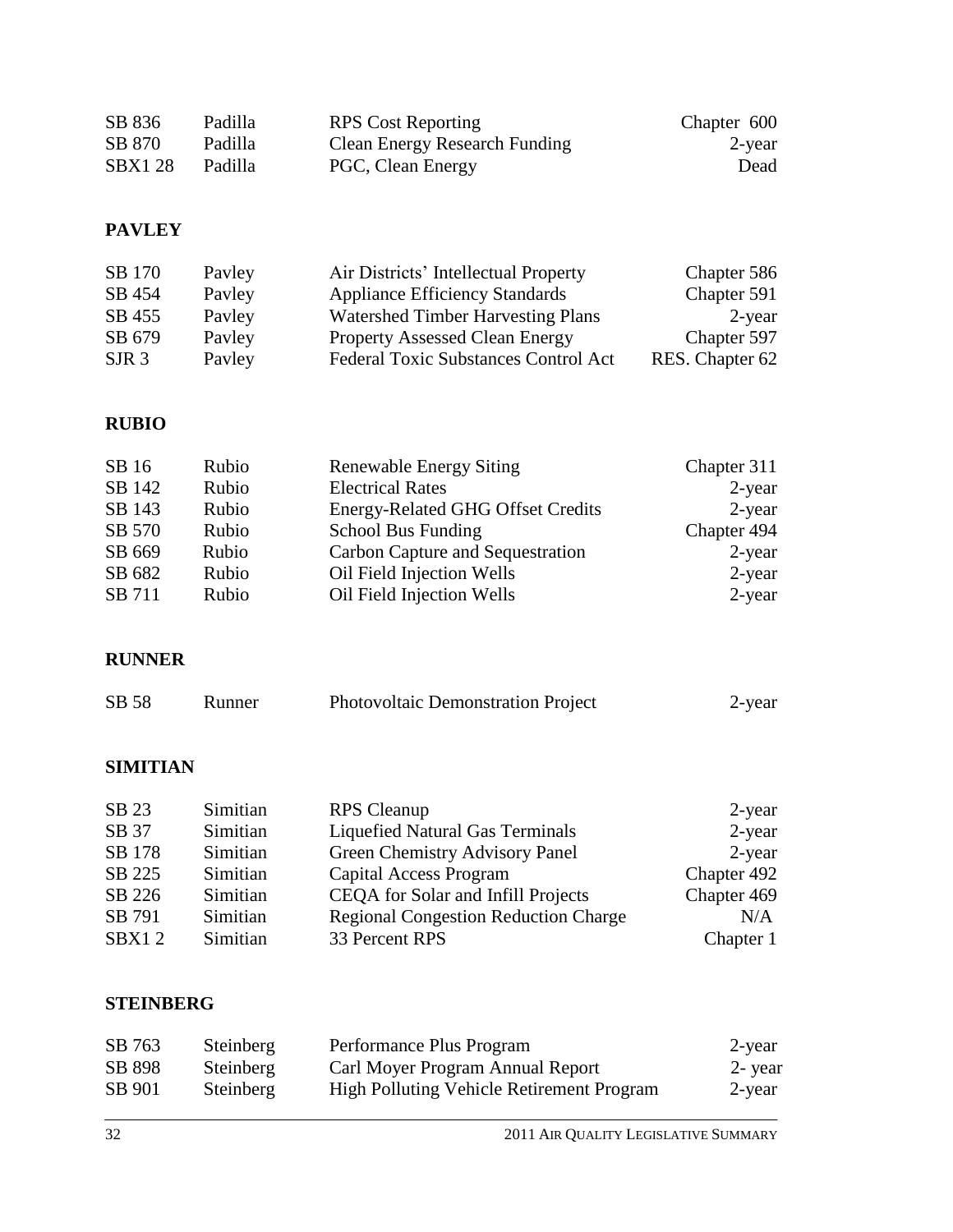| SBX1 1  | Steinberg | <b>Clean Energy Partnership Academies</b> | Chapter 2 |
|---------|-----------|-------------------------------------------|-----------|
| SBX1 29 | Steinberg | <b>PGC</b> and Energy Efficiency          | Dead      |

# **STRICKLAND**

| SB 15  | <b>Strickland</b> | Salary Prohibition for Specified Boards | 2-year |
|--------|-------------------|-----------------------------------------|--------|
| SB 832 | <b>Strickland</b> | <b>GHG</b> Spot Bill                    | 2-year |

# **WOLK**

| SB 237 | Wolk | Cap-and-Trade Revenue for Agriculture   | 2-year      |
|--------|------|-----------------------------------------|-------------|
| SB 383 | Wolk | <b>Community-Based Renewable Energy</b> | 2-year      |
| SB 489 | Wolk | <b>NEM</b>                              | Chapter 593 |
| SB 618 | Wolk | Williamson Act Solar Easement           | Chapter 596 |
| SB 843 | Wolk | <b>Community-Based Renewable Energy</b> | N/A         |

# **WRIGHT**

| SB 286 | Wright | Redevelopment Agency Energy Efficiency         | 2-year |
|--------|--------|------------------------------------------------|--------|
| SB 410 | Wright | <b>PIER Reauthorization</b>                    | 2-year |
| SB 533 | Wright | AB 32 Regulations                              | 2-year |
| SB 560 | Wright | <b>Small Business Economic Impact Analysis</b> | 2-year |
| SB 688 | Wright | Legislative Approval of Regulations            | 2-year |

### **YEE**

| SB 582 | Yee. | <b>Commute Benefit Policies</b> | Vetoed |
|--------|------|---------------------------------|--------|
| SB 904 | Yee  | Cal/EPA Organization Spot Bill  | 2-year |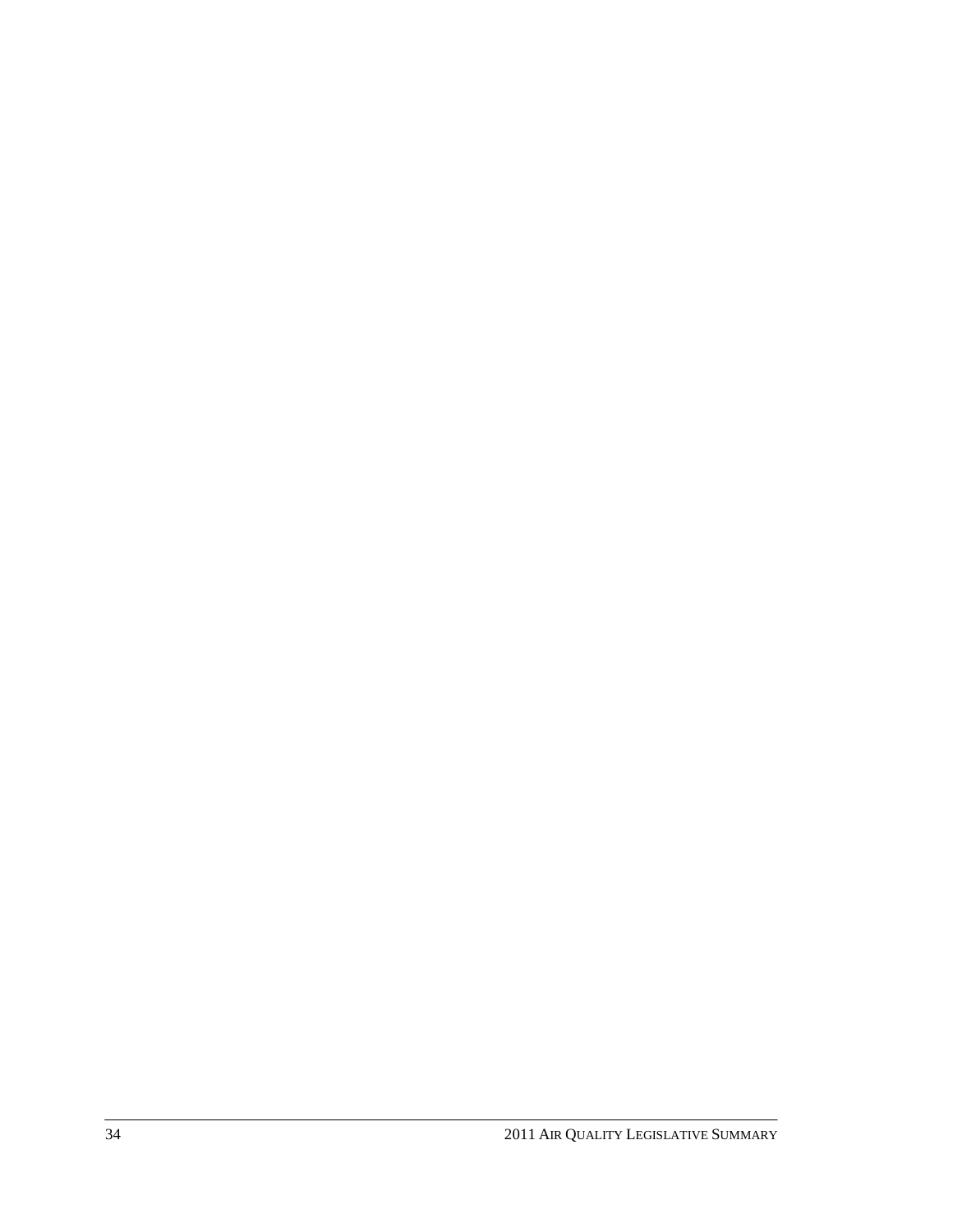# **ASSEMBLY BILLS**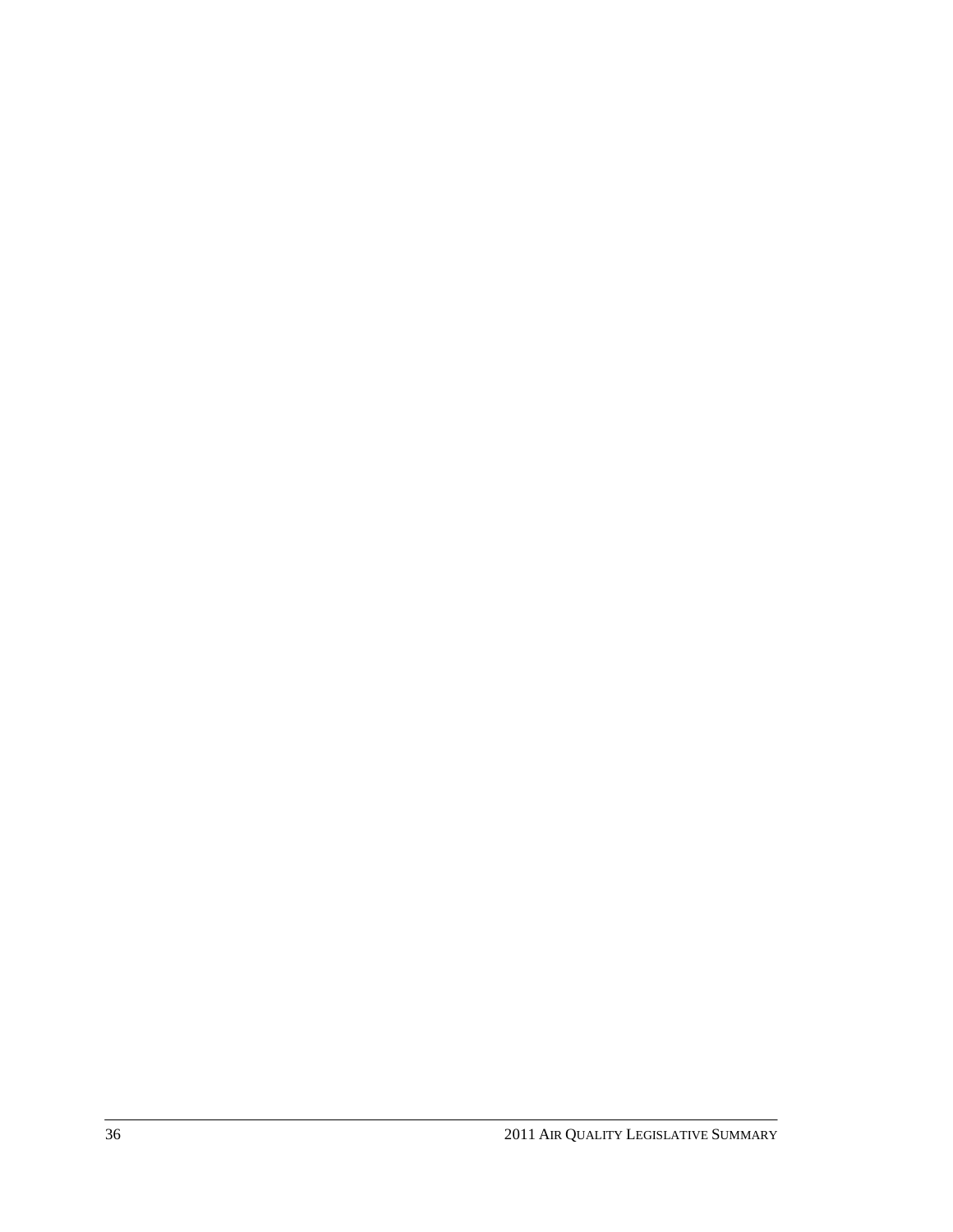### **AB 15 Pérez, V.M. Energy Workforce Readiness Initiative 2-year** Requires the California Workforce Investment Board to establish the California Renewable Energy Workforce Readiness Initiative to ensure the creation of green collar career jobs in the renewable energy sector. The bill focuses on groups facing historical employment barriers, including low-income and disadvantaged populations, at-risk youth, veterans, disabled persons, and individuals with criminal records.

# **AB 31 Beall High-Speed Rail Pilot Program 2-year**

Establishes the High-Speed Rail Local Master Plan Pilot Program authorizing cities and counties to prepare a plan for development of the area surrounding the local section of a high-speed railroad system and to finance infrastructure in this area through an infrastructure financing district that does not require local voter approval. The bill authorizes these local jurisdictions to collaborate with ARB to develop incentives to encourage development while concurrently reducing GHG emissions.

# **AB 37 Huffman Smart Meter Alternatives 2-year**

Requires utilities to allow customers to decline a smart meter and make alternative options available and CPUC to disclose certain information to customers about the technology of smart meters. The bill also requires CPUC, by January 1, 2012, to identify alternative options for utility customers who decline the installation of smart meters.

# **AB 61 Jeffries Riverside County NEV Plans Chapter 170**

Authorizes the County of Riverside and the cities within that county to establish jointly or individually NEV transportation plans under the same terms as the pilot projects previously authorized in law. The bill also requires the jurisdictions that adopt a NEV plan to submit, by January 1, 2016, a report to the Legislature that describes the plan, evaluates its effectiveness, and recommends continuing or terminating the plan. This bill sunsets on January 1, 2017.

# **AB 92 Blumenfield 2011-12 Budget 2-year**

Makes appropriations for support of state government for the 2011-12 fiscal year.

# **AB 127 Logue Effective Date of Regulations Dead**

Requires that a regulation or an order of repeal of a regulation generally become effective on January 1 following a 90-day period after the date it is filed with the Secretary of State. Identical to ABX1 4 (Logue).

**AB 128 Logue Alternatives to Assessing ARB Penalties 2-year** Allows ARB, in lieu of assessing penalties for a violation of an air pollution control law, to require the violator to spend an amount equivalent to the penalty for purposes of compliance or to pay for a supplemental environmental project. The bill limits the amount of the penalty which may be applied to a supplemental environmental project. Also see ABX1 2 (Logue).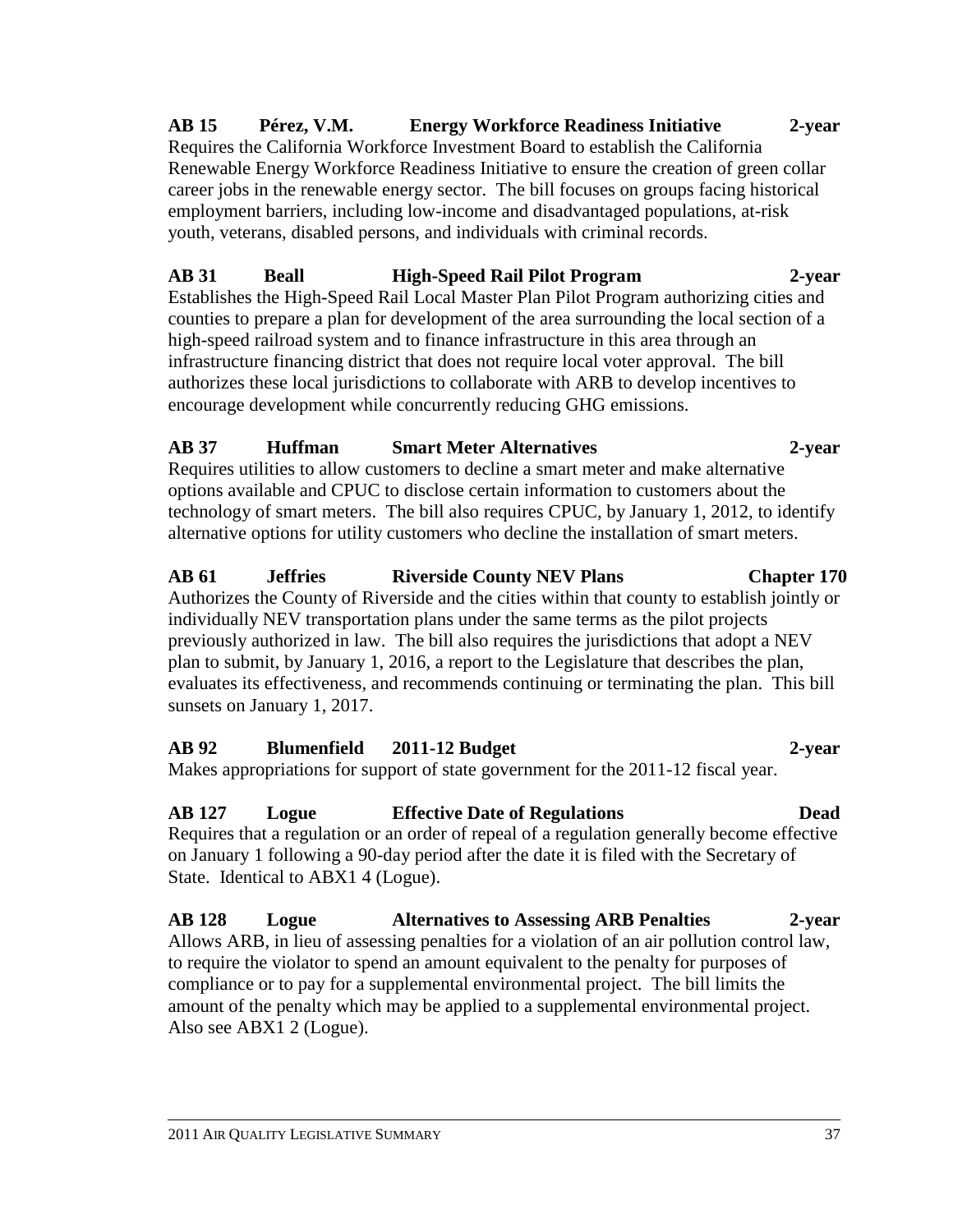# must use in making determinations, estimates, statements, and findings relating to the

# Requires DOF to update the State Administrative Manual with methods that agencies

# **AB 273 Valadao Economic Impact Analysis 2-year**

# economic and cost impacts of a regulation on businesses. The bill requires DOF to review the agencies' assessments and provide public comment to an agency if the assessments are inconsistent with the State Administrative Manual. Also see ABX1 6

# (Logue).

setting fares.

power needs of the proposed California high-speed rail system, including recommendations for identifying a carbon-free baseload power supply.

**AB 277 Galgiani High-Speed Rail Power Supply 2-year** Requires the California Research Bureau to develop by May 1, 2012, a forecast of the

**AB 146 Dickinson Sacramento Region Board Member 2-year**

Requires that the membership to ARB's governing board alternate between a member from a district within the Sacramento federal nonattainment area for ozone and a member from any other district.

Establishes a partial sales and use tax exemption for equipment purchased by a "biomass energy facility" for use in its biomass energy production in California.

**AB 205 Hagman Tax Credit for Motor Vehicle Registration Costs 2-year**

**AB 217 Carter Long-Term Care Facility Smoking Prohibition 2-year**

smoking in an outside courtyard, patio, or other outdoor space that can be monitored by staff and reasonably prevents smoke from entering patients' rooms or the facility.

**AB 204 Halderman Biomass Tax Exemption 2-year**

Allows a taxpayer who has registered a vehicle to claim a tax credit for certain fees incurred during the registration of the initial vehicle, when selling or trading that vehicle and purchasing another vehicle for which he has to pay registration fees in the same

Bans smoking in patients' rooms in long term care facilities. The bill only allows

calendar year, for each taxable year beginning on or after January 1, 2011.

Places the High-Speed Rail Authority, currently an independent agency, into the Business, Transportation and Housing Agency. The bill also subjects the authority's five gubernatorial appointees to Senate confirmation and directs the authority to carry out a number of certain duties including development of a business plan, route alignments, and

**AB 145 Galgiani High-Speed Rail Authority 2-year**

Requires, until January 2017, one member of ARB's governing board to be an owner of a small business, as defined, within the past five years.

#### **AB 135 Hagman Small Business Board Member Vetoed**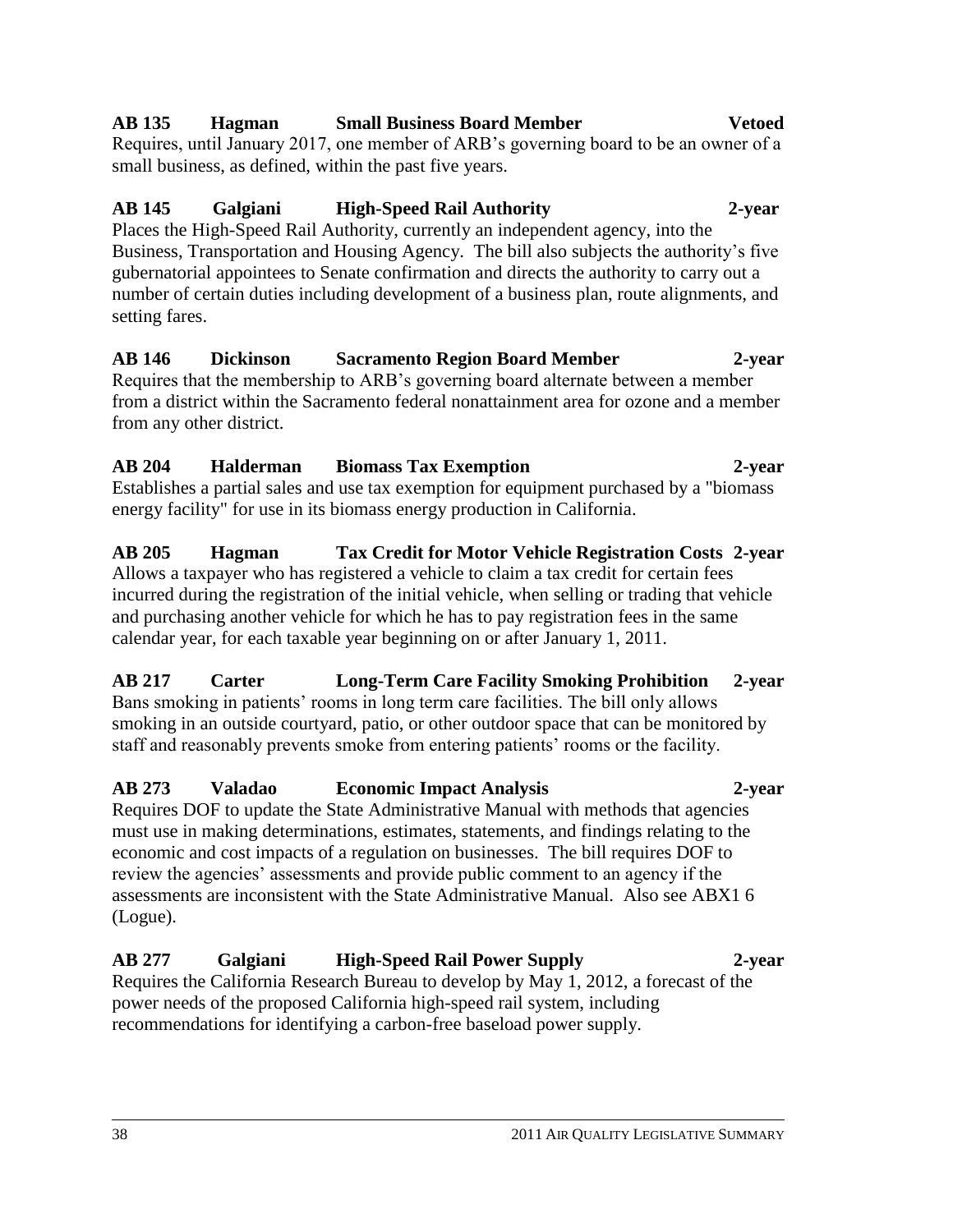# **AB 284 Nestande Renewable Energy Siting 2-year**

Excludes any area covered by the Coachella Valley Multiple Species Habitat Conservation Plan from the Desert Renewable Energy Conservation Plan for the purposes of siting renewable energy generation.

**AB 296 Skinner Cool Pavements Handbook and Pilot Project 2-year** Establishes the "Cool Pavements Research and Development Act" that requires Caltrans to identify alternatives to traditional hardscape surfaces in a Cool Pavements Handbook with the goal of mitigating the urban heat island effect. Additionally, the bill requires Caltrans to complete one or more cool pavement pilot projects and report to the Legislature on or before January 1, 2018.

**AB 306 Gatto Piezoelectric Transducers Study Vetoed** Requires CEC to research piezoelectric transducers under roadways or railways for electricity generation potential and establish pilot projects.

### **AB 333 Grove Cap-and-Trade 2-year**

Originally would have exempted an emission source from GHG emission reduction requirements until the county in which the source is located has an unemployment rate less than seven percent for six consecutive months. The bill was subsequently amended to require ARB to send the Legislature by July 31, 2011, a status report on the readiness of the cap-and-trade program to begin January 1, 2012. The bill authorizes ARB to start the cap-and-trade program after January 1, 2012, but no later than January 1, 2013, if the delay is appropriate to ensure the success of the program. Urgency bill.

### **AB 338 Wagner Effective Date of Regulations 2-year**

Requires that a regulation become effective on the  $90<sup>th</sup>$  day, instead of the  $30<sup>th</sup>$  day, after it is filed with the Secretary of State. The bill requires OAL to submit to the Legislature each disapproved regulation where the basis for that disapproval was a determination that the agency exceeded its statutory authority in adopting the regulation.

### **AB 341 Chesbro Commercial Recycling Chapter 476**

Creates a commercial recycling program for California businesses. The bill requires a business that generates more than four cubic yards of solid waste per week or is a multifamily dwelling of five or more units to arrange for recycling services and directs local waste management agencies to monitor business compliance with this recycling requirement. The bill establishes a policy goal of source reducing, recycling, or composting at least 75 percent of solid waste generated in the state by 2020 and annually thereafter. Also see AB 818 (Blumenfield).

**AB 343 Atkins Sustainable Communities Strategy 2-year** Requires that each redevelopment plan to be consistent with the sustainable communities strategy adopted by an MPO or council of government.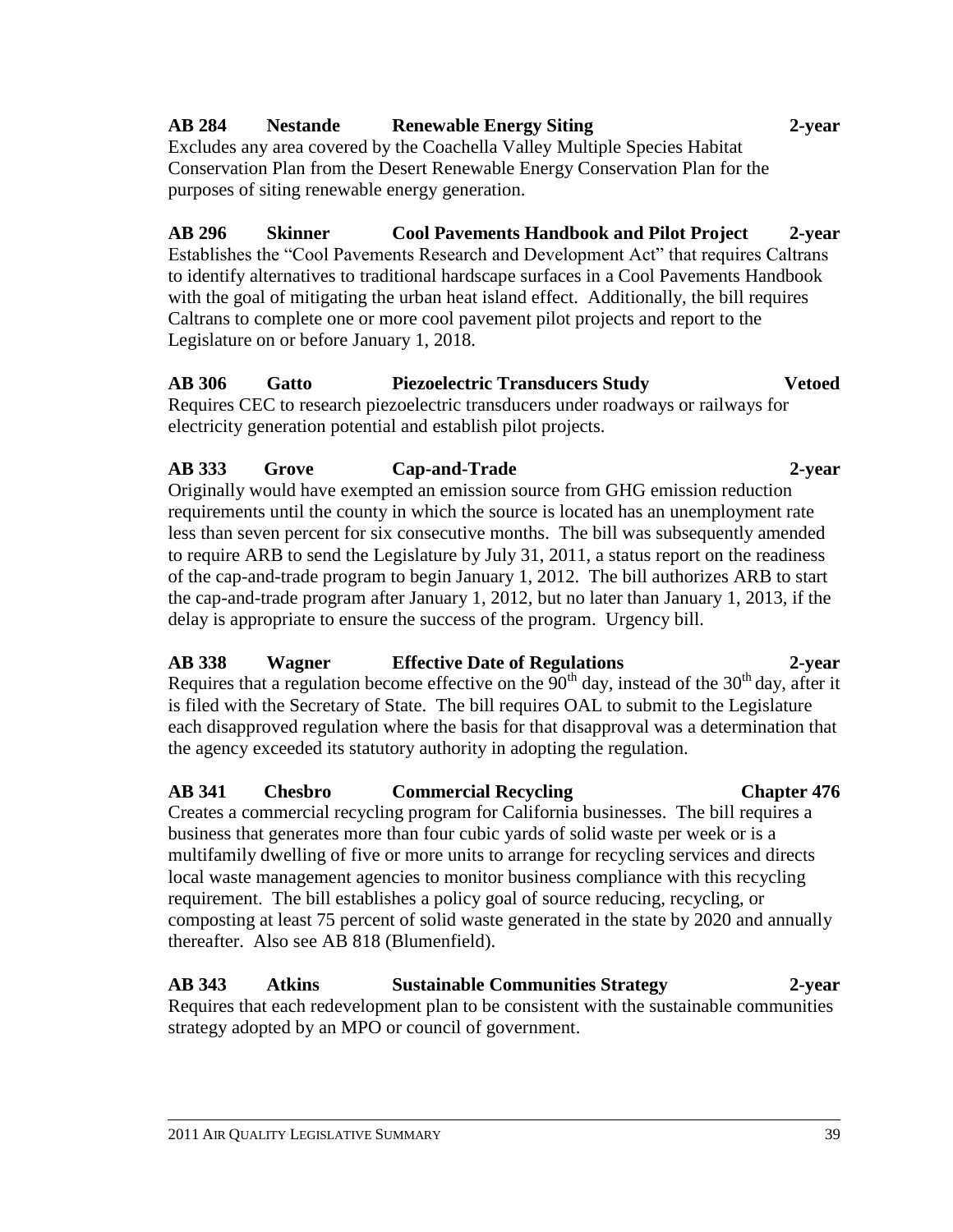#### compliance periods as allowed for retail sellers of electricity (IOUs, electricity service providers, and community choice aggregators).

# **AB 425 Nestande One-Time Regulation Review 2-year**

Requires state agencies to review their regulations and repeal or report to the Legislature by December 31, 2012, those regulations identified as duplicative or inconsistent with state statute or are archaic. The bill requires the agencies to also report to the Legislature on those regulations deemed to inhibit economic growth in the state.

Increases the number of days before an approved regulation becomes effective from 30 to 180 for regulations costing more than \$15 million or that are a 5 percent increase over an existing regulation. Also see AB 127 (Logue) and AB 586 (Garrick).

**AB 441 Monning Regional Transportation Plan Guidelines 2-year** Requires OPR to develop guidelines on how local and regional agencies can incorporate health issues into their general plans. The bill also requires the California Transportation Commission to include health issues in their guidelines for preparing a regional transportation plan.

## **AB 347 Galgiani Voluntary Early Action 2-year**

Directs ARB to ensure that manufacturers of cement, glass, soda ash, and steel get appropriate credit for taking voluntary early action through energy efficiency or energy reduction improvements to reduce GHG emissions as required by AB 32.

# **AB 371 Butler Alternative Fuel State Vehicles 2-year**

Requires DGS to ensure that all alternative fuel vehicles available for sale in California are listed on the Statewide Commodity Contracts list and to enter into public-private partnerships with alternative fuel providers to develop infrastructure to meet the needs of state government and local agency fleets.

# **AB 382 Nestande Air Inspector's Conduct and Penalties 2-year**

Requires air districts to provide air pollution violators with written information on how the district determines their penalties, which may include an estimate of the excess air emissions their violations caused. The bill requires air district and ARB inspectors to act in a professional manner with honesty, integrity, courtesy, and impartiality when performing investigations or inspections.

**AB 391 Pan POU Excess RPS Credit 2-year** Allows POUs to apply excess RPS procurement in one compliance period to subsequent

**AB 393 Wagner OAL Spot Bill 2-year**

Makes technical, nonsubstantive changes to legislative intent regarding the establishment of OAL.

**AB 429 Knight Effective Date of Regulations 2-year**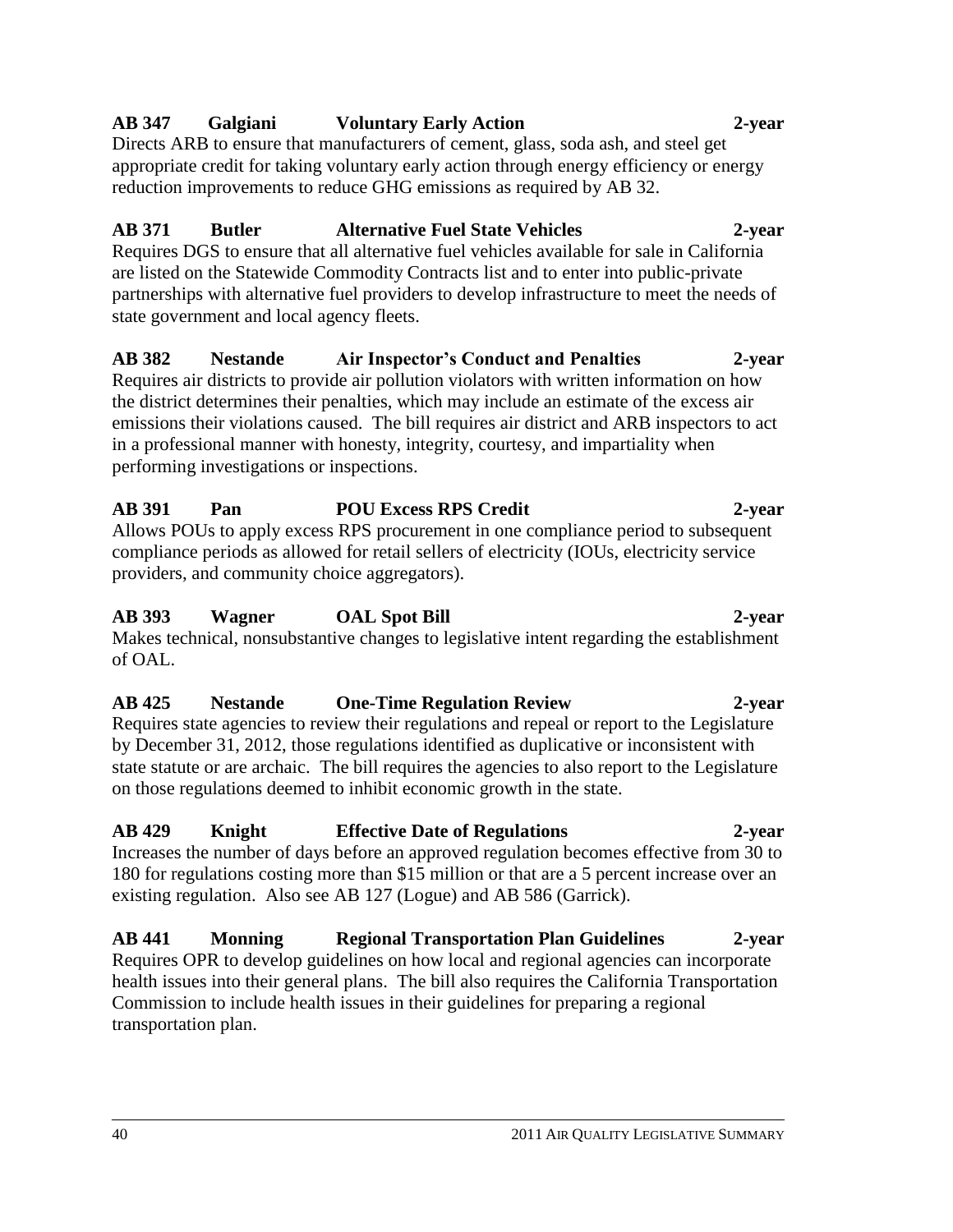**AB 462 Lowenthal, B. School Bus Natural Gas Tank Funding Chapter 216** Allows local air districts to use an existing \$2 motor vehicle fee to fund: (1) the replacement of 14-year old or older onboard natural gas fuel tanks on public school buses and (2) the enhancement of natural gas fueling dispensers operated by public school districts. Projects authorized by the bill must be implemented pursuant to ARB's LESBP guidelines. Also see AB 470 (Halderman).

**AB 470 Halderman School Bus Retrofit Funding Chapter 174** Allows local air districts to use an existing \$2 motor vehicle fee to fund school bus retrofits pursuant to ARB's LESBP guidelines. Also see AB 462 (Lowenthal, B.).

**AB 474 Jones Smog Check Certificate Validity 2-year** Extends the validity of a Smog Check certificate of compliance or noncompliance from 90 days to 180 days.

**AB 475 Butler Offstreet Parking for Electric Vehicles Chapter 274** Allows a public or private entity responsible for an offstreet parking facility to designate stalls exclusively for parking and charging a plug-in electric vehicle if it is connected for charging purposes. This bill removes the authorization to designate spaces solely for zero emission vehicles and mandates changes to signage to indicate that vehicles not connected for charging purposes may be towed.

**AB 512 Gordon Local Government Renewable Energy Chapter 478** Increases the eligible power plant size from 1 megawatt to 5 megawatts for a local government program that allows a municipality to generate electricity at one location to offset electricity usage at another municipal location.

**AB 523 Valadao Corn Ethanol Funding Ineligibility 2-year** Makes ethanol derived from corn ineligible for funding from ARFVTP and repeals the California Ethanol Producer Incentive Program two years prior to the established sunset date.

**AB 535 Morrell Five-Year Regulation Review 2-year** Requires state agencies to review regulations five years after adoption and report specific information (*e.g.,* enforcement, criticisms, economic impact assessments) concerning the regulation to OAL. The bill requires the reports to be available on OAL's website and it only applies to regulations adopted on or after January 2012. Also see ABX1 3 (Logue).

**AB 553 Monning Employment Safety Hazardous Materials 2-year** Requires the Occupational Safety and Health Standards Board to establish permissible exposure limits that meet the highest degree of health and safety protection for exposure to certain toxic materials in the workplace. The bill requires that when the board determines the limits, it is to consider the highest occupation exposure limit to the substance, including those determined by Cal/EPA. The bill also requires the board to consider cost-effectiveness when developing methods of compliance.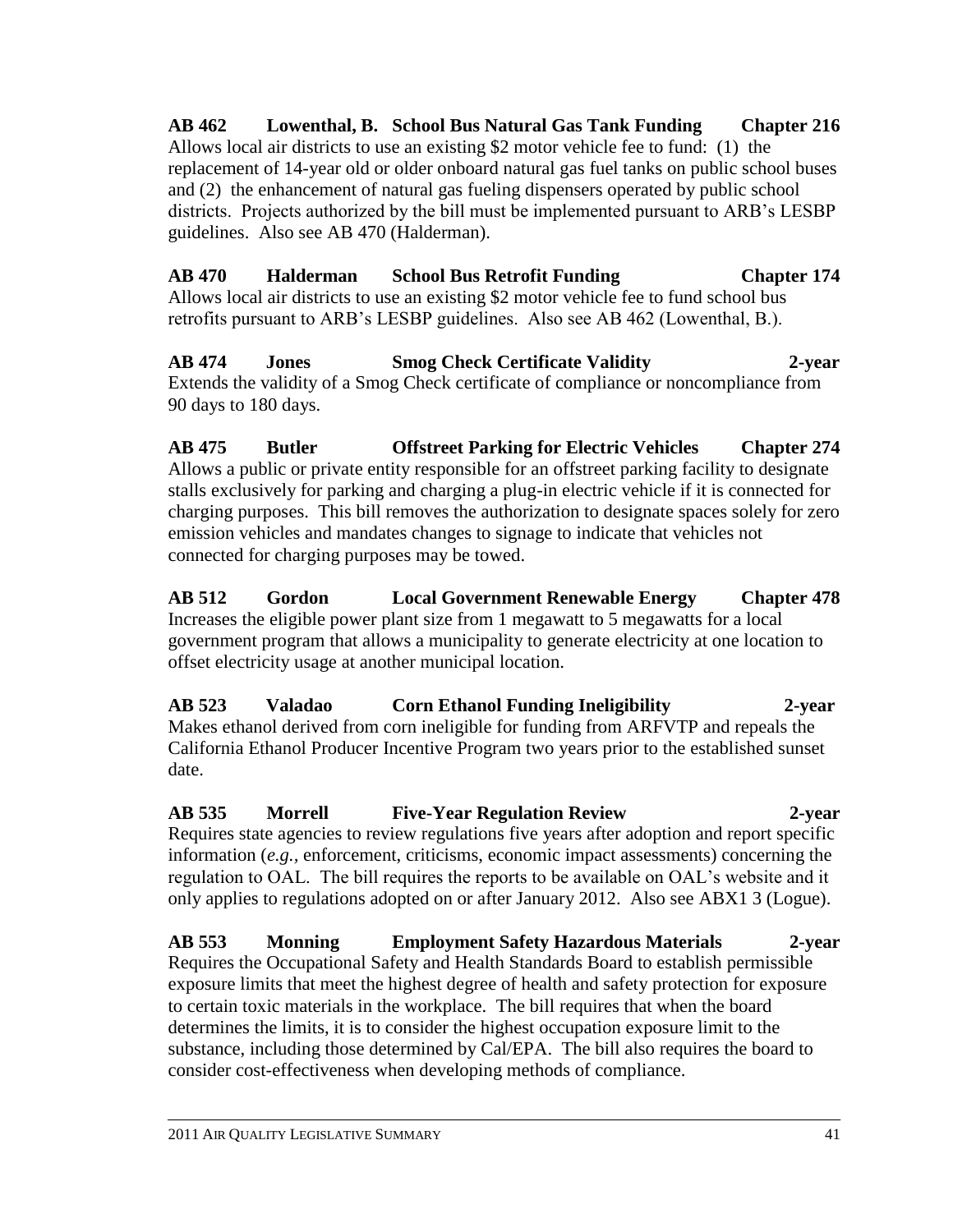# **AB 570 Smyth GHG Spot Bill 2-year**

Makes technical, nonsubstantive changes to AB 32.

# **AB 586 Garrick Legislative Review of Regulations 2-year**

Requires standing committees of the Legislature with jurisdiction over a state agency proposing to adopt a regulation with a gross cost in excess of \$10 million to hold an informational hearing regarding the proposed regulation.

### **AB 603 Pérez, V.M. Renewable Energy Siting 2-year** Expands existing provisions, enacted to facilitate permitting of solar energy projects in a specified desert region, to include a broader range of renewable energy projects in the desert and, for specified provisions, other regions of the state. Establishes new provisions to support permitting of renewable energy projects in the San Joaquin Valley. Also see ABX1 13 (Pérez, V.M.).

### **AB 605 Dickinson OPR GHG Trip Reduction Guidelines 2-year** Requires OPR to prepare and adopt guidelines that establish project trip reduction measures needed for a region to meet GHG emission reduction targets established by ARB for the automobile and light-truck sector for that region. The bill declares that if a project meets certain guidelines, the transportation impacts of a project do not have to be considered in the environmental documents prepared pursuant to CEQA.

### **AB 631 Ma Electric Vehicle Charging Providers Chapter 480** Establishes that a person or corporation that supplies electricity to the public for the purpose of charging light-duty, plug-in electric vehicles is not a public utility solely because it owns, controls, operates, or manages a facility that provides the electricity for that purpose.

# **AB 632 Wagner Regulatory Notice to Legislature 2-year**

Requires state agencies to submit to the Legislature a notice of a proposed action to adopt a regulation if the notice identifies an economic impact, cost impact, statement or finding related to the proposed regulation. Also see ABX1 5 (Logue).

### **AB 638 Skinner Petroleum and Alternative Fuels 2-year**  Requires ARB and CEC to adopt policies and regulations to reduce on-road petroleum fuel consumption by 15 percent below the 2003 level by 2020 and to increase alternative fuel consumption to 26 percent of the fuel used by on-road and off-road vehicles by 2022. The bill requires ARB and CEC to report to the Legislature by January 1, 2014, and triennially thereafter until January 1, 2024.

#### **AB 642 Calderon, C. Algae as Biomass for RPS 2-year** Defines algae as RPS-qualifying biomass and for programs under CAEATFA.

# **AB 644 Blumenfield Renewable Energy Siting 2-year**

Requires CEC to (1) establish criteria for identifying closed disposal sites, brownfields, and degraded agricultural lands that have high potential for use as sites for renewable generation facilities and (2) prepare a list of these lands.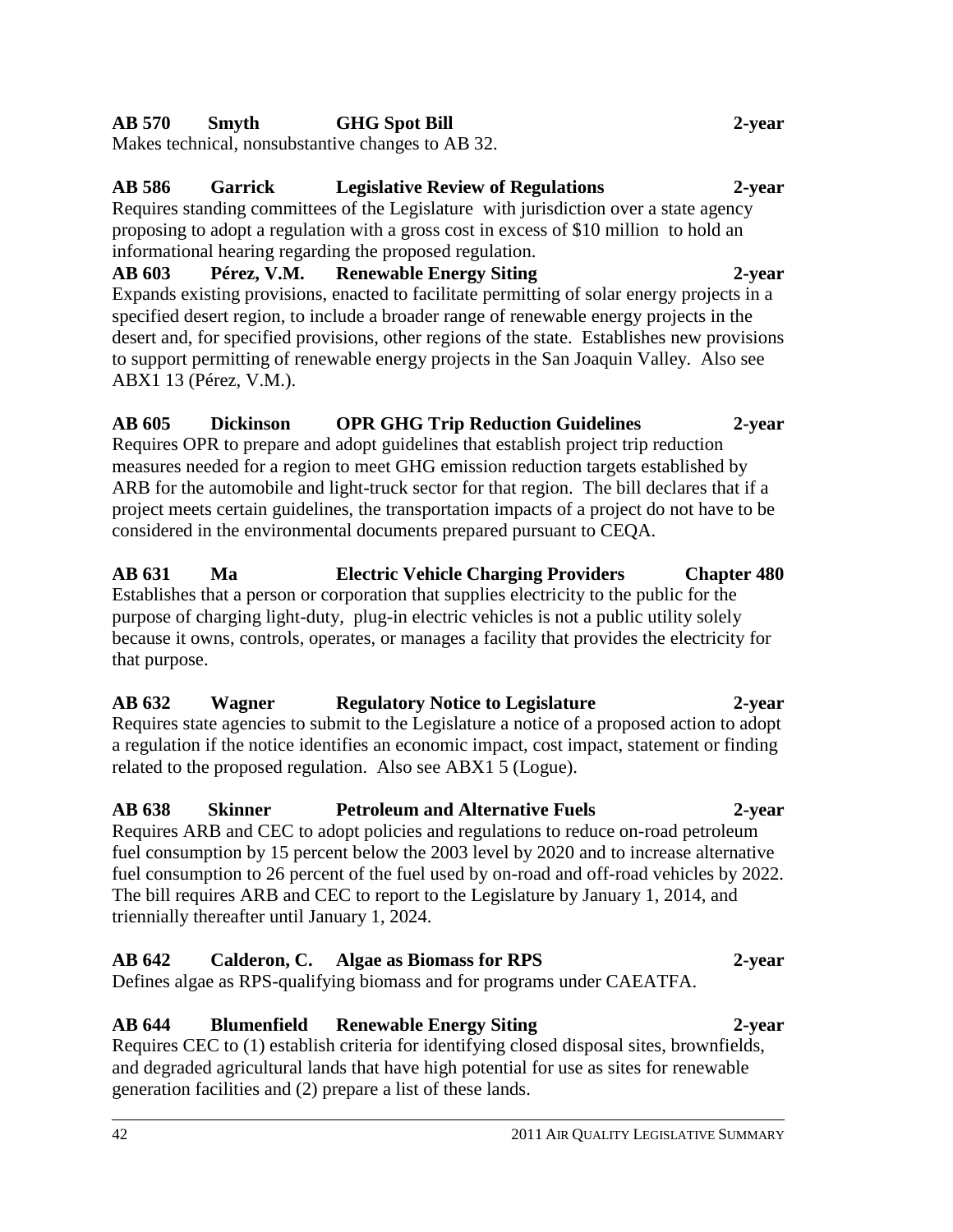### **AB 650 Blumenfield Public Transportation Task Force Vetoed** Establishes a 12-member legislatively appointed "Blue Ribbon Task Force on Public Transportation for the 21st Century" to evaluate the current state of California's public transportation system and submit a report to the Legislature containing specified items.

**AB 698 Hagman Report on Air Pollution Permit Streamlining 2-year** Declares the intent of the Legislature to enact legislation to require ARB to provide a report relating to the implementation of the Air Pollution Permit Streamlining Act of 1992.

**AB 710 Skinner Transit-Oriented Development Parking Dead** Imposes a cap on the amount of parking allowed in transit-intensive development unless certain conditions exist, including that the cap would displace affordable housing, parking spaces nearby are heavily used, or the development site is part of a plan that caps parking at a level lower than the rest of the same jurisdiction.

**AB 721 Bradford RPS Eligibility for California Solar Initiative 2-year** Allows solar projects subsidized under the California Solar Initiative to be eligible for RPS.

#### **AB 723 Bradford PGC 2-year** Extends PGC until 2020 and establishes requirements and criteria for energy efficiency programs. Urgency bill. Also see AB 724 (Bradford), AB 1303 (Williams), SB 35 (Padilla), SB 410 (Wright), SB 870 (Padilla), SBX1 28 (Padilla), and SBX1 29 (Steinberg).

# **AB 724 Bradford PGC 2-year**

Establishes the Clean Energy, Jobs and Investment Act to extend the collection of PGC until 2020 and requires CPUC, among other things, to develop and authorize funding mechanisms to finance comprehensive energy efficiency programs for residential, commercial, industrial, and public building sectors. The bill establishes the Clean Energy Investment Program to support achievement of the state's renewable energy goals including the growth of DG and creative solutions to barriers to the development and deployment of technologies to achieve those goals. This bill becomes operative only if SB 870 (Padilla) is also chaptered. Urgency bill. Also see AB 723 (Bradford), AB 1303 (Williams), SB 35 (Padilla), SB 410 (Wright), SB 870 (Padilla), SBX1 28 (Padilla), and SBX1 29 (Steinberg).

**AB 750 Hueso Investment Trust Blue Ribbon Task Force Vetoed** Establishes the Investment Trust Blue Ribbon Task Force for the purpose of considering the viability of establishing the California Investment Trust intended to spur greater private economic activity and to reduce the cost of managing the state's funds. The trust would be a state bank receiving deposits of state funds.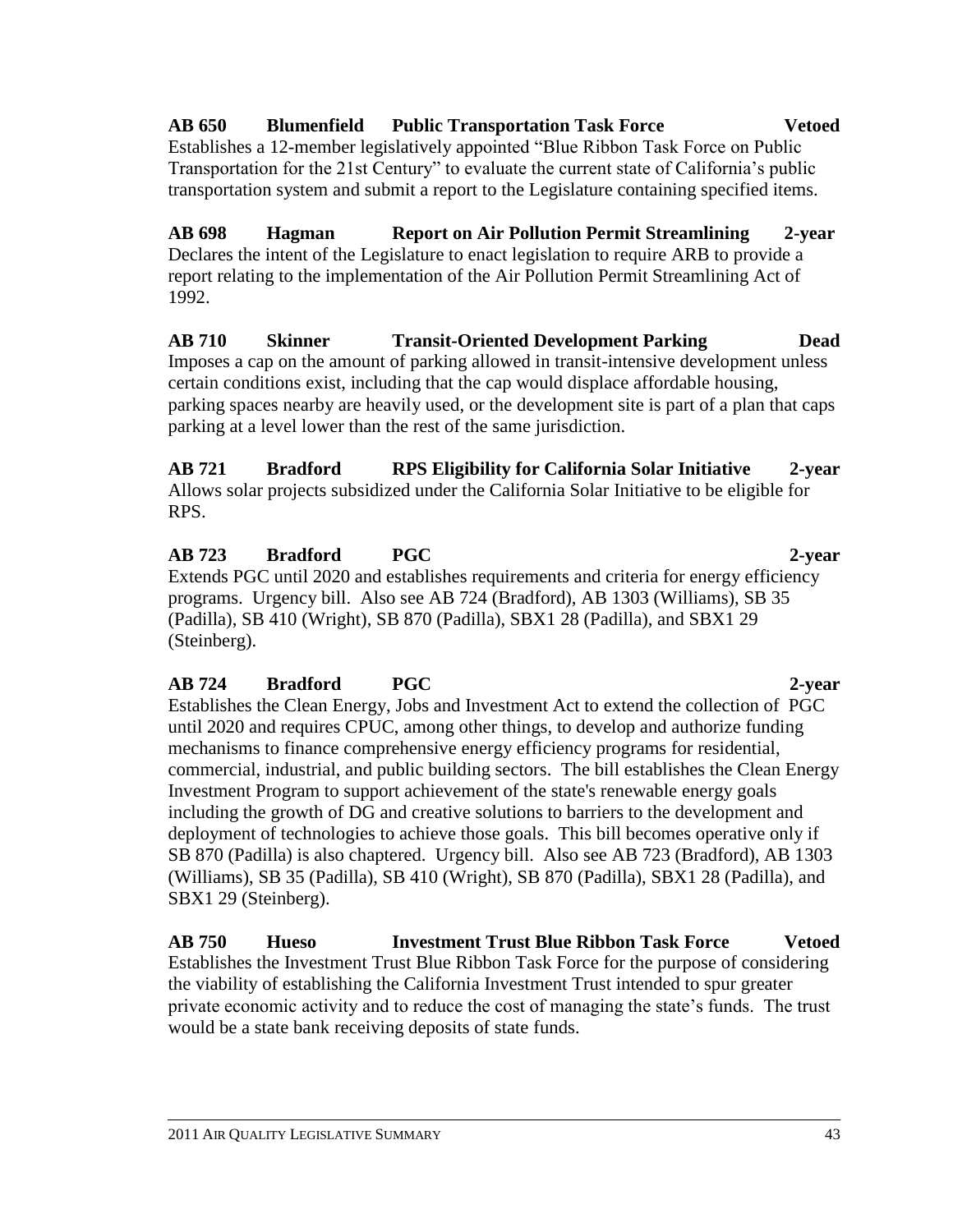### **AB 767 Pérez, J. State Capitol Sustainability Task Force Vetoed** Creates the "State Capitol Sustainability Task Force" consisting of seven members (two

each appointed by the Speaker of the Assembly, the Senate Committee on Rules, and the Governor, and one appointed by the Lieutenant Governor) to develop and implement a sustainability initiative for the State Capitol, the Legislative Office Building, and the State Capitol Park grounds.

# **AB 768 Gatto Low Carbon Fuel Standard N/A**

Originally the bill required ARB to allow a regulated natural gas producer to generate low-carbon fuel standard credits through the sale of biomethane gas produced out of state but distributed to consumers in California through displacement trade contracts if the regulated party demonstrated a physical pathway via pipeline to California. The bill was subsequently amended and no longer relates to air quality.

**AB 769 Hueso Prohibition of Benefits for Boardmembers 2-year** Prohibits board and commission members appointed on or after January 1, 2012, from becoming a member of a state retirement system and from acquiring any right or benefit, including service credits, for such service.

**AB 796 Blumenfield Capital Access Loan Program 2-year** Increases the California Capital Access Program's loan loss reserve dollar amount that a participating financial institution and borrower may deposit into an individual loss reserve account from \$100,000 to \$200,000 and limits the number of loans over \$2.5 million to a maximum of 50 percent of the available funds. The bill also requires CAEATFA to establish the Clean Energy Economy and Jobs Incentive Program to provide financing mechanisms to promote the commercialization and manufacturing of clean energy technology projects.

**AB 800 Huber Time Reporting for Boards and Commissions 2-year** Requires that a member of a board or commission that meets specified requirements submit a quarterly report to the chair of the board or commission that details the time worked by the member in fulfilling the duties of the position. This bill also requires that the chair of the board or commission submit a quarterly report to certain committees of the Legislature that contains copies of all of the time reports.

# **AB 818 Blumenfield Multifamily Dwelling Recycling Chapter 279**

Requires owners of multifamily dwellings with five or more units to arrange for recycling services for residents unless certain conditions exist, including inadequate space for recycling containers, the lack of a recycling company to service the complex, or a financial hardship on the owner. The bill only becomes operative if AB 341 (Chesbro) is not enacted and does not take effect on or before January 1, 2012.

# **AB 838 Hill Regulatory and Policy Review N/A**

Originally required the Secretary of Cal/EPA to identify whether policies, rules, or regulations of its boards, departments, and offices overlap, duplicate, or conflict with existing laws and policies prior to adoption. The bill also required the Secretary to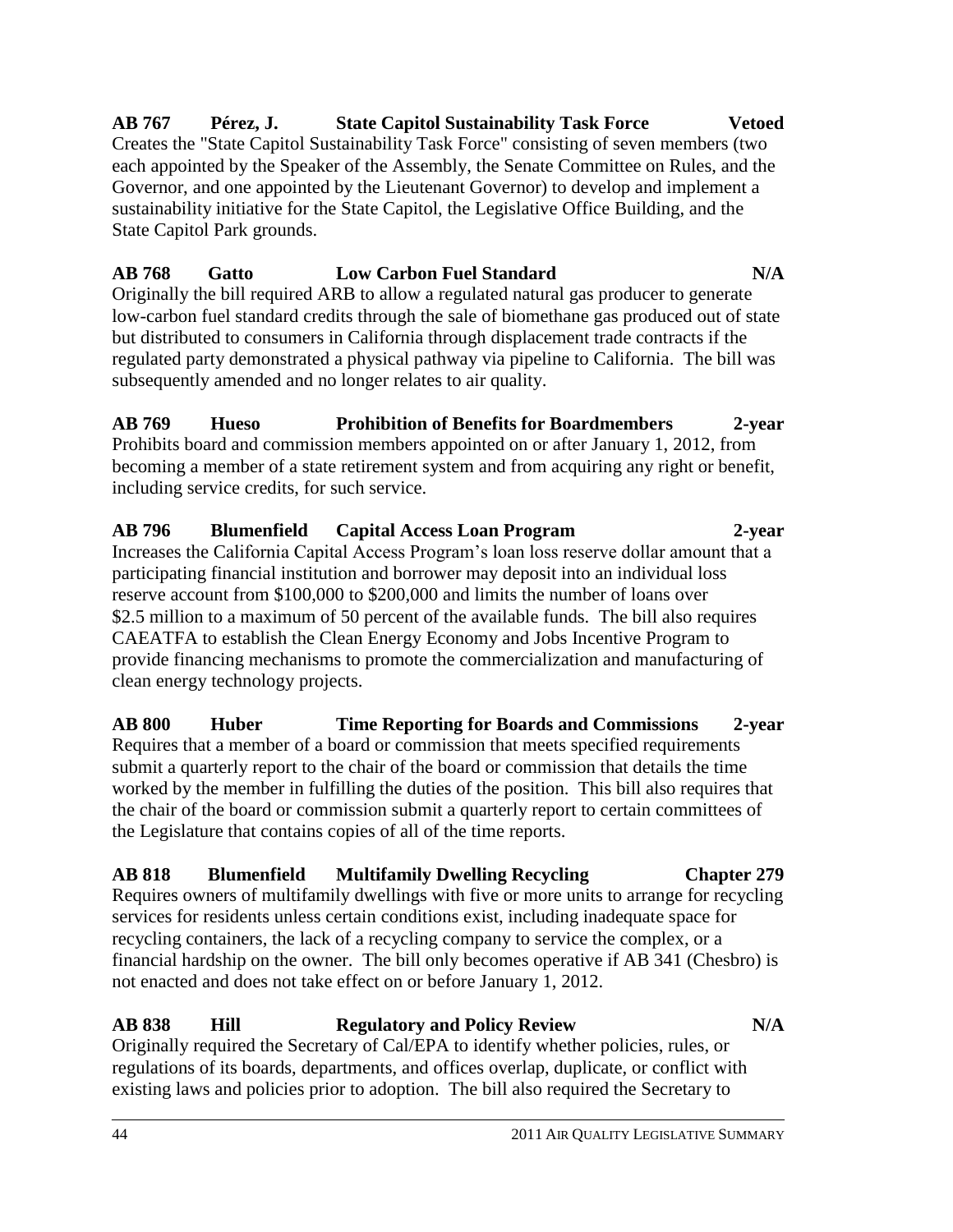establish an expedited conflict resolution process for conflicts arising from the permitting process, as specified. The bill was subsequently amended and no longer relates to air quality.

**AB 850 Gordon Energy Efficiency in State Facilities 2-year** Reverses the roles played by CEC and DGS in developing the state's multiyear plan to encourage energy efficiency in state facilities. Specifically, the bill places CEC in charge of developing the plan and requires it to do so in consultation with DGS. The bill also adds water conservation to the plan's goals and requires CEC to solicit input from both public and private entities.

**AB 864 Huffman Eligibility for SGIP 2-year** Makes DG projects with a generating capacity of up to 10 megawatts explicitly eligible for CPUC's SGIP. The bill limits the award of incentives to no more than 5 megawatts of that capacity. Also see AB 1150 (Pérez, V.M.).

**AB 865 Nestande Solar Energy Property Tax Exclusion 2-year** Extends the "new construction" property tax exclusion for active solar energy systems to improvements constructed through the 2032-33 fiscal year.

**AB 880 Pérez, V.M. Focused CEQA Review 2-year**  Allows a "focused" or expedited environmental impact report to be used to assess the installation of direct emission reduction technology required by ARB to meet GHG regulatory requirements.

**AB 900 Buchanan Expedited Judicial Review Chapter 354**  Establishes a temporary procedure for streamlining judicial decisions on CEQA challenges to certain residential, entertainment, or energy-oriented projects with investments of at least \$100 million. To qualify for judicial streamlining, projects must be certified by the Governor as meeting specific criteria including a determination by ARB that they will not result in any net increase in GHG emissions. The bill sunsets January 1, 2015. Also see SB 292 (Padilla).

## **AB 904 Skinner Energy Efficiency 2-year** Requires CPUC to evaluate the efficacy of energy efficiency programs within its jurisdiction. Specifically, the bill requires CPUC to ensure that energy efficiency programs result in real, absolute reductions in energy consumption. CPUC must also examine alternatives to traditional administration, delivery, and evaluation mechanisms for energy efficiency services and evaluate alternatives for financing residential retrofits, including heating, ventilation, and air conditioning.

# **AB 913 Feuer Green Business Certification Chapter 578**

Requires DTSC to develop a California Green Business Program that supports and assists local governments in certifying small companies that voluntarily adopt environmentally preferable business practices. The bill directs the department to collaborate with ARB and several other state agencies in implementing the program.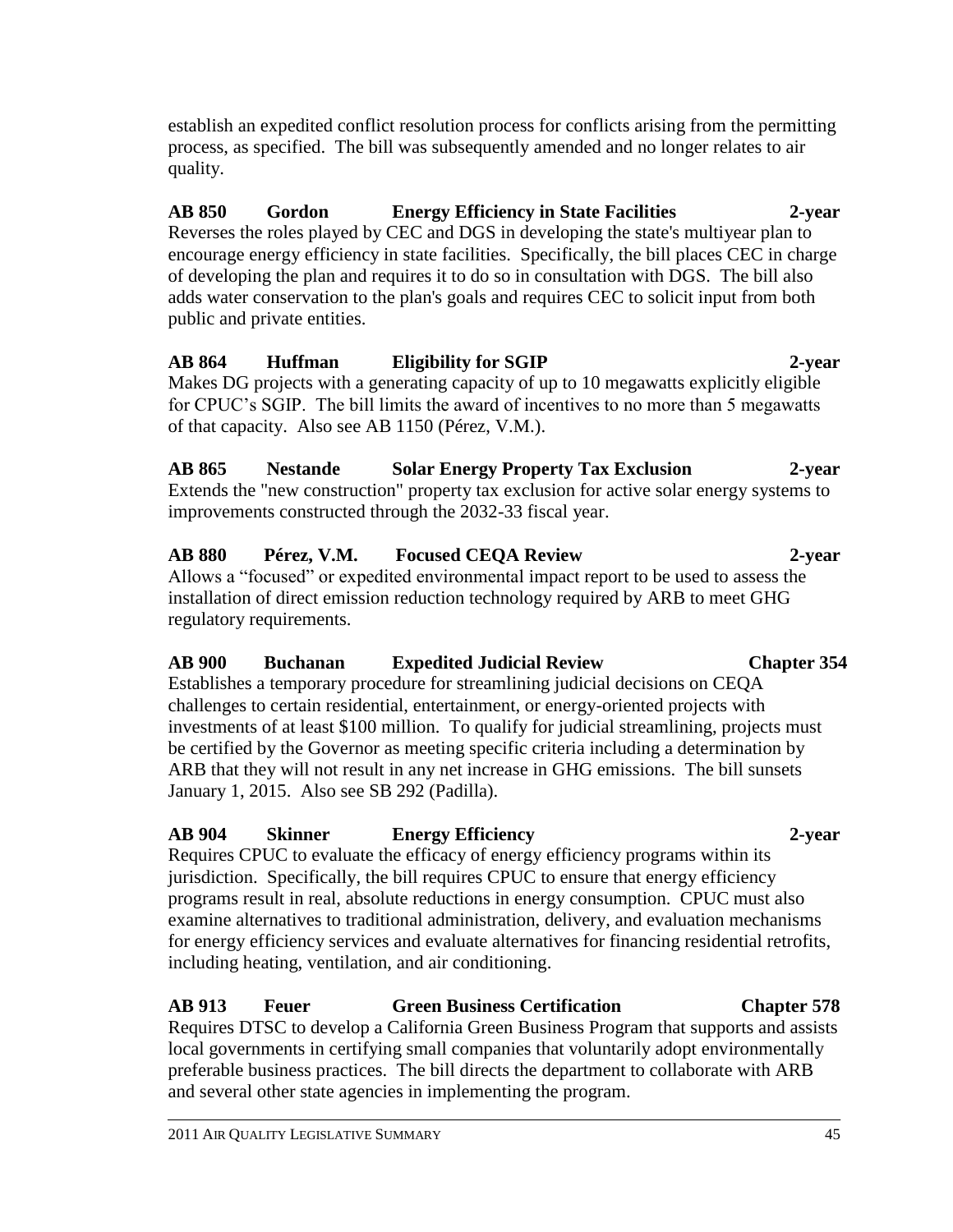#### 46 2011 AIR QUALITY LEGISLATIVE SUMMARY

# agency's consent. **AB 981 Hueso Capital Access Loan Program Chapter 484** Expands the types of financial institutions that may participate within the Capital Access Loan Program within CPCFA to include insured depository institutions, insured credit unions, and community development financial institutions. The bill increases the amount

CPCFA must contribute to the loan loss reserve account for a loan made to a business in a severely impacted high unemployment community. The bill also authorizes CPCFA to

withdraw a portion of the interest or other income that has been credited to the loss

**AB 950 Pérez, J. Drayage Truck Operators 2-year** Specifies that drayage truck operators are considered to be employees of the entity or person who arranges for or engages their services. The bill also specifies that public agencies are not considered to be drayage truck operator employers without the public

Requires that all fines and penalties from violations of regulations adopted by ARB, DPR, DTSC, and the SWRCB be deposited into the General Fund. Also see ABX1 7

**AB 937 Mendoza ARB Shoreside Power Regulation 2-year**  Requires ARB to amend shoreside on-board power generation regulations to ensure that a person choosing a nonshorepower emission reduction option is not subject to more stringent requirements than a person choosing the shorepower option.

# corporation.

Enacts the Renewable Transition Financing Act authorizing a financing entity to issue green rate reduction bonds for the recovery of transition costs by an electrical

of 2008) for projects in areas with a sustainable community strategy. **AB 932 Blumenfield Renewable Transition Financing Act 2-year**

the expedited environmental review provided in SB 375 (Steinberg, Chapter 728, Statutes

for local retail and neighborhood services that can be exempt from CEQA review. The bill also authorizes, until January 1, 2015, certain transit and employment projects to use

**AB 931 Dickinson Infill Housing 2-year**

Declares the intent of the Legislature to modify the California Solar Initiative.

**AB 921 Allen Compost Study 2-year** Directs the Department of Food and Agriculture, in partnership with state and local water officials, farmers and compost producers, to oversee a study that measures the benefits of compost on water use efficiency in agriculture and in other uses with regard to climate change.

# **AB 915 Fletcher California Solar Initiative Spot Bill 2-year**

reserve account.

(Logue).

# Increases from 15 percent to 25 percent the amount of infill housing project space used

**AB 942 Huber Penalty Revenue to General Fund 2-year**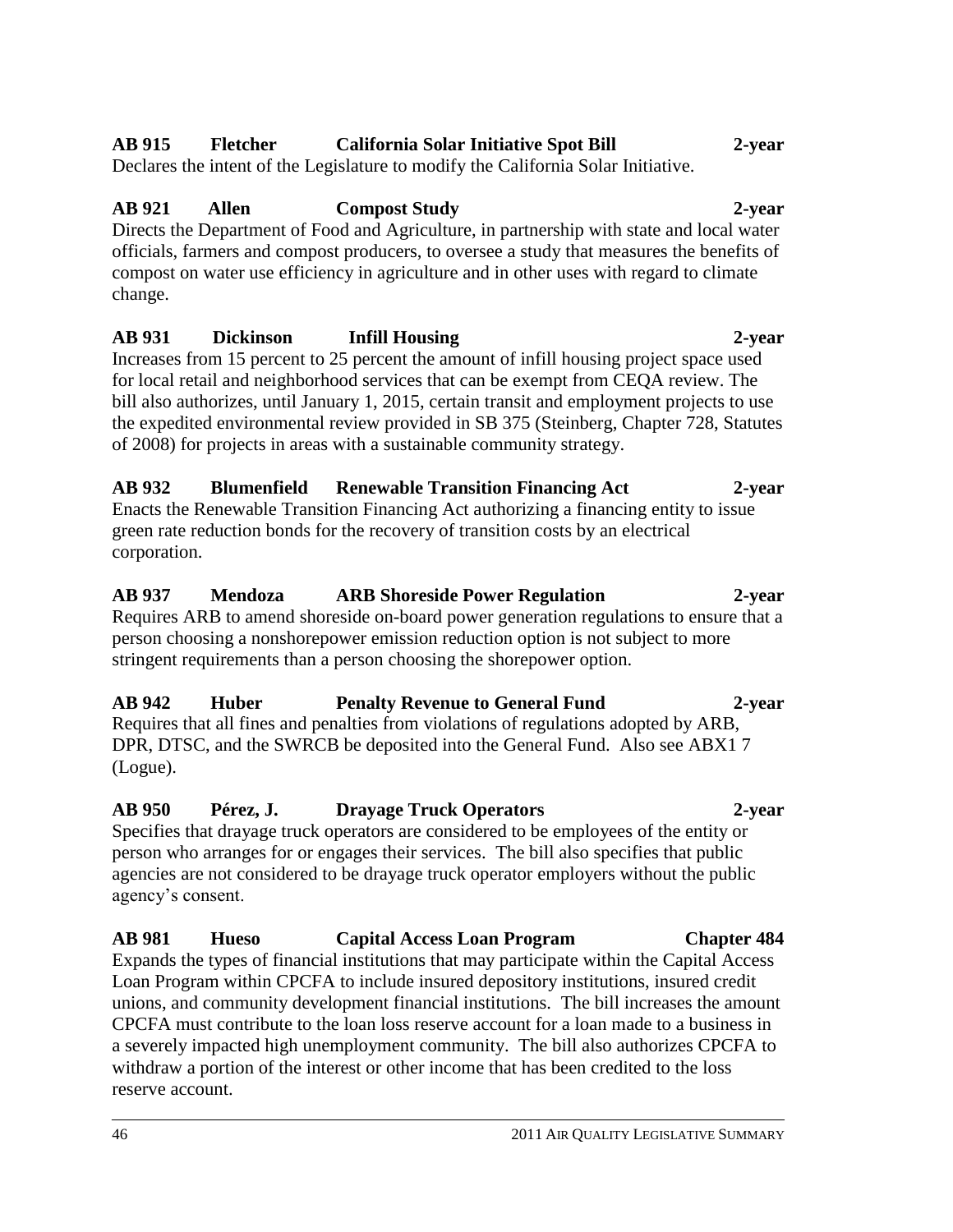# **AB 982 Skinner Renewable Energy Siting Chapter 485**

Requires the State Lands Commission to enter into a memorandum of agreement by April 1, 2012, with the United States Secretary of the Interior to facilitate land exchanges that consolidate state "school lands" in the California desert into contiguous holdings that are suitable for large-scale renewable, energy-related projects. This bill also requires the commission to submit a land exchange proposal within 240 days of the execution of the agreement.

**AB 991 Olsen Licensing and Permit Center 2-year** Requires the Governor to create the California Licensing and Permit Center to assist the public, free of charge, with the licensing, permitting, and registration requirements of state agencies. The bill requires all affected state agencies to cooperate with this program by providing accurate and updated information about their licensing requirements and reallocate a portion of their operating budget to pay for the operating cost of the center.

**AB 995 Cedillo Expedited CEQA Review for Transit Projects 2-year** Requires OPR to prepare and submit a report to the Legislature by July 1, 2012, that outlines recommendations for expedited environmental review for transit-oriented development projects subject to CEQA.

**AB 1037 Pérez, V.M. Small Business Economic Impact Analysis 2-year** Amends the Administrative Procedures Act by revising the definition of small business, requiring that economic assessments be based on generally accepted principles of economic theory and practice, and requiring an economic and regulatory reassessment five years after the adoption of the regulation and consideration of amendments to reduce negative impacts on businesses.

**AB 1051 Feuer State Government and Economic Growth N/A** Originally declared the intent of the Legislature to enact legislation that promotes the growth of small businesses by ensuring that agencies design regulations that avoid unduly burdensome or duplicative constraints on small business growth while maintaining consumer, worker, and environmental protections. The bill was subsequently amended and no longer relates to regulations.

**AB 1054 Skinner CAEATFA 2-year** Requires CAEATFA to administer a Clean Energy Reserve Program that would be developed by CEC and the authority to reduce the financing costs associated with the installation of DG renewable energy sources, electric vehicle charging infrastructure or energy or water efficiency improvements.

**AB 1057 Olsen Tax Exemption for Air Pollution Mitigation 2-year** Provides a state tax exemption from 2014 to 2019 for the gross receipts from the sale, storage, use or other consumption of specified tangible personal property used in manufacturing and other industrial processes and for the mitigation of air pollution as required by Cal/EPA and ARB.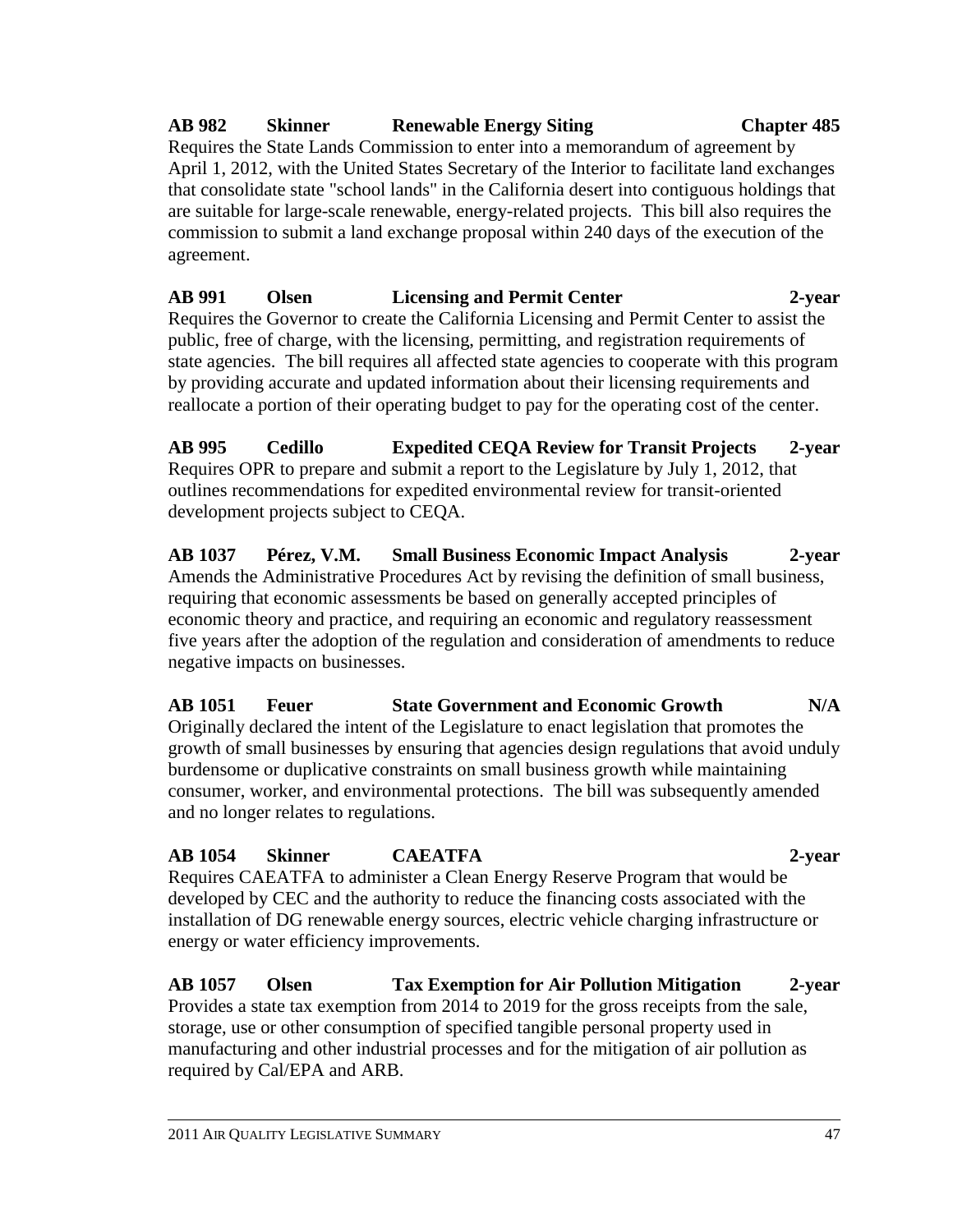# **AB 1064 Furutani Shoreside Power Projects 2-year**

Allows Proposition 1B funding of individual segments of a shoreside electrical power infrastructure project if it is part of an adopted terminal plan that was submitted to ARB for consideration. The bill authorizes ARB to allow averaging of vessel calls made across multiple berths to qualify for Proposition 1B funding for shoreside power projects.

### **AB 1073 Fuentes Energy Efficiency Application Requirements 2-year** Requires that a written building or construction permit be submitted to electric utilities when customers apply for ratepayer-funded energy efficiency incentives.

# **AB 1095 Berryhill, B. Dispute Resolution 2-year**

Requires the creation of a hearing board within ARB, based on the provisions applicable to district hearing boards, to hear disputes and variance requests relating to AB 32 regulations adopted by ARB.

# **AB 1099 Lowenthal, B. Heavy-Duty Truck Registration 2-year**

Directs the DMV to refuse registration of model-year 1996 and older vehicles with a gross vehicle weight rating greater than 26,000 pounds unless the commercial motor vehicles have been registered in California prior to January 1, 2012 and continuously registered after that date. The bill provides an extension for low-mileage construction vehicles as defined by ARB regulations.

# **AB 1113 Galgiani NEM Biogas Digesters 2-year**

Replaces a NEM pilot program for biogas digesters with a permanent program that uses agricultural residues, animal wastes, or animal renderings to generate electricity.

# **AB 1124 Skinner Low-Income Energy Efficiency Program 2-year**

Makes furnace and water heating system improvements eligible for the Low-Income Energy Efficiency Program.

# **AB 1150 Pérez, V.M. SGIP Extension Chapter 310** Extends CPUC's authority to collect \$83 million annually from ratepayers for SGIP through 2014. Also see AB 864 (Huffman).

# **AB 1169 Halderman Toxic Air Contaminants Spot Bill 2-year**

Makes technical, nonsubstantive changes to ARB's and the local district's authorization to regulate air pollution.

### **AB 1176 Williams Pesticide Toxic Air Contaminants 2-year** Requires DPR to adopt control measures for pesticides listed as toxic air contaminants within two years of determining there is a need for control measures or following completion of a risk assessment. The bill also requires DPR to evaluate the need for

control measures for 37 pesticides federally designated as hazardous air pollutants.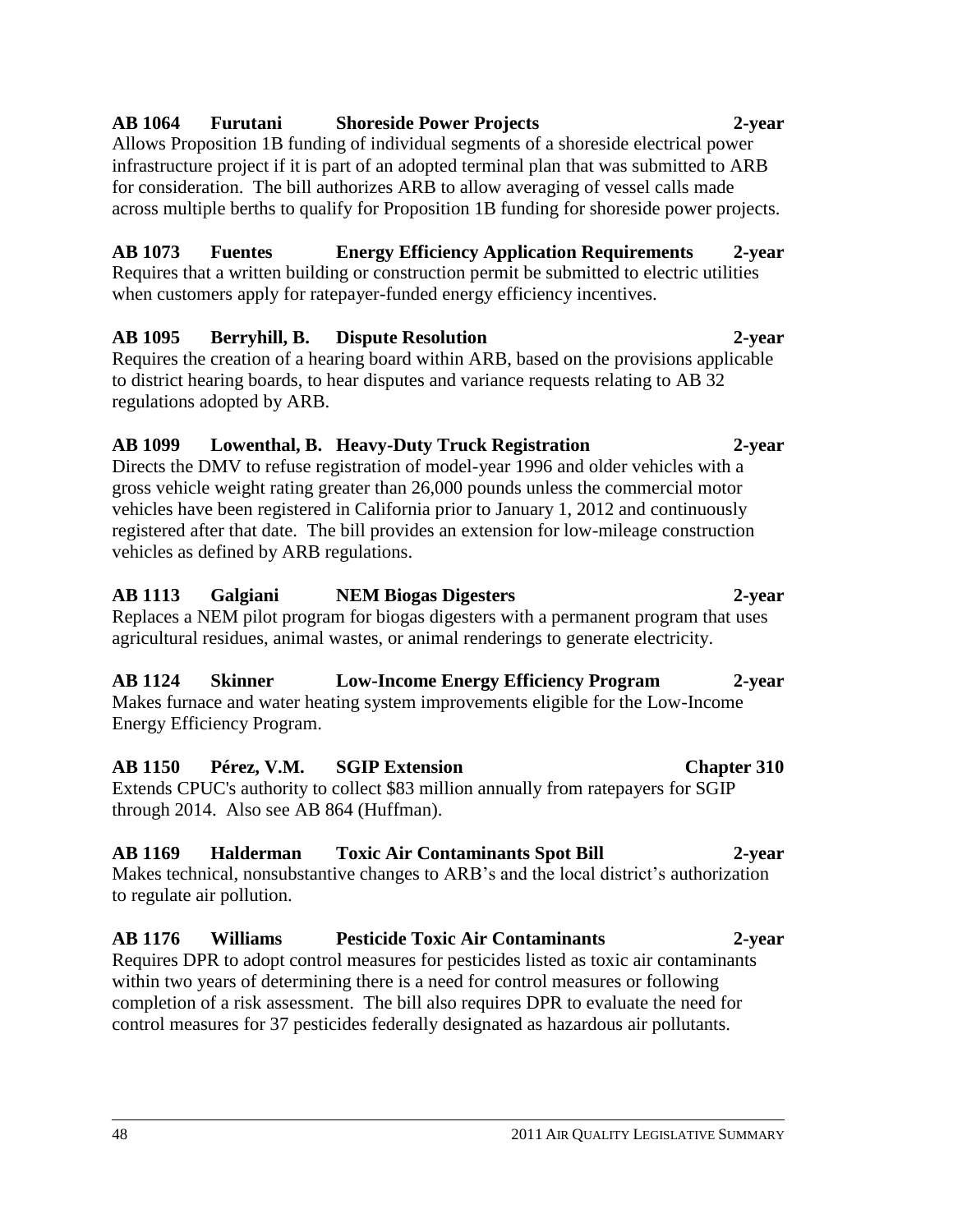### **AB 1180 Bradford GHG Offset Credits 2-year**

Requires ARB to adopt a compliance offset protocol for a high global warming potential GHG if ARB adopts a GHG cap-and-trade program.

# **AB 1183 Berryhill, B. Hazardous Substances Release Prevention N/A**

Originally provided that the provisions establishing a program to prevent hazardous substances release be known as the "California Accidental Release Prevention Program" or "CalARP." The bill was subsequently amended and no longer relates to air quality.

**AB 1185 Torres CEQA Exemptions for Retail Facilities 2-year** Exempts retail facilities that employ less than 500 employees from CEQA provisions until January 1, 2015, for modification to structures that: (1) do not exceed 60,000 square feet in area; (2) result in improved energy efficiency of at least 25 percent above Title 24 Building Standards; and (3) meet other specified requirements.

# **AB 1186 Skinner Natural Gas Usage Disclosure 2-year**

Requires all retail suppliers of electricity, in their statutorily required disclosures of the percentage of annual sales from specified energy sources, to separate natural gas used for conventional power plant and peaker plant generation from natural gas used for combined heat and power system generation.

# **AB 1213 Nielsen Regulatory Review 2-year**

Authorizes a chair or vice chair of a legislative committee to initiate a priority review of any regulation if that legislator believes the regulation does not meet statutory standards for regulations. The bill revises the definition of "necessity" to require that the need for a regulation be demonstrated by a preponderance of evidence.

**AB 1214 Skinner RPS Transmission Planning and Approval 2-year** Requires CPUC and CAISO to coordinate the planning and approval of transmission facilities serving renewable generation that will be built in order to meet the state's RPS goal of 33 percent by 2020.

# **AB 1256 Berryhill, B. Transported Air Pollutants 2-year**

Requires ARB to identify downwind air basins or subregions of an air basin where pollutants from upwind air basins or subregions cause or contribute to a violation of a state or federal ambient air quality standard in a downwind district and to identify the district of origin of the air pollutants. The bill requires ARB to assess the relative contribution of upwind emissions to downwind ambient air pollutant levels and to establish cost reimbursement for a downwind district.

# **AB 1257 Knight Board Member Requirements Spot Bill 2-year**

Makes technical, nonsubstantive changes to requirements regarding the membership of ARB and deletes obsolete provisions.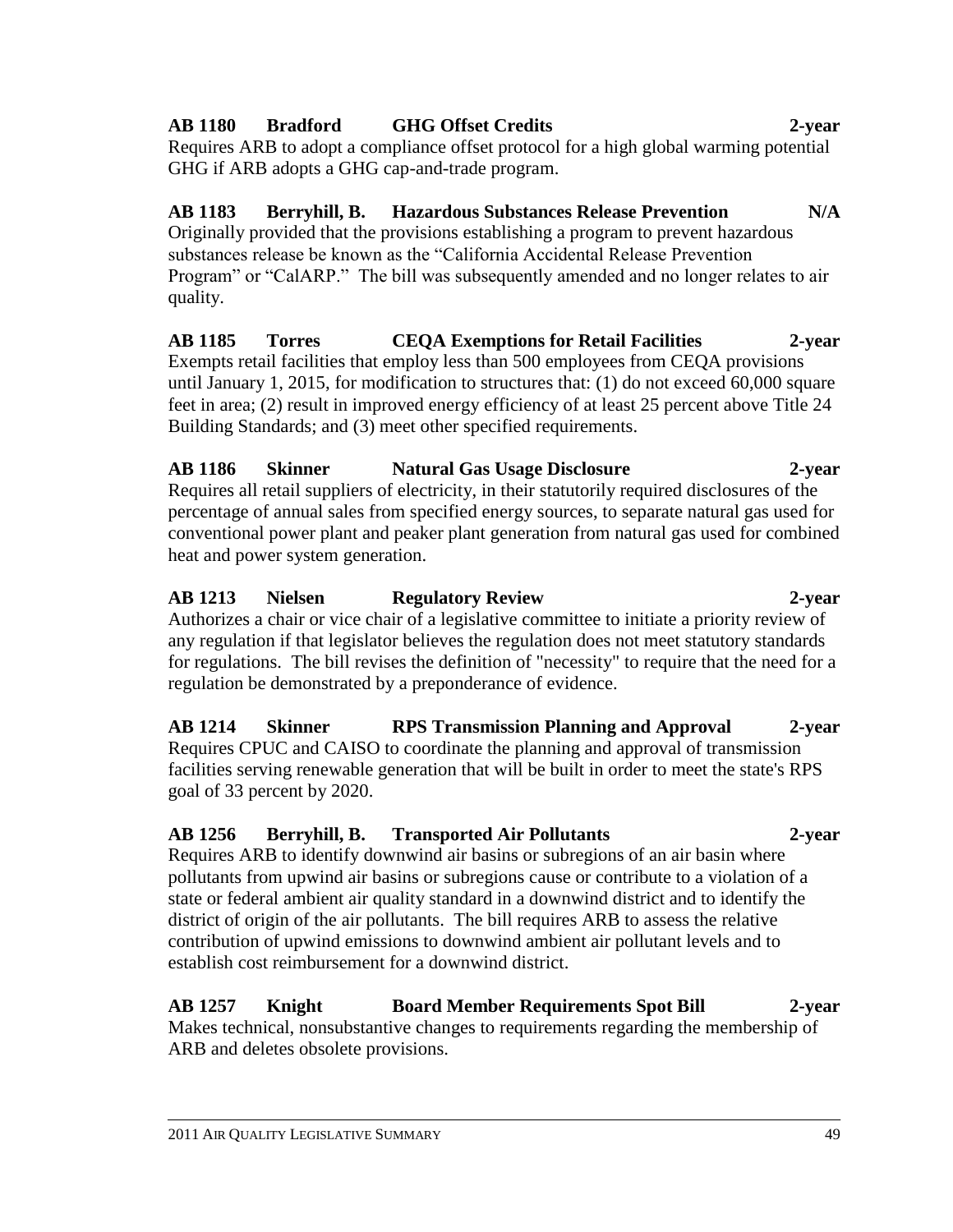### **AB 1261 Fletcher Local Government Renewable Energy Spot Bill 2-year** Makes a nonsubstantive, technical revision to the local government renewable energy self-generation program—a program allowing local governments to generate electricity at one account and transfer any excess bill credits to another account owned by the same

# **AB 1285 Fuentes Regional GHG Offset Credits 2-year**

Requires ARB to establish a program to promote investment in regional GHG emission reduction and sequestration projects that are in sectors not subject to ARB's cap-andtrade program. The bill encourages entities subject to a cap to invest in such projects and requires associated emission reductions, which may be from an aggregate of projects, to result in the creation of compliance offset credits pursuant to an ARB-approved protocol. The bill requires ARB to establish a Regional Emission Reduction Exchange and establishes a Regional Emission Reduction System Account to hold and expend funds for purposes of the program upon appropriation by the Legislature.

# **AB 1302 Williams DG 2-year**

local government.

Requires electrical utilities to designate areas within their service areas as optimal for deployment of DG.

# **AB 1303 Williams PGC and Energy Programs 2-year**

Reauthorizes PGC until 2020 and increases the annual collection of PGC to \$90 million for both renewable energy and for research, development, and demonstration projects. This bill extends the transfer of PGC funding to the Renewable Energy Program to 2020 and revamps PIER and the Renewable Energy Program to emphasize DG, renewable energy, energy efficiency, and other areas to meet RPS and GHG emission reduction goals. Urgency bill. Also see AB 723 (Bradford), AB 724 (Bradford), SB 35 (Padilla), SB 410 (Wright), SB 870 (Padilla), SBX1 28 (Padilla), and SBX1 29 (Steinberg).

**AB 1314 Wieckowski CEC ARFVTP Funding Awards Chapter 487** Authorizes CEC to delegate authority to the executive director to approve funding for or amendments to certain eligible alternative technology projects and allows CEC to provide block grants and program incentives to public agencies. This bill permits applicants to count as matching nonstate funds those costs incurred after initial award but prior to the final award approval. The bill also specifies that CEC may update the prior year's investment plan in place of annually preparing a complete investment plan.

# **AB 1322 Bradford Regulation Philosophy and Principles 2-year**

Adopts the federal regulatory philosophy and the principles of regulation, as outlined in Presidential Executive Order 12866, in order to achieve the same regulatory benefits within California as the United States, such as basing decisions on the best reasonably obtainable scientific, technical, economic information; tailoring regulations to impose the least burden on society, individuals, and businesses; and designing regulations in the most cost-effective manner to achieve regulatory objectives.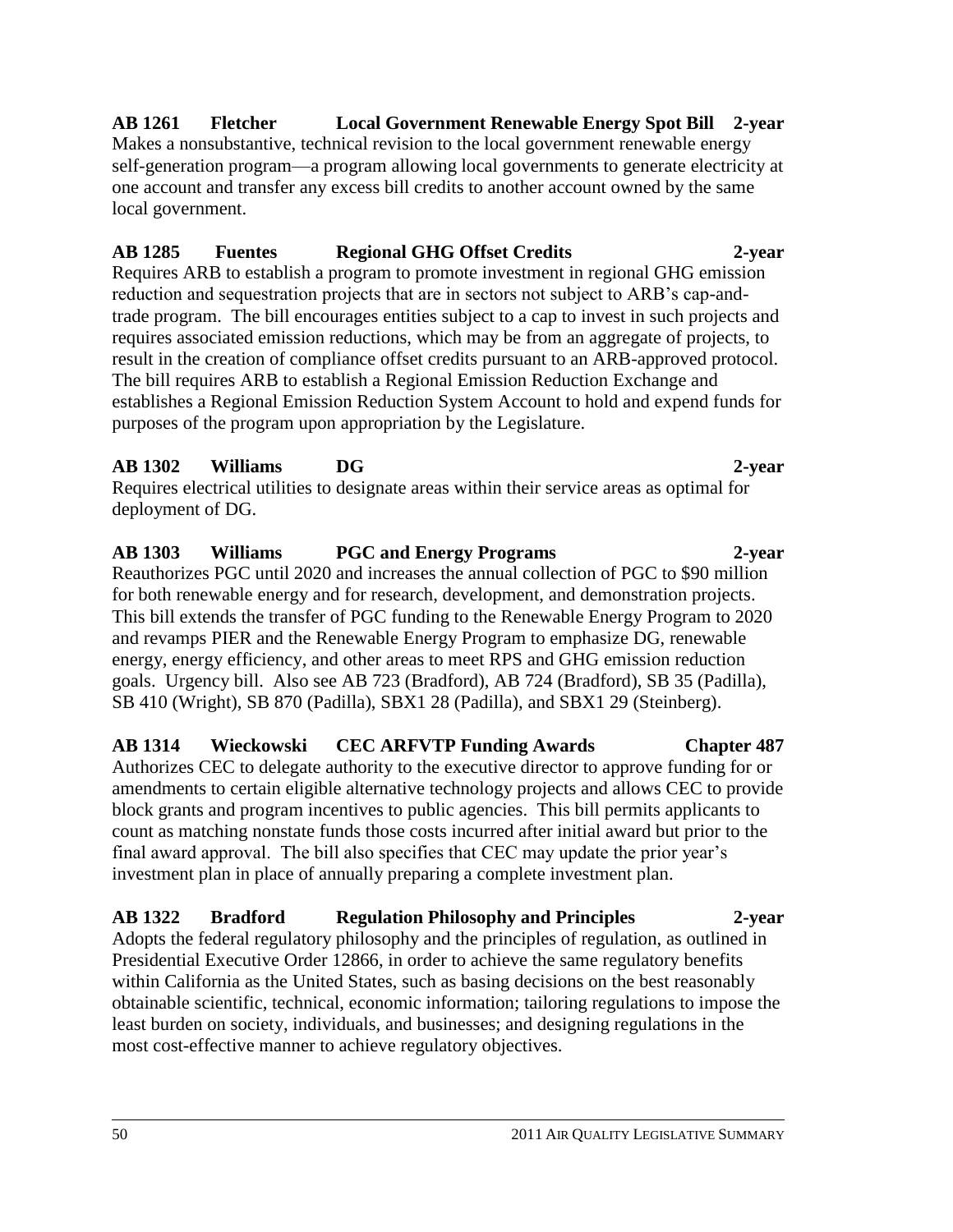### **AB 1332 Donnelly ARB Abolishment 2-year**

Abolishes ARB and transfers its authority, duties, powers, purposes, responsibilities, and jurisdiction to Cal/EPA.

# **AB 1339 Gorell Emergency Generator Tax Credit 2-year**

Provides service station owners tax credits for purchasing and installing an emergency standby generator at a service station in order to provide services during power outages. This bill also provides that if, in any calendar year, ARB or CEC establishes a certification standard for energy-efficient or low-emission emergency standby generators, the credit shall be limited, for subsequent taxable years, to emergency standby generators that satisfy that certification standard.

**AB 1361 Perea State Agency NEM 2-year** Revises the definition of an eligible customer-generator of electricity to include a state agency. The bill requires that the generating capacity of a facility used by a state agency not exceed 5 megawatts.

**AB 1370 Hernández Ratepayer Benefits Definition 2-year** Makes changes to the definition of ratepayers' interests related to air quality, GHG, and use of alternative fuels and how ratepayer benefits are determined.

**AB 1376 Nestande Renewable Energy Tax Exemption 2-year** Establishes a partial sales and use tax exemption for qualified tangible personal property used to produce electrical energy from renewable sources.

**AB 1391 Bradford CEC RPS Enforcement/Penalties Dead** Transfers authority, from ARB to CEC, to enforce the RPS for POUs. Initially, this bill deleted a requirement for a CPUC NEM cost/benefit report that had already been completed and submitted to the Legislature.

**AB 1392 Bradford California Solar Initiative Chapter 488** Deletes obsolete CPUC authority to exempt residential customers from the California Solar Initiative's rate freeze adopted during the electricity crisis of 2000-01.

**ACR 7 Williams 23rd Annual State Scientist Day RES. Chapter 26** Declares May 18, 2011, as the 23rd Annual State Scientist Day as a tribute to the dedication and professionalism of the state scientists who work on behalf of the residents of California.

**ACR 10 Dickinson California Arbor Week RES. Chapter 6** Proclaims the week of March 7-14 of each year as California Arbor Week. The resolution asks Californians to observe Arbor Week by participating in tree planting activities and programs. The resolution declares that planting trees in urban areas plays an important role in helping the state achieve its GHG goals, improve air quality, purify water, and beautify the environment.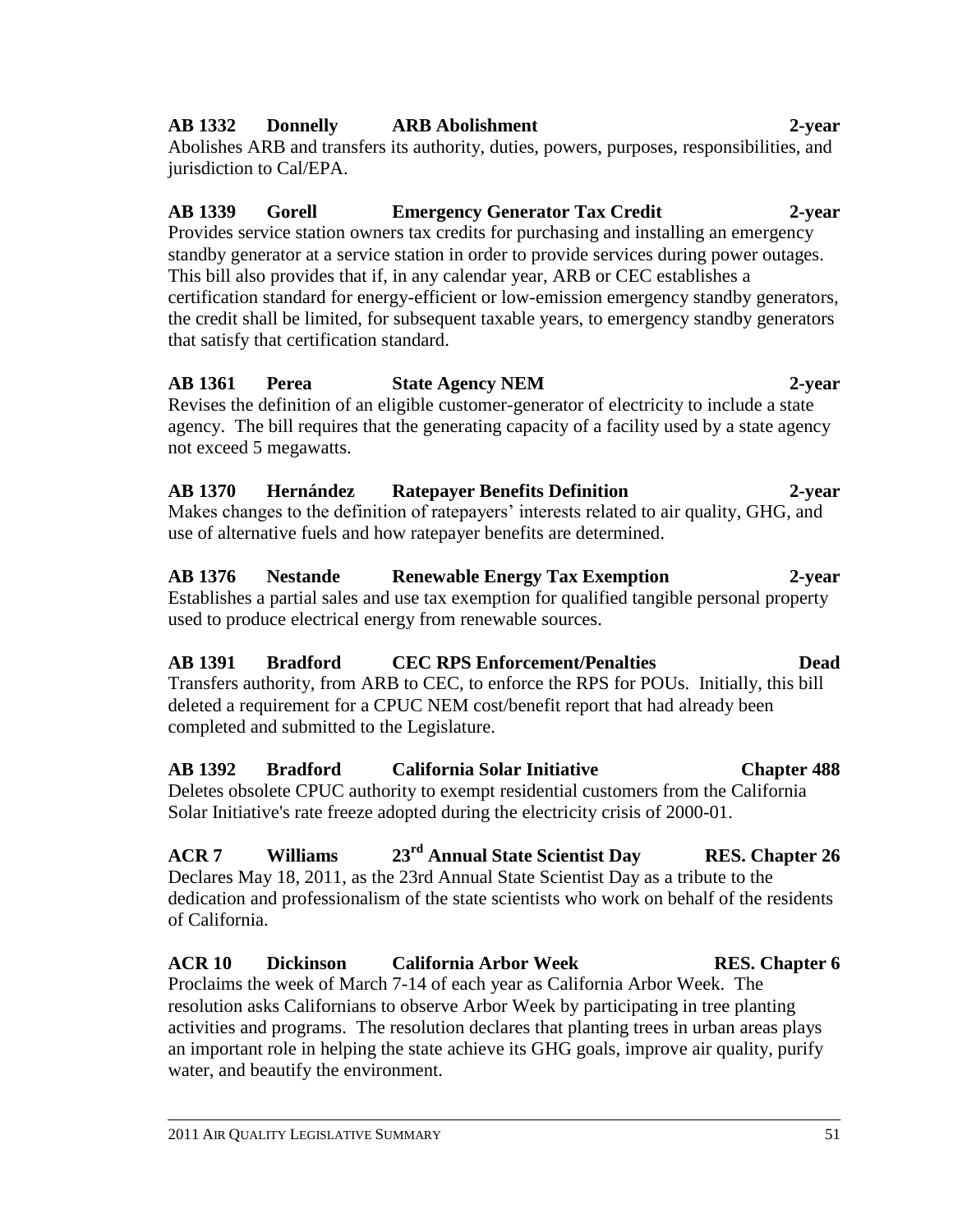#### 52 2011 AIR QUALITY LEGISLATIVE SUMMARY

# **ACR 28 Chesbro Earth Hour RES. Chapter 9**

Declares the last Saturday in March, from 8:30 p.m. to 9:30 p.m., to be Earth Hour throughout the state and asks all citizens, businesses, and governmental agencies to voluntarily turn off all nonessential lighting for one hour beginning on March 26, 2011, at 8:30 p.m.

# **AJR 5 Lowenthal, B. Transportation Revenues RES. Chapter 29**

Requests that the President and the Congress of the United States enact legislation to study the feasibility of collecting transportation revenues based on VMT to create a reliable and steady transportation funding mechanism.

# **ABX1 2 Logue Alternative to Assessing ARB Penalties Dead** Allows ARB, in lieu of assessing penalties for a violation of an air pollution control law, to require the violator to spend an amount equivalent to the penalty for purposes of

compliance or to pay for a supplemental environmental project. The bill limits the amount of the penalty that may be applied to a supplemental environmental project. Also see AB 128 (Logue).

#### **ABX1 3 Logue Five-Year Regulation Review Dead** Requires state agencies to review regulations five years after adoption and report specific information (*e.g.,* enforcement, criticisms, economic impact assessments) concerning the regulation to OAL. The bill requires the reports to be available on OAL's website and it only applies to regulations adopted on or after January 2012. Also see AB 535 (Morrell).

# **ABX1 4 Logue Effective Date of Regulations Dead**

Requires that a regulation or an order of repeal of a regulation generally become effective on January 1 following a 90-day period after the date it is filed with the Secretary of State. Also see AB 127 (Logue).

# **ABX1 5 Logue Regulatory Notice to Legislature Dead**

Requires state agencies to submit to the Legislature a notice of a proposed action to adopt a regulation if the notice identifies an economic impact, cost impact or a specified statement or finding related to the proposed regulation. Also see AB 632 (Wagner).

# **ABX1 6 Logue Economic Impact Analysis Dead**

Requires DOF to update the State Administrative Manual with methods that agencies must use in making determinations, estimates, statements, and findings relating to the economic and cost impacts of a regulation on businesses. The bill requires DOF to review the agencies' assessments and provide public comment to an agency if the assessments are inconsistent with the State Administrative Manual. Also see AB 273 (Valadao).

# **ABX1 7 Logue Penalties to General Fund Dead**

Requires that all fines and penalties from violations of regulations adopted by ARB, DPR, DTSC, and the SWRCB be deposited into the General Fund. Also see AB 942 (Huber).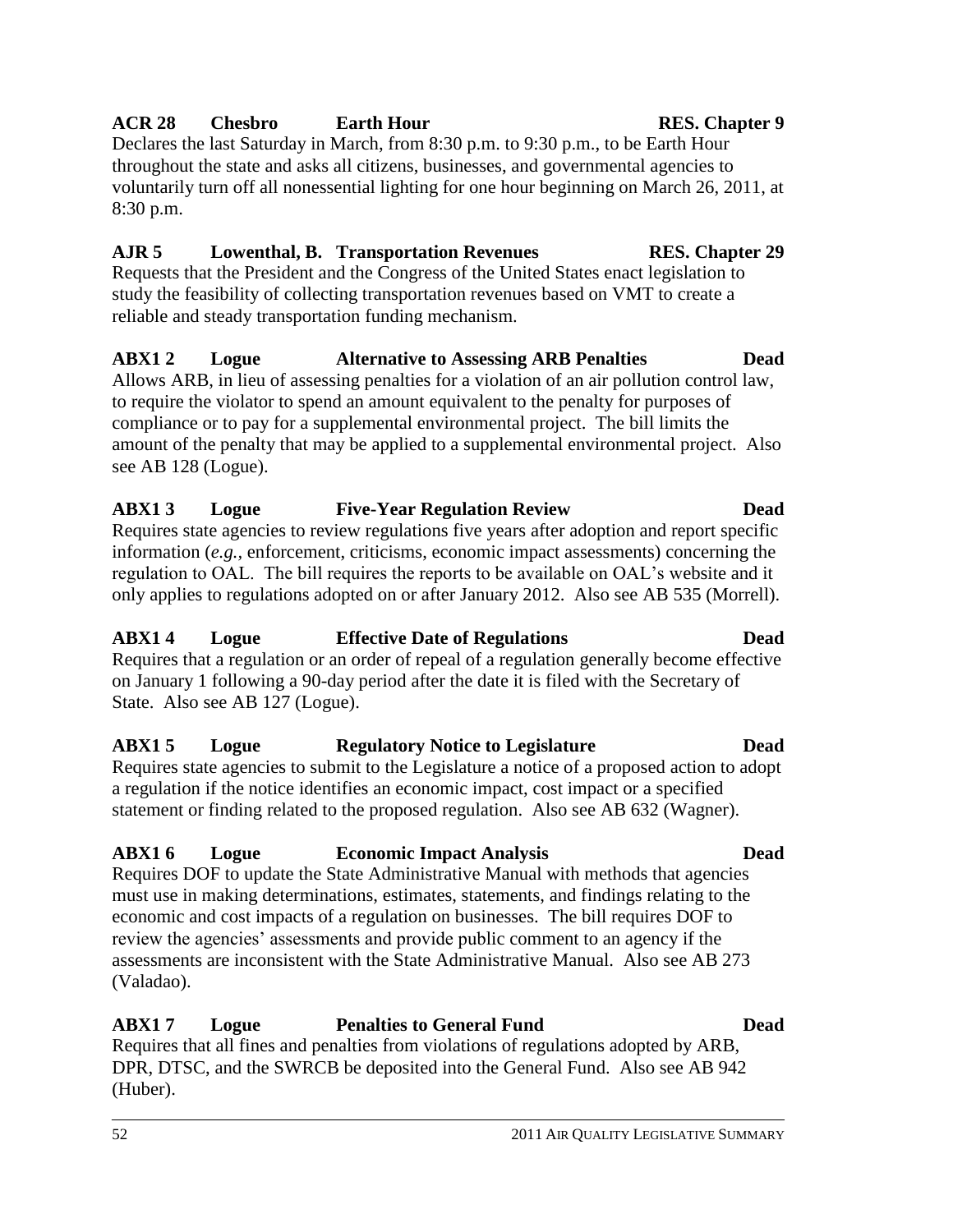#### for real property projects, including energy and water efficiency improvements and renewable DG.

# **ABX1 15 Hill Solar Energy Property Tax Chapter 3**

Expands the purpose of CAEATFA's Property Assessed Clean Energy program to permit

Revises the definition of "active solar energy systems" and declares the Legislature's intent to extend the current exclusion of such solar energy systems from property tax reassessment for those sold in sale-leaseback arrangements.

provisions for a specified desert region under the California Endangered Species Act. The bill also establishes new provisions to support permitting of renewable energy

projects in the San Joaquin Valley. Also see AB 603 (Pérez, V.M.).

## **ABX1 14 Skinner CAEATFA Loans Chapter 9**

#### **ABX1 13 Pérez, V.M. Renewable Energy Siting Chapter 10** Expands the types of renewable energy projects that qualify for coordinated mitigation

CAEATFA to offer financial assistance to financial institutions for privately-issued loans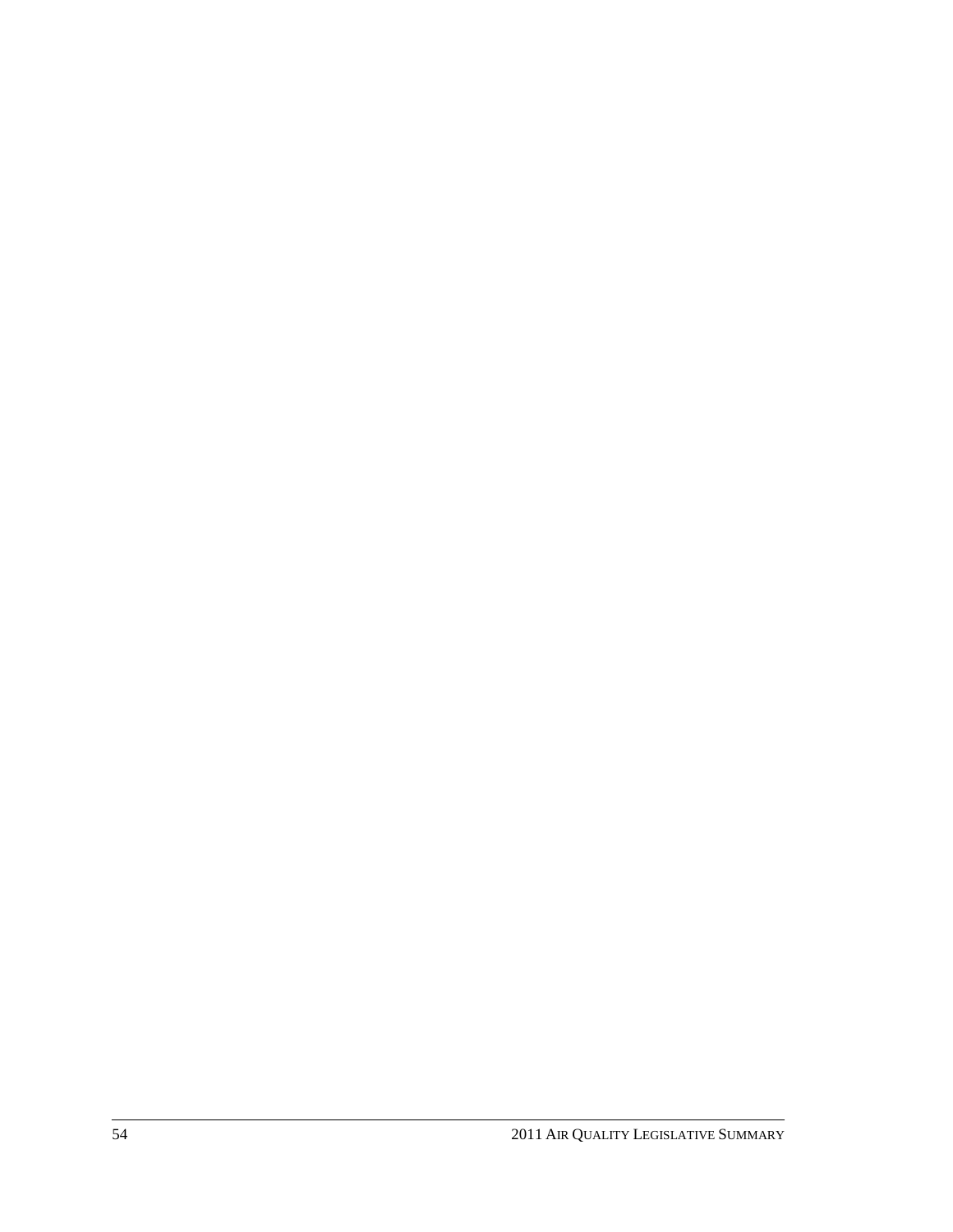# **SENATE BILLS**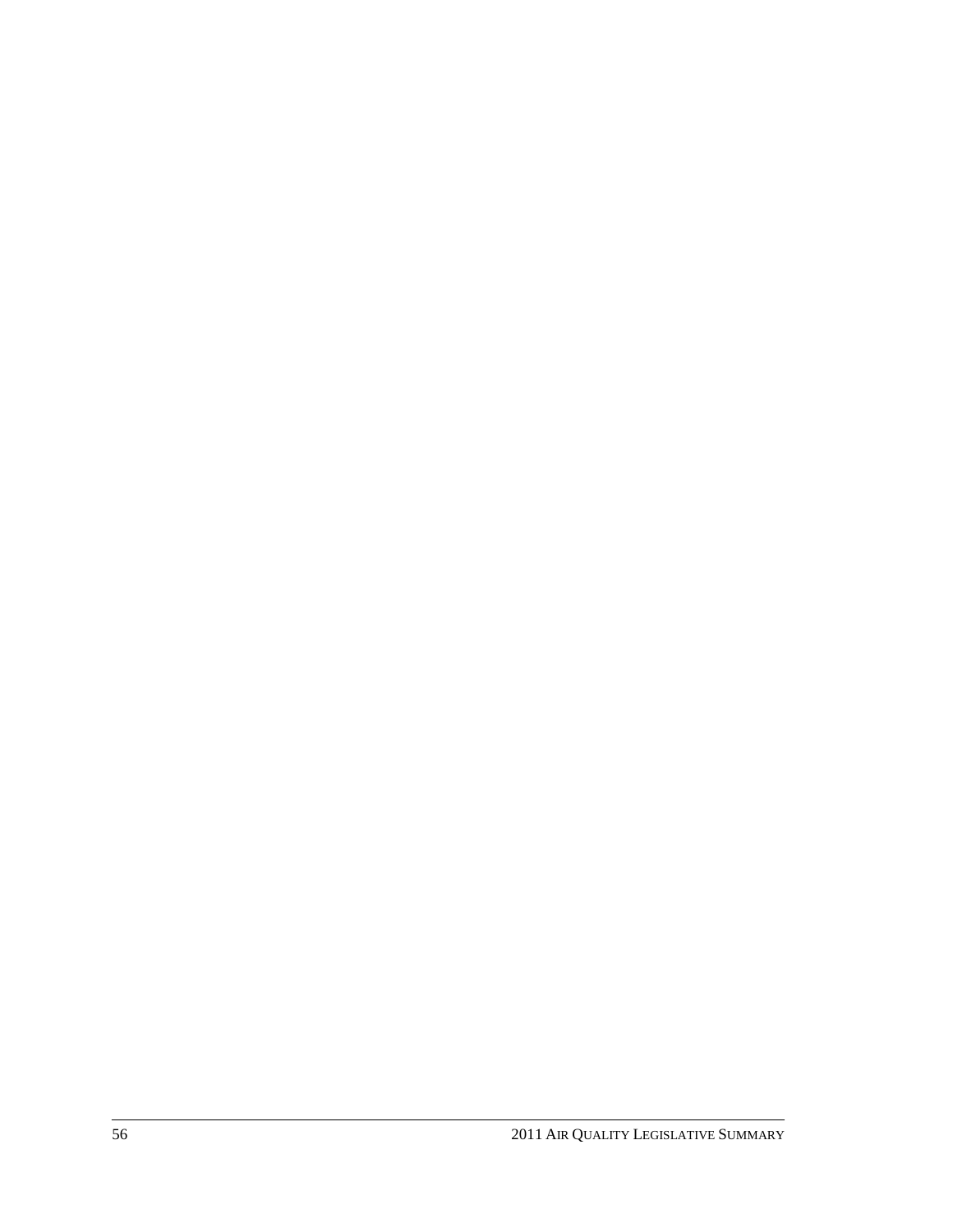# **SB 16 Rubio Renewable Energy Siting Chapter 311**

Requires the Department of Fish and Game to take steps to expedite the processing of renewable energy permits.

# **SB 23 Simitian RPS Cleanup 2-year**

Makes a number of technical and substantive changes to SBX1 2 (Simitian, Chapter 1, Statutes of 2011) that requires IOUs and POUs to acquire at least 33 percent of electricity from renewable energy sources by the end of 2020. This bill prohibits ARB from adopting any requirement for the procurement of eligible renewable energy resources by a retail seller or POU. Also see SBX1 2 (Simitian).

**SB 35 Padilla PGC and Energy Programs 2-year** Repeals CEC's PIER program and Renewable Energy Program, as well as the PGC. The bill also establishes the California Energy Research and Technology Program for the purpose of funding energy-related research, development, and demonstration but provides no funding. Urgency bill. Also see AB 723 (Bradford), AB 724 (Bradford), AB 1303 (Williams), SB 410 (Wright), SB 870 (Padilla), SBX1 28 (Padilla), and SBX1 29 (Steinberg).

**SB 37 Simitian Liquefied Natural Gas Terminals 2-year** Requires CEC to conduct a needs assessment for liquefied natural gas terminals and to revise that assessment when new terminal facilities are proposed. The bill requires proposed liquefied natural gas terminal projects subject to CEQA to include specified information in an environmental impact report.

**SB 58 Runner Photovoltaic Demonstration Project 2-year** Extends the sunset date on the Antelope Valley Fairgrounds' energy efficiency and photovoltaic Synergy Demonstration Project until January 1, 2018.

**SB 68 Leno 2011-12 Budget 2-year** Makes appropriations for support of state government for the 2011-12 fiscal year.

**SB 87 Leno 2011-12 Budget Chapter 33** Makes appropriations for support of state government for the 2011-12 fiscal year. (NOTE: None of the text of the Governor's signing message specifically affects ARB; therefore, the signing message will not be included in this summary report. The signing message can be accessed at www.leginfo.ca.gov.)

**SB 103 Liu Webcasting Meetings and Teleconferencing 2-year** Requires a state body to provide a supplemental live audio or video broadcast on its website for public meetings. The bill also requires teleconferencing of an open or closed meeting if requested by a member of a state body unless the chairman determines that a meeting by teleconference would be more costly than holding it in person.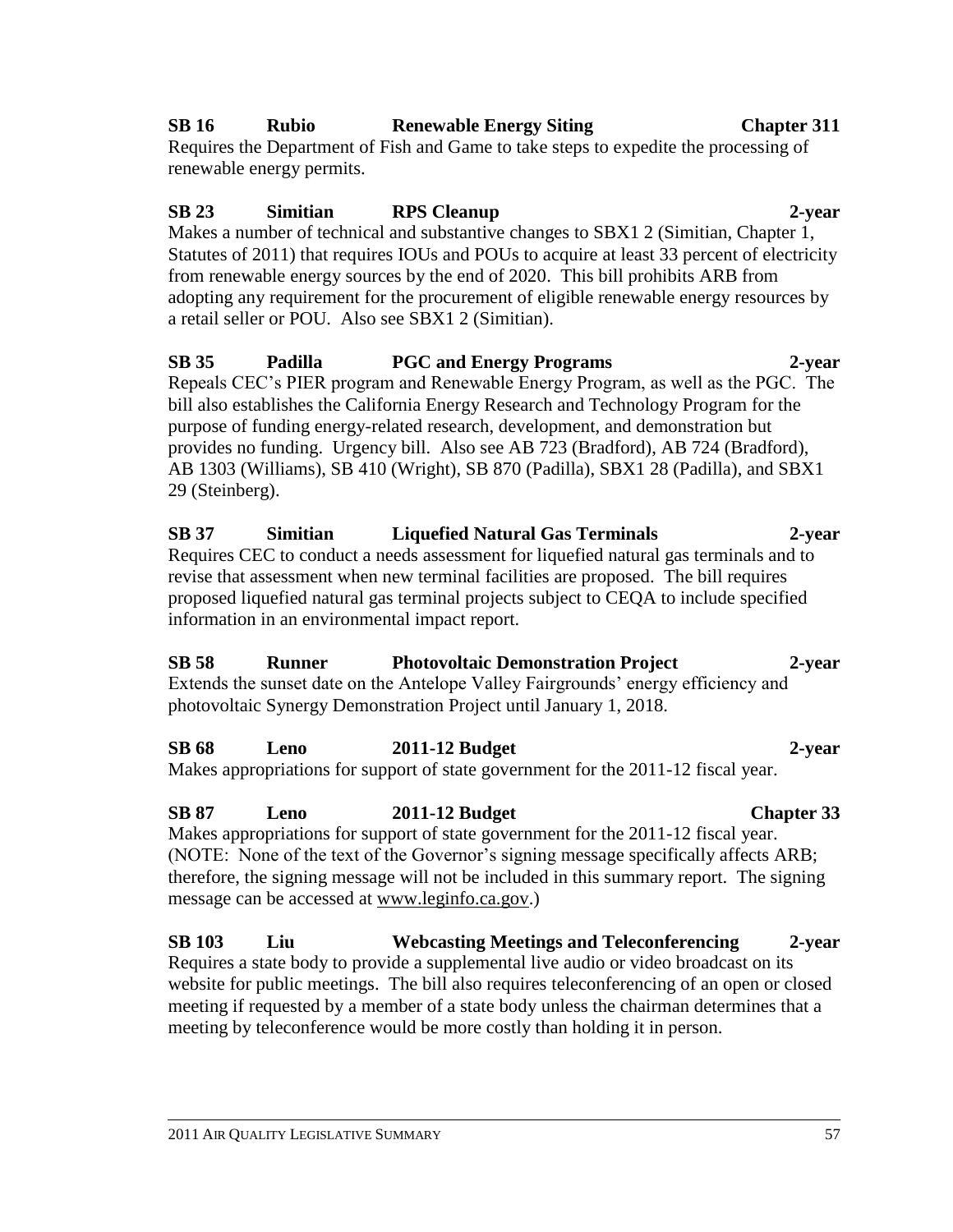# **SB 142 Rubio Electrical Rates 2-year**

Requires CPUC, no later than June 1, 2012, to modify the current residential electrical rate structure to one that reflects the actual cost of serving average residential customers.

# **SB 143 Rubio Energy-Related GHG Offset Credits 2-year**

Requires ARB, by July 1, 2012, to adopt methodologies for quantifying GHG reductions from: (1) voluntary energy efficiency programs, (2) distributed electricity generation programs, including the California Solar Initiative, and (3) programs adopted and implemented by CPUC and CEC that may reduce GHG emissions in the state. The bill requires ARB to determine the cost-effectiveness of each type of reduction and develop a system to reimburse offset project investors with credits which could be used to comply with the GHG emissions trading program. The bill prohibits a credit from being issued for an emission reduction already required by law or regulation or that has already been credited for an offset.

**SB 153 Strickland Salary Prohibition for Specified Boards 2-year** Prohibits members appointed to the Agricultural Labor Relations Board, California Unemployment Insurance Appeals Board, Public Employment Relations Board, and SWRCB from receiving a salary but authorizes these members to receive a specified per diem payment.

**SB 170 Pavley Air Districts' Intellectual Property Chapter 586** Authorizes air districts to generate revenue from the commercialization of technology developed with district funds and requires these revenues to be expended on clean air projects. The state is to be reimbursed should it purchase a technology for which an air district has profited financially. Districts utilizing this authority must report to the Legislature annually regarding revenue sharing negotiations and fund generation or expenditures pursuant to the bill. The bill sunsets on January 1, 2017.

**SB 178 Simitian Green Chemistry Advisory Panel 2-year** Authorizes the Green Ribbon Science Panel to form subgroups to review and report on green chemistry topics identified by DTSC.

**SB 209 Corbett Electric Vehicle Charging Stations Chapter 121** Makes void and unenforceable any covenant, restriction, or other instrument of any common interest development that would unreasonably restrict the installation or use of a plug-in electric vehicle charging station on a homeowner's property or common area. The bill provides protections to the development regarding architectural standards and liability. It makes a common interest development that willfully violates the bill's provisions liable for actual damages to the applicant or other party and liable for a civil penalty not to exceed \$1,000. Also see SB 880 (Corbett).

**SB 211 Emmerson ARB Tire Inflation Regulation Vetoed** Codifies ARB's requirements regarding the accuracy for tire gauges used by Automotive Service Providers to check tire inflation. This bill also excludes "age" as a factor to be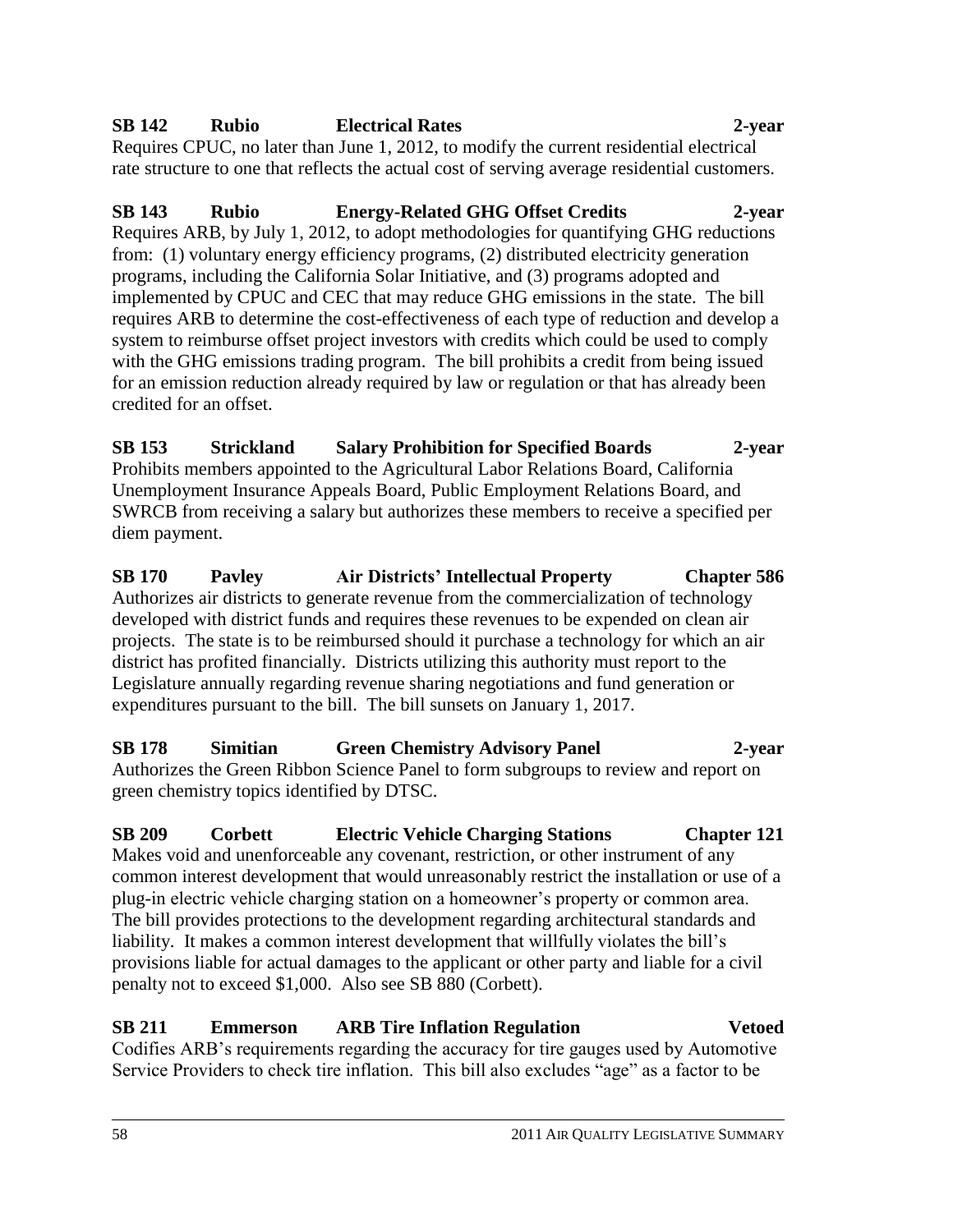considered by a service provider in determining whether a tire is unsafe and thereby exempt from the requirement that an Automotive Service Provider inflate the tire. These provisions expire on January 1, 2017.

# **SB 225 Simitian Capital Access Program Chapter 492**

Authorizes the California Pollution Control Financing Authority to administer terminal rental adjustment clause leases as part of its Capital Access Loan Program. Urgency bill.

**SB 226 Simitian CEQA for Solar and Infill Projects Chapter 469** Requires by January 1, 2013, OPR to develop and Natural Resources Agency to adopt CEQA infill development guidelines that among other things promote GHG emission reductions. The bill also exempts the installation of a solar power system on the roof of an existing building or at an existing parking lot from CEQA review. The bill also provides that a project that is exempt from CEQA will not lose its exemption due to GHG emissions if certain conditions are met.

# **SB 236 Anderson Public Records Act Spot Bill 2-year**

Makes technical, nonsubstantive changes to the California Public Records Act.

**SB 237 Wolk Cap-and-Trade Revenue for Agriculture 2-year** Codifies eligibility criteria for distributing potential GHG cap-and-trade program auction revenue to the agricultural sector. The bill tasks an unspecified agency with administering the funds and creates the California Agricultural Climate Benefits Advisory Committee to provide input to the lead agency.

### **SB 246 De León Cap-and-Trade Offsets 2-year**  Requires ARB to: (a) control the eligibility of offsets used to comply with an AB 32 market-based compliance system; (b) investigate all third-party claims about an offset before it is credited in the program; (c) ensure that offsets do not have a significant adverse impact on human health or the environment; and (d) make certain that offsets are permanently retired and their emissions reductions are not claimed by anyone elsewhere.

**SB 286 Wright Redevelopment Agency Energy Efficiency 2-year** Among other things, authorizes a redevelopment agency to loan or grant funds for energy efficiency improvements to owners or tenants of commercial buildings located in a redevelopment project area.

**SB 290 Correa Orange County NEV Transportation Plan Chapter 150** Extends, from January 1, 2013, to January 1, 2017, the date by which Orange County may establish a neighborhood electric vehicle transportation plan for the Ranch Plan Planned Community. The bill also extends reporting requirements to November 1, 2015, and sunsets January 1, 2017.

**SB 292 Padilla Expedited Judicial Review–LA Stadium Chapter 353** Establishes procedures for abbreviated judicial review and nonbinding mediation for legal challenges that occur under CEQA for the construction of a specific football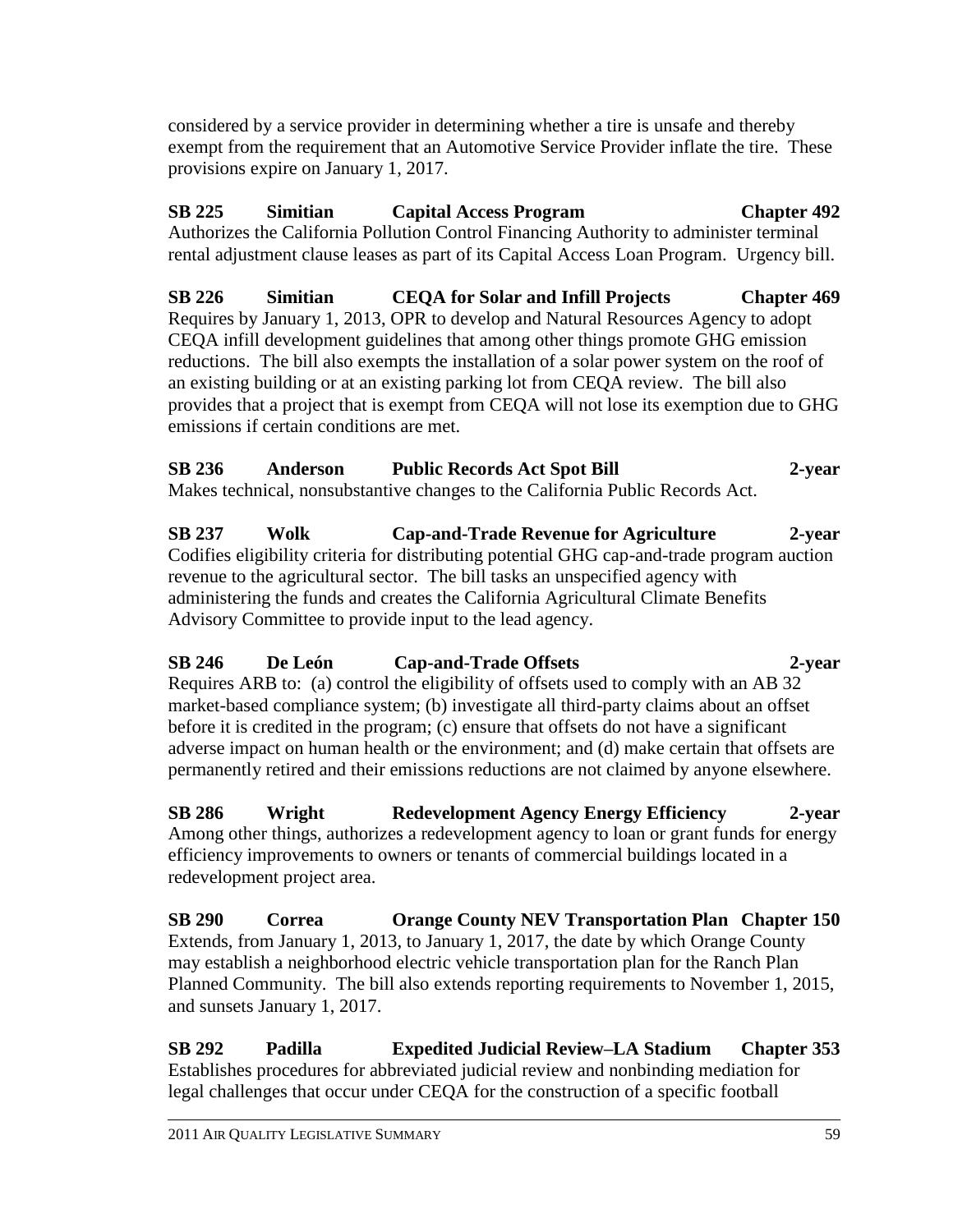stadium and convention center project in Los Angeles. The bill also establishes requirements for mitigation to reduce the impacts of vehicle trips to and from the stadium on air quality, traffic congestion, and GHG emissions. This bill becomes inoperative on June 1, 2013, if the City of Los Angeles does not approve the final EIR for the project before that date. Also see AB 900 (Buchanan).

## **SB 297 Cannella Hydroelectricity RPS Eligibility 2-year**

Revises the definition of an eligible renewable energy resource to include an hydroelectric generation facility of any size, and removes other restrictions regarding which hydroelectric generation facilities meet the definition of an eligible renewable energy resource.

### **SB 310 Hancock Transit Priority Projects Chapter 446** Creates a new program allowing cities and counties to provide financial incentives to developers to build projects that include affordable housing, pay prevailing wages, and

are located within one-half mile of a transit station. The bill also requires projects to meet ARB land use guidelines with respect to distance from major emitters. **SB 332 Padilla Smoking Prohibition in Rental Units Chapter 264**

Allows the landlord of a residential building unit to prohibit smoking tobacco products in the dwelling unit, on the property, and in the exterior area of the building and the property. The bill does not preempt local ordinances in effect before or after January 1, 2012, that ban the smoking of tobacco products.

# **SB 343 De León Energy Efficiency 2-year**

Directs CPUC, in consultation with CEC, the Treasurer, and CAEATFA, to determine appropriate energy efficiency financing measures, programs, and funding sources for residential, commercial, and public buildings to achieve the statewide energy efficiency goals of the California Energy Efficiency Strategic Plan. Urgency bill.

# **SB 353 Blakeslee Economic Competitiveness Assessment 2-year**

Requires an agency that proposes to adopt a major regulation to prepare an additional economic competitiveness assessment with specified information. The bill requires DOF to adopt guidelines that each agency must follow when preparing economic assessments and to review and approve these economic assessments. The bill requires OAL to review a major proposed regulation for the standard of competitiveness, as defined. The bill repeals provisions that authorize an agency to appeal an OAL decision to the Governor.

# **SB 357 Dutton Obsolete Equipment/ARB Regulations 2-year**

Requires ARB to include an estimate of the revenue lost or gained to the state in the regulatory package of any new, revised, or repealed rule relating to diesel-fueled, heavyduty on-road or off-road motor vehicles that would make a piece of equipment obsolete if the asset had any remaining depreciable life. The bill requires the Franchise Tax Board to provide ARB with the average tax rate used to calculate the loss or gain in state revenue.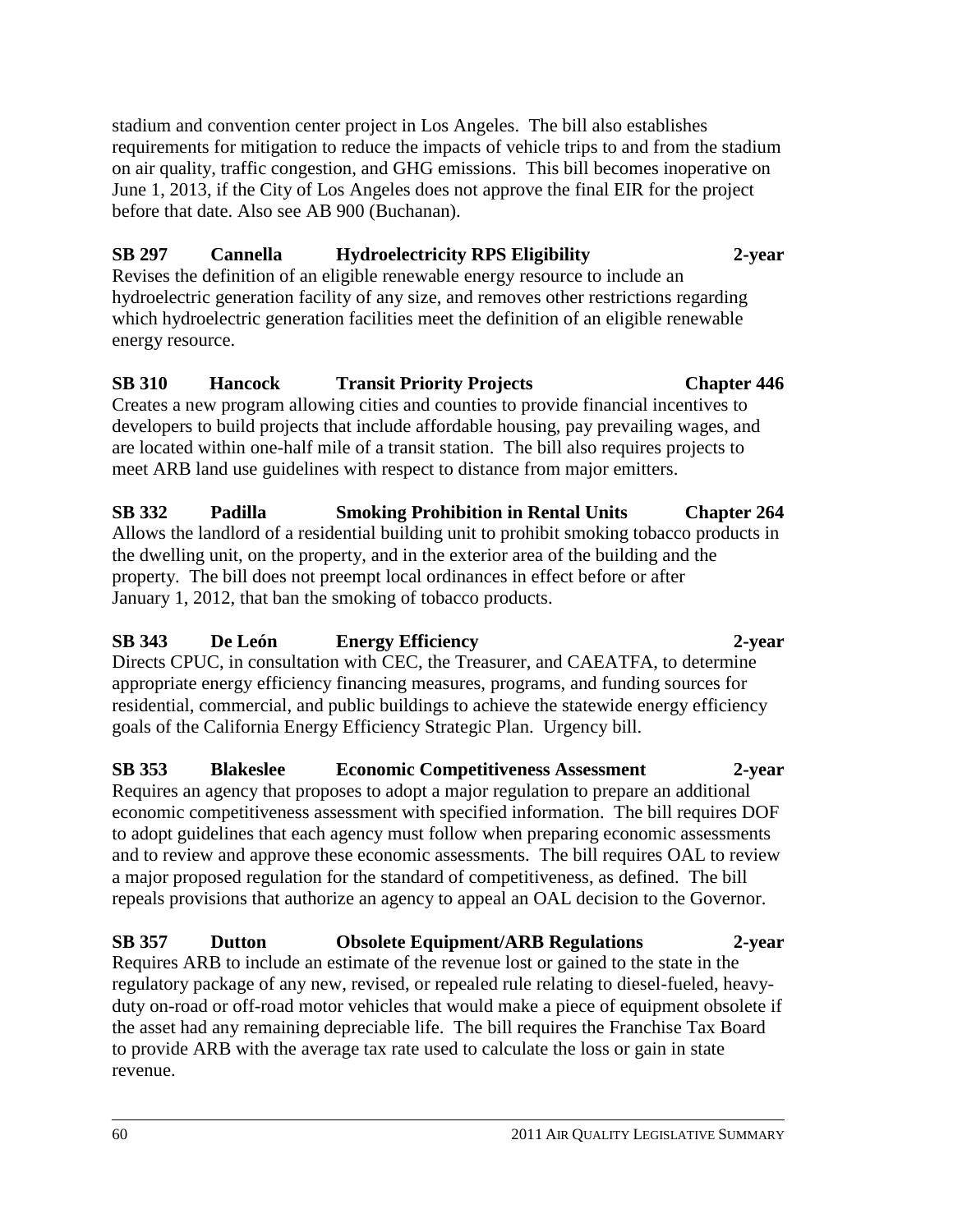**SB 358 Cannella Tax Exclusion for Air Quality Funds 2-year** Excludes from state income taxes grant funding provided by ARB or local air districts for the purposes of air pollution reduction.

**SB 366 Calderon, R. Regulation Review and Permit Streamlining 2-year** Requires each state agency to review its regulations to identify duplicative, overlapping, inconsistent, or outdated provisions and repeal or amend identified regulations. The bill also creates a Streamlined Permit Review Team charged with improving the efficiency of the state permitting process for development projects.

# **SB 370 Blakeslee Multiple Meters for NEM 2-year** Permits agricultural electricity customers who have installed solar or wind generation

systems to combine this electricity from adjacent properties to offset all of the customer's electricity costs.

# **SB 372 Blakeslee DG 2-year**

Requires large electrical corporations and large POUs to identify and designate zones within their service territory that are optimal for deployment of DG and to provide this information to CEC by December 31, 2012. Requires CEC, in consultation with CPUC, to develop guidelines for those electrical utilities to utilize in identifying and designating those zones.

**SB 383 Wolk Community-Based Renewable Energy 2-year** Authorizes a retail customer of an electric utility to purchase a subscription in a community energy generation facility to receive a bill credit to offset all or a portion of the customer's electricity usage. The bill is intended for the City of Davis. Also see SB 843 (Wolk).

# **SB 396 Huff Five-Year Regulation Review 2-year**

Requires each state agency to review regulations adopted prior to January 2011 and to submit a report with prescribed information (*e.g.,* economic impacts, relevance, potential updates) to the Legislature on or before January 1, 2013. The bill requires each agency, by January 1, 2018, and at least every five years thereafter, to conduct similar reviews of regulations, as specified. The bill also requires agencies to submit an annual report to the Legislature that identifies the regulations reviewed during that year and the associated findings.

**SB 400 Dutton Economic Impact Analysis and Review 2-year** Requires state agencies proposing regulations to prepare economic, regulatory, and alternative assessments. The bill requires OAL, or a contracted external party, to review all such assessments that identify costs of \$100 million or more within 30 days. The bill directs OAL to reject a regulation if OAL determines that the economic assessment was not based on sound economic knowledge, methods, and practices and the submitting agency did not revise the assessment to address the identified deficiencies.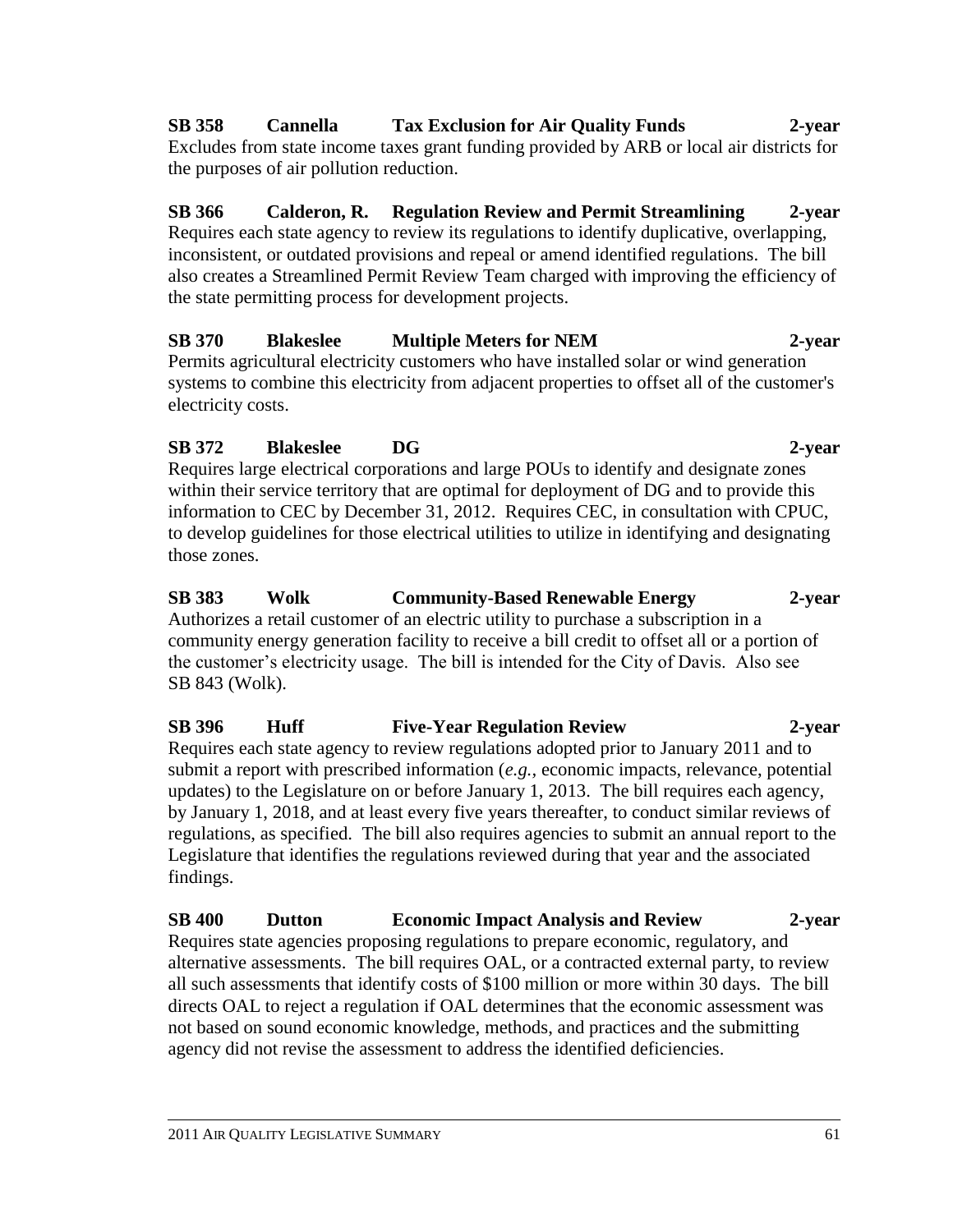# **SB 401 Fuller Repeal Provisions for Regulations 2-year**

Requires every regulation proposed by a state agency to include a provision repealing the regulation in five years. The bill authorizes an agency, in the year prior to a regulation's scheduled repeal, to amend the regulation to extend the repeal date another five years after complying with certain public hearing requirements and determining that there is a continued need for the regulation.

# **SB 410 Wright PIER Reauthorization 2-year**

Extends the sunset date of PIER to 2022. Also see AB 723 (Bradford), AB 724 (Bradford), AB 1303 (Williams), SB 35 (Padilla), SB 870 (Padilla), SBX1 28 (Padilla), and SBX1 29 (Steinberg).

#### **SB 454 Pavley Appliance Efficiency Standards Chapter 591** Authorizes CEC to adopt an administrative enforcement process, including civil penalties, for violations of its appliance efficiency standards.

# **SB 455 Pavley Watershed Timber Harvesting Plans 2-year**

Establishes procedures for land owner development and state agency review and approval of Watershed Timber Harvesting Plans. The bill requires timber and forestland owners who convert their land from commercial timber production to fully mitigate any loss of carbon stock or sequestration capacity of the lands in accordance with ARB-adopted regulations.

# **SB 468 Kehoe Coastal High-Occupancy Toll Lanes Chapter 535**

Sets forth comprehensive requirements and accompanying authority for development of the North Coast Corridor Project in and near the Interstate 5 corridor in San Diego County. The bill clarifies interagency roles and defines the conditions required of a public works plan for the corridor project. This bill also authorizes the San Diego Association of Governments to conduct, administer, and operate a value pricing and transit development program in the I-5 corridor. It directs any excess revenue from the program to be used directly in the I-5 corridor exclusively for the improvement of transit service and for high-occupancy vehicle facilities.

# **SB 489 Wolk NEM Chapter 593**

Expands eligibility for NEM to include the same renewable energy resources eligible under the state's RPS program, provided they are one megawatt or less. The bill also repeals an expired pilot program to provide NEM for eligible biogas digester customergenerators.

# **SB 519 La Malfa Smog Check Visual Inspection 2-year**

Prohibits a service technician from performing an under-the-hood visual inspection as part of a smog check.

#### **SB 533 Wright AB 32 Regulations 2-year**  Requires ARB, for any regulation adopted pursuant to AB 32, to make an implementation schedule available to the public at the time the regulation is adopted. The bill requires

#### 62 2011 AIR QUALITY LEGISLATIVE SUMMARY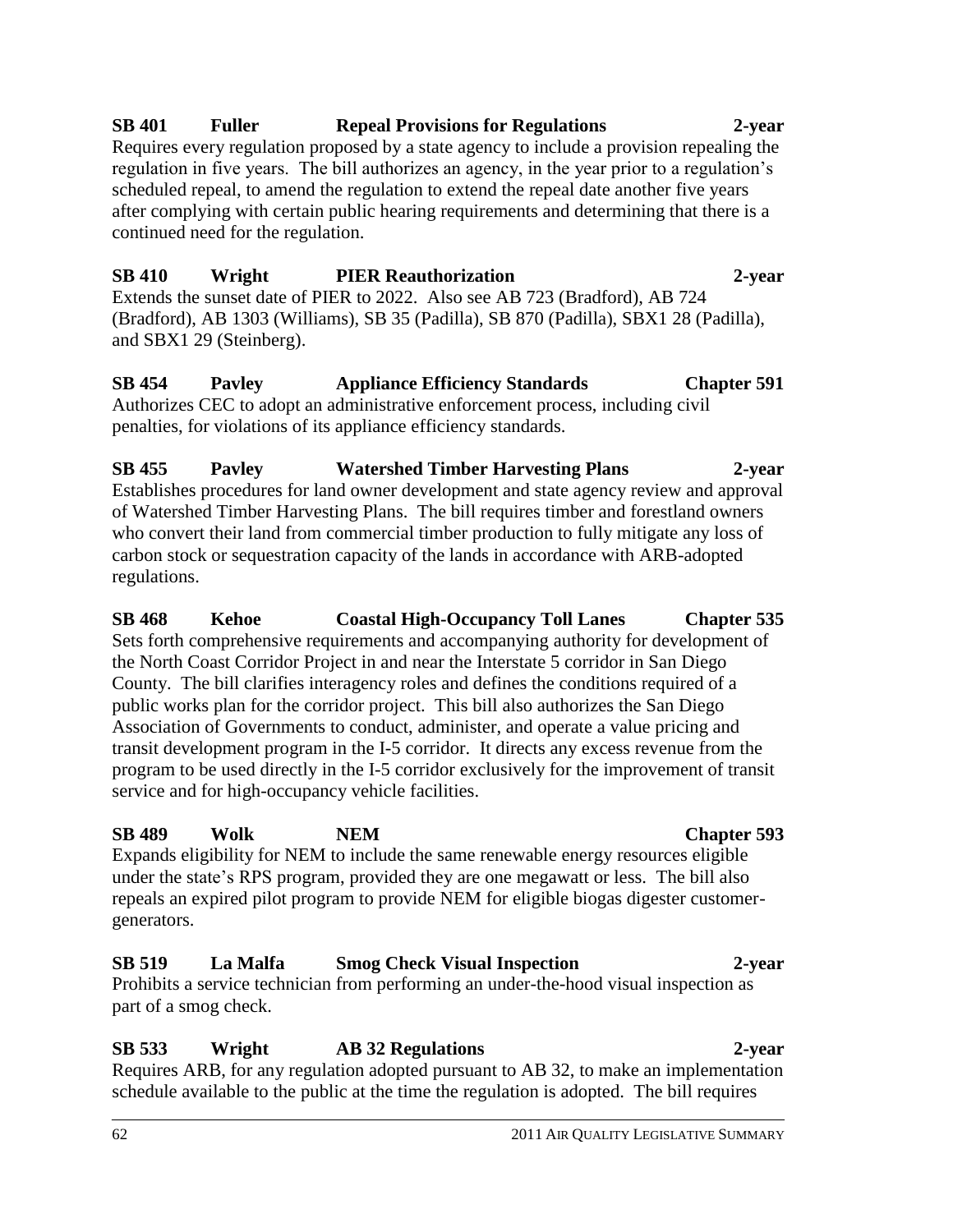ARB to provide any AB 32 regulatory reporting form or compliance tool on its website at least 60 days prior to a compliance deadline. The bill also mandates a 60-day period between any subsequent revisions to such publicly released regulatory material and the compliance deadline.

# **SB 535 De León Healthy Air Revitalization Trust 2-year**

Establishes the California Communities Healthy Air Revitalization Trust in the State Treasury. The bill requires the trust to be funded with a minimum of ten percent of the revenue generated under the state's GHG emission reduction program, excluding funds needed to cover GHG reduction administrative costs. The revenue would be used to reduce GHG emissions, mitigate the direct health impacts of climate change, and finance training for green collar employment opportunities in the most impacted and disadvantaged communities in California. The bill requires ARB, in consultation with the Climate Action Team, to administer the program.

# **SB 553 Fuller Effective Date of Regulations 2-year**

Requires that a regulation or an order of repeal of a regulation that has been identified by the agency as having, or as being reasonably likely to have, an adverse economic impact of at least \$10 million generally become effective 180 days, instead of 30 days, after the date it is filed with the Secretary of State.

### **SB 560 Wright Small Business Economic Impact Analysis 2-year** Requires an agency to prepare a small business economic impact statement for a proposed regulation and notice the statement to the public. The bill requires an agency that adopts a regulation that requires the use of a new technology to ensure that such technology is commercially available, defined as available from at least two sources, prior to the effective date of the regulation. The bill requires an agency to reimburse a business for costs incurred to comply with a regulation if the required technology does not function as intended.

### **SB 564 Evans Energy Efficiency Investments 2-year** Requires CPUC, in evaluating energy efficiency investments, to ensure that local and regional interests, multifamily dwellings, and energy service industry capabilities are incorporated into an electrical corporation's energy efficiency program portfolio design. The bill also requires CPUC to encourage participation from local governments, community-based organizations, and energy efficiency service providers in program design, revision, and implementation.

# **SB 570 Rubio School Bus Funding Chapter 494**

Eliminates the SJVAPCD's high-polluter vehicle replacement program funded by interest accrued from the Transportation Congestion Relief Fund and creates a SJVAPCD voluntary school bus replacement and retrofit program supported by the same funds and administered in accordance with ARB's LESBP guidelines. The bill also requires the district to report to the Legislature on the status of the program's implementation. The bill's provisions sunset on January 1, 2014.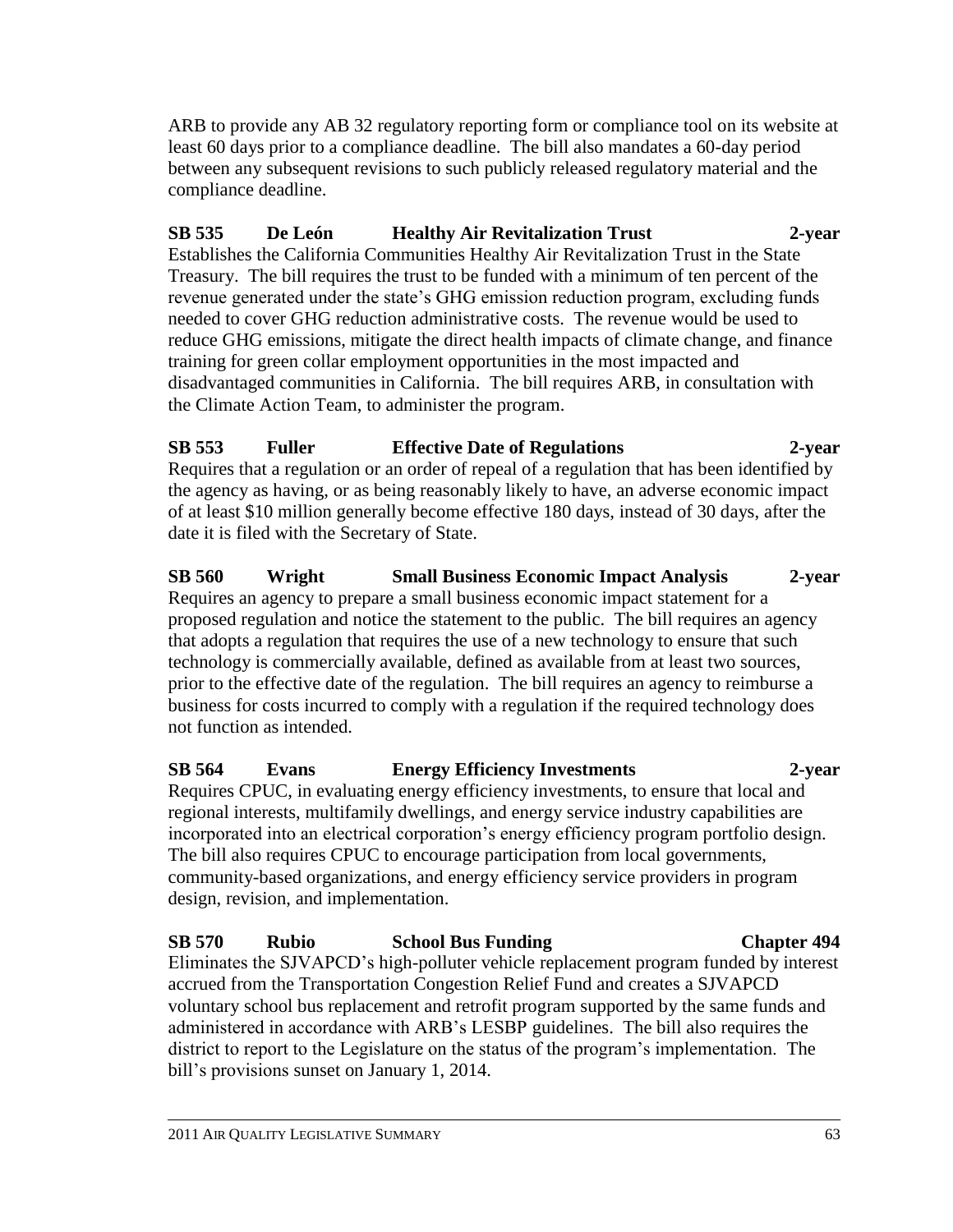# **SB 575 DeSaulnier Smoking in the Workplace 2-year**

Prohibits tobacco smoking in a number of workplaces that are currently exempt from the California Smoke Free Work Place Law, particularly in bars and taverns, hotel lobbies, warehouse facilities, banquet rooms, private residences used as family day care, employee break rooms, and owner-operated businesses.

# **SB 582 Yee Commute Benefit Policies Vetoed**

Authorizes, until January 1, 2017, an MPO and an air district to jointly adopt an ordinance that requires certain employers located within their common area of jurisdiction to offer their employees specified commute benefits with the goal of reducing single-occupant vehicle trips.

# **SB 585 Kehoe California Solar Initiative Chapter 312**

Allows CPUC to authorize IOUs to continue to collect funds from ratepayers so that a funding shortfall within the California Solar Initiative can be addressed.

# **SB 591 Gaines, T. Regulation Reduction 2-year**

Requires that a state agency determine how many regulations it imposes and, on or before December 31, 2013, reduce the total number of regulations it has identified by 33 percent. The bill requires an agency to give priority to eliminating regulations that increase the regulatory burden on businesses. The bill also requires that any new regulation proposed by an agency also eliminate another regulation. The bill requires OAL to review a proposed regulation for the standard of burden, as defined.

# **SB 617 Calderon, R. Economic Impact Analysis Chapter 496**

Requires agencies proposing a regulation having an economic impact to businesses over \$50 million to prepare an economic impact analysis with specified assessments and submit it to DOF for review. The bill requires DOF to adopt regulations that instruct agencies on developing economic assessments. The bill also requires state agency heads to establish and maintain a system of effective, independent, and objective ongoing monitoring of the internal accounting and administrative controls within the agency.

# **SB 618 Wolk Williamson Act Solar Easement Chapter 596**

Authorizes a city or county and a landowner to rescind a Williamson Act contract on agricultural lands of limited agricultural value and enter into a solar-use easement provided land is used solely for photovoltaic solar facilities.

# **SB 624 Harman GHG Spot Bill 2-year**

Makes technical, nonsubstantive changes to AB 32.

**SB 639 Cannella Economic Impact Analysis 2-year** Requires ARB, DTSC, DPR, SWRCB, OEHHA, Cal/EPA, and Cal/OSHA to perform an economic analysis, as specified, on proposed regulations. The bill requires the agency to contract with an external independent entity to either prepare the economic analysis on a proposed regulation or to peer review the economic analysis prepared by the agency.

# 64 2011 AIR QUALITY LEGISLATIVE SUMMARY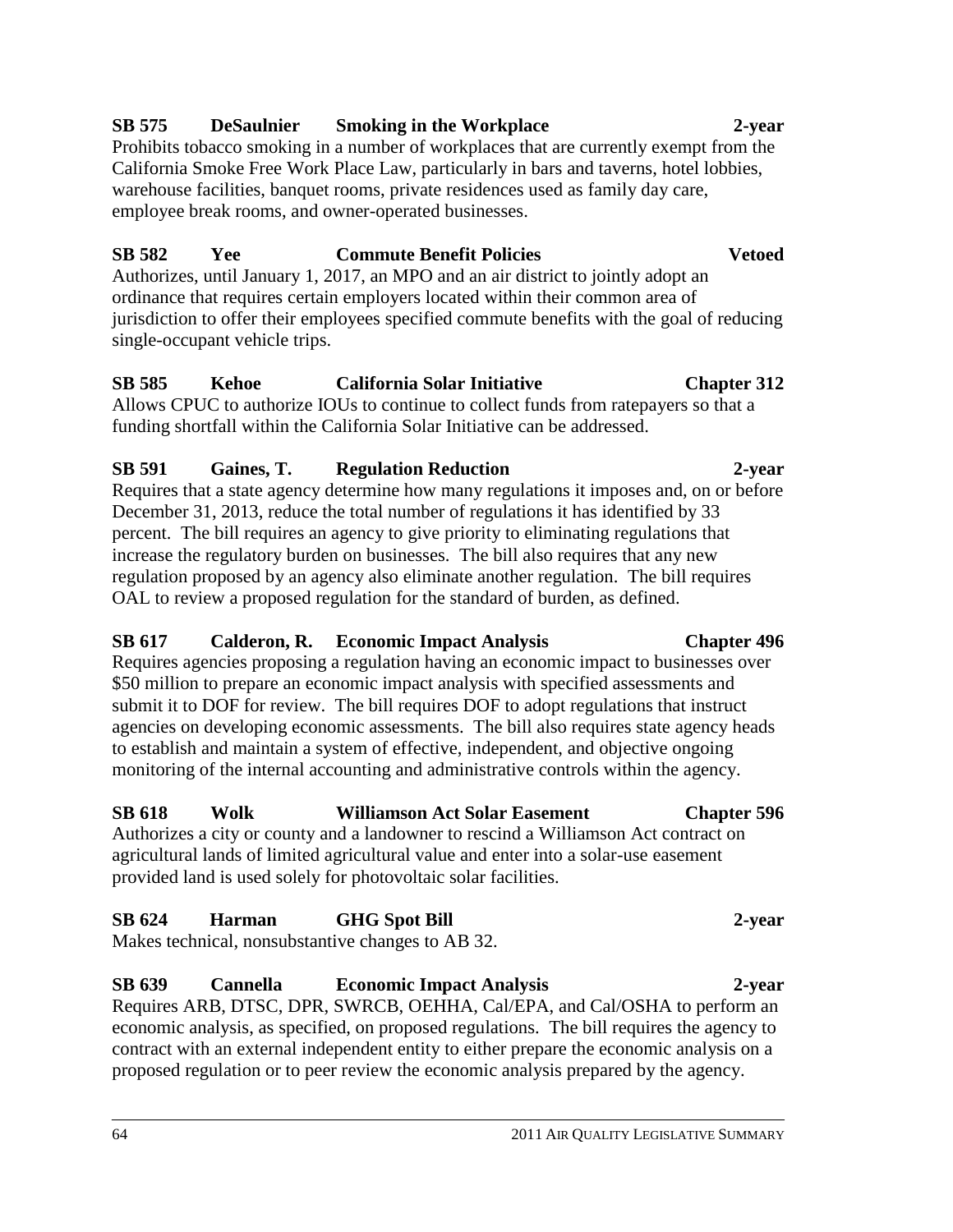**SB 669 Rubio Carbon Capture and Sequestration 2-year** Requires ARB to develop an accounting protocol for sequestered carbon dioxide and to oversee the air quality portion of a CEQA review of carbon capture and storage projects. The bill designates CEC as the lead agency for CEQA reviews and directs it to coordinate the development of performance standards for carbon capture and storage sites. The bill also allows electrical utilities to set rates to recover the cost of acquiring power generated by new technology from zero- or low-carbon resources if approved by CPUC. The rate recovery would be capped at 600 megawatts of electric generating capacity of the utilities' service area.

**SB 672 Fuller Interregional Parity of Electric Rates 2-year** Expands the cap on electricity that can be purchased by a customer directly from a supplier through January 1, 2012, and eliminates this cap for all nonresidential customers that are nonprofit organizations.

**SB 673 Fuller Integrated Energy Policy Report Spot Bill 2-year** Makes technical, nonsubstantive changes to the statute regarding CEC's Integrated Energy Policy Report.

**SB 679 Pavley Property Assessed Clean Energy Chapter 597** Appropriates \$25 million to the Energy Conservation Assistance Account to support the Property Accessed Clean Energy program .

# **SB 682 Rubio Oil Field Injection Wells 2-year**

Authorizes the Division of Oil, Gas, and Geothermal Resources to permit the underground injection of a natural hydrocarbon gas and establish standards for this process. The previous version required ARB, should it develop an assessment of the extent and magnitude of potential GHG reductions associated with the use of waste or stranded gas for electricity generation, to provide a copy of the assessment to the Legislature. Also see SB 711 (Rubio).

**SB 688 Wright Legislative Approval of Regulations 2-year** Requires a state agency proposing a regulation to prepare an estimate of the cumulative statewide cost impacts for affected businesses. If this estimated cumulative statewide cost impact exceeds \$10 million, the bill requires that the agency notify specified committees of the Legislature. The bill requires that such regulation not take effect until January 1, one year following the date that the regulation is filed with the Secretary of State.

# **SB 711 Rubio Oil Field Injection Wells 2-year**

Authorizes the Division of Oil, Gas, and Geothermal Resources to permit the underground injection of a natural hydrocarbon gas, including the constituents associated with the gas that are produced from drilling wells in connection with exploration, development, or production operations, for the purposes of disposal. Also see SB 682 (Rubio).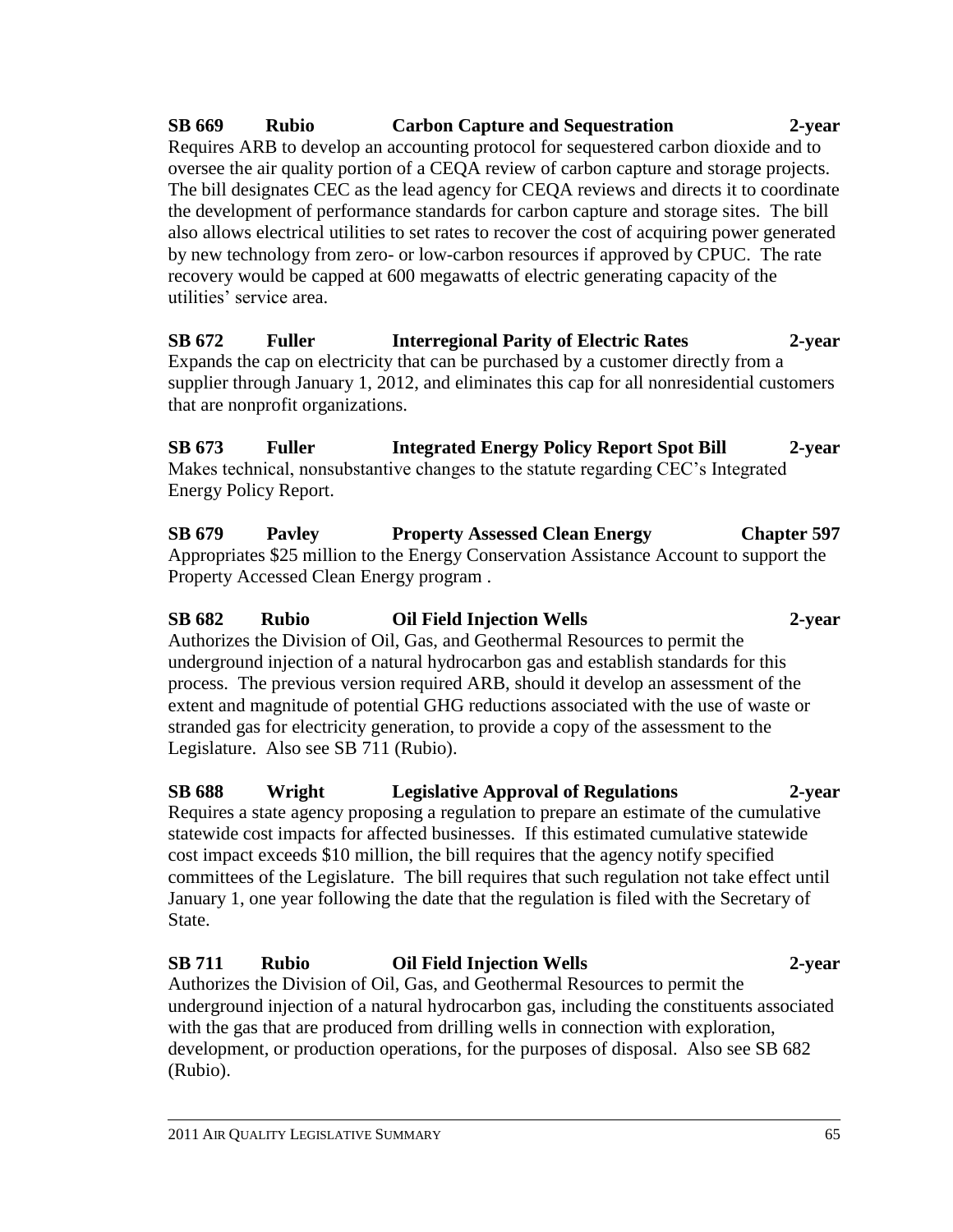# **SB 724 Dutton Mobile Source Certification Vetoed**

Requires ARB, within 30 working days of receipt of an application for certification of a new, a carryover, or a partial carryover vehicle, engine, or equipment family to inform the applicant in writing if the application is complete and accepted for filing or, if it is not complete, to specify the information required to make it complete.

**SB 730 Kehoe Plug-In Electric Vehicle Pilot Program 2-year** Creates the Plug-In Electric Vehicle Readiness Pilot Program to be administered by CEC to develop streamlined and expedited permitting of plug-in electric vehicle residential charging, infrastructure planning, and education and outreach programs. The bill requires two reports to the Legislature and sunsets on January 1, 2105.

### **SB 739 Lowenthal, A. Port Congestion and Air Quality Planning Chapter 427**

Requires the ports of Los Angeles, Long Beach, and Oakland, in consultation with specified governmental planning agencies and local air districts, to assess their infrastructure and air quality improvement needs, including assessing the total cost to meet project needs and identifying potential sources of funding for them. It requires the ports to provide the assessments to the Legislature by July 1, 2012.

# **SB 758 Fuller Tire Fee 2-year**

Reduces the current air pollution/waste management fee charged on the purchase of a new tire from \$1.75 per tire to \$1.15 per tire until January 1, 2015. The bill maintains the 75 cents-per-tire fee that will be charged thereafter.

### **SB 763 Steinberg Performance Plus Program 2-year**

Requires Cal/EPA to develop guidelines for a voluntary state program offering incentives to businesses that voluntarily develop and follow a comprehensive program to enhance their environmental performance beyond what is required by law. The bill creates the annual Governor's Performance Plus Awards for businesses that demonstrate an extraordinary commitment to the environment.

### **SB 771 Kehoe CAEATFA Eligibility for Gas Turbines Chapter 598**

Specifies that landfill and digester gas turbines, engines, and microturbines may be considered renewable energy eligible for financial assistance under CAEATFA.

# **SB 785 Dutton Environmental Review 2-year**

This bill would make a technical, nonsubstantive change in those provisions relating to the requirements imposed on a lead agency for a compliance project.

# **SB 790 Leno Community Choice Aggregation Chapter 599**

Revises and expands the definition of Community Choice Aggregation (where local government purchases electricity on behalf of their residents and businesses). The bill also requires CPUC to initiate a rulemaking on Code of Conduct for Community Choice Aggregation and allows them to receive public purpose funds to administer energy efficiency programs.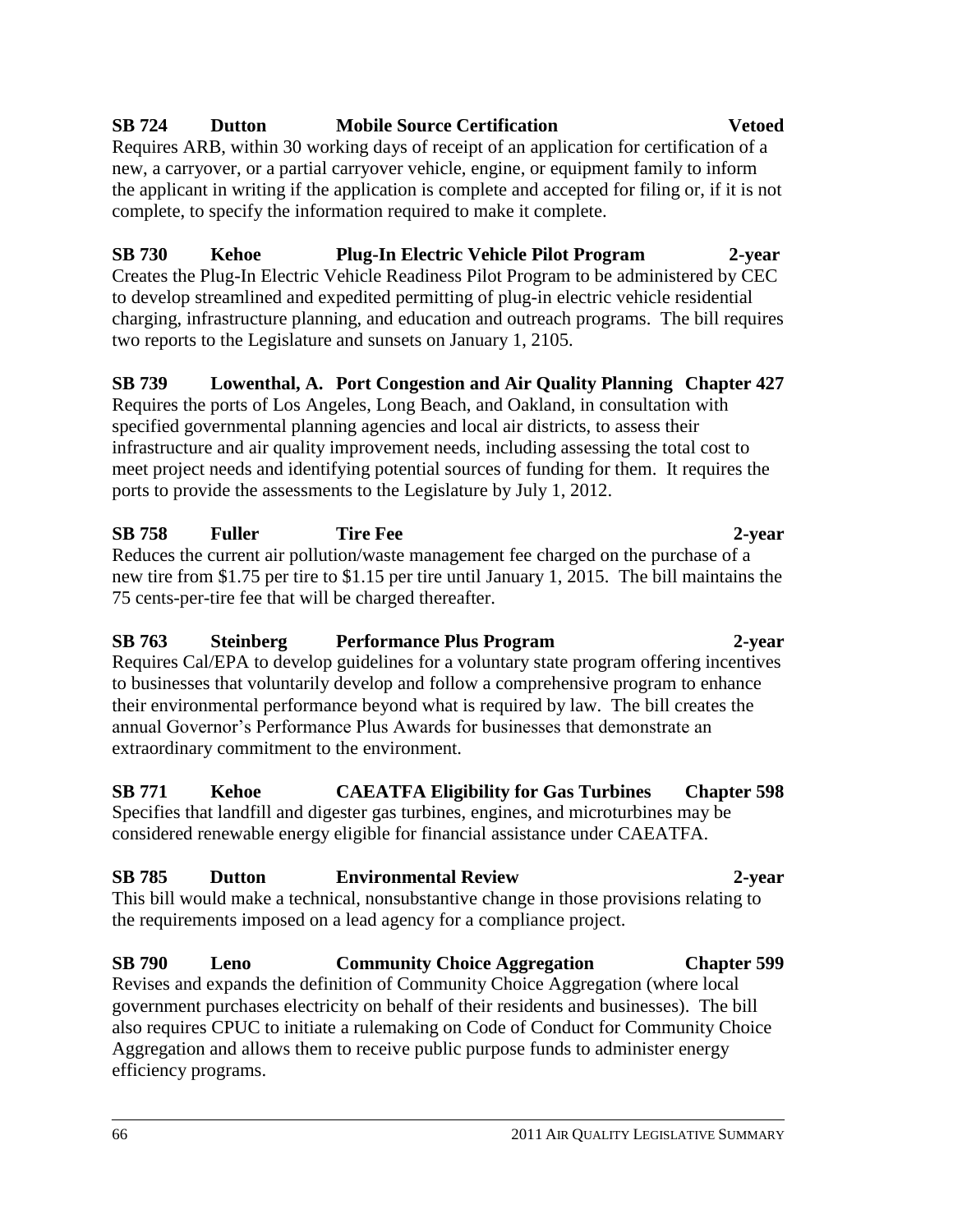**SB 791 Simitian Regional Congestion Reduction Charge N/A**  Originally authorized an MPO to impose a regional congestion reduction charge on all purchasers of motor fuels, gasoline or diesel fuel, on a per-gallon basis, payable by the retail sellers of the fuels. For electric vehicles, the bill authorized a corresponding vehicle registration charge to be collected by DMV. The bill authorized revenues collected from the charge to be expended on a variety of transit, bicycle, pedestrian, and other related projects that would among other things decrease vehicle miles traveled by single-occupant vehicles. The bill was subsequently amended and no longer relates to air quality.

### **SB 800 Hancock GHG Emissions Reductions 2-year**

Creates the Voluntary GHG Emissions Offset Program Fund to receive contributions from public and private sources interested in offsetting their carbon footprint. The funds may be used for a variety of projects, including ones that meet protocols established by ARB to reduce GHG emissions.

### **SB 832 Strickland GHG Spot Bill 2-year**

Makes technical, nonsubstantive changes to AB 32.

**SB 836 Padilla RPS Cost Reporting Chapter 600** Requires CPUC to release the costs of all contracts, in aggregate form, submitted by IOUs to meet California's RPS. The first data release would be required by no later than February 1, 2012, and annually thereafter.

**SB 843 Wolk Community-Based Renewable Energy N/A** Authorizes a retail customer of an electric utility to purchase a subscription in a community energy generation facility to receive a bill credit to offset all or a portion of the customer's electricity usage. The bill is intended for the City of Davis. Also see SB 383 (Wolk).

**SB 854 Blakeslee 40 Percent RPS by 2027 2-year** Requires electrical corporations and POUs to achieve a 40 percent RPS obligation by 2027 that can be met with different types of renewable energy credits.

# **SB 862 Lowenthal, A. Southern California Goods Movement 2-year**

Establishes the Southern California Goods Movement Authority to leverage funding for the implementation of goods movement projects that would reduce congestion, expedite transit and transfer of goods in and through Southern California, and reduce air emissions.

## **SB 864 Fuller GHG Spot Bill 2-year**

Makes technical, nonsubstantive changes to AB 32.

### **SB 870 Padilla Clean Energy Research Funding 2-year** Establishes the California Energy Innovation Program for the purpose of funding energyrelated research, development, and demonstration projects, contingent on reauthorization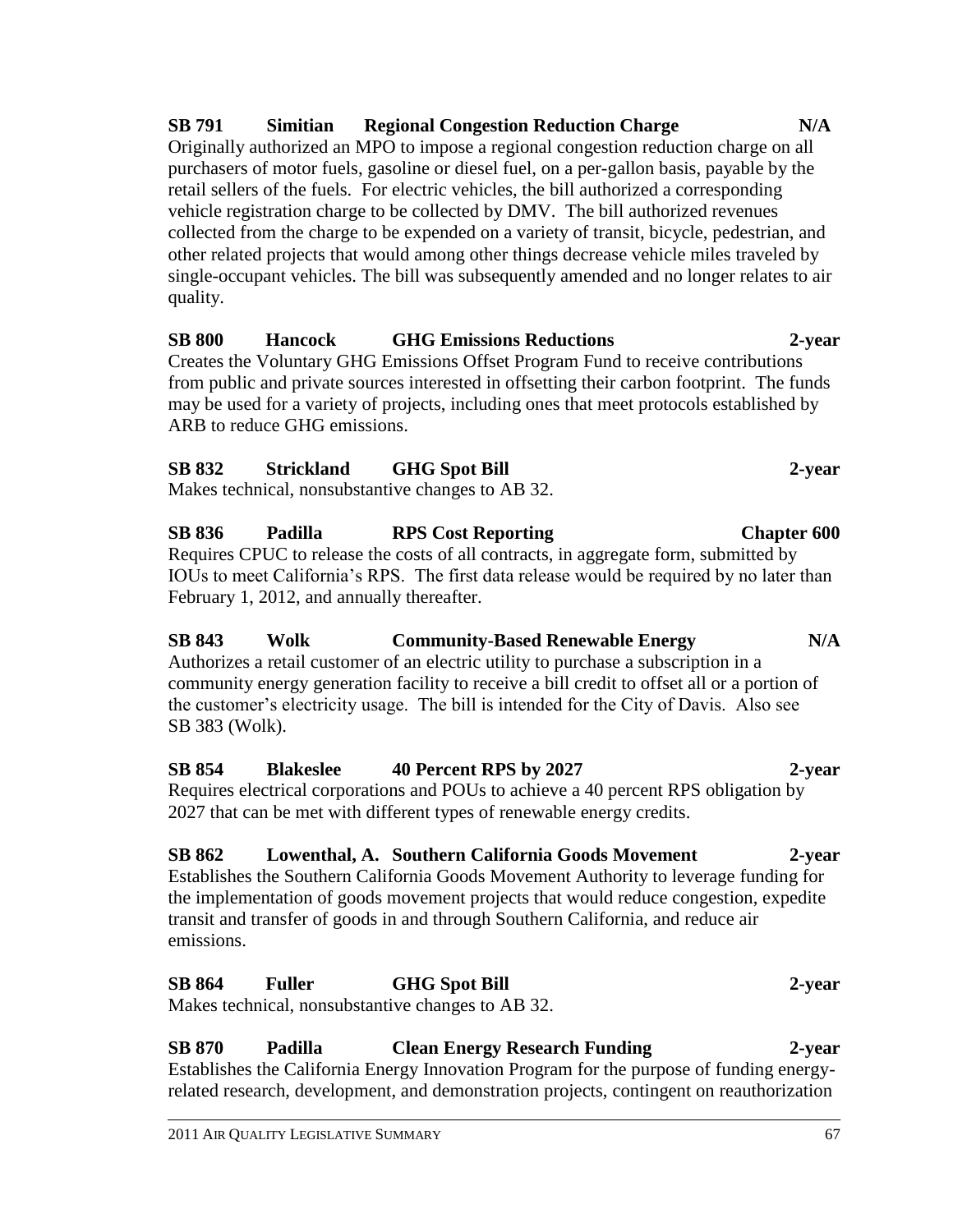of PGC funding. The bill also repeals the requirement that the natural gas surcharge collected by CPUC-regulated gas utilities be remitted to the Board of Equalization in order to remove the availability of these monies for redirection by the Legislature to the General Fund. Also see AB 723 (Bradford), AB 724 (Bradford), AB 1303 (Williams), SB 35 (Padilla), SB 410 (Wright), SBX1 28 (Padilla), and SBX1 29 (Steinberg).

**SB 878 DeSaulnier Bay Area Sustainable Community Strategy 2-year** Directs the joint policy committee of the San Francisco Bay Area regional governmental agencies to prepare reports for the Legislature by January 31, 2013, on methods to develop policies governing the sustainable communities strategy required by SB 375 (Steinberg, Chapter 728, Statutes of 2008) and on a regional work plan to retain and recruit businesses, make infrastructure investments, and adapt to climate change.

### **SB 880 Corbett Electric Vehicle Charging Stations 2-year**

Allows reasonable access for placing utilities through or across a common area to facilitate the installation of a charging station in an owner's garage or designated parking space. This bill also allows, under certain conditions, installation of a charging station in a common area for an owner's exclusive use, installation of a charging station for the use of all owners, and the creation of a new parking space that did not previously exist for the purpose of installing a charging station. The bill provides that any provision in any development document that is in conflict with these requirements is void and unenforceable. Also see SB 209 (Corbett).

### **SB 881 Corbett Website for Energy Projects 2-year** Requires the Office of Planning and Research, in consultation with certain local, federal

and other state government officials and applicable private groups, to develop and maintain a website with information relevant to the siting of renewable energy projects, including permitting, wildlife, the energy potential of different areas and transmission lines.

### **SB 898 Steinberg Carl Moyer Program Annual Report 2-year** Specifies that updates to the Legislature on the Carl Moyer Program are to be submitted annually.

### **SB 901 Steinberg High Polluting Vehicle Retirement Program 2-year** Limits eligibility for high-polluting vehicle retirement funding to only the highest polluting vehicles, with priority given to the highest polluting vehicles registered in air basins that are out of attainment with federal air quality standards.

| <b>SB 904</b> | Yee : | <b>Cal/EPA Organization Spot Bill</b>                           | 2-year |
|---------------|-------|-----------------------------------------------------------------|--------|
|               |       | Identifies the boards, departments, and offices within Cal/EPA. |        |

### **SB 907 Evans State Infrastructure Master Plan 2-year** Creates an 11-member governor- and legislatively- appointed Master Plan for Infrastructure Financing and Development Commission. The bill requires the Commission to prepare a strategy and plan for infrastructure development to meet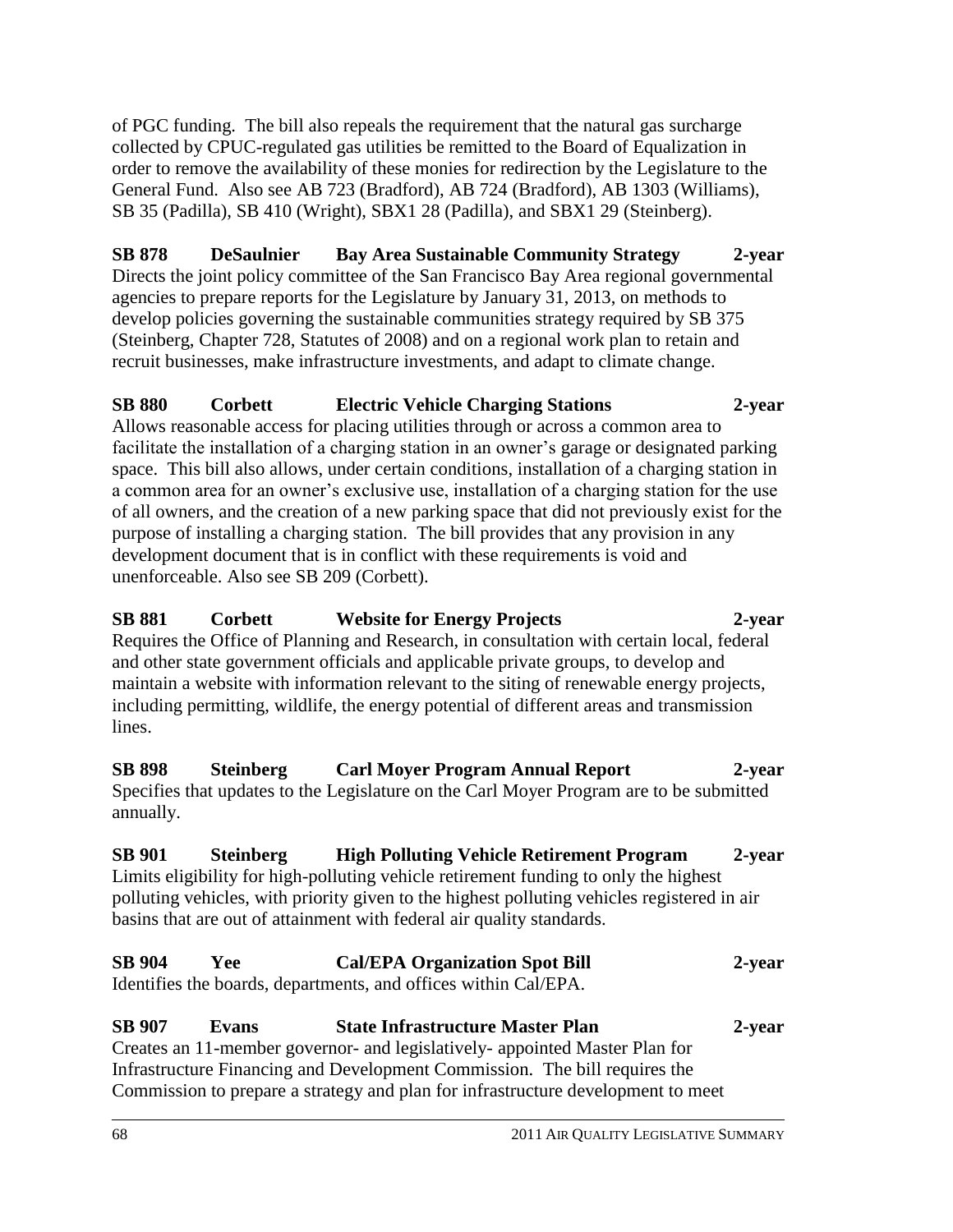California's infrastructure needs through 2050. It requires the commission to submit the strategy and plan to the Governor and Legislature by December 1, 2013. The bill directs the commission to draw on a wide variety of sources in preparing the plan, including the AB 32 rules and regulations to reduce GHG emissions.

**SJR 3 Pavley Federal Toxic Substances Control Act RES. Chapter 62** Urges the President and Congress to update the Toxic Substances Control Act by requiring additional chemical management measures such as the reduction or elimination of priority toxic chemicals, the disclosure of chemicals in products, and the reduction of exposure to toxic chemicals in "hot spot" communities.

### **SR 19 Hancock Joint Bioenergy Institute Adopted** Extends the Senate's congratulations and commendations for an extremely successful and productive five years to the Joint Bioenergy Institute in furthering energy security and improved environmental stewardship of the planet to the Sandia National Laboratories, the Lawrence Livermore National Laboratory, the Lawrence Berkeley National Laboratory, the Carnegie Institution for Science, the University of California, Berkeley, and the University of California, Davis.

**SBX1 1 Steinberg Clean Energy Partnership Academies Chapter 2** Establishes the Clean Technology and Renewable Energy Job Training, Career Technical Education, and Dropout Prevention Program for the purpose of creating California Partnership Academies that focus on clean technology and renewable energy businesses.

### **SBX1 2 Simitian 33 Percent RPS Chapter 1**

Recasts California's RPS to require IOUs and POUs to acquire at least 33 percent of electricity from renewable energy sources by the end of 2020. The bill modifies rules and procedures for renewable generation and transmission as administered through CPUC, CEC, CAISO and the entities they govern, including instate and out-of-state generation eligibility and IOU and POU obligations. Upon referral and recommendation by CEC, charges ARB with the responsibility for imposing penalties upon POUs for RPS noncompliance. Also see AB 1391 (Bradford).

## **SBX1 28 Padilla PGC, Clean Energy Dead**

Extends the requirement to collect PGC to January 1, 2020, and increases the amount of funds CPUC would require electrical corporations to collect through PGC. The bill repeals the PIER program and enacts the Clean Energy Jobs and Investment Act. The bill also revises and recasts the Renewable Energy Resources Program to, among other things, provide investment in energy storage technologies. Also see AB 723 (Bradford), AB 724 (Bradford), AB 1303 (Williams), SB 35 (Padilla), SB 410 (Wright), SB 870 (Padilla), and SBX1 29 (Steinberg).

### **SBX1 29 Steinberg PGC and Energy Efficiency Dead**

Requires CPUC to fund mechanisms to finance comprehensive energy efficiency retrofits of certain building sectors. Also see AB 723 (Bradford), AB 724 (Bradford), AB 1303 (Williams), SB 35 (Padilla), SB 410 (Wright), SB 870 (Padilla), and SBX1 28 (Padilla).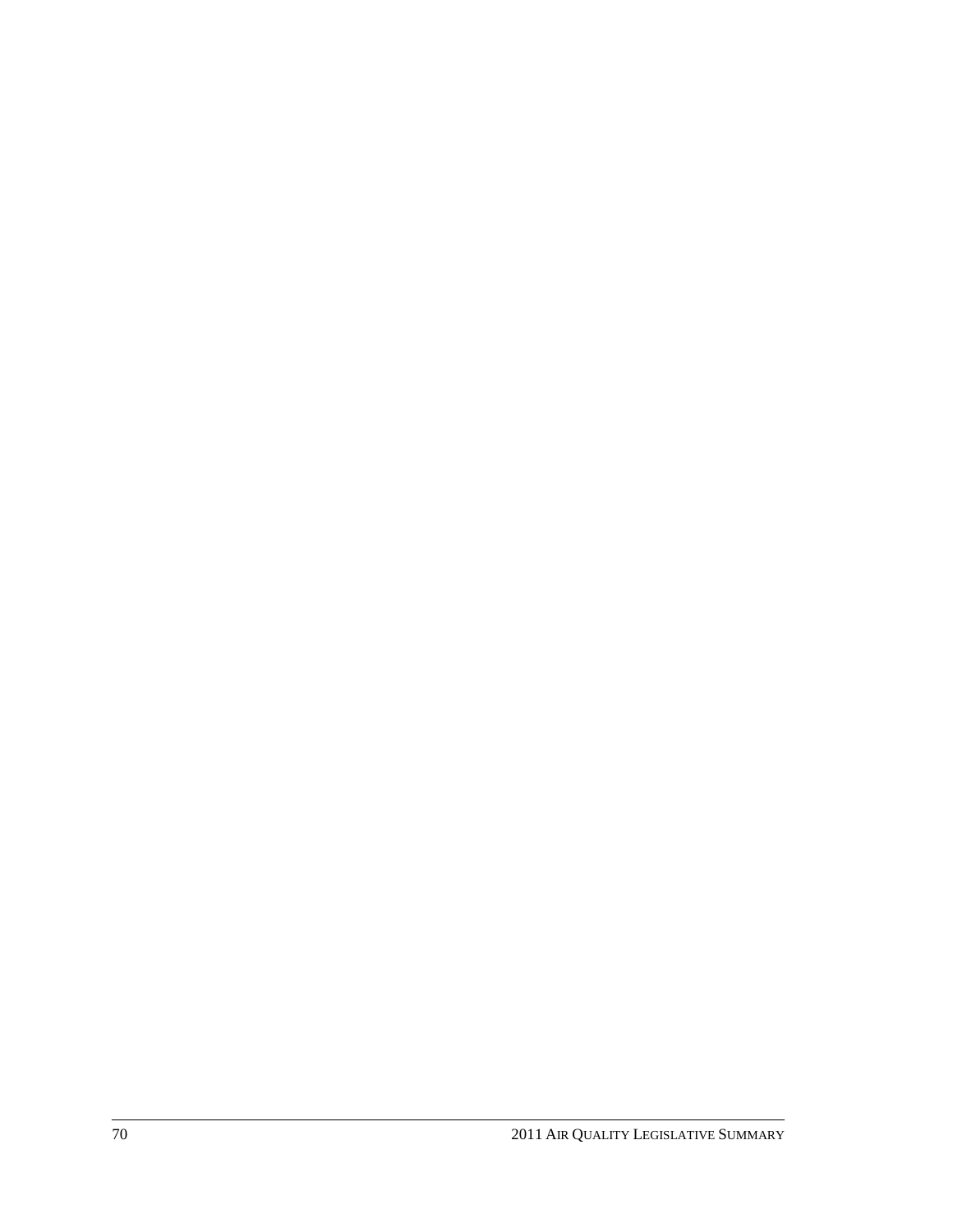# **CHAPTERED BILLS**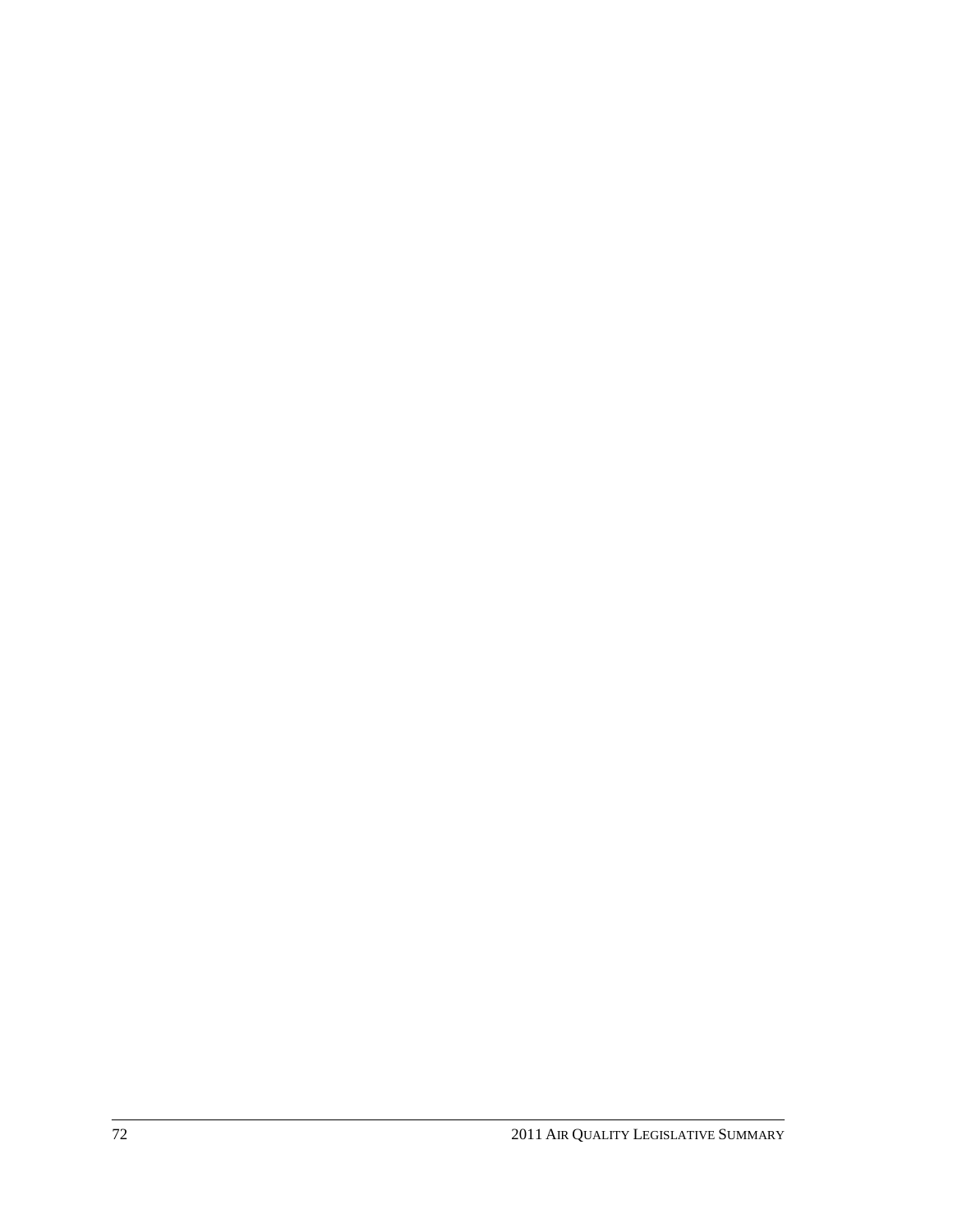### **CHAPTERED BILLS**

| <b>AB</b> 61     | <b>Jeffries</b>    | <b>Riverside County NEV Plans</b>               | <b>Chapter 170</b>     |
|------------------|--------------------|-------------------------------------------------|------------------------|
| <b>AB 341</b>    | <b>Chesbro</b>     | <b>Commercial Recycling</b>                     | <b>Chapter 476</b>     |
| <b>AB</b> 462    | Lowenthal, B.      | <b>School Bus Natural Gas Tank Funding</b>      | <b>Chapter 216</b>     |
| <b>AB</b> 470    | <b>Halderman</b>   | <b>School Bus Retrofit Funding</b>              | <b>Chapter 174</b>     |
| <b>AB</b> 475    | <b>Butler</b>      | <b>Offstreet Parking for Electric Vehicles</b>  | <b>Chapter 274</b>     |
| <b>AB</b> 512    | Gordon             | <b>Local Government Renewable Energy</b>        | <b>Chapter 478</b>     |
| <b>AB</b> 631    | Ma                 | <b>Electric Vehicle Charging Providers</b>      | <b>Chapter 480</b>     |
| <b>AB 818</b>    | <b>Blumenfield</b> | <b>Multifamily Dwelling Recycling</b>           | <b>Chapter 279</b>     |
| <b>AB</b> 900    | <b>Buchanan</b>    | <b>Expedited Judicial Review</b>                | <b>Chapter 354</b>     |
| <b>AB</b> 913    | <b>Feuer</b>       | <b>Green Business Certification</b>             | <b>Chapter 578</b>     |
| <b>AB</b> 981    | <b>Hueso</b>       | <b>Capital Access Loan Program</b>              | <b>Chapter 484</b>     |
| <b>AB</b> 982    | <b>Skinner</b>     | <b>Renewable Energy Siting</b>                  | <b>Chapter 485</b>     |
| <b>AB</b> 1150   | Pérez, V.M.        | <b>SGIP Extension</b>                           | <b>Chapter 310</b>     |
| <b>AB</b> 1314   | Wieckowski         | <b>CEC ARFVTP Funding Awards</b>                | <b>Chapter 487</b>     |
| <b>AB</b> 1392   | <b>Bradford</b>    | <b>California Solar Initiative</b>              | <b>Chapter 488</b>     |
| ACR <sub>7</sub> | <b>Williams</b>    | 23rd Annual State Scientist Day                 | <b>RES.</b> Chapter 26 |
| <b>ACR 10</b>    | <b>Dickinson</b>   | <b>California Week</b>                          | <b>RES.</b> Chapter 6  |
| <b>ACR 28</b>    | <b>Chesbro</b>     | <b>Earth Hour</b>                               | <b>RES. Chapter 9</b>  |
| $A$ JR 5         | Lowenthal, B.      | <b>Transportation Revenues</b>                  | <b>RES.</b> Chapter 29 |
| <b>ABX113</b>    | Pérez, V.M.        | <b>Renewable Energy Siting</b>                  | <b>Chapter 10</b>      |
| <b>ABX114</b>    | <b>Skinner</b>     | <b>CAEATFA Loans</b>                            | <b>Chapter 9</b>       |
| <b>ABX115</b>    | <b>Hill</b>        | <b>Solar Energy Property Tax</b>                | <b>Chapter 3</b>       |
| <b>SB 16</b>     | <b>Rubio</b>       | <b>Renewable Energy Siting</b>                  | <b>Chapter 311</b>     |
| <b>SB 87</b>     | Leno               | 2011-12 Budget                                  | <b>Chapter 33</b>      |
| <b>SB 170</b>    | <b>Payley</b>      | <b>Air Districts' Intellectual Property</b>     | <b>Chapter 586</b>     |
| <b>SB 209</b>    | <b>Corbett</b>     | <b>Electric Vehicle Charging Stations</b>       | Chapter 121*           |
| <b>SB 225</b>    | <b>Simitian</b>    | <b>Capital Access Program</b>                   | <b>Chapter 492</b>     |
| <b>SB 226</b>    | <b>Simitian</b>    | <b>CEQA for Solar and Infill Projects</b>       | Chapter 469*           |
| <b>SB 290</b>    | Correa             | <b>Orange County NEV Transportation Plan</b>    | <b>Chapter 150</b>     |
| <b>SB 292</b>    | Padilla            | <b>Expedited Judicial Review-LA Stadium</b>     | <b>Chapter 353</b>     |
| <b>SB 310</b>    | <b>Hancock</b>     | <b>Transit Priority Projects</b>                | <b>Chapter 446</b>     |
| <b>SB</b> 332    | Padilla            | <b>Smoking Prohibition in Rental Units</b>      | <b>Chapter 264</b>     |
| SB 454           | <b>Pavley</b>      | <b>Appliance Efficiency Standards</b>           | <b>Chapter 591</b>     |
| <b>SB 468</b>    | <b>Kehoe</b>       | <b>Coastal High-Occupancy Toll Lanes</b>        | <b>Chapter 535</b>     |
| SB 489           | Wolk               | <b>NEM</b>                                      | <b>Chapter 593</b>     |
| <b>SB 570</b>    | <b>Rubio</b>       | <b>School Bus Funding</b>                       | <b>Chapter 494</b>     |
| SB 585           | <b>Kehoe</b>       | <b>California Solar Initiative</b>              | <b>Chapter 312</b>     |
| SB 617           | Calderon, R.       | <b>Economic Impact Analysis</b>                 | <b>Chapter 496</b>     |
| <b>SB 618</b>    | Wolk               | <b>Williamson Act Solar Easement</b>            | <b>Chapter 596</b>     |
| SB 679           | <b>Payley</b>      | <b>Property Assessed Clean Energy</b>           | <b>Chapter 597</b>     |
| SB 739           | Lowenthal, A.      | <b>Port Congestion and Air Quality Planning</b> | <b>Chapter 427</b>     |
| <b>SB</b> 771    | <b>Kehoe</b>       | <b>CAEATFA Eligibility for Gas Turbines</b>     | <b>Chapter 598</b>     |
| <b>SB 790</b>    | Leno               | <b>Community Choice Aggregation</b>             | <b>Chapter 599</b>     |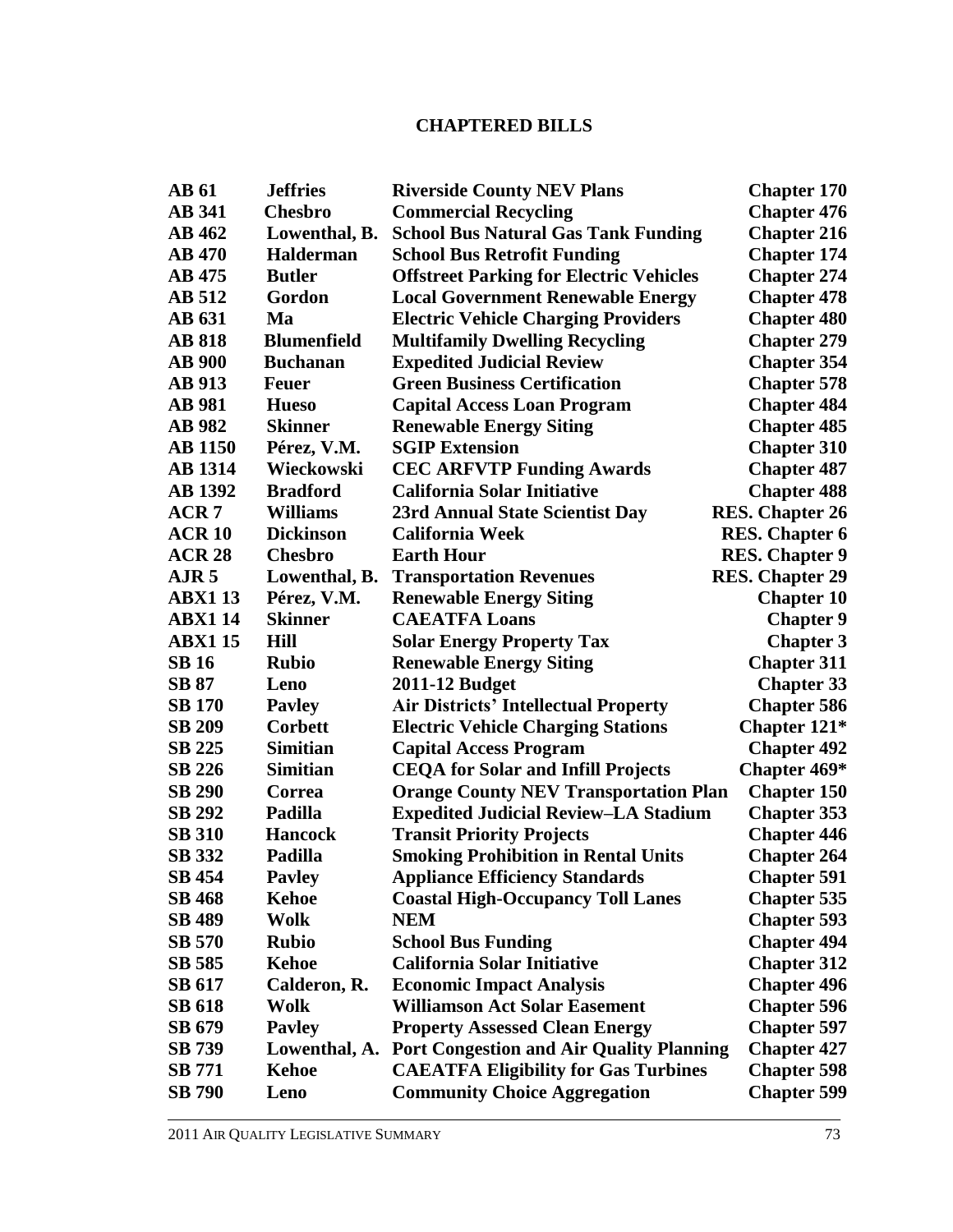| <b>SB 836</b>    | Padilla          | <b>RPS Cost Reporting</b>                                   | <b>Chapter 600</b> |
|------------------|------------------|-------------------------------------------------------------|--------------------|
| SIR <sub>3</sub> | <b>Payley</b>    | <b>Federal Toxic Substances Control Act RES. Chapter 62</b> |                    |
| <b>SR 19</b>     | <b>Hancock</b>   | <b>Joint Bioenergy Institute</b>                            | <b>Adopted</b>     |
| <b>SBX11</b>     | <b>Steinberg</b> | <b>Clean Energy Partnership Academies</b>                   | <b>Chapter 2</b>   |
| <b>SBX12</b>     | <b>Simitian</b>  | <b>33 Percent RPS</b>                                       | Chapter $1*$       |

**\*** Chaptered bill accompanied by a signing message.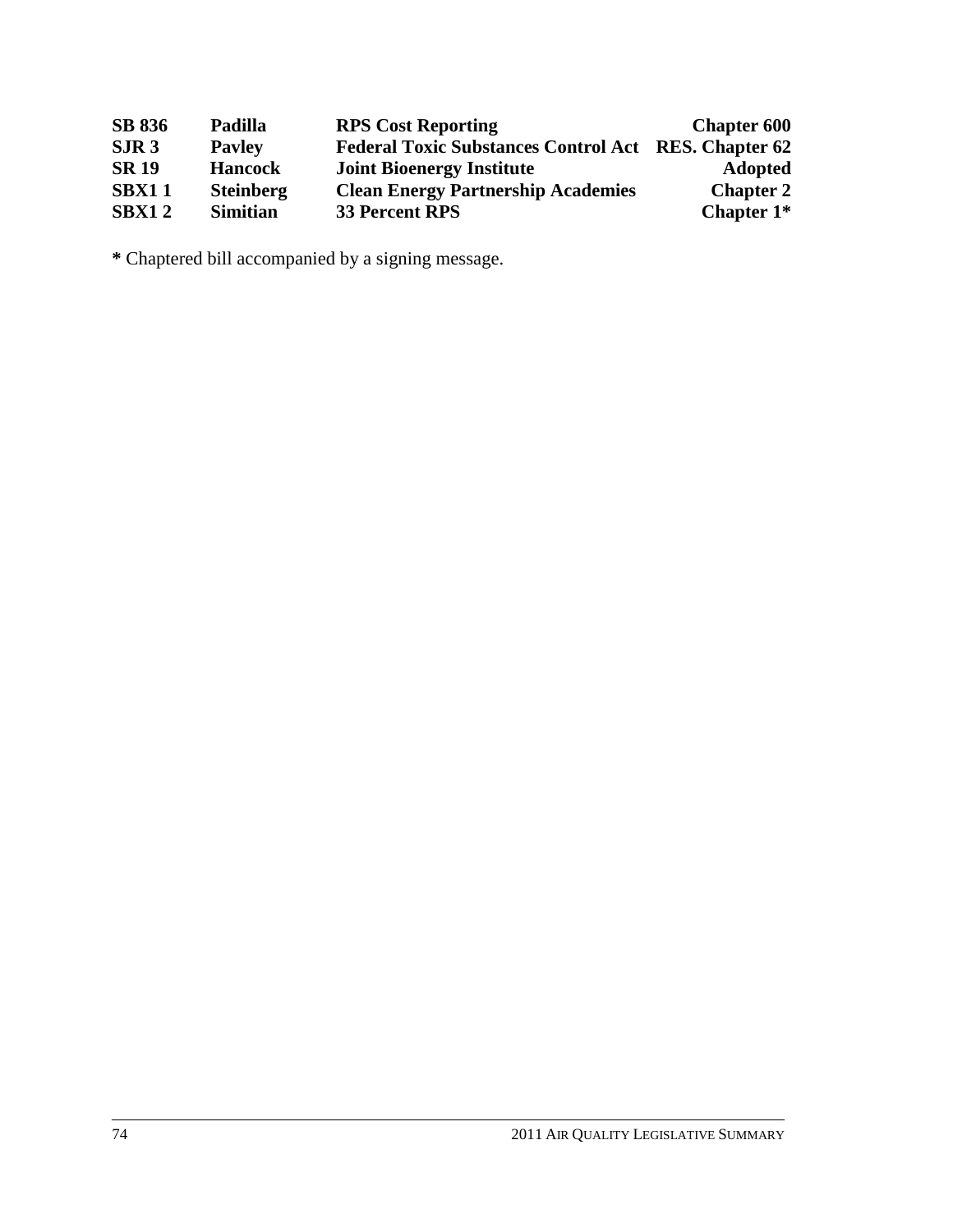# **GOVERNOR'S SIGNING MESSAGES**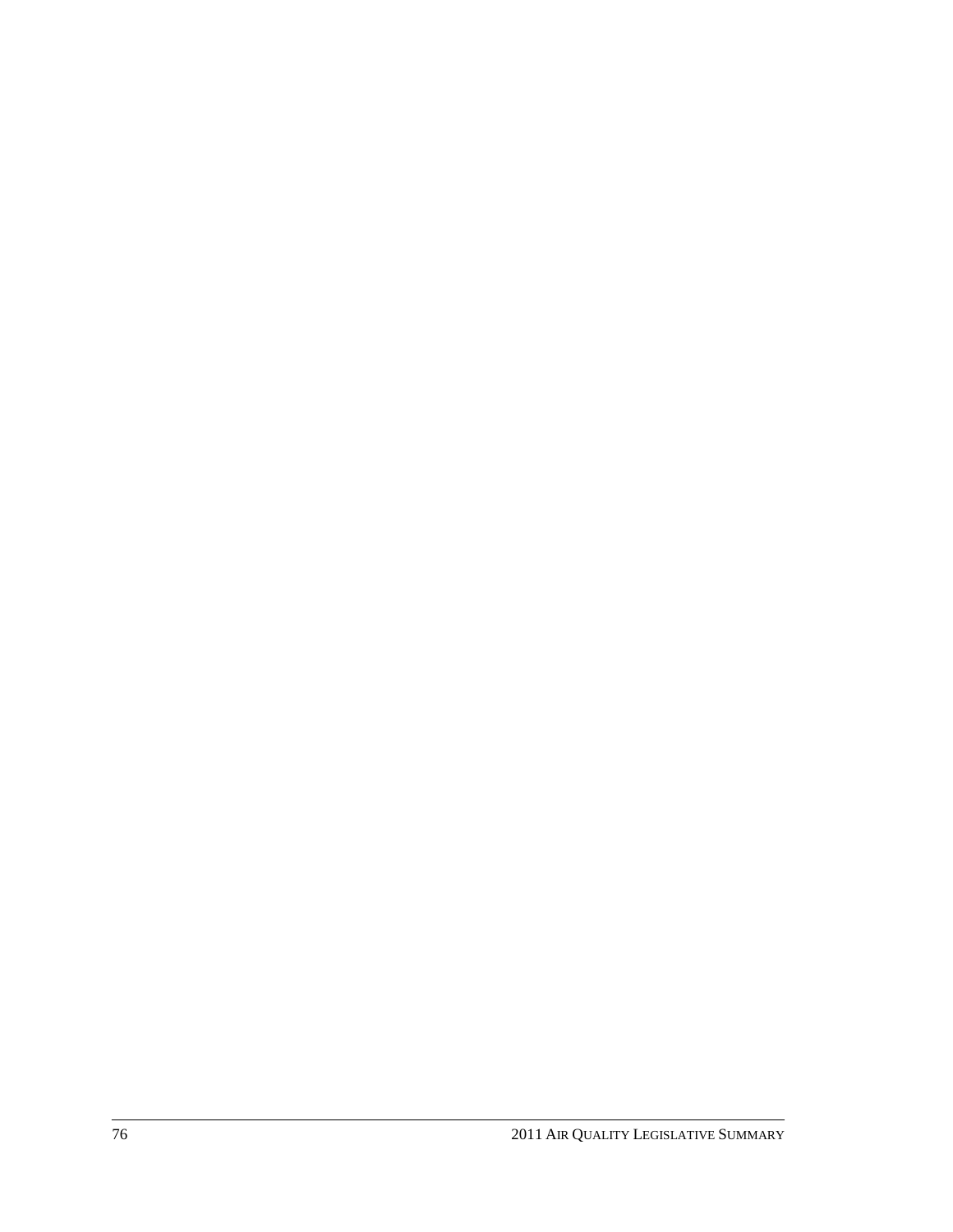To the Members of the California State Senate:

Senate Bill 209 advances the important state interests of lowering vehicle emissions and of decreasing dependency on foreign oil. These interests are advanced statutorily by removing unreasonable burdens in common interest developments to the installation of plug-in vehicle charging stations. Charging stations are part of the infrastructure that must be built to integrate electric vehicles into our daily lives by allowing plug-in vehicles to be recharged faster and to minimize impact to the electrical grid. I enthusiastically support this bill.

This bill, unfortunately, contains language that could permit individual homeowners to unreasonably use or occupy common areas. The author has assured me that she will pursue legislation that clearly protects the right of the common interest developments to establish reasonable rules for any use of common areas for charging stations.

Sincerely,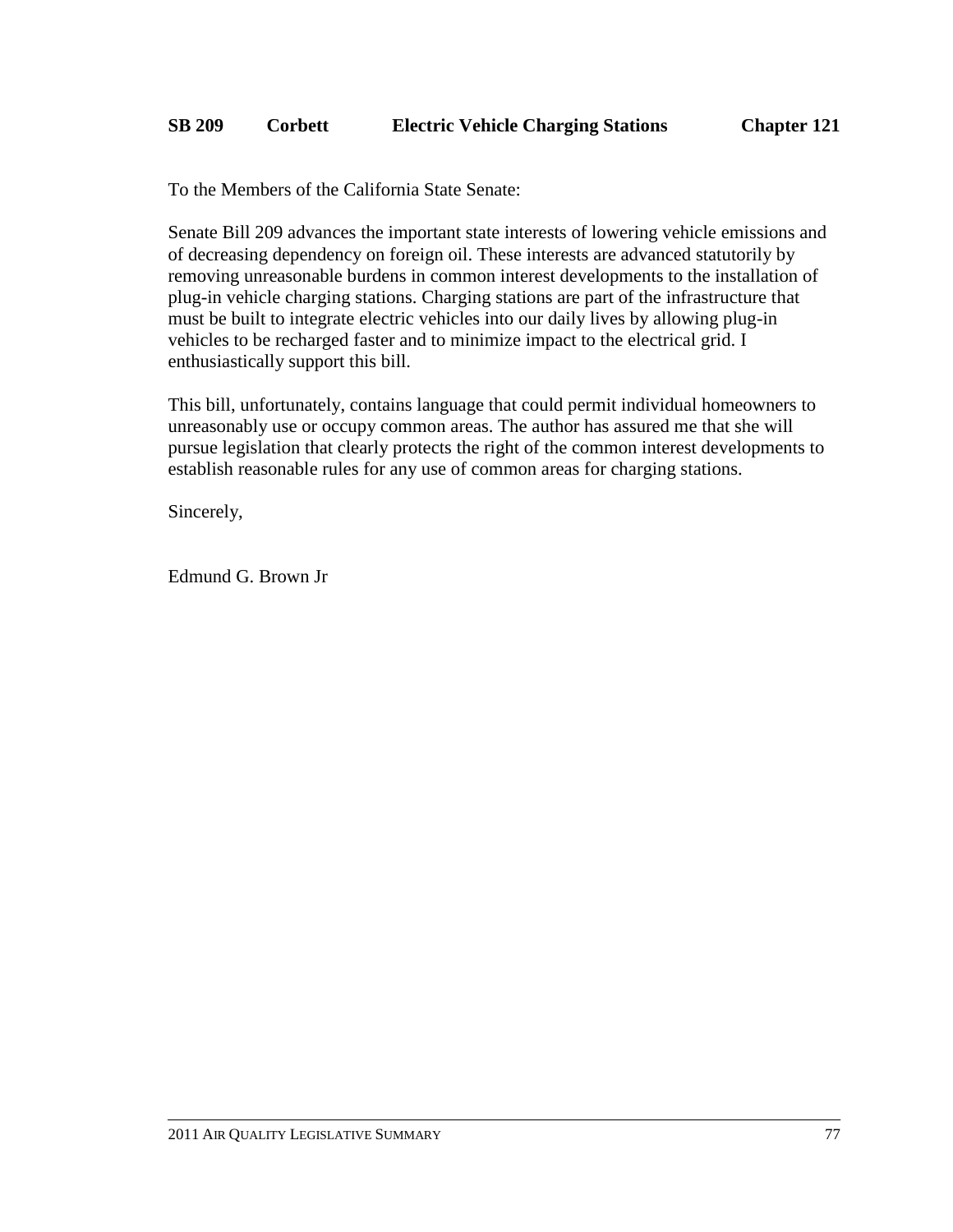### **SB 226 Simitian CEQA for Solar and Infill Projects Chapter 469**

To the Members of the California State Senate:

I am signing Senate Bill 226, which will avoid costly and repetitive permitting for certain renewable power projects that the California Energy Commission licensed in the period between August 15, 2007 and before September 1, 2011.

This bill does not otherwise limit any of the Commission's authority to permit renewable energy projects, including the ability to relicense a facility that was not specifically described in this bill or adopt any other lawful procedure to streamline worthy projects.

Sincerely,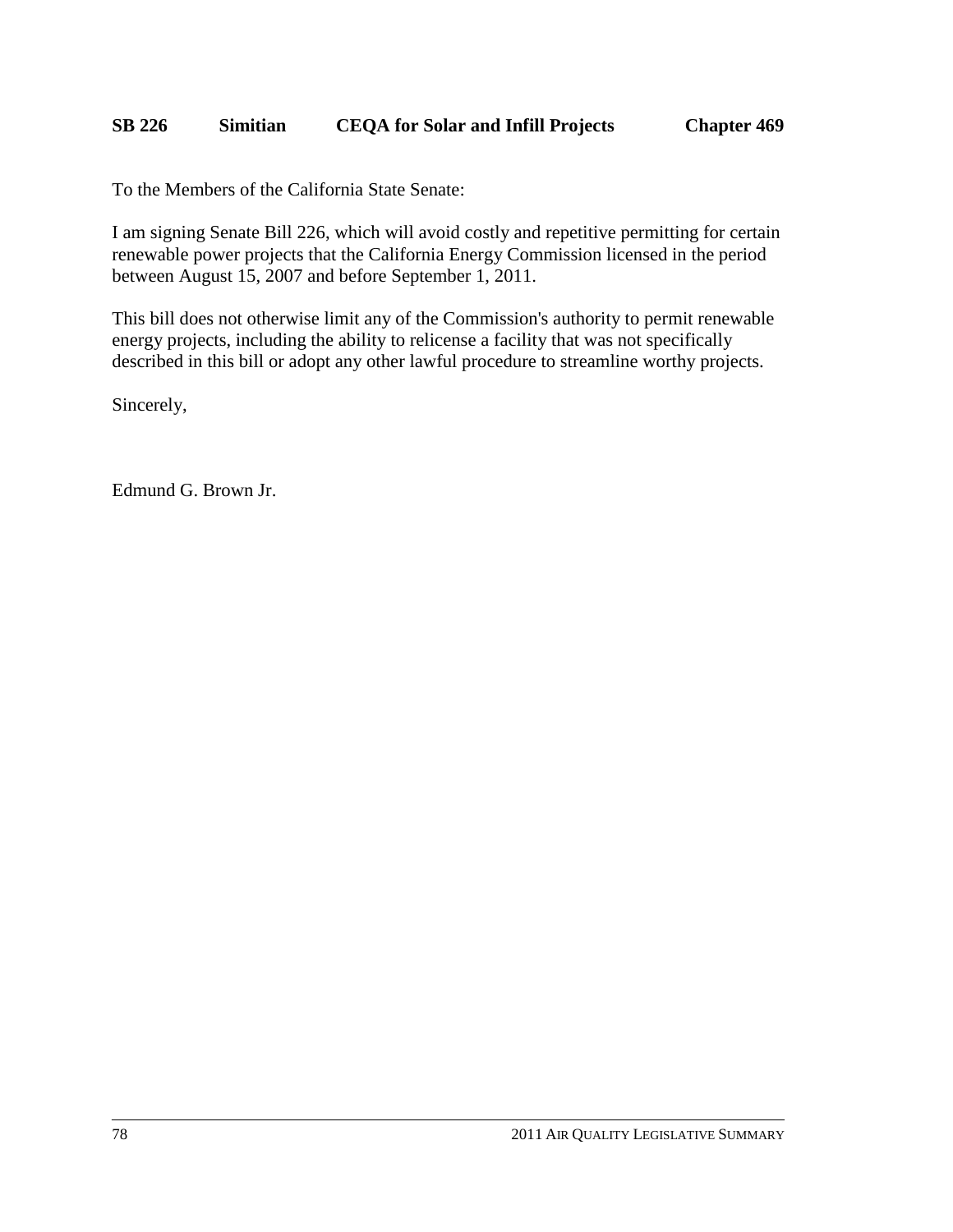### **SBX1 2 Simitian 33 Percent RPS Chapter 1**

To the Members of the California State Senate:

I am signing Senate Bill 2 (First Extraordinary Session) which will extend the current 20% renewables portfolio standard target in 2010 to a 33% renewables portfolio standard by December 31, 2020.

This bill will bring many important benefits to California, including stimulating investment in green technologies in the state, creating tens of thousands of new jobs, improving local air quality, promoting energy independence, and reducing greenhouse gas emissions. It will ensure that California maintains its long-standing leadership in renewables and clean energy.

While reaching a 33% renewables portfolio standard will be an important milestone, it is really just a starting point—a floor, not a ceiling. Our state has enormous renewable resource potential. I would like to see us pursue even more far-reaching targets. With the amount of renewable resources coming on-line, and prices dropping, I think 40%, at reasonable cost, is well within our grasp in the near future.

The bill contains some provisions that will create implementation difficulties or inefficiencies, particularly for regulatory agencies charged with the bill's implementation. These provisions should be amended quickly. Therefore, while I am signing this bill today, I ask the Legislature to immediately begin work on additional legislation to correct these problems.

Sincerely,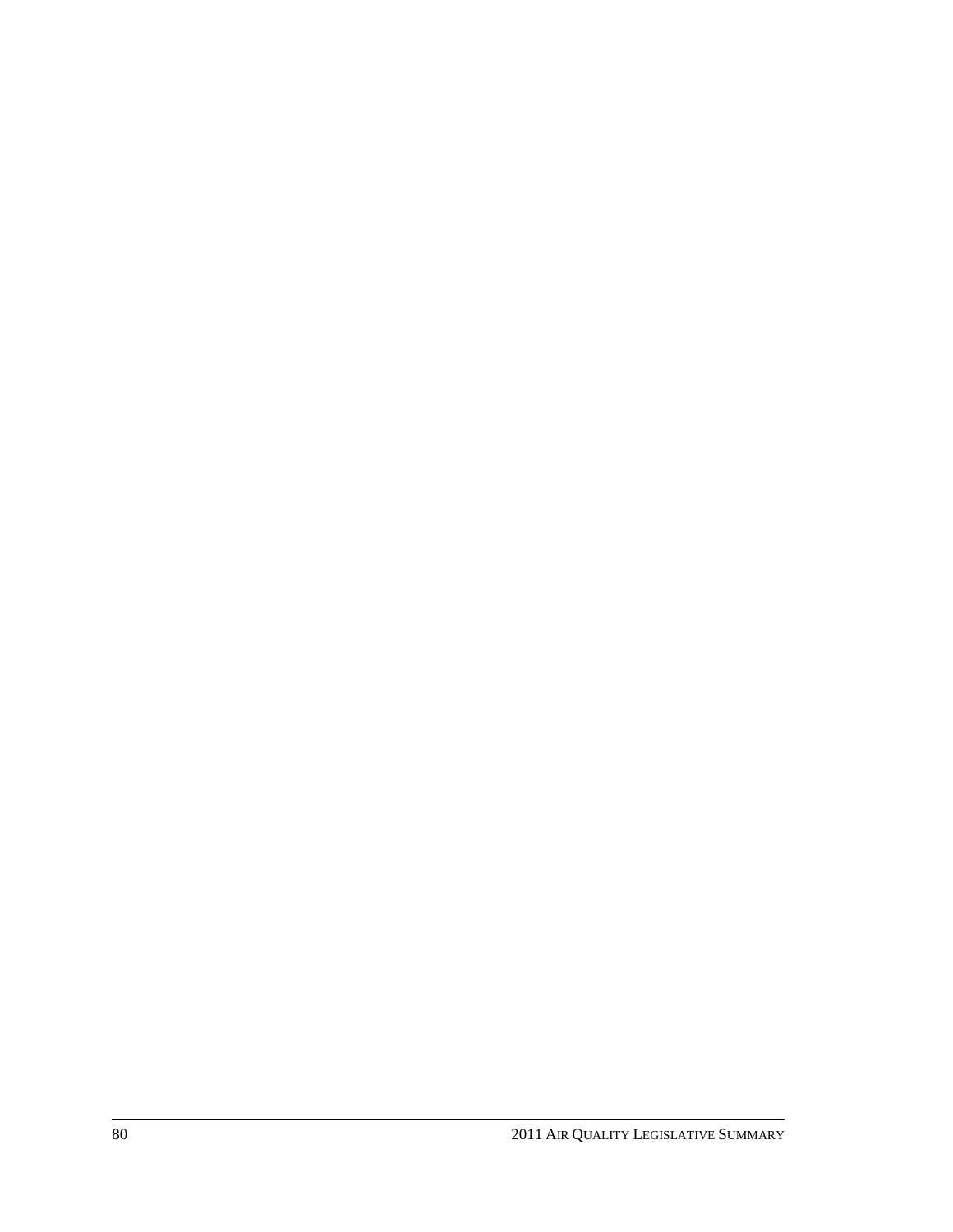# **VETOED BILLS**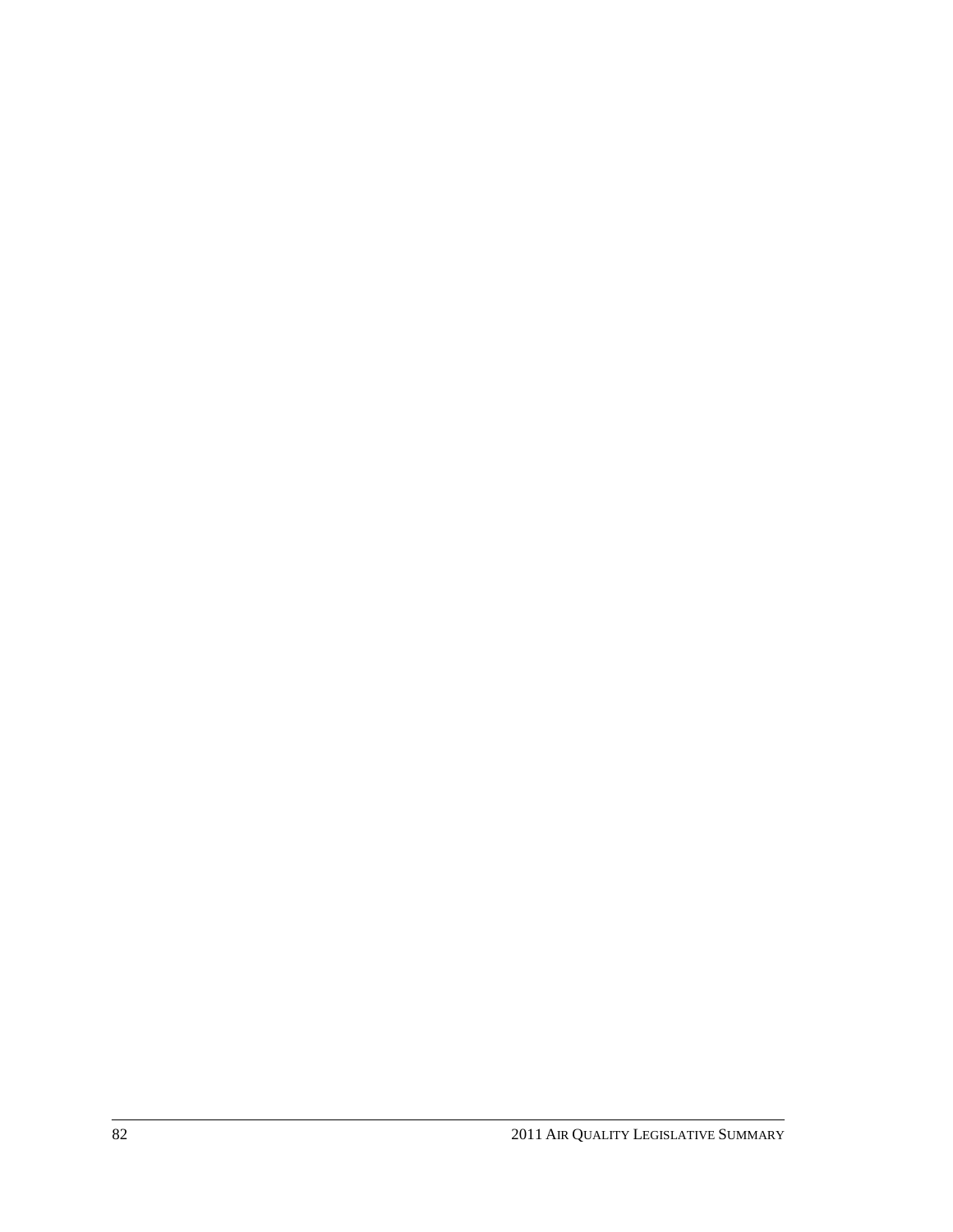### **VETOED BILLS**

| <b>AB</b> 135 | <b>Hagman</b>      | <b>Small Business Board Member</b>             | <b>Vetoed</b> |
|---------------|--------------------|------------------------------------------------|---------------|
| <b>AB 306</b> | Gatto              | <b>Piezoelectric Transducers Study</b>         | <b>Vetoed</b> |
| <b>AB 650</b> | <b>Blumenfield</b> | <b>Public Transportation Task Force</b>        | <b>Vetoed</b> |
| <b>AB</b> 750 | <b>Hueso</b>       | <b>Investment Trust Blue Ribbon Task Force</b> | <b>Vetoed</b> |
| <b>AB</b> 767 | Pérez, J.          | <b>State Capitol Sustainability Task Force</b> | <b>Vetoed</b> |
| <b>SB 211</b> | <b>Emmerson</b>    | <b>ARB Tire Inflation Regulation</b>           | <b>Vetoed</b> |
| <b>SB 582</b> | Yee                | <b>Commute Benefit Policies</b>                | <b>Vetoed</b> |
| <b>SB</b> 724 | <b>Dutton</b>      | <b>Mobile Source Certification</b>             | <b>Vetoed</b> |

Note: All vetoed bills listed are accompanied by a veto message.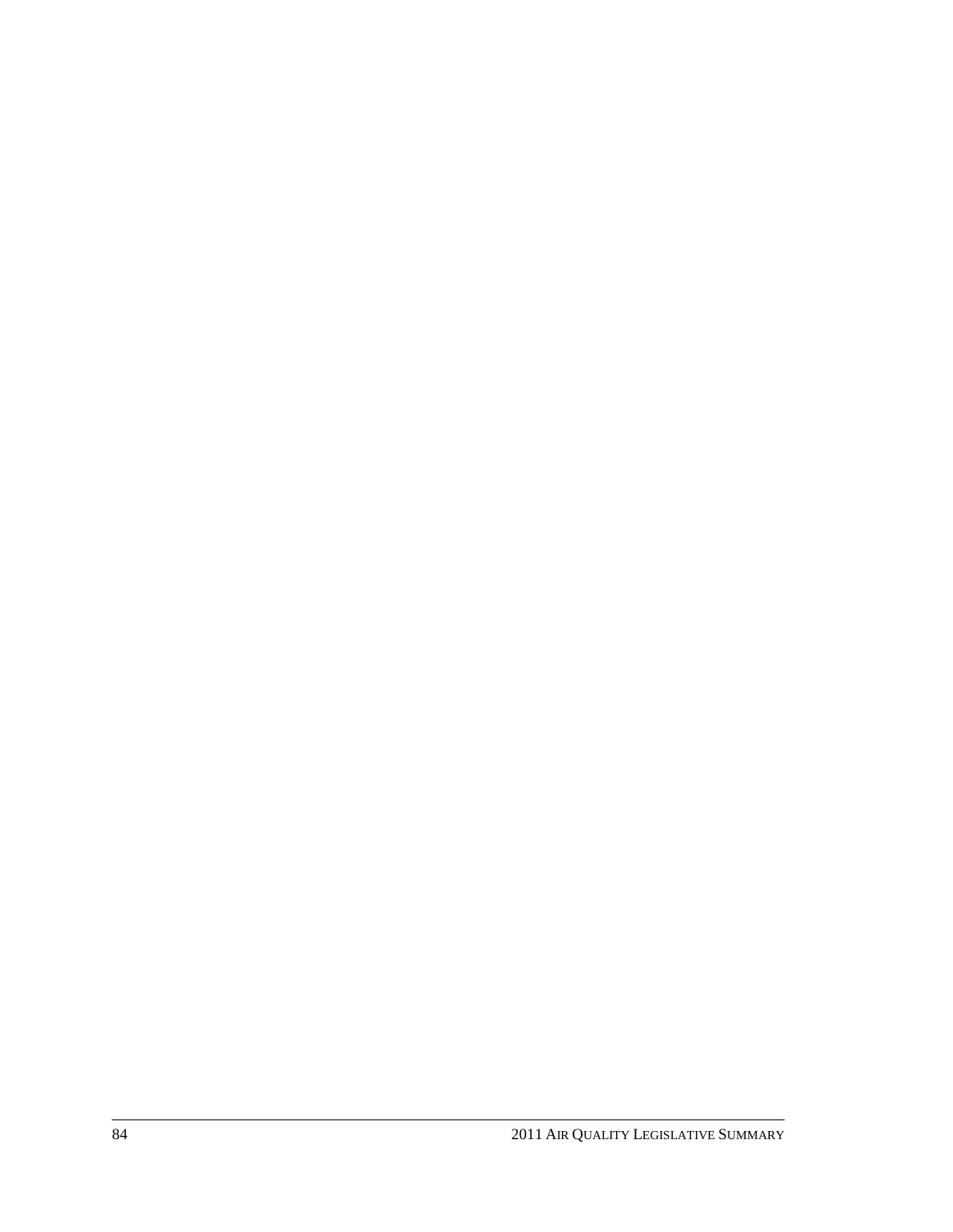# **GOVERNOR'S VETO MESSAGES**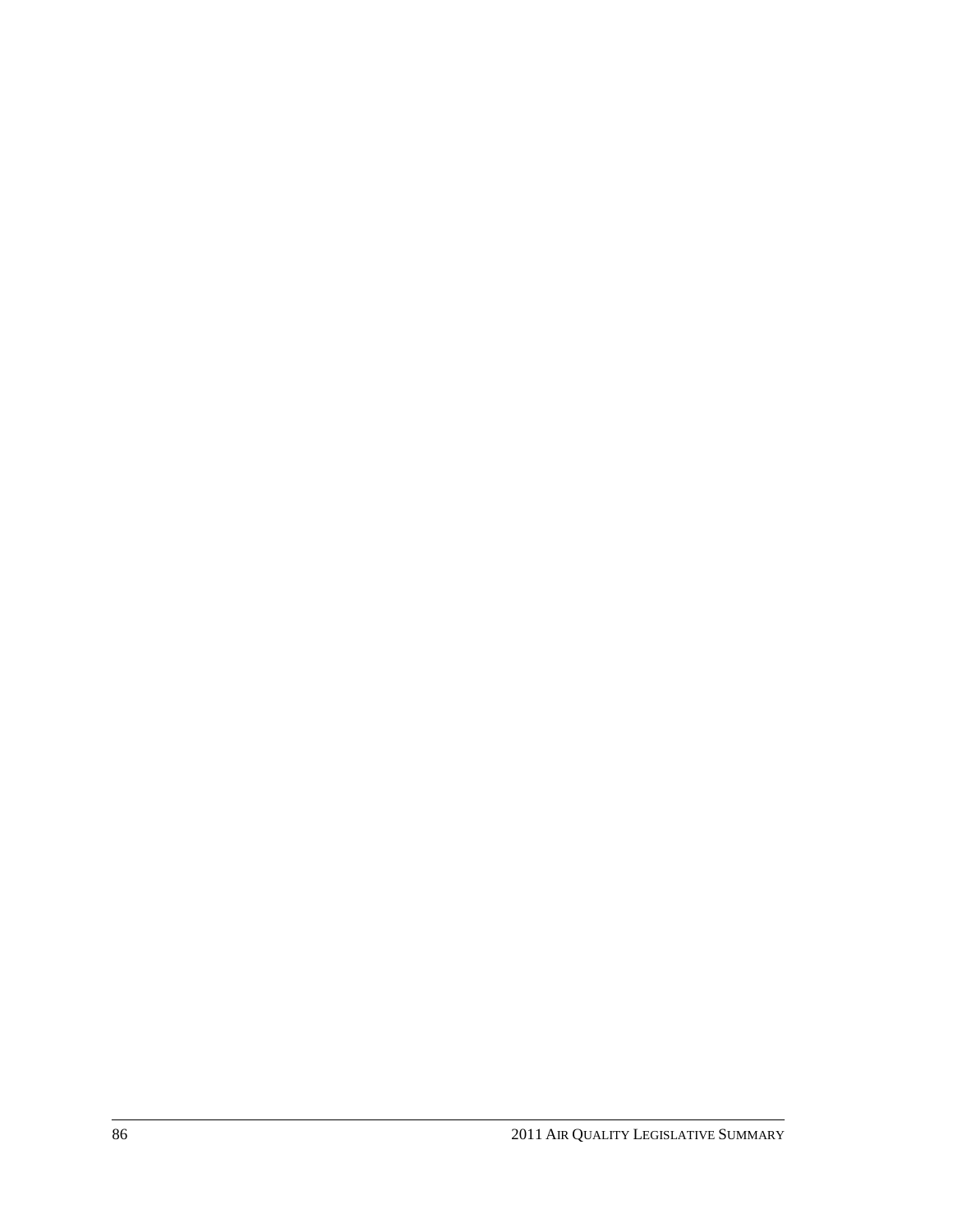### **AB 135 Hagman Small Business Board Member Vetoed**

To the Members of the California State Assembly:

I am returning Assembly Bill 135 without my signature.

This bill requires that one member of the governing board of the California Air Resources Board (CARB) be an owner of a small business, as defined, within the past five years.

I agree that persons with business experience should be on the Air Board. In fact, four sitting members have such experience.

But, whether the Air Board should have one member, as provided in this bill, or four, is best left to the discretion of the Governor.

Sincerely,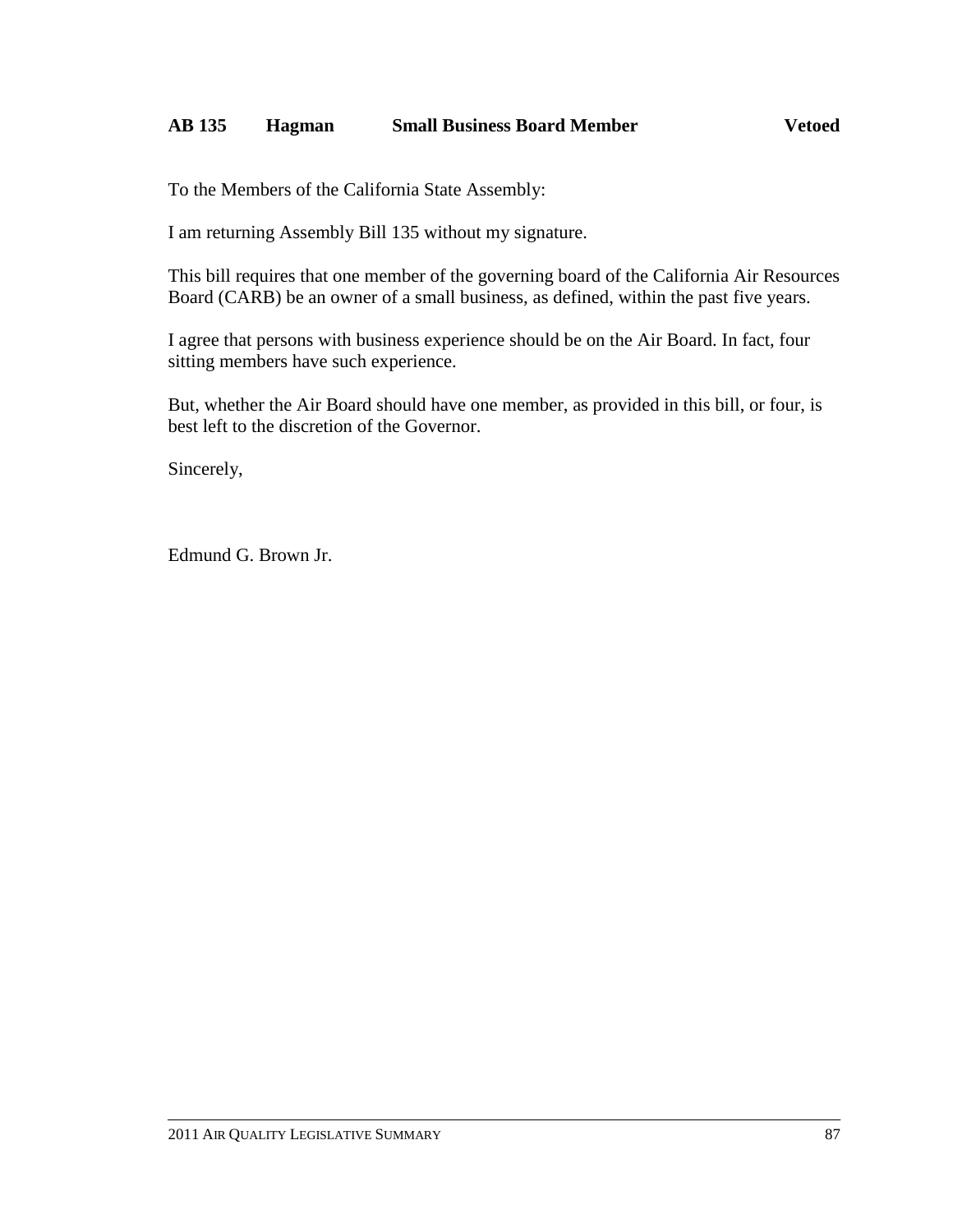### **AB 306 Gatto Piezoelectric Transducers Study Vetoed**

To the Members of the California State Assembly:

I am returning Assembly Bill 306 without my signature.

This bill requires the California Energy Commission to fund research on "piezoelectric transducers" out of the Public Goods Charge.

The Legislature, by requiring the funding of this specific technology, is bypassing the independent and careful process of the Energy Commission. I don't think that's a good idea.

I note that this bill—appropriating funds from the Public Good Charge—received broad bipartisan support. The legislation to authorize this funding source unfortunately did not.

Sincerely,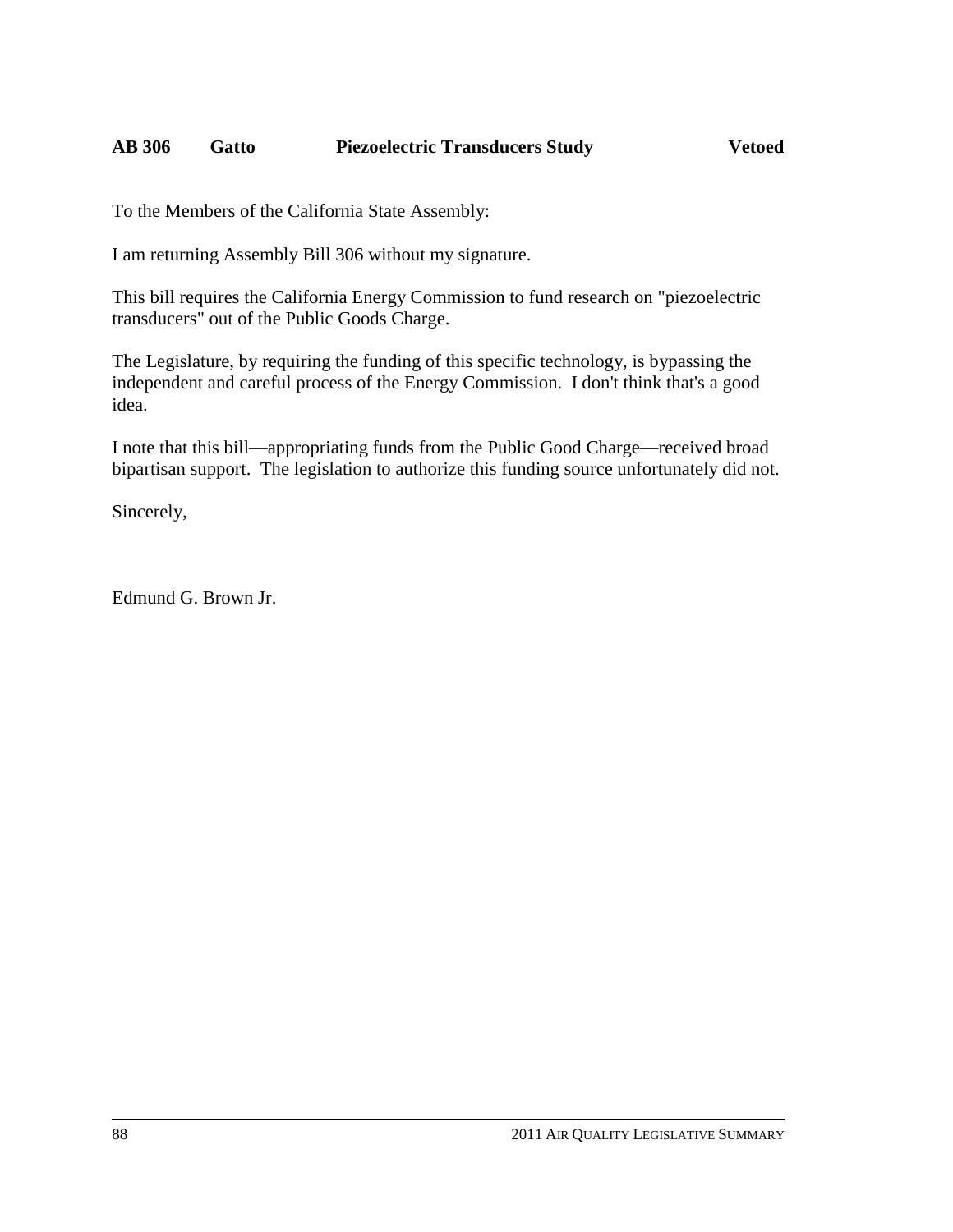### **AB 650 Blumenfield Public Transportation Task Force Vetoed**

To the Members of the California State Assembly:

I am returning Assembly Bill 650 without my signature. This bill would mandate yet another "blue ribbon" task force: in this case to prepare a report on public transportation at a cost of at least \$750,000.

This is a matter well within the jurisdiction and competence of the Assembly and Senate Transportation Committees. Moreover, Caltrans and the California Transportation Commission are also equipped to probe into these matters.

Rather than creating a new entity, let's use the resources we have.

Sincerely,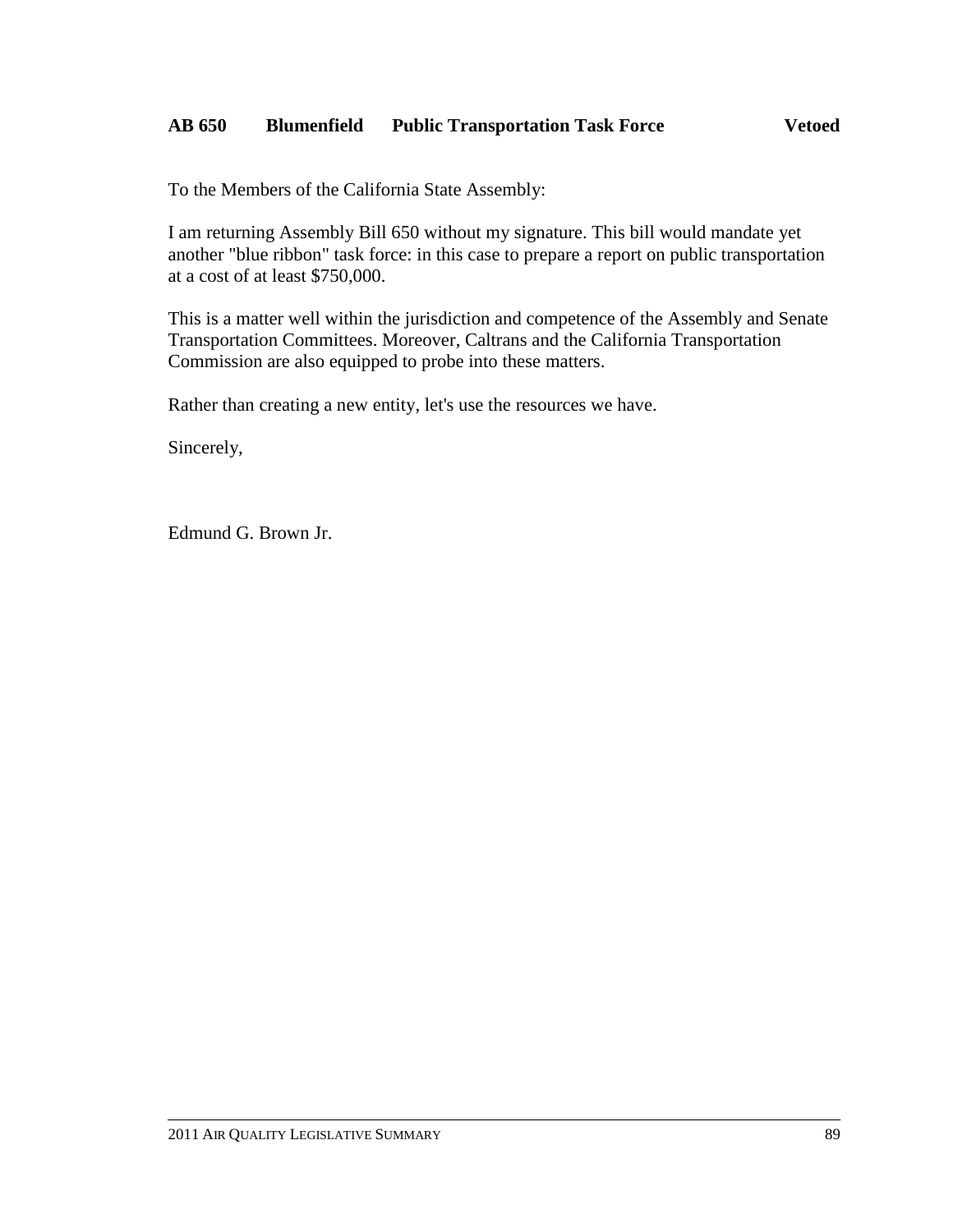### **AB 750 Hueso Investment Trust Blue Ribbon Task Force Vetoed**

To the Members of the California State Assembly:

I am returning Assembly Bill 750 without my signature.

This bill would mandate yet another "blue ribbon" task force: in this case to examine whether California should establish a state bank.

This is a matter well within the jurisdiction and competence of the Assembly and Senate Banking Committees.

Rather than creating a new entity, let's use the resources we have.

Sincerely,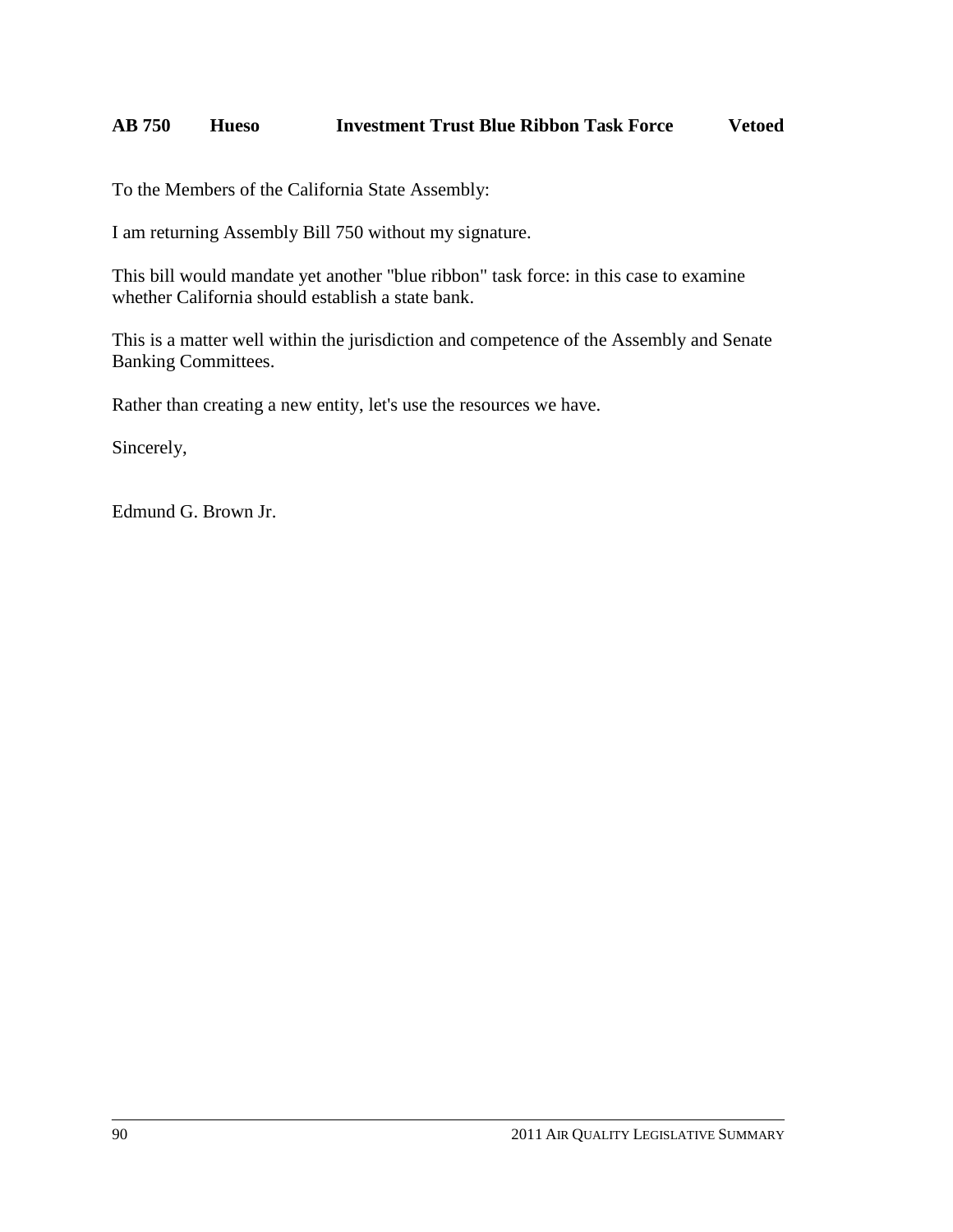### **AB 767 Pérez, J. State Capitol Sustainability Task Force Vetoed**

To the Members of the California State Assembly:

I am returning Assembly Bill 767 without my signature.

This bill establishes the State Capitol Sustainability Task Force to develop and implement a State Capitol Sustainability Initiative.

I strongly support sustainability efforts, but creating a specific task force to work on these goals is not necessary. The interested parties—including my office, the Lieutenant Governor, the Senate and the Assembly—can work cooperatively to improve energy efficiency, water conservation and recycling without codifying a task force.

Sincerely,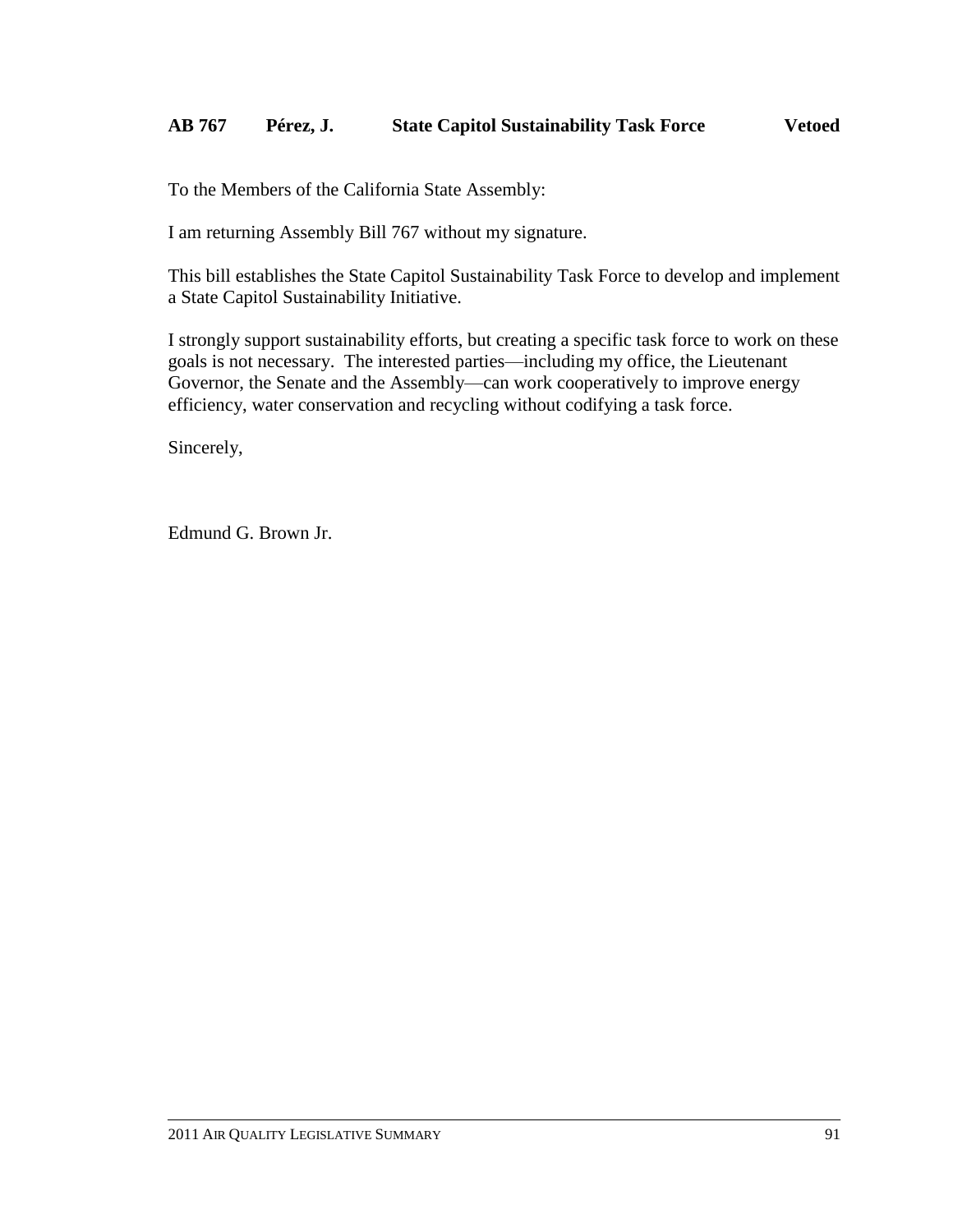I am returning Senate Bill 211without my signature.

This bill codifies a tire gauge accuracy requirement that is already in regulation and removes tire age as a consideration by the automotive service providers when determining whether a tire is unsafe for use. This bill is both unnecessary and omits a significant factor relating to public highway safety.

The California Air Resource Board's Regulation to Reduce Greenhouse Gas Emissions from Vehicles Operation with Under Inflated Tires requires automotive service providers to check and inflate a vehicle's tires to the manufacturer's recommended pressure at the time a vehicle is serviced. This simple action can save 75 million gallons of gasoline and reduce greenhouse gas emissions by 700,000 metric tons annually.

Placing provisions of ARB's regulation into statute unnecessarily limits ARB's ability to revise the regulation in the future to ensure that it achieves the greatest air quality improvements and greenhouse gas emission reductions possible without legislative action. Furthermore, by eliminating "age" as a factor bearing on a tire's safety, the bill seeks to circumvent the rulemaking process and overlooks significant evidence that age could degrade the performance capabilities of a tire. In this way, the bill disregards the stakeholder participation and transparency that were exercised during the rulemaking process.

Sincerely,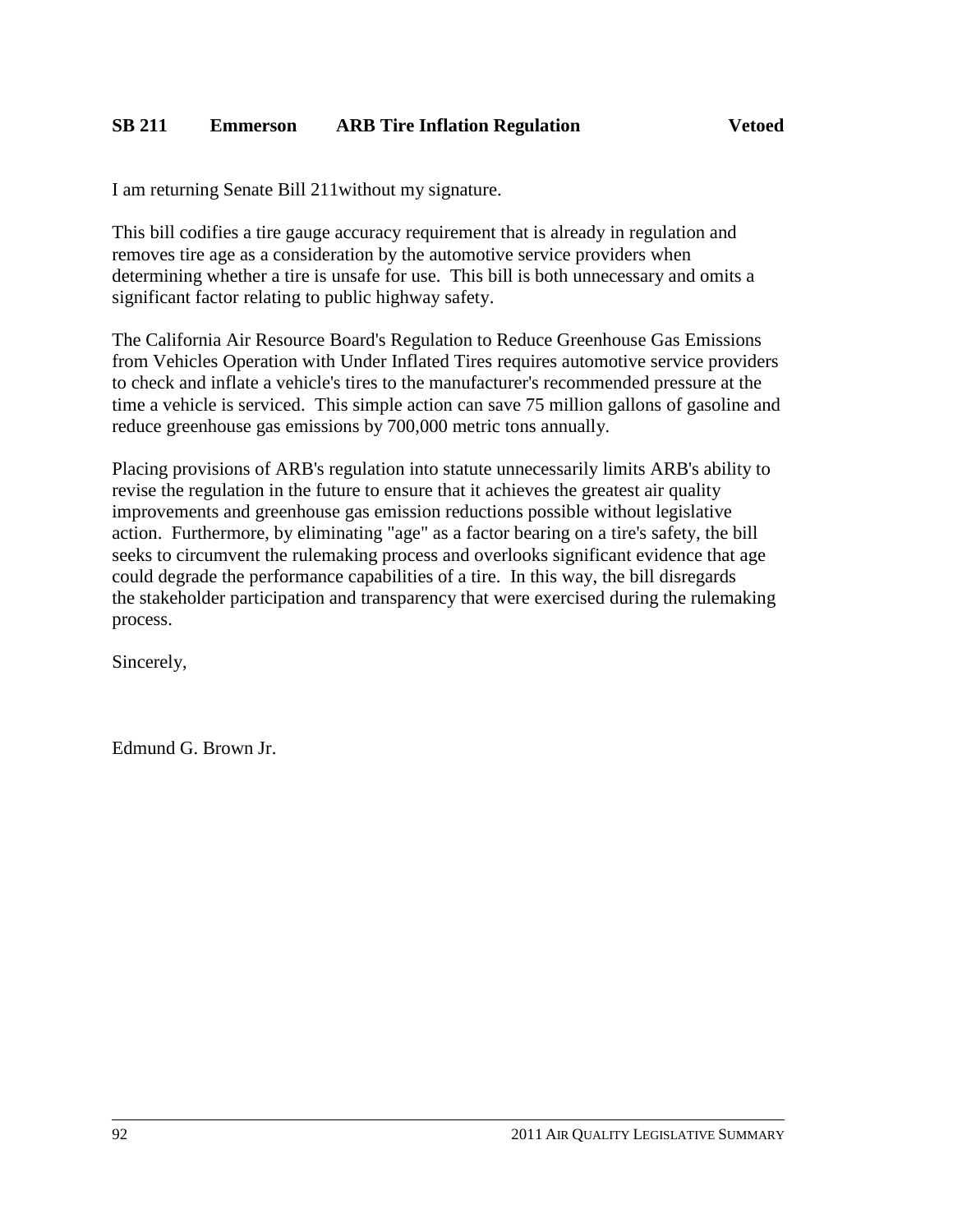### **SB 582 Yee Commute Benefit Policies Vetoed**

To the Members of the California State Senate:

I am returning Senate Bill 582 without my signature.

This bill authorizes a regional planning organization, under certain conditions, to require businesses with 20 or more employees to offer commute benefits. City and county governments already can mandate programs of this type-and some have.

While I support the goal of reducing vehicle trips, this bill would impose a new mandate on small businesses at a time of economic uncertainty.

Sincerely,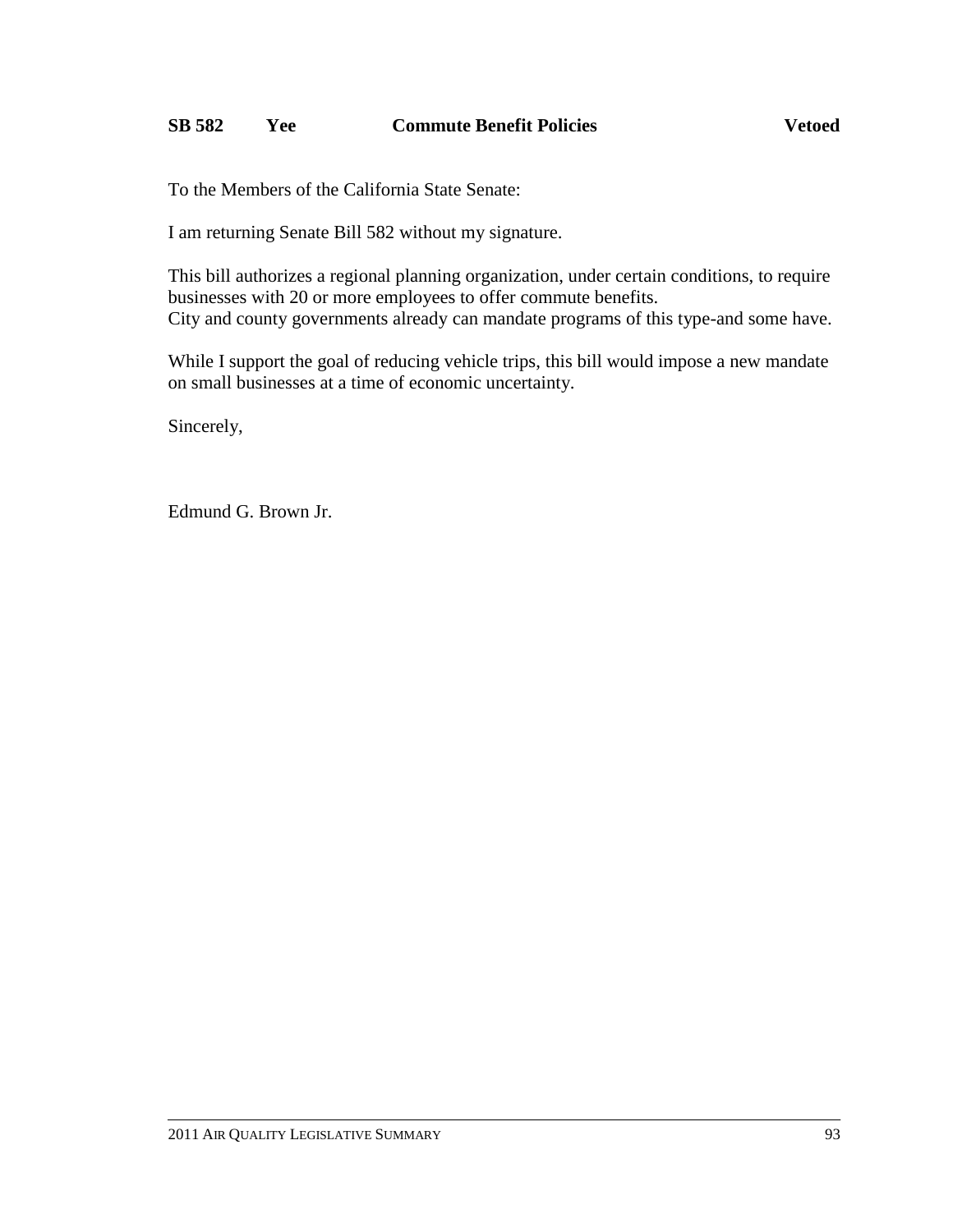To the Members of the California State Senate:

I am returning Senate Bill 724 without my signature.

This bill would require the Air Resources Board (ARB) to respond to an applicant in writing within 30 working days of receipt of a certification application for a vehicle, engine, or equipment family regarding the application's completeness and acceptance for filing. If the ARB determines that the application is not complete, ARB must specify in writing the information required to make it complete.

The ARB's vehicle and equipment certification process is intended to ensure that new vehicles, equipment, and engines sold in California meet minimum emission standards to protect air quality and public health. Under the current certification process, the ARB works closely with applicants to obtain the information necessary to make an approval determination and issue a certification for sale. In fact, ARB issues approval determinations within 90 days for over 96 percent of applications once they are deemed complete. Moreover, this bill could interfere with the iterative information gathering application approval process, thereby rushing the process and inadvertently allowing vehicles with defective emission components on the market. Finally, I would note that no real or convincing evidence has been presented to me that justifies a rigid, 30 day deadline for a written response.

Sincerely,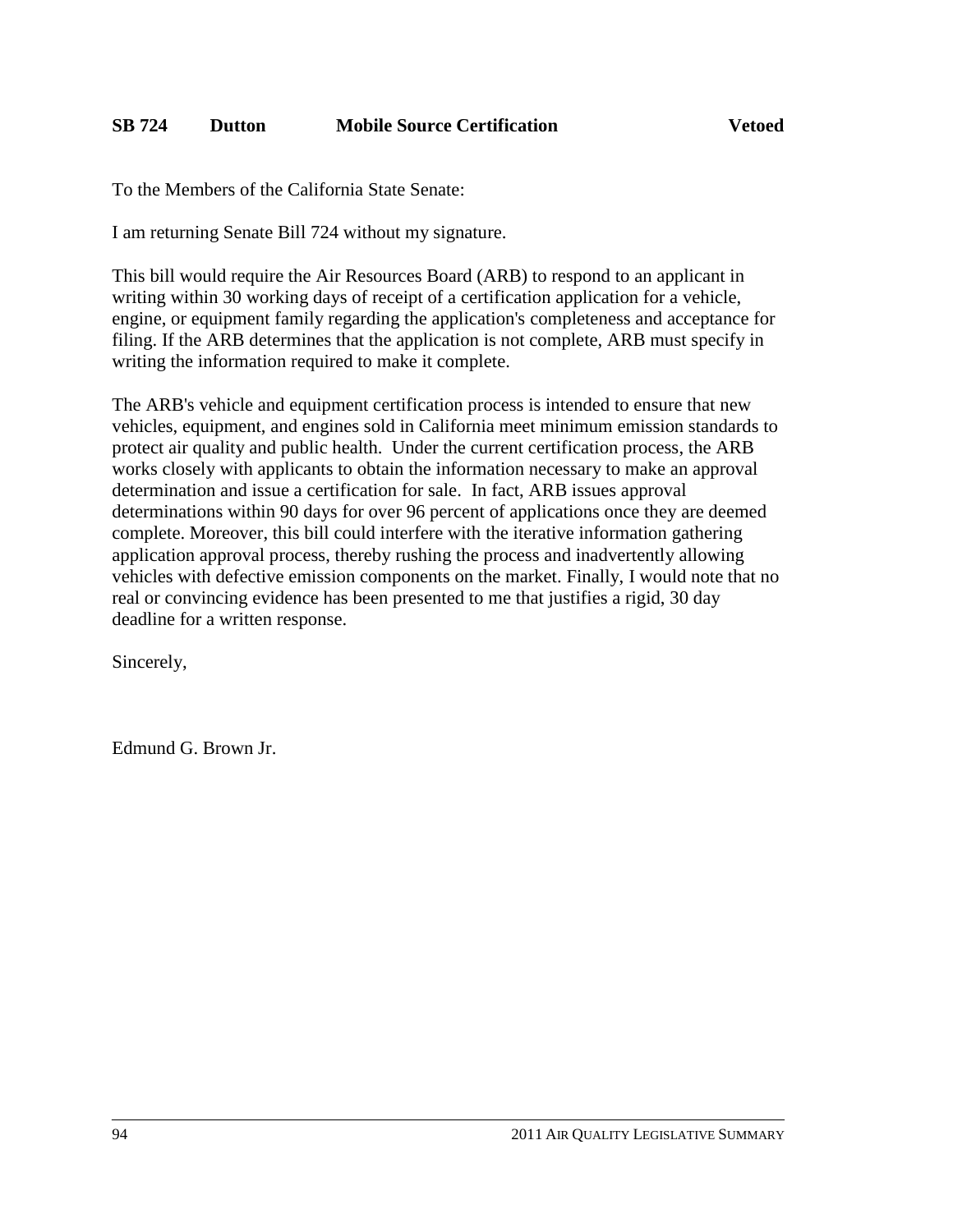# **LEGISLATIVE HEARINGS**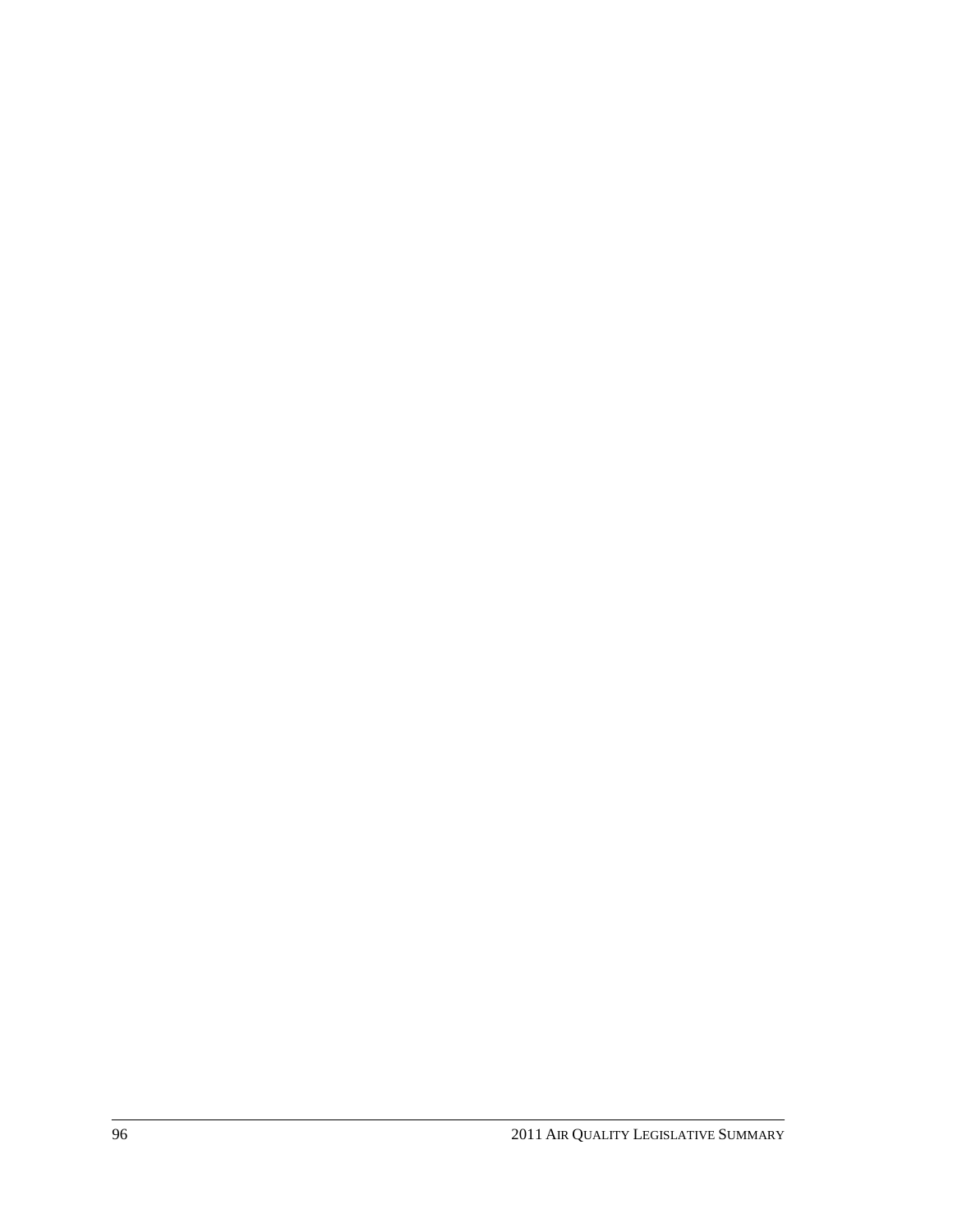### **SPECIAL LEGISLATIVE HEARINGS**

#### November 8, 2010 – **Senate Transportation and Housing Committee**

―The Interstate 5 North Coast Corridor Project Draft Environmental Impact Report/Environmental Impact Statement and the Role that AB 32/SB 375 Plays"

#### January 24, 2011 – **Assembly Transportation Committee**

―Briefings by California Highway Patrol, California Transportation Commission, California High-Speed Rail Authority, Department of Motor Vehicles, Department of Transportation, and the California Air Resources Board "

### February 22, 2011 – **Joint Oversight Hearing of the Assembly Environmental Safety and Toxic Materials Committee and Health Committee**

―Oversight of California Pesticide Policy: Public Safety and Environmental Hazards of Methyl Iodide Fumigants"

### June 29, 2011 – **Senate Select Committee on the Environment, the Economy, and Climate Change**

"AB 32 Market Mechanisms Overview"

#### October 24, 2011 – **Senate Transportation and Housing Committee** "Meeting the Goals of AB 32: Fuels of the Future"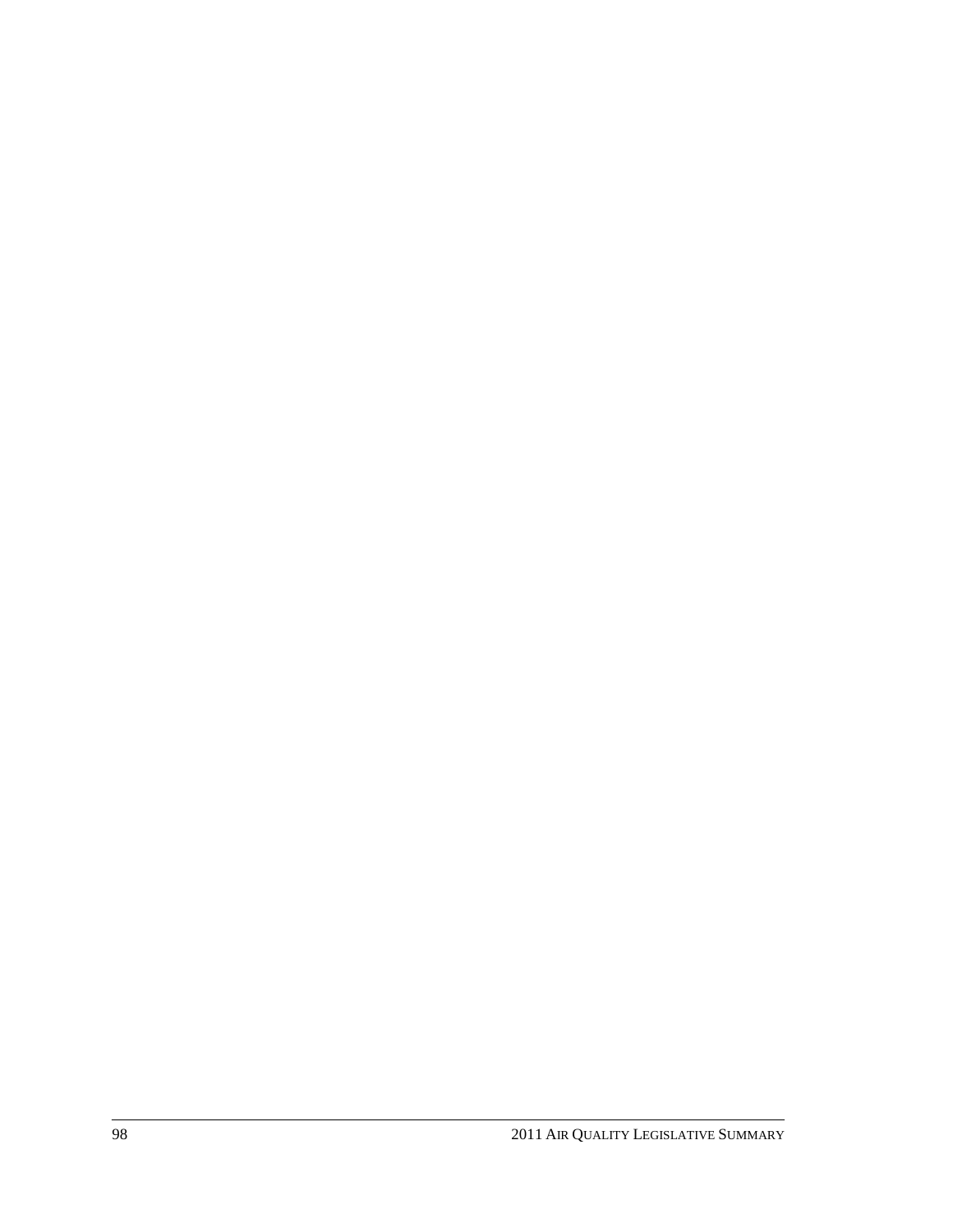# **ROSTER OF LEGISLATORS**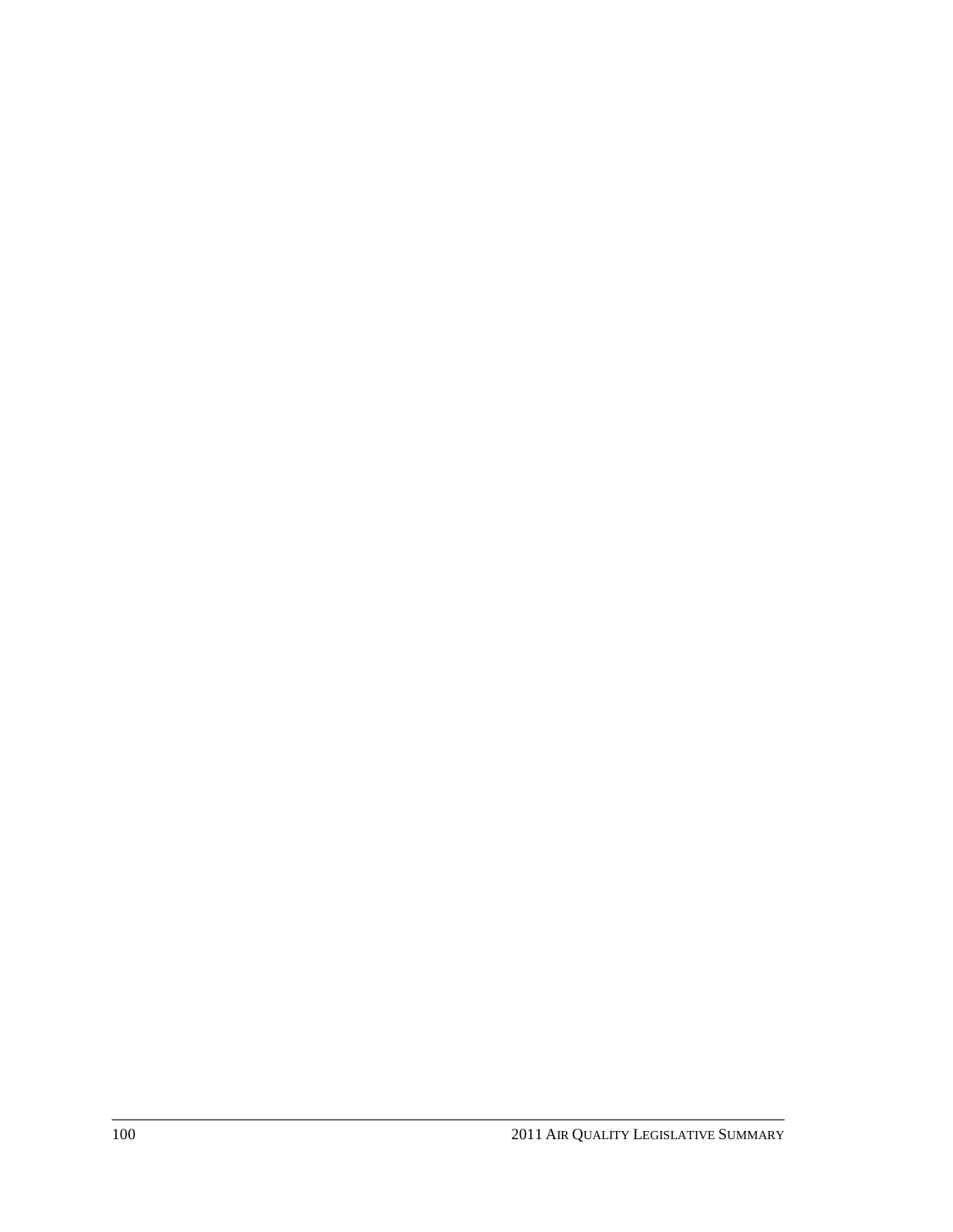# **2011 ASSEMBLY MEMBERS**

| <b>Name</b>          | <b>Party</b> | <b>Area Represented</b> |
|----------------------|--------------|-------------------------|
| Achadjian, Katcho    | $\mathbf R$  | San Luis Obispo         |
| Alejo, Luis A.       | D            | Salinas                 |
| Allen, Michael       | D            | Santa Rosa              |
| Ammiano, Tom         | D            | San Francisco           |
| Atkins, Toni         | D            | San Diego               |
| Beall, Jr., Jim      | D            | San Jose                |
| Berryhill, Bill R.   | $\mathbf R$  | Stockton                |
| Block, Marty         | D            | San Diego               |
| Blumenfield, Robert  | D            | Van Nuys                |
| Bonilla, Susan       | D            | Martinez                |
| Bradford, Steven C.  | D            | Inglewood               |
| Brownley, Julia      | D            | Santa Monica            |
| Buchanan, Joan       | D            | San Ramon               |
| Butler, Betsy        | D            | Torrance                |
| Calderon, Charles M. | D            | Whittier                |
| Campos, Nora         | D            | San Jose                |
| Carter, Wilmer Amina | D            | Rialto                  |
| Cedillo, Gilbert     | D            | Los Angeles             |
| Chesbro, Wesley      | D            | Eureka                  |
| Conway, Connie       | $\mathbf R$  | Visalia                 |
| Cook, Paul           | $\mathbf R$  | Yucaipa                 |
| Davis, Mike          | D            | Los Angeles             |
| Dickinson, Roger     | D            | Sacramento              |
| Donnelly, Tim M.     | $\mathbf R$  | Hesperia                |
| Eng, Mike            | D            | <b>Monterey Park</b>    |
| Feuer, Mike          | D            | Los Angeles             |
| Fletcher, Nathan B.  | $\mathbf R$  | San Diego               |
| Fong, Paul           | D            | <b>Mountain View</b>    |
| Fuentes, Felipe      | D            | Los Angeles             |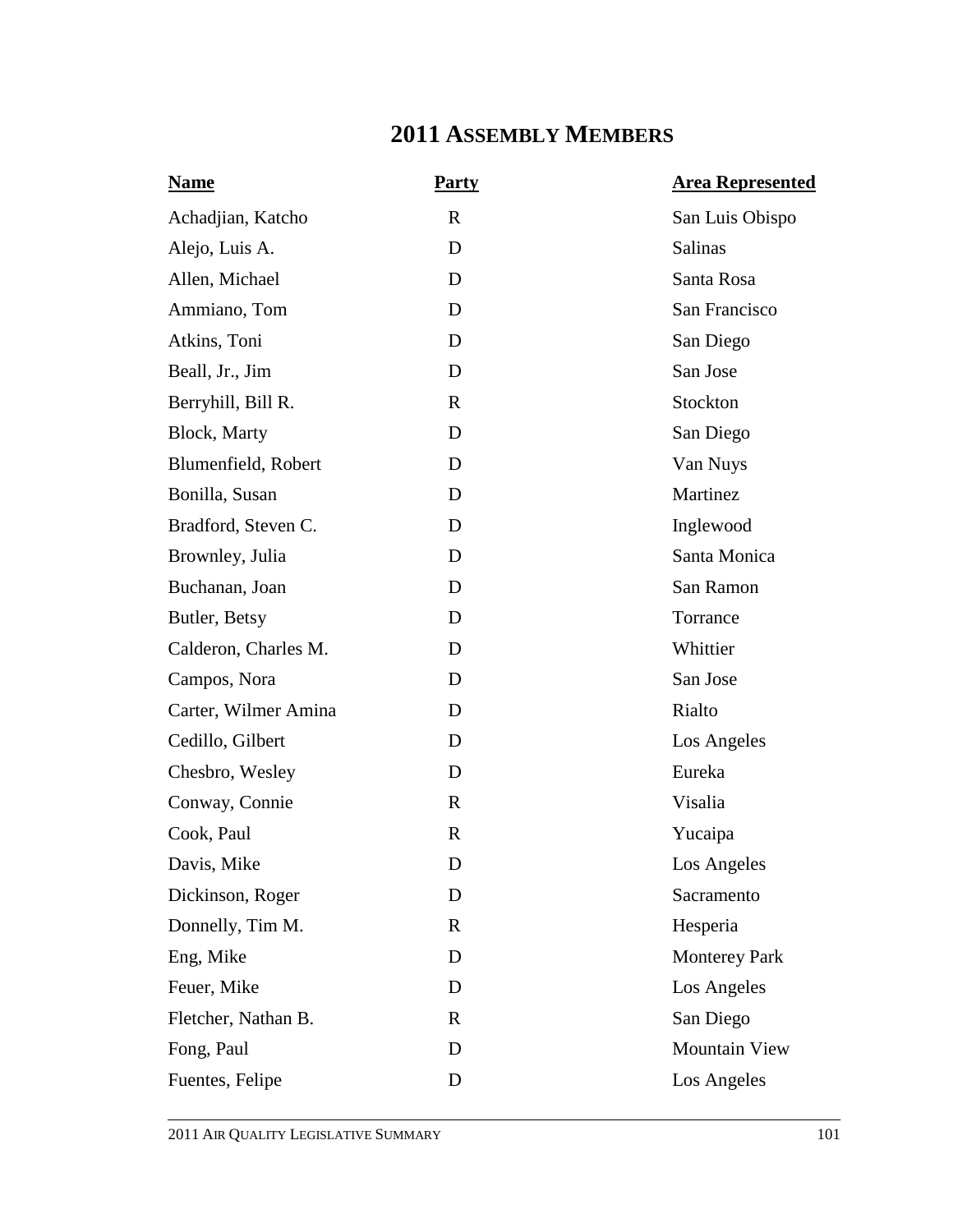| D            | Long Beach             |
|--------------|------------------------|
| $\mathbb{R}$ | Roseville              |
| D            | Tracy                  |
| $\mathbf{R}$ | Carlsbad               |
| D            | <b>Burbank</b>         |
| D            | Redwood City           |
| $\mathbb{R}$ | Camarillo              |
| $\mathbf R$  | Bakersfield            |
| $\mathbb{R}$ | Chino Hills            |
| $\mathbf R$  | Clovis/Fresno          |
| D            | Los Angeles            |
| $\mathbb{R}$ | Laguna Niguel          |
| D            | Hayward                |
| D            | <b>Baldwin Park</b>    |
| D            | South San Francisco    |
| D            | El Dorado Hills        |
| D            | Chula Vista            |
| D            | San Rafael             |
| $\mathbb{R}$ | Riverside              |
| $\mathbb{R}$ | La Mesa                |
| $\mathbf R$  | <b>Antelope Valley</b> |
| D            | South Gate             |
| R            | Chico                  |
| D            | Long Beach             |
| D            | San Francisco          |
| R            | Costa Mesa             |
| D            | Artesia                |
| $\mathbf R$  | Orange                 |
| D            | Los Angeles            |
| D            | Santa Cruz             |
| $\mathbf R$  | Redlands               |
| $\mathbf R$  | Palm Desert            |
|              |                        |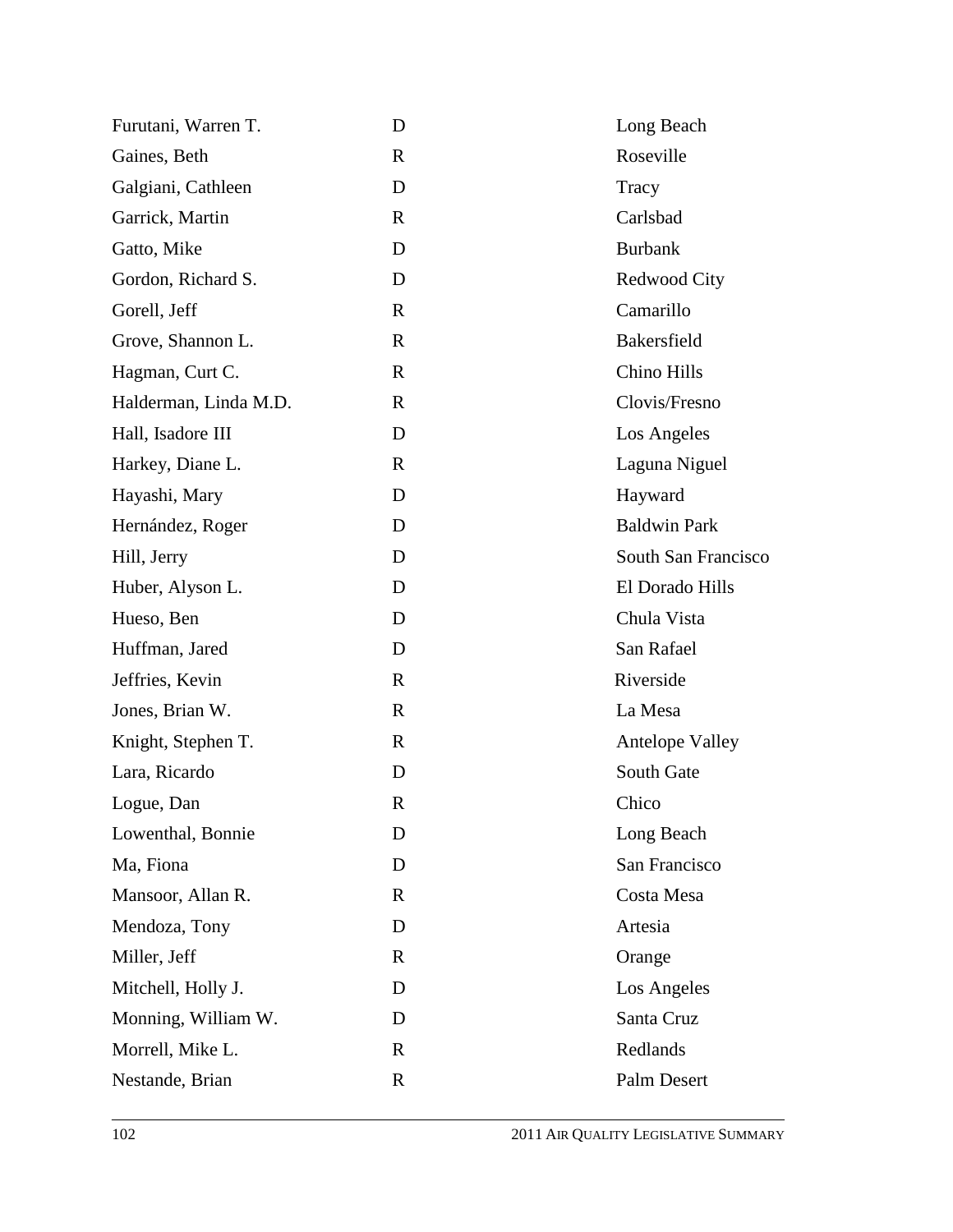| Nielson, Jim W.        | $\mathbf R$  | <b>Biggs</b>            |
|------------------------|--------------|-------------------------|
| Norby, Chris           | $\mathbf R$  | Fullerton               |
| Olsen, Kristin         | $\mathbf{R}$ | Modesto                 |
| Pan, Richard M.D.      | D            | Sacramento              |
| Perea, Henry T.        | D            | Fresno                  |
| Pérez, John A.         | D            | Los Angeles             |
| Pérez, V. Manuel       | D            | Coachella               |
| Portantino, Anthony J. | D            | Pasadena                |
| Silva, Jim             | $\mathbf{R}$ | <b>Huntington Beach</b> |
| Skinner, Nancy         | D            | Berkeley                |
| Smyth, Cameron         | $\mathbf R$  | Santa Clarita           |
| Solorio, Jose          | D            | Santa Ana               |
| Swanson, Sandré R.     | D            | Oakland                 |
| Torres, Norma J.       | D            | Pomona                  |
| Valadao, David G.      | $\mathbf R$  | Hanford                 |
| Wagner, Donald P.      | R            | Irvine                  |
| Wieckowski, Bob        | D            | Fremont                 |
| Williams, Das G.       | D            | Santa Barbara           |
| Yamada, Mariko         | D            | Davis                   |

D–Democrat

R–Republican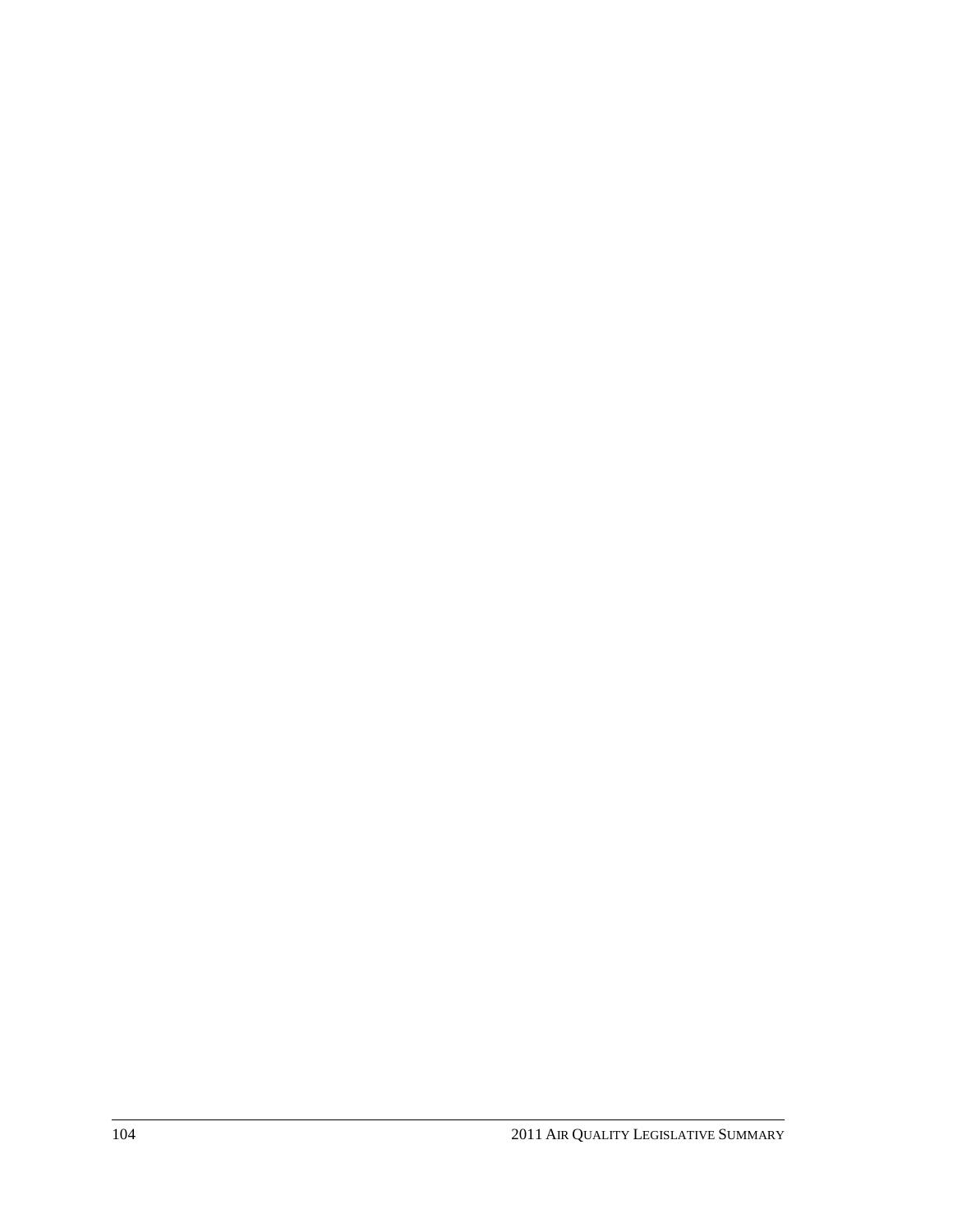## **2011 SENATE MEMBERS**

| <b>Name</b>                | <b>Party</b> | <b>Area Represented</b> |
|----------------------------|--------------|-------------------------|
| Alquist, Elaine Kontominas | D            | Santa Clara             |
| Anderson, Joel             | $\mathbf R$  | San Diego               |
| Berryhill, Tom             | $\mathbf{R}$ | <b>Stanislaus</b>       |
| Blakeslee, Sam             | R            | San Luis Obispo         |
| Calderon, Ronald S.        | D            | Montebello              |
| Cannella, Anthony J.       | $\mathbf{R}$ | Ceres                   |
| Corbett, Ellen M.          | D            | San Leandro             |
| Correa, Lou                | D            | Santa Ana               |
| De León, Kevin             | D            | Los Angeles             |
| Desaulnier, Mark           | D            | Concord                 |
| Dutton, Bob                | $\mathbf{R}$ | <b>Inland Empire</b>    |
| Emmerson, Bill             | $\mathbf{R}$ | Riverside               |
| Evans, Noreen              | D            | Santa Rosa              |
| Fuller, Jean               | $\mathbf{R}$ | <b>Bakersfield</b>      |
| Gaines, Ted                | $\mathbf{R}$ | Roseville               |
| Hancock, Loni              | D            | Berkeley                |
| Harman, Tom                | $\mathbf{R}$ | <b>Huntington Beach</b> |
| Hernandez, Ed O.D.         | D            | Los Angeles             |
| Huff, Bob                  | $\mathbf{R}$ | Diamond Bar             |
| Kehoe, Christine           | D            | San Diego               |
| La Malfa, Doug L.          | $\mathbf R$  | <b>Butte</b>            |
| Leno, Mark                 | D            | San Francisco           |
| Lieu, Ted W.               | D            | Torrance                |
| Liu, Carol                 | D            | Pasadena                |
| Lowenthal, Alan S.         | D            | Long Beach              |
| Negrete McLeod, Gloria     | D            | Chino                   |
| Padilla, Alex              | D            | Pacoima                 |
| Pavley, Fran               | D            | <b>Agoura Hills</b>     |
| Price, Jr., Curren         | D            | Los Angeles             |
| Rubio, Michael J.          | D            | Bakersfield             |

2011 AIR QUALITY LEGISLATIVE SUMMARY 105